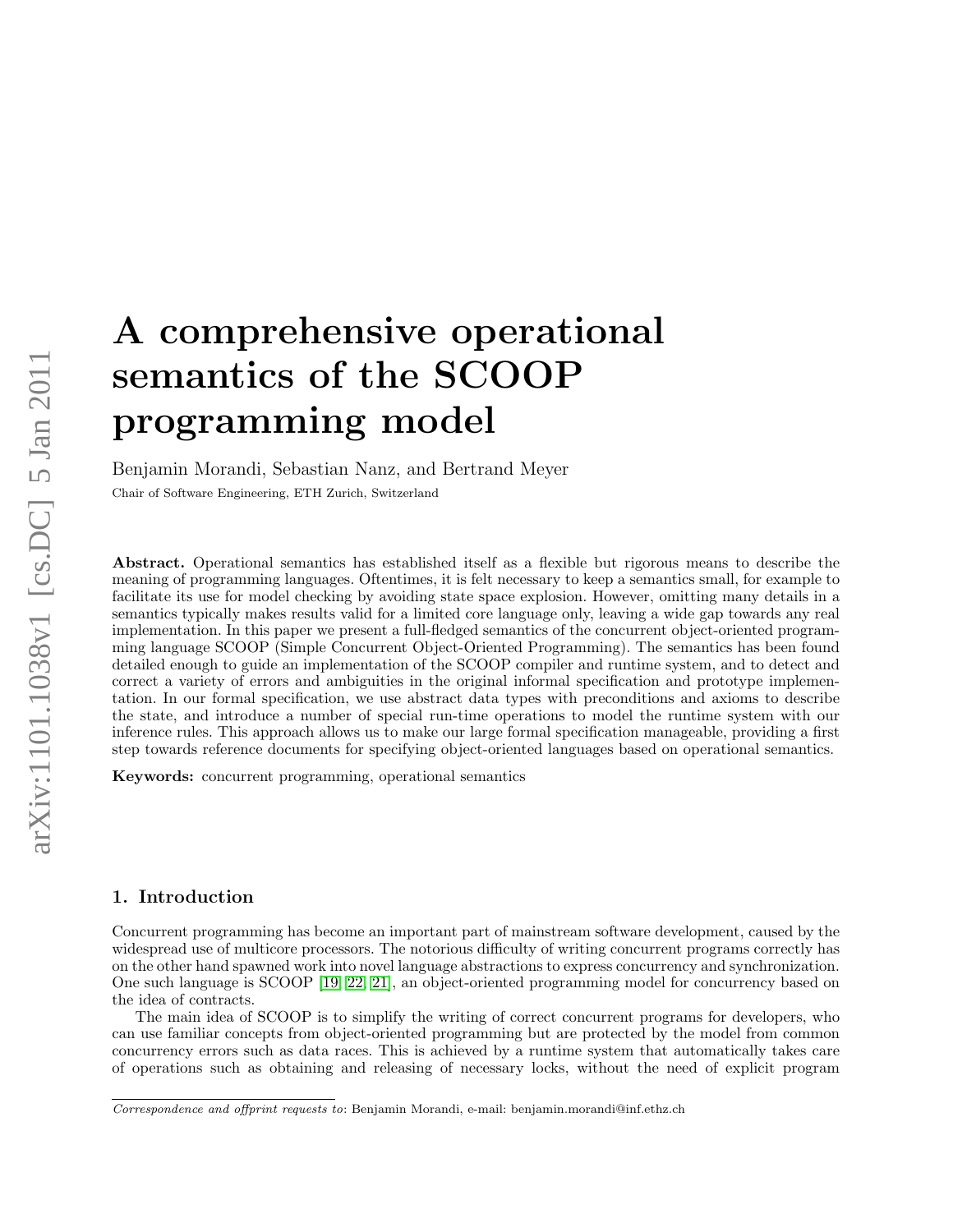statements. While being based on conceptually simple ideas, the semantics of the language concepts and runtime system turns out to be very complex.

The question is therefore how the semantics can be properly documented. The initial version of SCOOP has been defined in [\[19\]](#page-79-0), where all the main concepts are outlined but implementation aspects are neglected for the most part. A first prototype implementation was then introduced in [\[22\]](#page-79-1), where the semantics was described only informally, with the exception of a formalization of the type system. In this paper we provide a full formalization of the operational behavior of SCOOP, specified by a structural operational semantics. The main contributions of the paper are:

- a formal specification of SCOOP that treats all important language elements;
- clarification and correction of the informal specification in  $[22]$ ;
- an approach to writing large formal language specifications, using abstract data types with preconditions and axioms for the state formalization, and special operations (run-time syntax) to model the behavior of the runtime within an inference system.

The paper is structured as follows. In the remainder of this introduction, we give a brief overview of the main ideas of the SCOOP model to provide a basic intuition for the main part of the paper. In Section [2](#page-2-0) we give an overview of related work. In Section [3](#page-4-0) we describe the syntax of SCOOP. The two following chapters contain the main parts of our model: in Section [4](#page-8-0) we describe the state formalization and in Section [5](#page-42-0) the formalization of computations. We conclude and discuss future applications of our model in Section [6.](#page-78-0)

## An informal overview of SCOOP

The central idea of SCOOP is that every object is associated for its lifetime with a processor, an abstract notion denoting a site for computation: just as threads may be assigned to cores on a multicore system, processors may be assigned to cores, or even to remote processing units. References can point to local objects (on the same processor) or to objects on other processors; the latter ones are called separate references. Calls within a single processor remain synchronous, while calls to objects on other processors are dispatched asynchronously to those processors for execution, thus giving rise to concurrent execution.

The SCOOP version of the producer/consumer problem serves as a simple illustration of these main ideas. In a root class, the main entities *producer* and *consumer* are defined. The keyword separate denotes that these entities may be associated with a processor different from the current one.

producer: separate PRODUCER consumer: separate CONSUMER

Creation of a separate object such as producer results in the creation of a new processor and of a new object of type PRODUCER that is associated with this processor. Hence in this example, calls to producer and consumer will be executed concurrently, as they will be associated with two different new processors.

Both producer and consumer access an unbounded buffer

#### buffer: separate BUFFER [INTEGER]

and thus their access attempts need be synchronized to avoid data races, by mutual exclusion, and to avoid that an empty buffer is accessed, by condition synchronization. In the following we explain how these two mechanisms are expressed in SCOOP.

To ensure mutual exclusion, the model prescribes that separate objects needed by a routine be controlled, i.e. passed as arguments to the routine. The runtime system will automatically lock the processors corresponding to such objects, hence preventing data races on the group of controlled objects for the duration of the routine. For example, in a call consume (buffer), the separate object buffer is controlled and thus the processor associated with buffer gets locked.

For condition synchronization, the condition to be waited upon can be explicitly stated as a precondition, indicated by the keyword require. The evaluation of the condition uses wait semantics: the runtime system automatically delays the routine execution until the condition is true. For example, the implementation of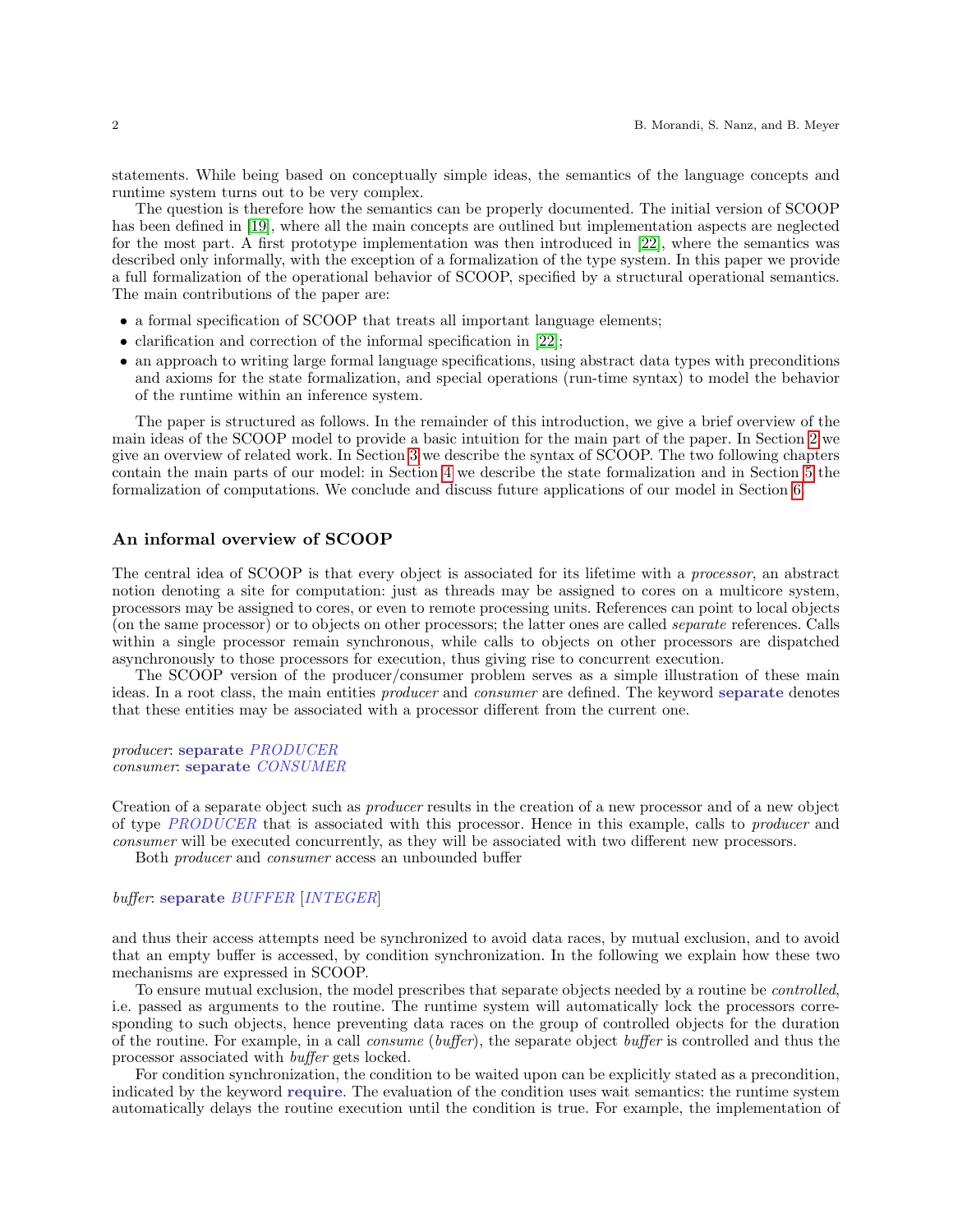the routine *consume*, defined in the consumer, ensures that an item from a buffer is only removed if a buffer is not empty.

```
consume (a buffer: separate BUFFER[INTEGER])
 require
   not (a_b\text{-}buffer.count = 0)local
    value: INTEGER
 do
   value := a\_buffer.getend
```
The runtime system further ensures that the result of the call a buffer.get is properly assigned to value using a mechanism called *wait by necessity*: while the client usually does not have to wait for an asynchronous call to finish, it will do so if it needs the result of this call.

As the buffer is unbounded, the corresponding producer routine does not need a condition to be waited upon, however mutual exclusion will be ensured as before:

```
produce (a buffer: separate BUFFER[INTEGER])
 local
   value: INTEGER
 do
   value := new_valuea buffer.put (value)
 end
```
In the main part of the paper, we define formally the implementation that gives rise to the behavior outlined above. We will also introduce advanced concepts and additional language elements, which cannot be covered in a brief overview, and show how these give rise to a complexity which can only be dealt with satisfactorily by formal specification.

# <span id="page-2-0"></span>2. Related Work

We divide the presentation in this section into related work on SCOOP and related work on other concurrent programming languages.

# 2.1. SCOOP

In his dissertation, Nienaltowski [\[22\]](#page-79-1) worked out the details of an implementation of SCOOP as suggested by Meyer [\[19\]](#page-79-0), and provided a prototype implementation. The language semantics is described informally only, with the exception of the type system which is defined using an inference system. The informal description and the prototype contain various ambiguities and omissions, which we are able to clarify with our semantics.

Torshizi et al. [\[30\]](#page-79-3) have defined and implemented JSCOOP, a version of the SCOOP model for the Java language. Only the most important language elements are considered, and no attempt at formalization is made. In contrast, our specification and implementation [\[29\]](#page-79-4) on top of Eiffel considers all language elements. We believe that our specification could help to extend JSCOOP to a full treatment of the language concepts as well.

Brooke, Paige and Jacob [\[5\]](#page-79-5) have used CSP [\[11\]](#page-79-6) to give a semantics to SCOOP as described by Meyer [\[19\]](#page-79-0). Their initial hope was to use tools for analyzing CSP specifications, such as FDR, to automatically check for deadlock in SCOOP programs, but found that the available tools could not handle their specification. A benefit of their approach is that CSP provides the machinery needed to express concurrency and synchronization, leading to a relatively concise model. Our goal is to provide formal descriptions close to an actual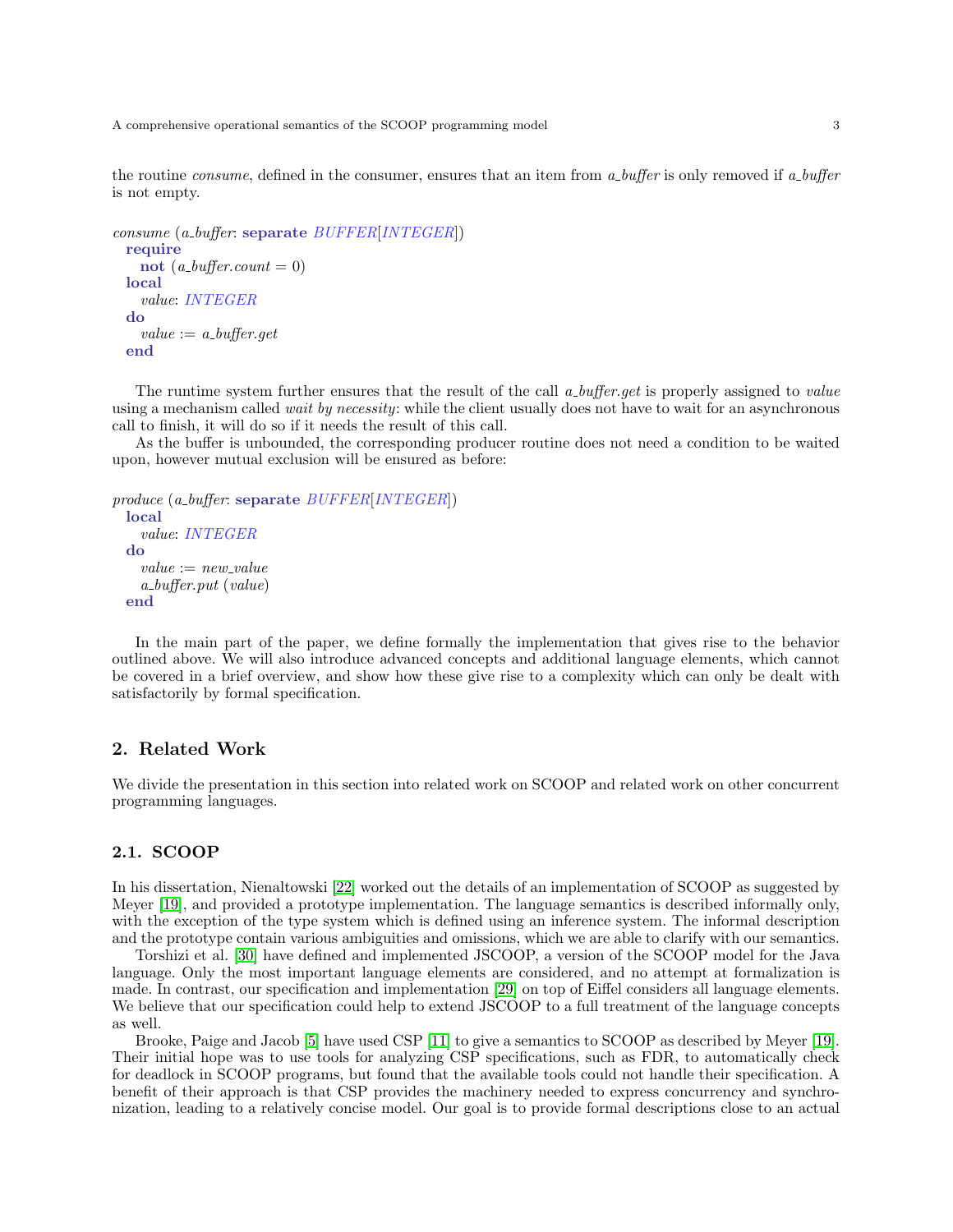implementation, and therefore prefer to design an own operational semantics, rather than going through the indirection of another process algebra.

Structural operational semantics, introduced by Plotkin [\[26\]](#page-79-7), is a flavor of operational semantics that has been used with great success to define various concurrent systems. Our specification uses this style of semantics as well. To model SCOOP we also make use of established modeling concepts from process algebra, such as the notion of channels, which is present in most calculi such as  $\text{CSP}$  [\[11\]](#page-79-6) or the  $\pi$ -calculus [\[20\]](#page-79-8). We use the theory of abstract data types (ADT) [\[15\]](#page-79-9) to model the elements of a program text and to model the state of a SCOOP program.

Ostroff et al. [\[25\]](#page-79-10) describe a structural operational semantics for SCOOP in the refined version by Nienaltowski [\[22\]](#page-79-1). This operational semantics inspired our work, and we have attempted to stay close to their modeling ideas where possible, so that [\[25\]](#page-79-10) can be viewed as a reduced version of the semantics we describe in this paper. While [\[25\]](#page-79-10) covers some of the most significant aspects of SCOOP, it falls short of describing a number of other critical language concepts: in their reduced model, a query routine handled by some processor p must not make calls to a processor other than  $p$ ; lock passing, expanded objects and the import mechanism, once routines, evaluation of (asynchronous) postconditions and invariants, and explicit processor tags are not considered. We clarify these aspects in this paper. Furthermore, [\[25\]](#page-79-10) have pursued the goal to check temporal logic properties of SCOOP programs using their semantics and the SPIN model checker, but were limited to small programs by state space explosion. We have the different goal of providing a reference document for SCOOP, and thus don't have to sacrifice coverage of the language for keeping the size of the specification small.

## 2.2. Other concurrent programming languages

Axum [\[3\]](#page-79-11) is a concurrent programming language. The language is based on the actor model. In Axum, actors are called agents. An agent is an isolated runtime component that executes in parallel with other agents. The agents communicate with each other by sending messages through channels. Each channel has input ports, output ports, and a protocol. The ports are queues of messages. The protocol is a state machine that defines how the channel behaves. Schemas define the structure of messages. Besides message passing, Axum also provides domains - shared state between groups of actors. SCOOP does not use the actor model. Instead, SCOOP defines processors that execute in parallel. Each processor can only operate on its assigned set of objects. Processor do not exchange messages as such, but they do exchange feature requests where a client processor asks a supplier processor to execute a feature. SCOOP does not define shared space. However, it would be interesting to explore this concept for SCOOP. SCOOP takes a different approach to concurrency than Axum. Axum is a domain-specific language for concurrency. SCOOP considers a concurrent program as a generalization of a sequential program. For this reason, all object-oriented concepts such as inheritance have been generalized for the concurrent case. As a consequence of this effort, the synchronization mechanisms have been defined in such a way that inheritance anomalies [\[17\]](#page-79-12) do not occur.

 $C\omega$  [\[4\]](#page-79-13) is an extension of  $C\#$ . It integrates elements of the Join Calculus [\[10\]](#page-79-14).  $C\omega$  allows computations to be spawned off into different threads using asynchronous methods: while for synchronous methods the caller must wait until a routine completes, asynchronous methods return immediately while their body is scheduled for execution in another thread.  $C\omega$  supports so-called chords, which associate the body of a routine with more than one method; only if all methods have been called will the body be executed.

X10 [\[7\]](#page-79-15), Fortress [\[2\]](#page-79-16), and Chapel [\[12\]](#page-79-17) are based on the Partitioned Global Address Space (PGAS) model. PGAS uses a global shared memory. It defines portions on the global shared memory and associates them to specific processors to improve performance and scalability. X10 provides important abstractions such as places, asynchronous methods, future invocations, and barriers. However, it places a considerable burden on programmers. Fortress offers implicit parallelization of loops and operations on data structures. Chapel provides a higher-level multithreaded parallel programming model with abstractions for data parallelism, task parallelism, and nested parallelism.

For the related languages mentioned above, we are not aware of rigorous behavioral specifications, with the exception of  $C\omega$ , which uses the Join Calculus as the underlying model. For multi-threaded Java however, such formalizations have been attempted.

Abrahám, de Boer, de Roever, and Steffen [\[1\]](#page-79-18) present an operational semantics for a subset of multithreaded Java. They focus on the most important multi-threaded aspects, i.e. dynamic thread creation, thread termination, and re-entrant monitors. The semantics consists of two components: the semantics for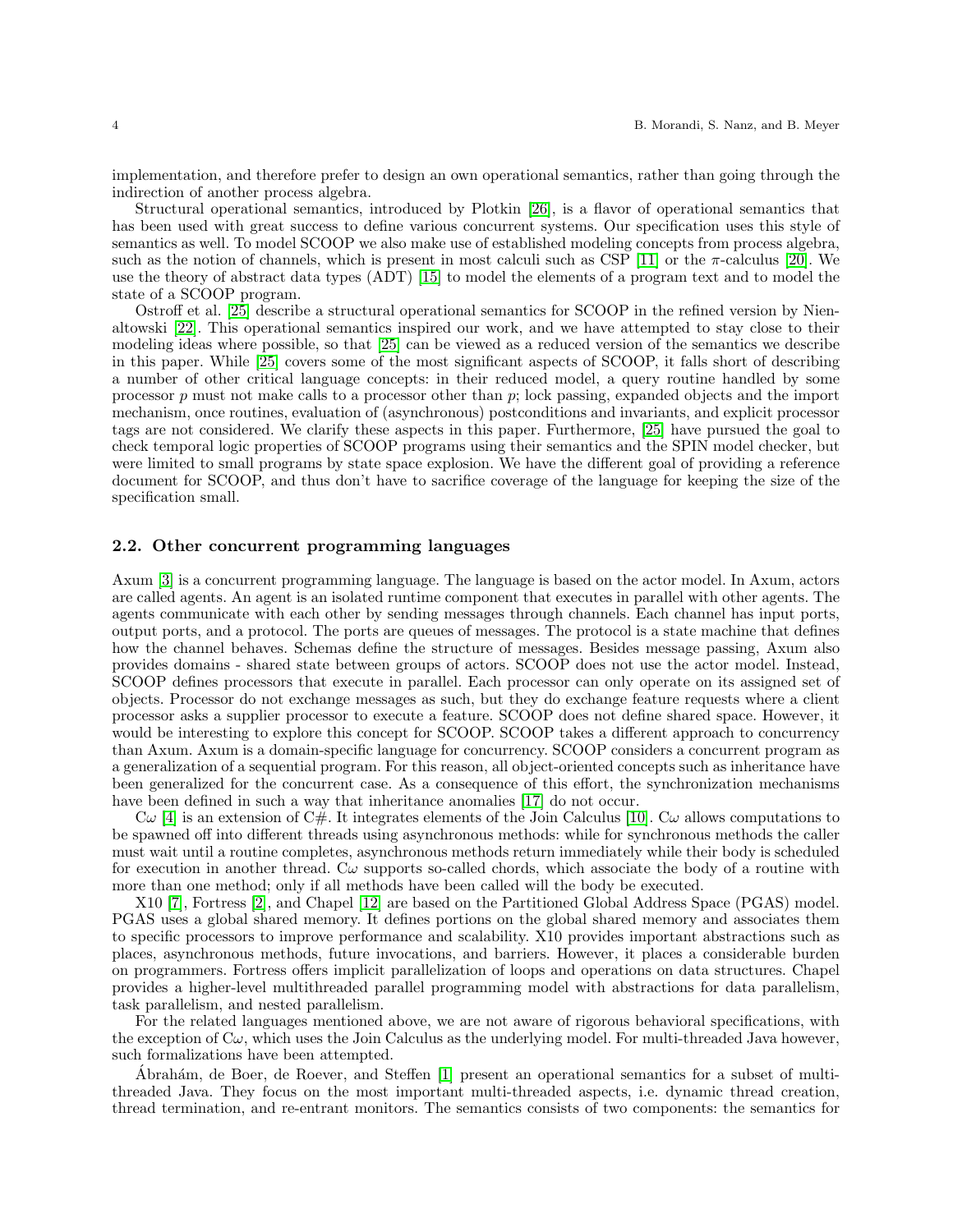A comprehensive operational semantics of the SCOOP programming model 50  $\,$  5  $\,$  5  $\,$  5  $\,$  5  $\,$  5  $\,$  5  $\,$  5  $\,$  5  $\,$  5  $\,$  5  $\,$  5  $\,$  5  $\,$  5  $\,$  5  $\,$  5  $\,$  5  $\,$  5  $\,$  5  $\,$  5  $\,$  5  $\,$  5  $\,$ 

isolated objects and the semantics for interacting objects. The authors want to use the semantics to develop a proof system that is based on an existing proof-system for isolated objects. A configuration is a set of instance configurations. An instance configuration contains the attribute values of one object. It also contains the local environment and the expression of each thread that is concurrently executing within the object. In modeling the state of a program, our semantics strictly separates the actions to be executed from the data. This makes it easier to derive implementations from the semantics because an implementation is likely to keep the program text and data separate. Abrahám et al. use transition labels to synchronize inference rules. The labels allow an external observer to follow the transitions. Our semantics is a pure reduction semantics without labels because we do not require observable transitions.

Cenciarelli, Knapp, Reus, and Wirsing [\[6\]](#page-79-19) also describe an operational semantics for a larger subset of multi-threaded Java. They cover a larger number of multi-threaded aspect than [\[1\]](#page-79-18). In particular they formalize Java's notification mechanism and the working memory. A configuration consists of a function that maps each thread to its expression and its local environments. The configuration also has a container with the objects and the static typing information. Lastly, the configuration consist of an event space. The event space is a partially ordered set of events that have been executed by the threads. The ordering reflects the order in which the events took place. An event space serves two purposes. First, it contain certain aspects of the state. For example, the lock and unlock actions tell us which thread owns which lock. Second, it records the history. A number of constraints state when an event space is valid. Hence, the event space indicates which further actions can take place. The authors use two different validity constraints for both Java's non-prescient semantics and its prescient semantics. Using this, they show that any prescient execution of a properly synchronized program can be simulated by a non-prescient execution. Compared to our semantics, there is no clean division between program text and the state and there is no clean division between the state and the typing information.

Lochbihler [\[16\]](#page-79-20) suggest a different operational semantics for a large subset of multi-threaded Java. Just like [\[6\]](#page-79-19), he covers the notification mechanism, but he does not formalize the working memory. He defines an instantiating semantics based on an extension of Jinja [\[14\]](#page-79-21). Jinja is an operational semantics for a subset of single-threaded Java. The instantiating semantics is used for the sequential case. Lochbihler defines a generic formal framework to lift the instantiating semantics to the concurrent case. The configuration of the instantiating semantics consists of the expression, a container with the objects, and the local environments. The state of the framework semantics consists of the lock status, the thread information with the thread's expression along with the thread's local environments, a container with the objects, and the wait sets. Lochbihler formalizes the notion of deadlocks, where deadlocks are either based on locks or on wait sets. He then proves that every program that satisfies certain criteria either produces a final value, throws an exception, or deadlocks. He also shows that every such program preserves type safety. Every notion and every theorem is proved with the theorem prover Isabelle/HOL [\[23\]](#page-79-22). In future work we want to prove properties of the SCOOP model.

## <span id="page-4-0"></span>3. Language overview

SCOOP is a programming language based on Eiffel, an object-oriented programming language, defined in the Eiffel ECMA standard [\[9\]](#page-79-23). The programming language SCOOP defines the SCOOP model, which can be applied to other programming languages as well. For this reason, we do not focus on Eiffel, but on the SCOOP model. We define a subset of the SCOOP programming language that only covers the parts that are relevant for the SCOOP model. This excludes aspects of Eiffel that are not relevant for the SCOOP model. In this section we describe this subset. In the following we first define the syntax of the considered language. We then discuss the simplifications that have been taken with respect to Eiffel. We then discuss the intermediate representation of a program, which is based on the notion of abstract data types (ADT). For this purpose we introduce a number of basic ADTs.

## 3.1. Syntax

The following EBNF grammar defines the set of all considered programs:

 $program = class\_declaration* root\_procedure\_declaration$ ;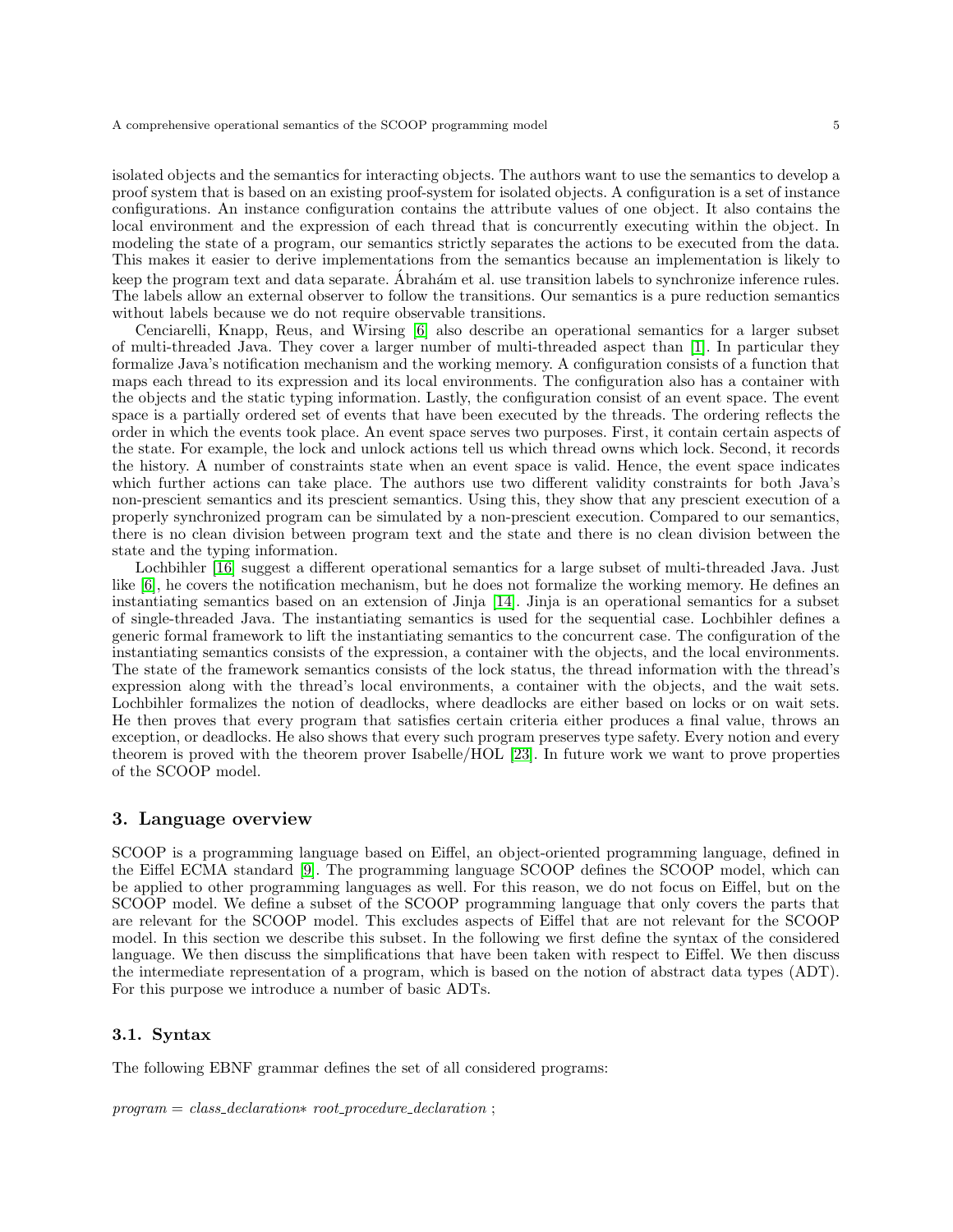```
root\_procedure\_declaration = \{class\_name\}.routine\_name;
class\_declaration =["expanded"] "class" class name
    "inherit" class_name
    ["create" routine name {"," routine name}]
    "feature" ["\{" class_name \{"," class_name} "}"] {feature_declaration}
    ["invariant" expression]
  "end" ;
feature\_declaration = routine\_declaration | attribute\_declaration ;routine\_de characterization =routine_name ["("math>entity\_declaration", "entity\_declaration", ""]" ":: "type"["require" expression]
     "local" entity_declaration \{entity\_declaration\}]("do" | "once")
      instruction \{ "; "instruction \}["ensure" expression]
    "end";
attribute\_declaration = entity\_declaration;entity_declaration = entity_name ":" type;
instruction =
  entity_name ":=" expressionexpression "." feature_name ["("expression", "expression", ")]"create" entity_name"." routine_name ["("expression \{, expression\})"]"if" expression "then" instruction \{\cdot\cdot\cdot\}" instruction \{\cdot\cdot\cdot\}" instruction \{\cdot\cdot\cdot\}" instruction \{\cdot\cdot\}"
  "until" expression "loop" instruction {";" instruction} "end";
expression =literal |
  entity_nameexpression "." feature_name ["("expression", expression", " ")"];
literal = boolean\_literal \mid integer\_literal \mid character\_literal \mid void\_literal;
boolean_literal = "True" | "False" ;
integer\_literal = [\text{''}-\text{''}]({\text{''0''}}\mid \ldots \mid {\text{''9''}}\rangle {\text{''0''}}\mid \ldots \mid {\text{''9''}}\};
character_literal = " ' " " "a" | ... | "z" | "A" | ... | "Z" | "0" | ... | "9" " ' ";
void_literal = "Void" ;
type =[detachable\_tag]["separate"] [explicit processor specification]
  class name [actual generics] ;
detachable\_taq ="attached" | "detachable" ;
explicit\_processor\_specification =qualified explicit processor specification |
  unqualified explicit processor specification ;
qualified\_explicit\_processor\_specification ="\lt"" entity_name "." "handler" ">";
unqualified\_explicit\_processor\_specification ="\lt" entity_name">";
class_name = name;feature_name = routine_name | entity_name ;routine\_name = name;entity_name = name \mid "Result" \mid "Current" ;
```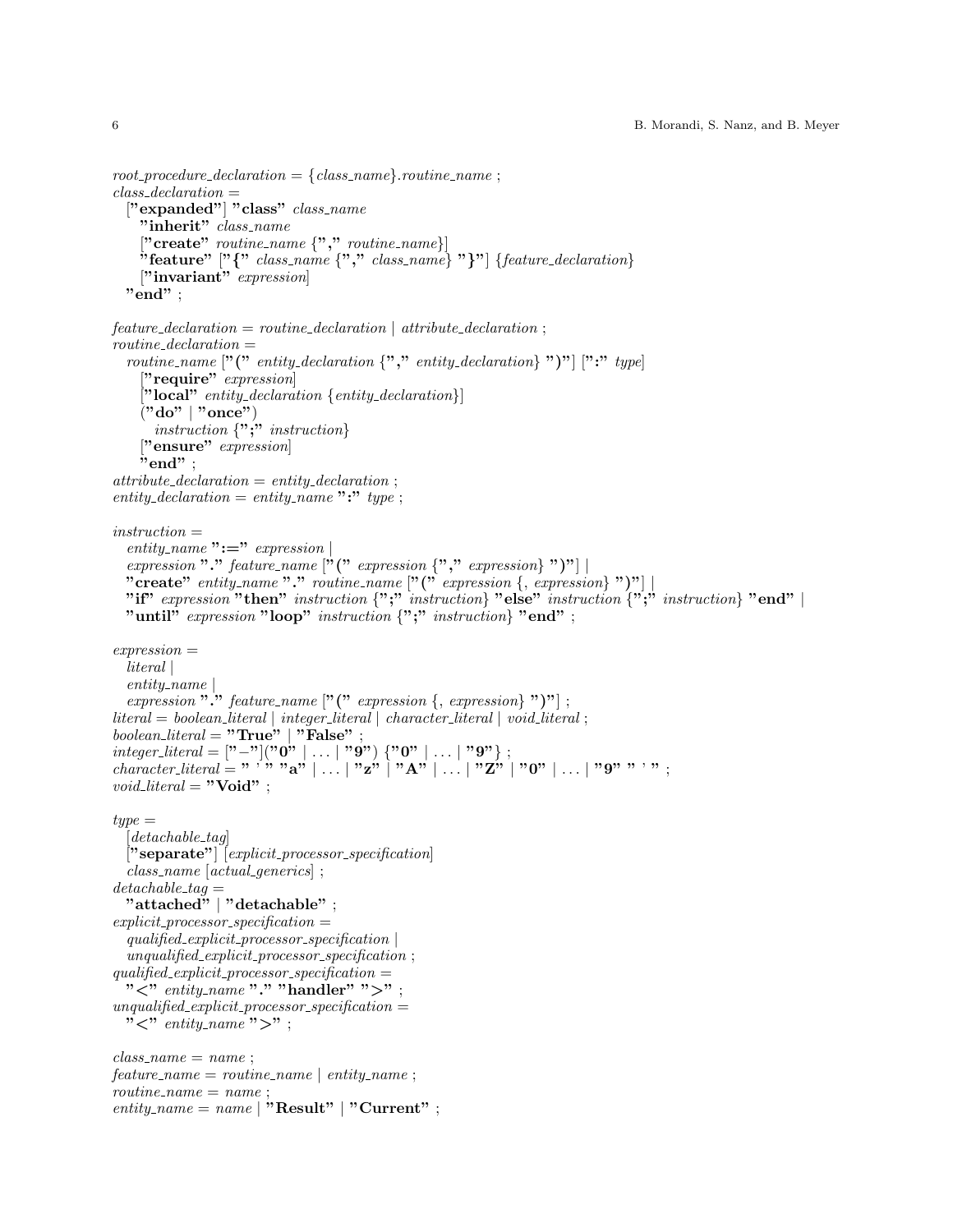$name = ("a" | ... | "z" | "A" | ... | "Z")$  {"a" | ... | "z" | "A" | ... | "Z" };

The absence of both the attached and detachable keyword is treated as if there was an attached keyword. Note that the grammar anticipates a change in the syntax of the detachable tag which is not yet part of the Eiffel ECMA standard [\[9\]](#page-79-23). In the following we assume that each program follows the above grammar and that each program satisfies the SCOOP type rules. A formalization of these rules can be found in Nienaltowski's dissertation [\[22\]](#page-79-1).

## 3.2. Simplifications

In the following we point out the most important simplifications with respect to Eiffel.

- We do not consider unqualified feature calls. We expect all feature calls to be in the qualified form. This includes accesses to attributes of the current object in expressions.
- We do not consider infix feature calls. We expect all feature calls in the non-infix form. For example, an expression  $x > y$  must be transformed into the equivalent form x.is\_greater(y).
- We simplify the automatic initialization of entities. All entities, except for the current object entity, are initialized with the void reference.
- We neglect exception handling. The exception handling mechanism for SCOOP is still under development.
- We do not consider garbage collection because garbage collection is not refined in the SCOOP model.

#### 3.3. Intermediate representation

For the purpose of the formalization we assume that a program is given to us in an enriched intermediate representation, where the syntactical elements are replaced with instances of abstract data types. In particular we assume ADTs for class types, features, expressions, and instructions. We briefly summarize these ADTs in figure [1.](#page-7-0)

The instances of the ADT **CLASS\_TYPE** are all possible class types, i.e. the types directly defined by all non-generic classes and all possible generic derivations of all possible generic classes. We omit the creation of such instances because it is not relevant for our formalization. We discuss in Section [4.1.3](#page-11-0) how we can get these instances. The class type ADT defines a name query *name*. Each class type can either be a reference class type or an expanded class type. The queries is ref and is exp provide this information. Each class type defines a number of features. These features can be divided into attributes, functions, and procedures. An attribute of an object stores a value. A function performs a computation and returns the result. This computation must not modify the state. A procedure performs a computation that modifies the state. Functions and procedures are also known as routines. For each of these categories, the class type ADT defines a query that returns a tuple of features. The query *attributes* returns a tuple of attributes, the query functions returns a tuple of functions, and the query procedures returns a tuple of procedures. If the name of a feature is known, then the query *feature\_by\_name* can be used to get the feature with that name. Every class type can have an invariant. The query *inv\_exists* indicates whether such an invariant exists. In case an invariant exists, it can accessed with the query inv as an expression. As one of the instances of the **CLASS TYPE** ADT we assume an instance *BOOLEAN*. This class type is expanded and it has an attribute with name item. The value of this attribute is the represented boolean value, i.e. an instance of the BOOLEAN ADT.

In our formalization, a feature is an instance of the ADT FEATURE. We assume that these instances are given to us in the intermediate representation. The name of the feature can be retrieved with the query name and the formal arguments are given by the query *formals* that returns a tuple with the formal arguments as entities. Whether or not the feature is a once feature can be determined using the query is once. The queries pre and post return an expression for the precondition respectively the postcondition, provided that the queries pre-exists and post-exists indicate that the assertions exist. Next, we have the query locals that gives us the locals of the feature as entities. The query body returns the body of the feature as a tuple of instructions. Each feature is either exported or not. A non-exported feature is only available in calls on the current object within the class that declared the feature. An exported feature can be called by other clients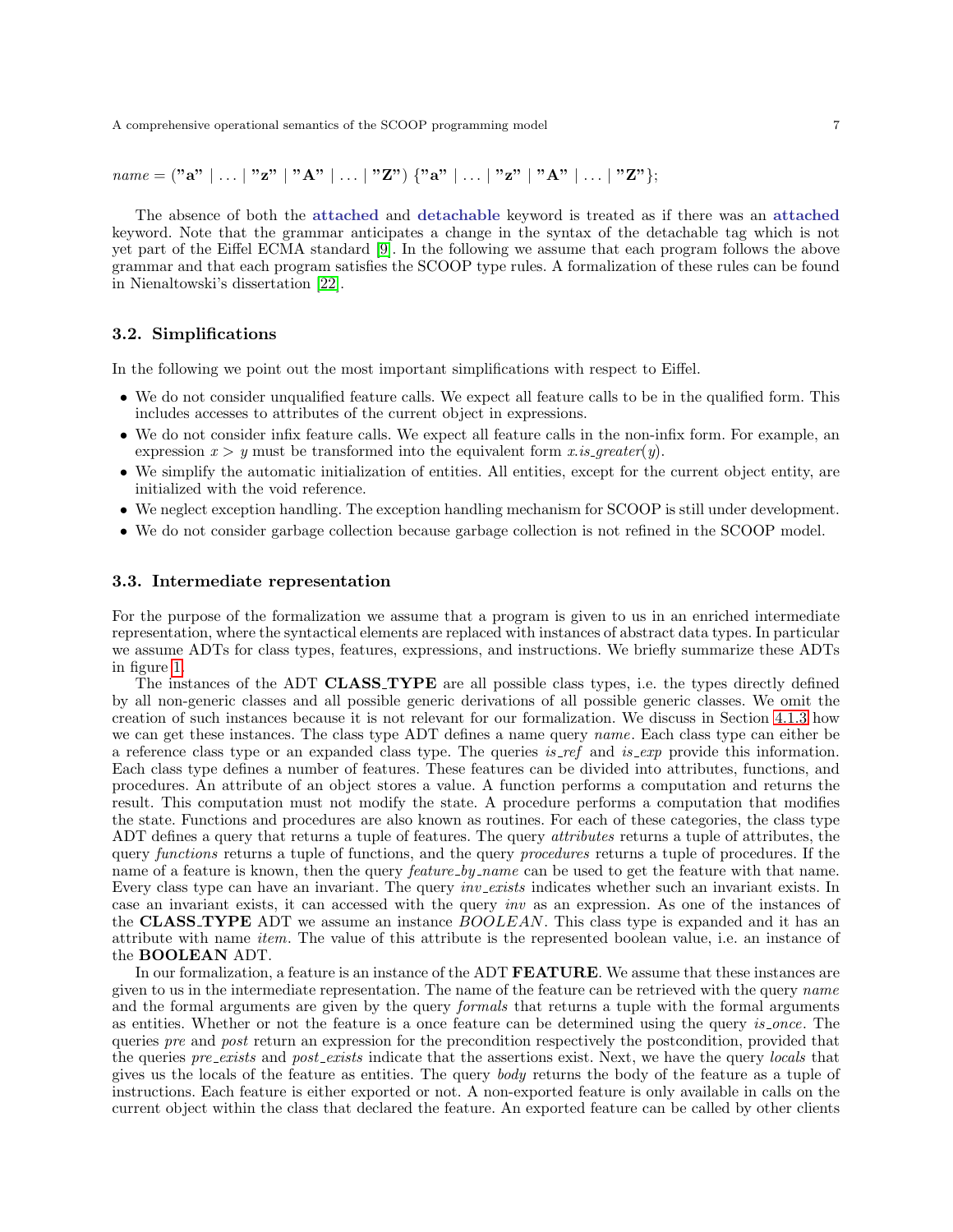

<span id="page-7-0"></span>Figure 1. ADTS for the intermediate representation

as well. The query is exported returns whether a feature is exported or not. Lastly, ever feature has a link to the class it belongs to. This is given by the query *class\_type*. This can be used for example to retrieve the invariant that must be preserved by a feature. For each feature category we define an ADT that inherits from the FEATURE ADT.

Expressions can either be entities, literals, or query calls. We introduce an ADT **EXPRESSION** whose instances are all expressions. For each form of expression, we introduce an ADT that inherits from the EXPRESSION ADT. For entities we introduce an ADT with a query name that returns the name of an entity. A query *context* feature links an entity to the feature in which the entity is declared. A literal is a character sequence that represents a constant value. As such, literals count as manifest expressions - programming constructs whose values can be deduced by the compiler statically. We model literals as instances of an ADT LITERAL. This ADT has instances for booleans, integers, characters, and the void literal. Each literal except the void literal can be translated into an object with the query obj. This object matches the literal in both type and value. We look at the object ADT later on in this article. The following notation is used to describe instances of the EXPRESSION ADT:

 $e \triangleq w | b | e.f(e, \ldots, e)$ 

Here, w is an element of the **LITERAL** ADT, b is an instance of the **ENTITY** ADT, and f is an instance of the FEATURE ADT. Note once again, that we reserve entity expressions for internal purposes.

For instructions we also introduce an ADT INSTRUCTION with ADTs for each kind of instruction. The following notation is used to describe such instances: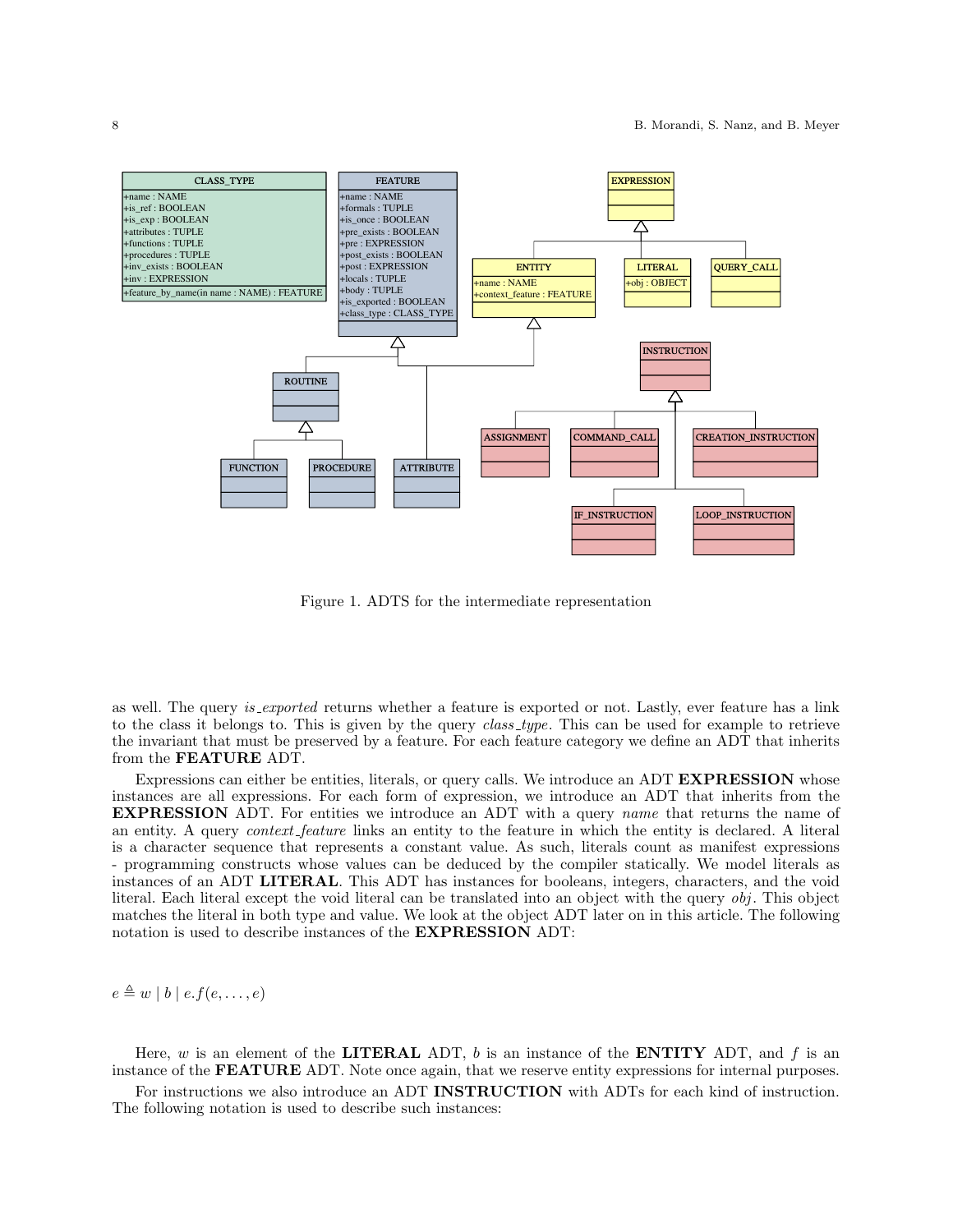$h \triangleq$  $b := e \mid$  $e.f(e, \ldots, e)$ create  $b. f(e, \ldots, e)$ if e then  $[s\{ ; s\}*]$  else  $[s\{ ; s\}*]$  end | until e loop [s{; s}∗] end

Here, s stands either for an instance of the **INSTRUCTION** ADT or an operation. Instructions are actions that are explicit in the intermediate representation (user syntax). Operations are actions that do not explicitly occur in the intermediate representation (run-time syntax).

Up until now we omitted the types. While it is possible to model this information as queries of the ADTs, we build on an existing type formalization. As we will explain later, we assume the existence of a typing environment that can be queried for type information.

#### 3.4. Basic ADTs

We assume an ADT **BOOLEAN** for the two boolean values true and false along with the typical boolean operators. We assume an ADT NAME for names and an ADT ID for identifiers.

Based on these ADTs, we have a generic ADT **SET**[G] whose instances are sets of elements with type **G**. A set can be created with a call to the constructor make and it can be populated with a call to the command add that takes an element and returns a new set containing the element. However, we prefer to define an instance of this ADT with set inference or with a set expression  $\{x_1, \ldots, x_n\}$ . A set can be inspected with the query has that returns whether an element is part of the set or not. The  $\in$  notation is used as an equivalent alias to the has query. A query is empty tells us whether the set is empty or not, and the query count returns the number of elements in the set.

A tuple is an ordered list of elements. We assume a generic ADT TUPLE that takes zero or more generic parameters for the types of each tuple element. Each generic parameter G restricts the set of possible tuples to the ones who have an element of type G in the respective position. For example, the instances of the ADT TUPLE without any generic parameters are all possible tuples. The instances of the ADT TUPLE[A] are all tuples whose first elements are of type A. Note that this also includes tuples with more than one element, as long as the first element is of type A. A tuple can be constructed with a call to the constructor make. Elements can be added to the end of the tuple with a call to the command add. We prefer to construct tuples with tuple expression  $(x_1, \ldots, x_n)$ . The query has checks whether an element is part of the tuple or not and the query *is empty* checks whether the tuple is empty or not. The query *count* returns the number of elements in the tuple.

Furthermore, we assume a generic ADT  $STACK[G]$  for stacks with elements of type  $G$ . A stack gets constructed with a call to make. An element gets pushed with a call to push and is then available through the query top. The element can then be popped with a call to pop. A query is empty returns whether the stack is empty or not. We add a query *flat* that returns a set of type  $SET[G]$ . This set contains all the elements in the stack.

Next, we assume an ADT  $\text{MAP}[\textbf{K}, \textbf{G}]$  for maps with keys of type K and values of type G. As the name suggests, a map associates keys to values. A map gets constructed with a call to the constructor make. An association can be added with a call to add where the first argument is the key and the second argument is the value. The set of all possible keys can be retrieved with a call to the query keys. The value for a specific key in this key set is returned by the query val.

## <span id="page-8-0"></span>4. State formalization

In this section we provide a formalization of the state of a SCOOP program. This is necessary to describe the effect of SCOOP constructs on the state, as it is done later on. We start with some comments on the general approach. Then we dive into the description of the state.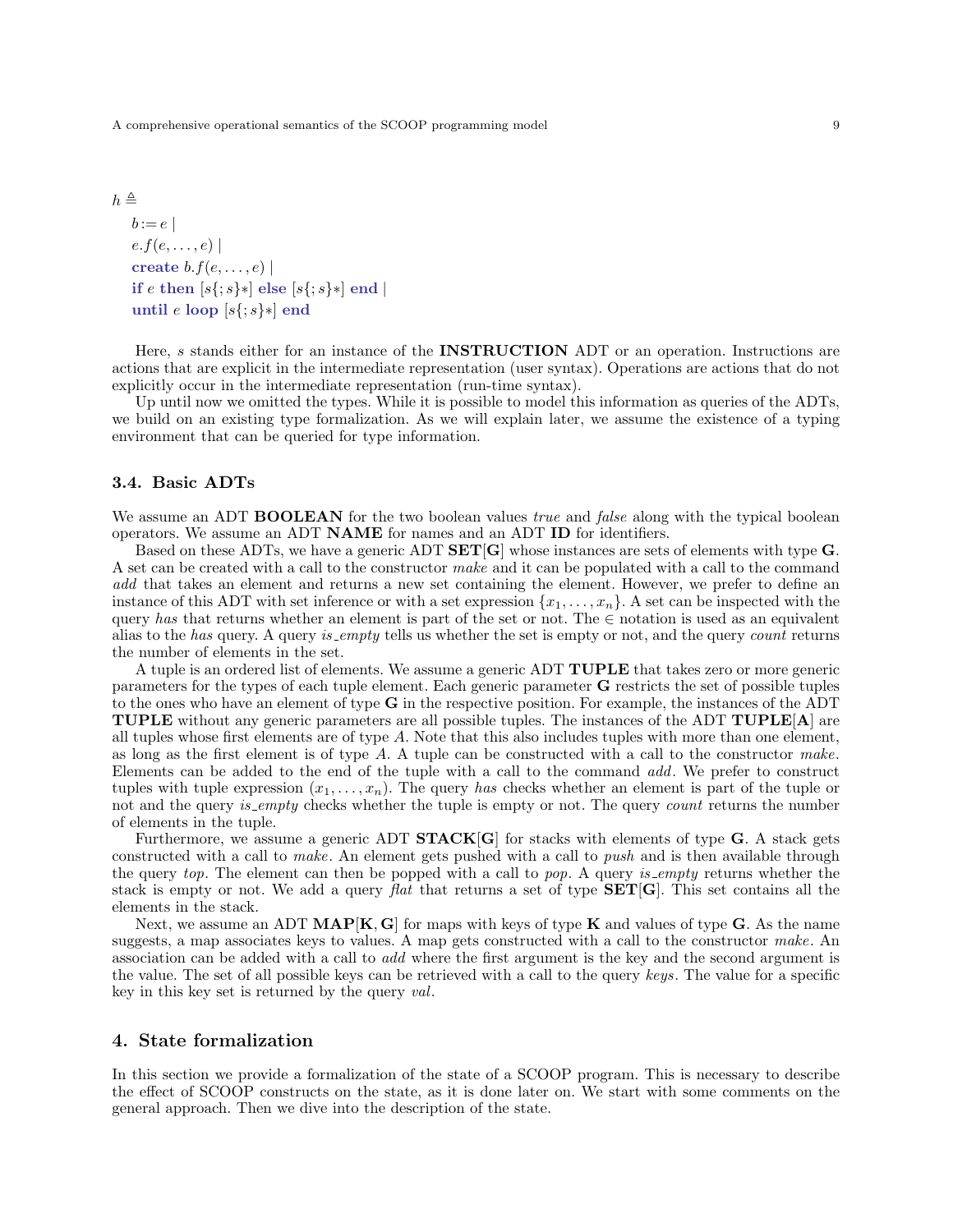#### 4.1. General approach

We consider the state of a SCOOP program to be a data structure that can be created, modified, and queried through features. We are mainly interested in the interface of the state data structure and we defer the implementation of the data structure to other projects. For the specification of the state we use Liskov's ADT theory [\[15\]](#page-79-9). We begin with a justification of this choice. We finish the general comments with our solution on identity management and an explanation of how to get types for elements in the intermediate representation.

#### 4.1.1. Abstract data types

Meyer's work on a three-level approach to the description of data structure [\[18\]](#page-79-24) defines three levels on which a data structure can be described: functional, constructive, and physical. The functional specification is an algebraic approach that uses an implicit characterization of the data structure. The constructive specification provides a means to construct instances of the data structure. The instances constructed like this are mathematical entities. A physical description describes the layout of instances in memory. The constructive specification can be derived from the functional specification and the physical description can be derived from the constructive description.

We describe the type of the state as an ADT on the functional level in the hierarchy described above. This has several reasons. First of all, ADT theory allows us to describe the state on an abstract level without dealing with aspects of the implementation. The constructive and the physical level can be derived from our ADTs on the functional level. Second, ADT theory allows us to modularize the state. Different concerns of the state can be modeled as individual ADTs, while a single ADT can be used to consolidate the individual ADTs. This improves understandability and maintainability of the state description. Lastly, ADT theory is well established and suitable for what we have to do.

An ADT t consists of queries, commands, and constructors. A query of t provides information about an instance of  $t$ . The query takes as a first argument the target of type  $t$ , which is the instance to be queried. Next to the target, the query can take further arguments with types  $t_1, \ldots, t_n$ . Finally, the query returns a result of a type  $t_{n+1}$ . We write the declaration of this query as  $query : t \to t_1 \to \ldots \to t_n \to t_{n+1}$ . Note that for flexibility reasons we use the curried form as used in Haskell instead of the equivalent Cartesian form query:  $t \times t_1 \times \ldots \times t_n \to t_{n+1}$ . A command is used to modify an instance of t. However, instances of t are mathematical objects and as such they do not get modified. A modified instance is a different instance. This is reflected in the way a command gets declared. The declaration looks much like the one of a query. However, the result of the command is an instance of t. The result is the updated target according to the semantics of the command. A constructor of  $t$  creates a new instance of  $t$ . In contrast to query and commands, a constructor does not take the target as the first argument because its purpose is to create a new instance. However, a constructor can take a number of arguments.

To describe an instance of an ADT we can build an expression that starts with a constructor call. This expression can then be used as the first actual argument of a command call. The resulting expression can then be used as the first actual argument of the next command. This leads to a nested expression, in which the first feature call is in the root of the expression and the last feature call is on the outside of the expression. The instance described in such a way can then be queried. We find this functional notation hard to read. Therefore we use an equivalent object-oriented notation in which the first feature call is on the left and the last feature call is on the right. The main idea is to not to write targets as arguments, but to write a target in front of the feature name and to use a dot to separate the two parts from each other. This leads to the following translation between the functional notation and the object-oriented notation:

- The query expression  $query(e_0, e_1, \ldots, e_n)$  written in functional notation is equivalent to the expression  $e_0$ .query $(e_1, \ldots, e_n)$  written in object-oriented notation.
- The command expression *command*( $e_0, e_1, \ldots, e_n$ ) written in functional notation is equivalent to the expression  $e_0$ .command $(e_1, \ldots, e_n)$  written in object-oriented notation.
- The creation expression  $constructor(e_1, \ldots, e_n)$  for an instance of an ADT t written in functional notation is equivalent to the expression new t.constructor  $(e_1, \ldots, e_n)$  written in object-oriented notation.

Example 1 (Functional notation versus object-oriented notation) The expression in functional notation is empty(pop(push(new **STACK**[PROC].make, p))) can be written in object-oriented notation as  $new$  STACK[PROC].make.push(p).pop.is\_empty.  $\square$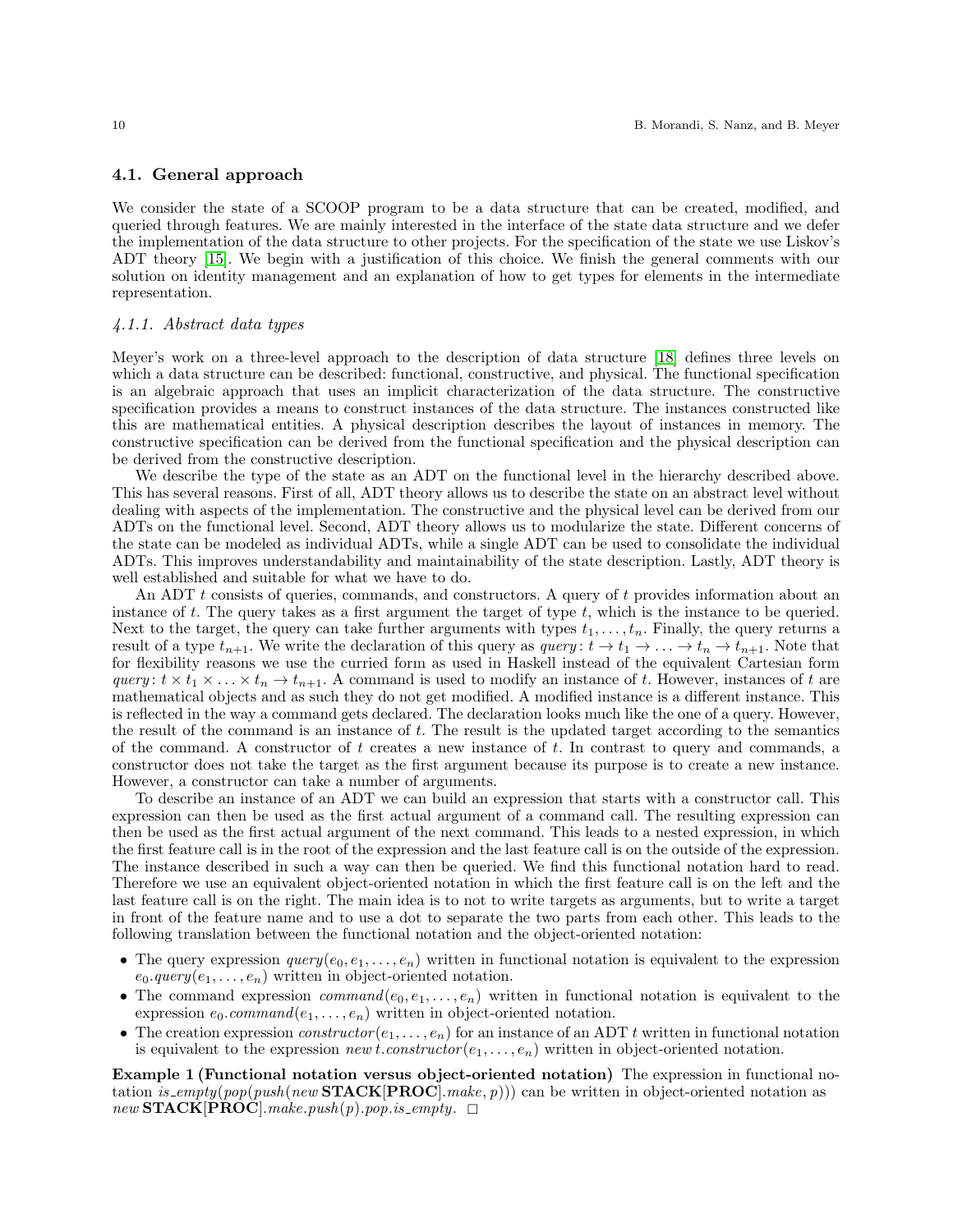Each feature can have a precondition that must be satisfied before the feature gets called. A precondition is expressed as a number of assertions on the target and the arguments. A feature with a precondition is a partial feature. A partial feature is a feature whose domain is restricted. We indicate such a partial feature with a crossed arrow  $\rightarrow$  after the type of each formal argument that got restricted by the feature's precondition. For non-restricted formal arguments we use the normal arrow  $\rightarrow$ . The effect of an ADT command is described in a number of axioms. We deviate from the practice of bundling all axioms for a specific ADT. Instead, we write all the axioms for a specific feature in a single feature declaration. Note that we do not aspire a sufficiently complete ADT because it would lead to rule explosion. An ADT is sufficiently complete if its axioms make it possible to reduce any query expression to a form that does not involve an instance of the ADT. This requires that the axioms describe the effect of each command on each query. We follow the practice to describe the effect of each command of an ADT on all the queries of the ADT that have been changed by the command. Unmentioned queries are unchanged.

Example 2 (Command declaration) The following declaration shows a command to set the value of an attribute f of an object  $o$  to the value v. The value can either be a reference or a processor. The command takes the object as the target and returns an updated object whose attribute value is set.

#### $set\_att\_val$ : OBJ  $\rightarrow$  FEATURE  $\rightarrow$  REF ∪ PROC  $\rightarrow$  OBJ

 $o.set\_att\_val(f, v)$  require

 $o.class\_type. attributes. has(f)$ 

## axioms

 $o.set\_att\_val(f, v).att\_val(f) = v$ 

The command states in its precondition that the class type of the target object  $\rho$  must have an attribute f. This is expressed as an assertion after the require keyword. The part in front of the require keyword is used to give names to the target and to the arguments. Note that the precondition makes the command partial. The updated object has the value of its attribute  $f$  set to  $v$ . This is stated as an axiom after the ensure keyword.

So far we looked at queries, commands, and constructors for ADTs. We extend the ADT theory with the notion of auxiliary features. Auxiliary features are convenience features that are not essential for the definition of the ADT, but nevertheless useful. In the remaining of this article we will declare various ADTs to model the state of a SCOOP program. Unless it would create confusion, we will use the same name for an instance of an ADT and for the corresponding domain element. For example, we will call the instance of the OBJ ADT an object.

#### 4.1.2. Identifier management

Our formalization models objects, references, and processors. All of these domain elements have an identity. These identities are automatically managed by the runtime system. The work by Khoshafian and Copeland [\[13\]](#page-79-25) on different levels of object identity provides good reasons for this decision. They introduce a scale that starts with identities given by the value, goes on with user-supplied identities, and ends with built-in identities. Built-in identities have the advantage that the identities are preserved in case of user modifications. For example, if an object gets updated with a new attribute value then the identity of the object is preserved. According to this hierarchy, our domain elements have a built-in identity. We must model this in our formalization. One straightforward way is to model each domain element as an instance of an ADT. However, with this direct approach we do not properly capture the identities of our domain elements because the identity of an ADT instance is not built-in but based on its value. A user modification of an ADT instance leads to an ADT instance with a new identity. For example, if an ADT instance that models an object gets updated with a new attribute value then we get an ADT instance with a new identity. In this section we describe a way to introduce built-in identities for ADT instances.

In short, explicit identifiers are used to model domain elements with an identity. To model a single domain element, we use a number of ADT instances of the same ADT. This ADT defines an identity query. Each of these ADT instances has the same value for the identity query at all times. A modification of the domain element can then be modeled as a new ADT instance based on an existing ADT instance where the value of the identity query is preserved and all other queries modulo the modification are preserved.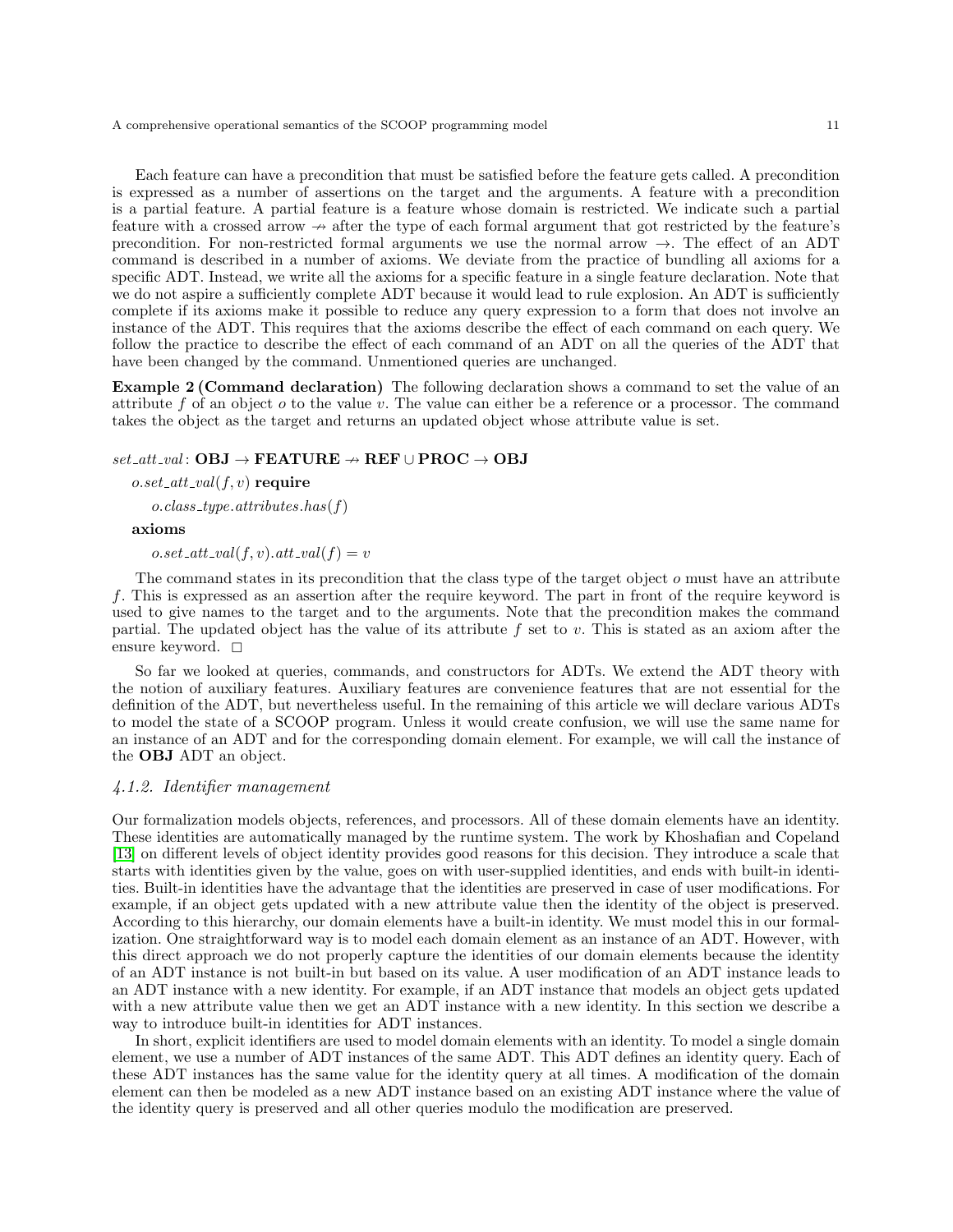For this to work, we must somehow ensure that no two ADT instances that model different domain elements have the same identity. We ensure this with a fresh identifier for each ADT instance that is used to model a new domain element. We then preserve the built-in identity of the ADT instance in every modification. For this, we make use of a universal stateful query new id that returns a fresh identifier.

#### <span id="page-11-0"></span>4.1.3. Typing Environment

Nienaltowski [\[22\]](#page-79-1) presented a formalization of the SCOOP type system for a core of SCOOP called SCOOP<sub>C</sub>. We base our work on this formalization because it only requires minor extensions to be reused for our purposes. We want to get the types of features and expressions. We are also interested in whether an expression is controlled or not. All of this information can be retrieved from Nienaltowski's typing environment Γ and his type rules. The *typing environment* contains the class hierarchy of a SCOOP program along with all the type definitions of all features and entities. The type rules are based on the typing environment. They allow us to derive conclusion based on the typing environment.

We use the notation  $\Gamma \vdash e : t$  to denote that we can derive from  $\Gamma$  that expression e is of type t. Based on this derivation we introduce the function  $type\_of(\Gamma, e)$  to denote the type of expression e in the typing environment Γ. A type t is a triple  $(d, p, c)$ . The component d is the detachable tag, p is the processor tag, and c is the class type. The detachable tag d captures detachability. An entity of attached type, written as  $d = !$ , is statically guaranteed to be non-void. An entity of detachable type, written as  $d = ?$ , can be void. As we discuss later, the detachable tag is also used for the selective locking mechanism to prevent a request queue from being locked. The processor tag p captures the locality of objects accessed by an entity of type  $t$ . The processor tag p can be separate, written as  $p = T$ . The object attached to the entity of type t is potentially handled by a different processor than the current processor. The processor tag  $p$  can be explicit, written as  $p = \alpha$ . The object attached to the entity of type t is handled by the processor specified by  $\alpha$ . The processor tag p can be non-separate, written as  $p = \bullet$ . The object attached to the entity of type t is handled by the current processor. The processor tag p can denote no processor, written as  $p = \perp$ . It is used to type the void reference. A processor can be specified more explicitly. This can be done either in an unqualified or a qualified way. An unqualified explicit processor specification is based on a processor attribute p. We write it as  $\langle p \rangle$ . The processor attribute p must have the type  $(!, \bullet, PROCESSOR)$  and it must be declared in the same class as the explicit processor specification or in one of the ancestors. The processor denoted by this explicit processor specification is the processor stored in  $p$ . A qualified explicit processor specification relies on an entity e occurring in the same class as the explicit processor specification or in one of the ancestors. We write it as  $\lt e$ .handler  $\gt$ . The entity e must be a non-writable entity of attached type and the type of e must not have a qualified explicit processor tag. The processor denoted by this explicit processor specification is the same processor as the one of the object referenced by e. Explicit processor tags support precise reasoning about object locality. Entities declared with the same processor tag represent objects handled by the same processor. Last but not least, the class type  $c$  is an instance of **CLASS\_TYPE**.

The type rules can be used to check whether an expression is controlled or not. In a SCOOP program, each processor p that wants to apply a feature f must make sure that all the processors  $(q_1, \ldots, q_n)$  of all attached actual arguments of  $f$  are exclusively available on behalf of processor  $p$ . This guarantees exclusive access on all objects handled by processors  $\{p, q_1, \ldots, q_n\}$ . Note that processor p is in this set too because p can exclusively access its objects during a feature execution. For safety, the type system only allows feature calls in  $f$  on expressions, where the type system can derive that the value of the expression is a reference to an object and this object is handled by one of the processors  $\{p, q_1, \ldots, q_n\}$ . Such an expression is called controlled. Whether or not an expression is controlled can be determined through the context in which the expression appears and the type of the expression. The context can either be the enclosing class, in case of expressions in invariants, or it can be the enclosing feature, in case of all other expressions. To be more precise, an expression e of type  $t = (d, p, c)$  is controlled if and only if t is attached, i.e.  $d = !$ , and t satisfies at least one of the following conditions:

- The expression e is non-separate, i.e.  $p = \bullet$ .
- The expression e appears in a routine f that has an attached formal argument w with the same handler as e, i.e.  $p = w.handler$ .

The second condition is satisfied if and only if at least one of the following conditions is true:

• The expression  $e$  appears as an attached formal argument of  $f$ .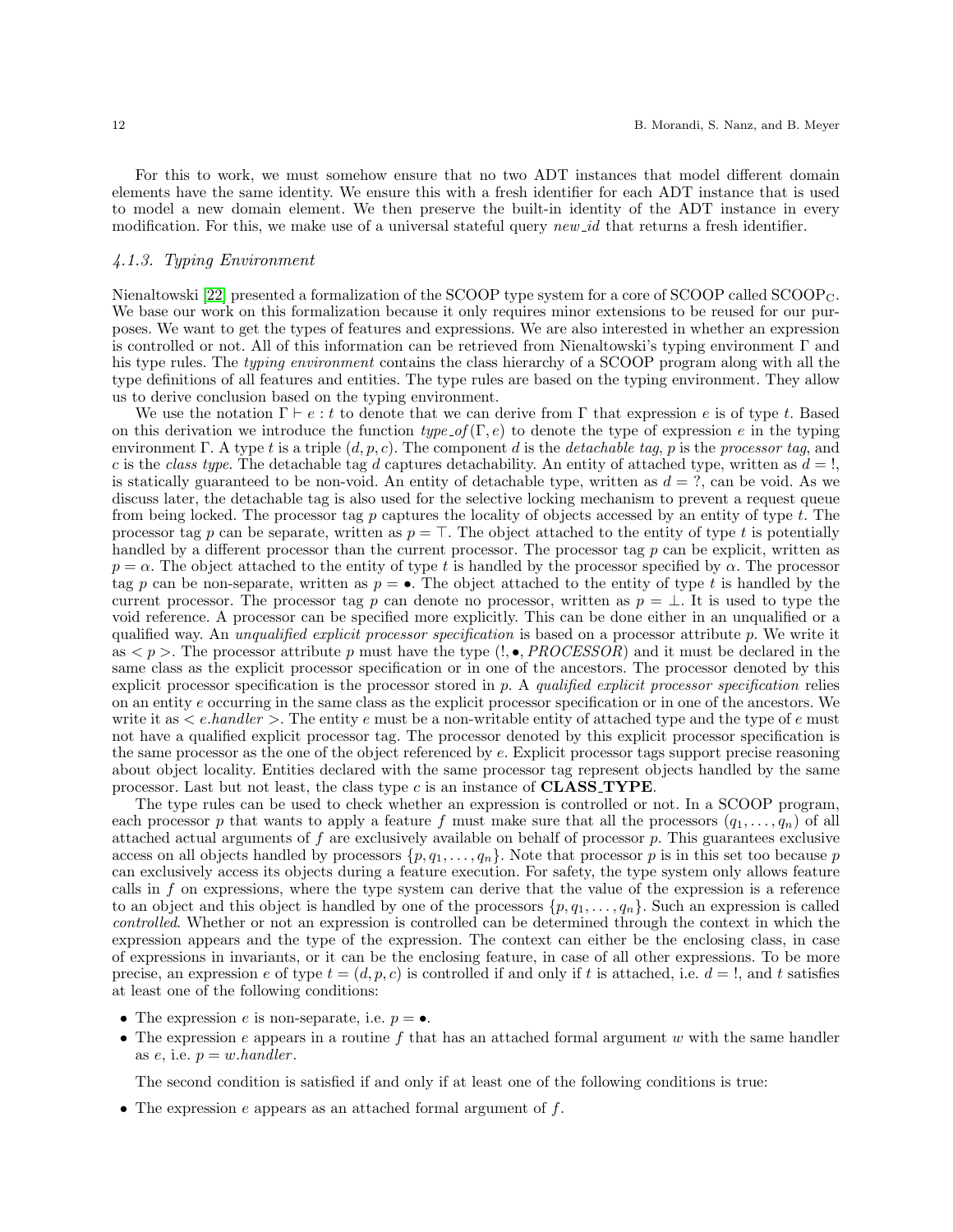- The expression  $e$  has a qualified explicit processor specification w.handler and w is an attached formal argument of f.
- The expression  $e$  has an unqualified explicit processor specification  $p$ , and some attached formal argument of f has  $p$  as its unqualified explicit processor specification.

We write  $\Gamma \vdash is_{\text{controlled}}(t)$  to say that we can derive from  $\Gamma$  that an expression e of type t is controlled. To establish the derivation  $\Gamma \vdash is_{controlled}(t)$  one has to find an attached formal argument w in the enclosing routine such that the types suggest that  $w$  and  $e$  are handled by the same processor or one has the establish that the type  $t$  is non-separate. We can therefore be sure that whenever an expression  $e$ is controlled, either a matching formal argument exists or its type is non-separate. For the first case, we call this formal argument the controlling entity for e. For the second case, we call the current entity the controlling entity. Although not present in Nienaltowski's formalization of the type system, we introduce a new derivation  $\Gamma \vdash y = controlling\_entity(e)$  that returns the controlling entity y for an expression e as an instance of ENTITY. This notion is essential to determine the handler of any controlled expression without evaluating the expression. We can simply determine the controlling entity and then determine the handler of the controlling entity. This is important to formalize the conditions for the asynchronous postcondition evaluation.

## 4.2. Components of the state

We divide the state into three parts: the regions, the heap, and the store. The main purpose of the heap is to keep track of objects and to maintain the mapping of references to objects. It also maintains the once status of once routines, i.e. whether a once routine is fresh on a processor. The regions manage the association between objects and processors. Objects that are handled by the same processor form a region. The regions are also concerned with locking. The store is a map of names to references. This is used to map names of formal argument, names of local variables, the name of the current object entity, and the name of the result entity to references.

We model the state with a state ADT that has one query for each of the three parts:

#### $regions: STATE \rightarrow REGIONS$

#### $heap: STATE \rightarrow HEAD$

#### $store: \textbf{STATE} \rightarrow \textbf{STOP}$

Before we give further details of the state ADT we will introduce one ADT for each of the parts. We then declare auxiliary features in the state ADT to construct a facade. The facade provides an abstraction on top of the three parts. This abstraction makes the execution formalization easier.

## 4.3. Heap ADT

The heap keeps track of the objects and the references associated to them. It also keeps track of the status of once routines. We first define an ADT for objects and references and then we introduce a heap ADT.

#### 4.3.1. Objects and references

There are two kinds of class types in the SCOOP type system: reference class types and expanded class types. The main difference lies in the semantics of using an instance of the types as the source of an attachment, such as assignment or argument passing. If an object of *reference class type* is the source of an attachment then the reference to the object gets copied over to the destination of the attachment. The object is then accessible both through the source of the attachment as well as through the destination of the attachment. If an object of expanded class type is the source of an attachment then a copy of the object gets attached to the destination of the attachment. The details can be found in Section 7.4 of the Eiffel ECMA standard [\[9\]](#page-79-23).

In our formalization we take a unified view on objects and references that is compatible with the semantics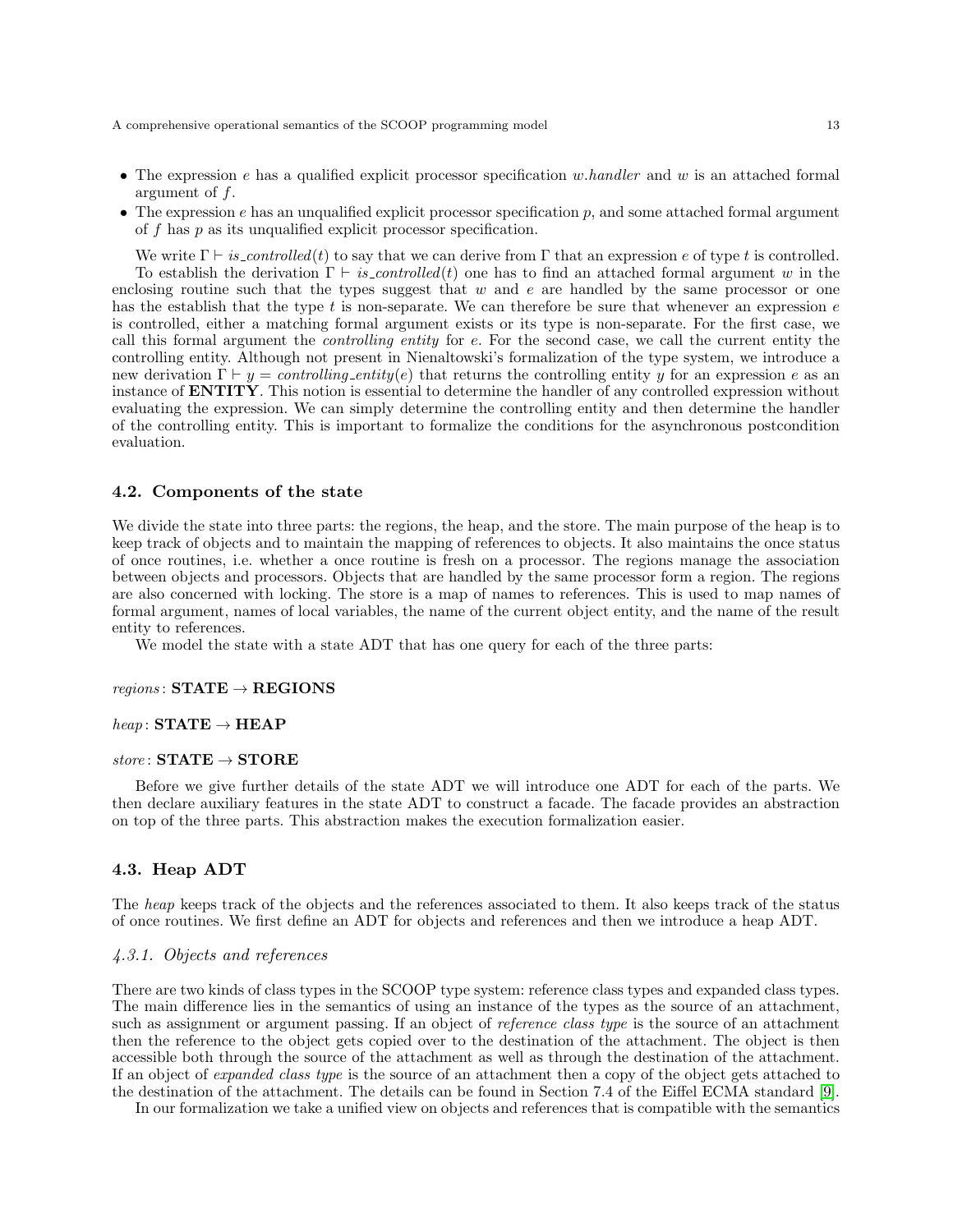described in the Eiffel ECMA standard. We do not consider objects of expanded class type as sub-objects in other objects or in an environment. Instead we locate expanded objects on the heap, just like objects of reference class type. For each object we have exactly one reference. Assigning references to objects of expanded type has one major advantage for the formalization. If an ADT instance  $x$  that models an object  $y$ gets updated then we get a new ADT instance z. If we would model expanded objects as sub-objects stored in other objects or in environments then such an update might trigger a cascade of ADT instance updates. Each ADT instance that has  $x$  as a query value has to be updated with  $y$ , and so on. A consequent use of references avoids this issue. An update can be handled by redirecting the reference to x to  $y$ .

In the following we show an ADT for references. We define an ADT for references with an identity query and a constructor. The empty reference void is an instance of this ADT.

 $id:$  REF  $\rightarrow$  ID

#### $make:$ **REF**

## axioms

 $make.id = new_id$ 

Next, we show an ADT for objects. We start with a number of queries. Each object has an identifier, a class type, and attribute values for each attribute. An object can only have attribute values for attributes that are defined in its class type.

 $id: \mathbf{OBJ} \to \mathbf{ID}$ 

 $class\_type:$  OBJ  $\rightarrow$  CLASS\_TYPE

#### $att\_val$ : OBJ  $\rightarrow$  FEATURE  $\nrightarrow$  REF ∪ PROC

 $o.$ att\_val(f) require

 $o.class\_type. attributes. has(f)$ 

An object can only be modified with the command set att val. Only the attribute values for attributes that are defined in the class type can be modified. The result is an updated object where the attribute value of f is set to v. Note that the value can either be a reference or a processor. Processor values are necessary to support processor attributes. We introduce the PROC ADT later on.

 $set\_att\_val \colon \mathbf{OBJ} \to \mathbf{FEATURE} \to \mathbf{REF} \cup \mathbf{PROC} \to \mathbf{OBJ}$ 

 $o.set\_att\_val(f, v)$  require

 $o.class\_type. attributes. has(f)$ 

## axioms

 $o.set\_att\_val(f, v).att\_val(f) = v$ 

The constructor make can be used to create a new object. It creates a new object with the given class type. The new object has a new identifier that is given by the query  $new_id$ . The constructor initializes all the attribute values of the new object with the void reference void.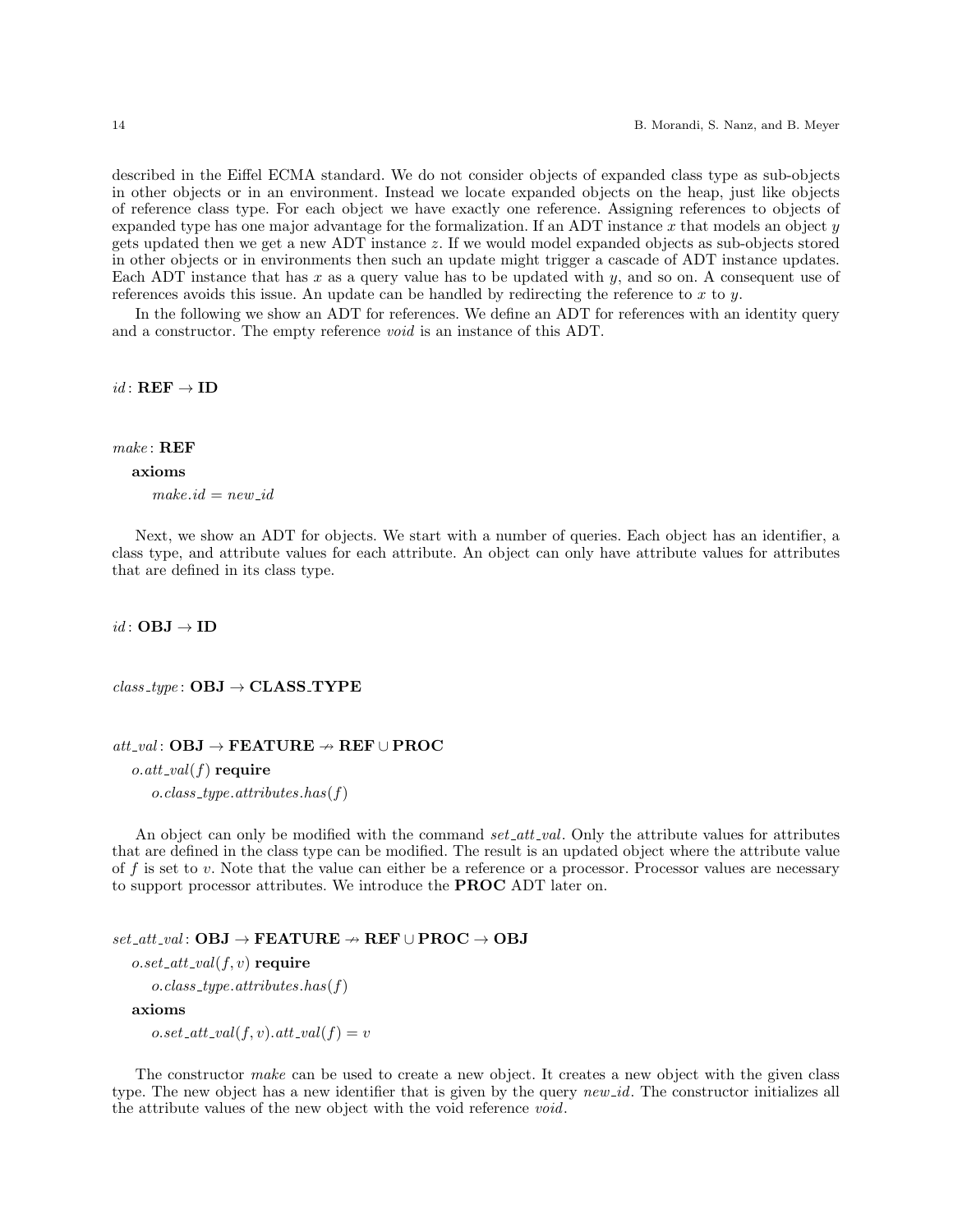# $make: **CLASS**.**TYPE**  $\rightarrow$  **OBJ**$

#### axioms

 $make(c).id = new_id$  $make(c).class\_type = c$  $\forall i \in \{1, \ldots, n\}$ : make(c).att\_val(a<sub>i</sub>) = void where  ${a_1, \ldots, a_n} \stackrel{def}{=} c \cdot attributes$ 

An object can also be copied with the auxiliary query copy. This is relevant for expanded objects with a copy semantics. The copied object has the same class type and the same attribute values as the original object, but it has a new identity. The new identity comes from the call to the constructor make.

#### $copy:$  OBJ  $\rightarrow$  OBJ

#### axioms

```
o.copy = make(o.class_type).set\_att\_val(a_1, o.att\_val(a_1)). . . .
    .set\_att\_val(a_n, o.att\_val(a_n))where
   n \stackrel{def}{=} o.class\_type. attributes. count{a_1, \ldots, a_n} \stackrel{def}{=} o.class\_type. attributes
```
4.3.2. Mapping from references to objects

We introduce a heap ADT that makes use of the ADTs for objects and references to model the mapping from references to objects. For this purpose we declare the query *objs* to store all the objects on the heap and we declare the query refs to get all the references to these objects. The reference void is not part of the reference set. We also declare the query last\_added\_obj to keep track of the last object that has been added to the heap. We use this query to define the effect of adding an object to the heap. The query ref-obj defines the actual mapping. For each reference in refs an object in *objs* gets returned.

 $\textit{objs}: \mathbf{HEAD} \rightarrow \mathbf{SET[OBJ]}$ 

 $refs: HERP \rightarrow SET [REF]$ 

 $ref\_obj$ :  $HEAD \rightarrow REF \rightarrow OBJ$ 

 $h.ref\_obj(r)$  require

 $h.$ refs.has $(r)$ 

 $last\_added\_obj : \mathbf{HEAD} \rightarrow \mathbf{OBJ}$ 

h.last\_added\_obj require

 $\neg h. \textit{objs}. \textit{is} \textit{.empty}$ 

We define a number of commands to add objects and to alter the mapping of references to objects. The command  $add_o\dot{\theta}$  takes an object  $o$  and adds it to the heap. The result of the command is a new heap with the object  $o$  and a new reference that points to  $o$ . The newly added object is indicated in the query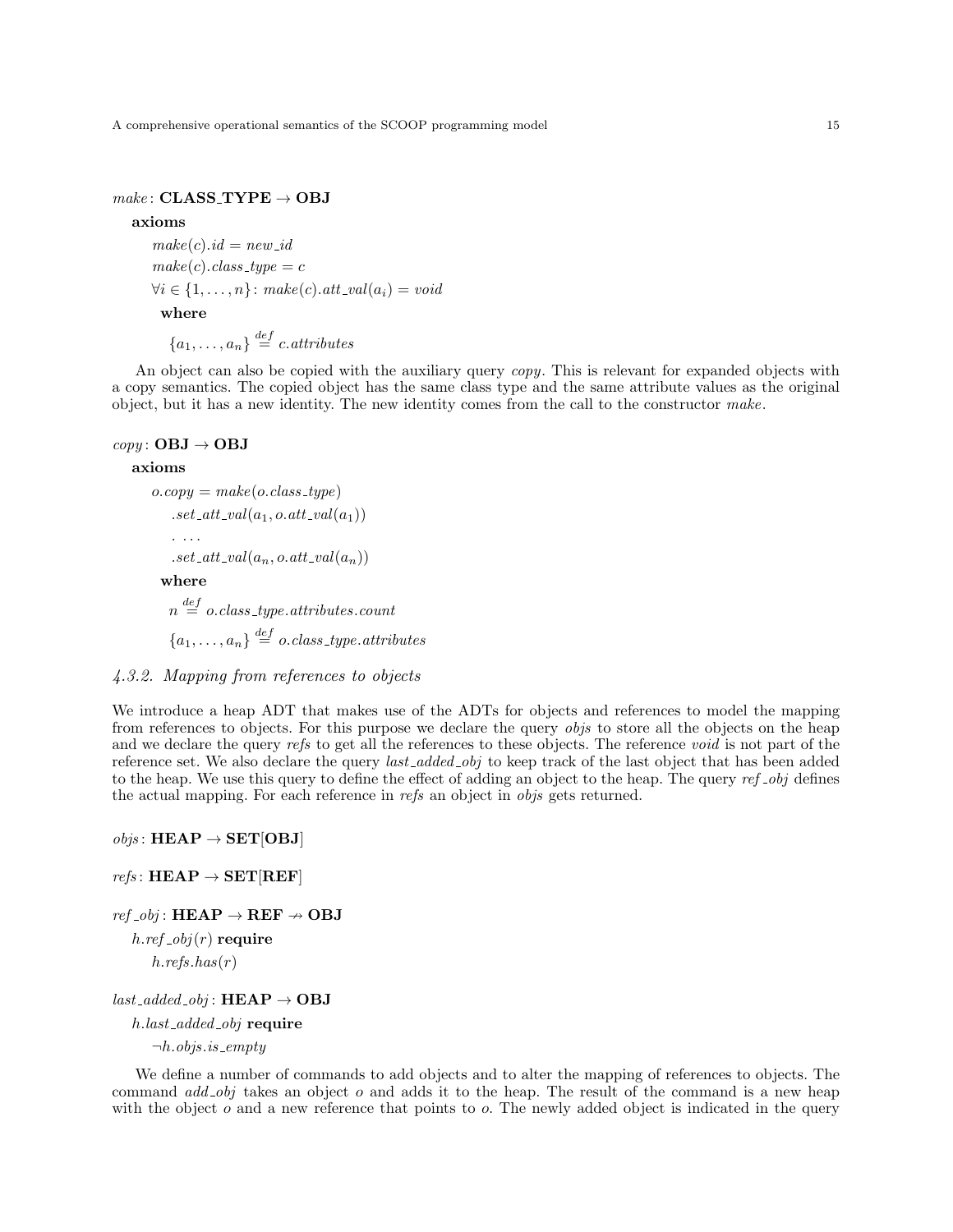last added obj. Note that this command does not create a new object. It simply adds an object that has been provided as an argument. The command requires that the object is not yet part of the heap.

## $add\_obj$ :  $HEAD \rightarrow OBJ \rightarrow HEAD$

 $h.add\_obj(o)$  require

 $\forall u \in h. \textit{objs} : u.id \neq o.id$  $\forall a \in o.class_type.attributes : o.att_val(a) \in REF \rightarrow (o.att_val(a) = void \vee h.refs.has(o.att_val(a)))$ 

axioms

h.add\_obj(o).objs = h.objs  $\cup \{o\}$ h.add\_obj(o).refs = h.refs  $\cup \{r\}$  $h.add\_obj(o).ref\_obj(r) = o$  $h.add\_obj(o).last\_added\_obj = o$ where  $r\stackrel{def}{=} \mathit{new}\ \mathbf{REF}.\mathit{make}$ 

If an object that is already part of the heap gets updated then it is necessary to update the mapping from the reference to the object on the heap. This can be done with the command update ref that takes a reference r and an updated object  $o$  and returns a heap where the reference r points to  $o$ . The command requires that r is a valid reference and that  $o$  is an updated version of the original object. Because the remaining part of the state only deals with references rather than objects directly, a reference update does not require an update of these parts.

# $update\_ref : \mathbf{HEAD} \rightarrow \mathbf{REF} \nrightarrow \mathbf{OBJ} \nrightarrow \mathbf{HEAD}$

h.update\_ref $(r, o)$  require  $h.$ refs.has $(r)$  $o.id = h.ref\_obj(r).id$  $\forall a \in o.class\_type. attributes: o.att\_val(a) \in \textbf{REF} \rightarrow (o.att\_val(a) = void \vee h.refs. has(o.att\_val(a)))$ 

axioms

 $h.update\_ref(r, o).obs. has(o)$  $o \neq h.ref\_obj(r) \rightarrow \neg h.update\_ref(r, o).obs.has(h.ref\_obj(r))$ h.update\_ref $(r, o)$ .ref\_obj $(r) = o$ h.last\_added\_obj = h.ref\_obj(r)  $\rightarrow$  h.update\_ref(r, o).last\_added\_obj = o

So far we have defined the mapping from references to objects. Occasionally it is necessary to have the inverse mapping. The commands  $add_o\psi$  and  $update\text{-}ref$  ensure that there is a exactly one reference for every object on the heap. Thus it is possible to define the inverse query  $ref$  as an auxiliary query.

## $ref: \mathbf{HEAD} \rightarrow \mathbf{OBJ} \nrightarrow \mathbf{REF}$

 $h.ref(o)$  require

 $h. \textit{objs}. \textit{has}(o)$ 

axioms

 $h.ref\_obj(h.ref(o)) = o$ 

4.3.3. Once routines

A once routine can either be a once function or a once procedure. A once routine gets executed at most once in a certain context. If a once routine has been executed in a the context then it is called non-fresh in the context. Otherwise it is called fresh in the context. The context is either the set of all processors in the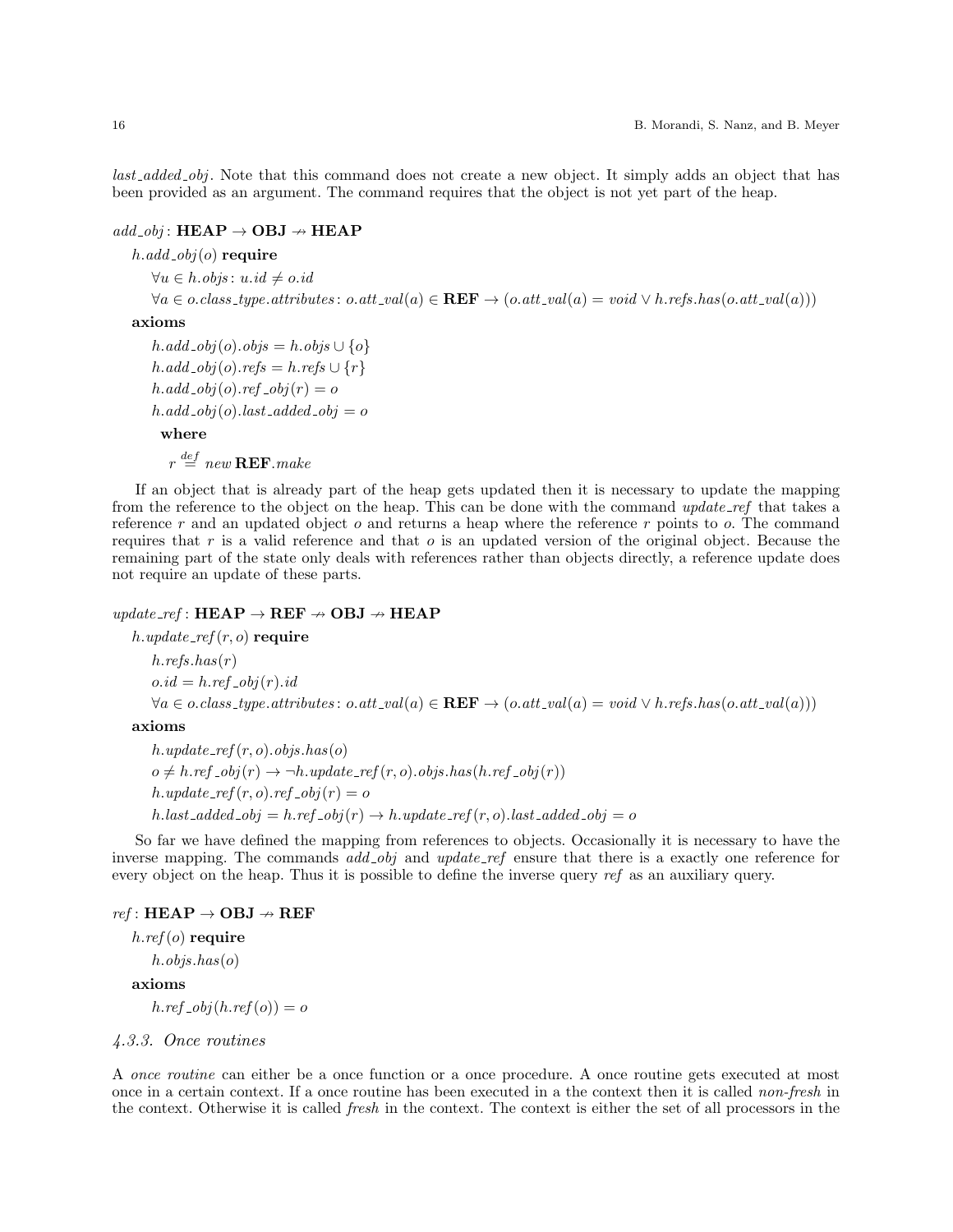system or a single processor. We use the heap to remember which once routines are fresh. For this purpose, we refine the heap ADT and declare the queries is fresh and once result. For any processor  $p$  and any once routine f, the query is fresh states whether f is fresh on p or not. For a once function f that is not fresh on a processor p the query *once result* returns the result of f on p.

## $is\_fresh$ : HEAP  $\rightarrow$  PROC  $\rightarrow$  FEATURE  $\rightarrow$  BOOLEAN

 $h.is\_fresh(p, f)$  require

 $f.is\_once$ 

 $once\_result \colon \text{HEAD} \rightarrow \text{PROC} \rightarrow \text{FEATURE} \rightarrow \text{REF}$ 

h.once\_result(p, f) require

 $f \in \textbf{FUNCTION} \wedge f.is\_once$ 

 $\neg h.is\_fresh(p, f)$ 

We declare two commands to change the once status of a fresh once routine to non-fresh. One version is used for once functions and the other one for once procedures. Both commands take the once routine f and the processor p. The version for once functions also takes a once result r. The two commands implement the semantics for once routines: A once routine has either a once per system or a once per processor semantics. Once functions declared as separate with or without an explicit processor specification have the once per system semantics. In this case, the command set once func not fresh defines f as non-fresh on all processors. Once functions with a non-separate result type have the once per processor semantics. In this case, the command set once func not fresh sets f as non-fresh on p with the once result r. Once procedures have the once per processor semantics. In this case, the command set once proc not fresh sets f as non-fresh on p. We use the typing environment  $\Gamma$  to get the type of once routines.

# $set\_once\_func\_not\_fresh$ :  $HEAD \rightarrow PROC \rightarrow FEATURE \nrightarrow REF \nrightarrow HEAP$

h.set\_once\_func\_not\_fresh $(p, f, r)$  require

 $f \in \textbf{FUNCTION} \land f.is\_once$  $r \neq void \rightarrow h. \text{refs}. \text{has}(r)$ 

#### axioms

 $(\exists d, c : \Gamma \vdash f : (d, \bullet, c)) \rightarrow$ 

h.set\_once\_func\_not\_fresh $(p, f, r)$ .is\_fresh $(p, f) = false \wedge$ h.set\_once\_func\_not\_fresh $(p, f, r)$ .once\_result $(p, f) = r$ 

 $(\exists d, c : \Gamma \vdash f : (d, p, c) \land p \neq \bullet) \rightarrow \forall q \in \textbf{PROC}:$ 

h.set\_once\_func\_not\_fresh $(p, f, r)$ .is\_fresh $(q, f) = false \wedge$ h.set\_once\_func\_not\_fresh $(p, f, r)$ .once\_result $(q, f) = r$ 

 $set\_once\_proc\_not\_fresh$ :  $HEAD \rightarrow PROC \rightarrow FEATURE \rightarrow HEAD$ 

 $h.set\_once\_proc\_not\_fresh(p, f)$  require

 $f \in \textbf{PROCEDURE} \wedge f.is\_once$ 

## axioms

h.set\_once\_proc\_not\_fresh $(p, f)$ .is\_fresh $(p, f)$  = false

4.3.4. Creation

A new heap can be created with the constructor make. A new heap has no objects and no references. All once routines are marked as fresh on all processors. Note that we do not make any assumptions on processors, as the heap does not know about the processors in the system. Later on, we take a look at how to guarantee consistency between the heap and the regions.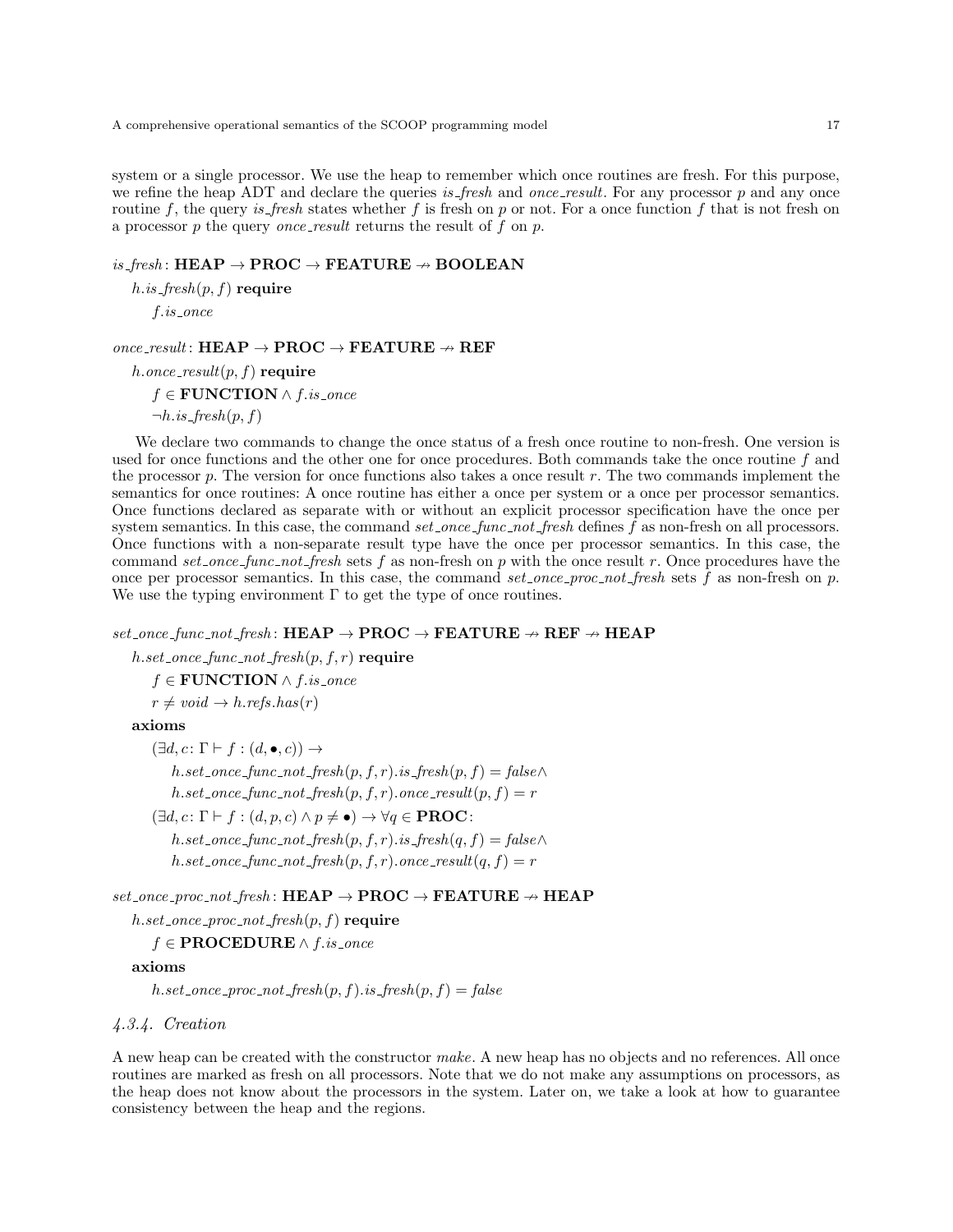## $make$ : HEAP

axioms

make.objs.is empty  $make. *refs.is-empty*$  $\forall p \in \textbf{PROC}, f \in \textbf{FEATURE}: f.is\_once \rightarrow make.is\_fresh(p, f) = true$ 

## 4.4. Regions ADT

We partition the heap into disjunct *regions* and assign each region to exactly one processor. This concept relates to the concept of a ken in Schmidt's work on reasoning about concurrent objects [\[28\]](#page-79-26). The processor of a region is the handler of all the objects in the region. Regions are also used to maintain locks. In the following we first describe an ADT for processor and then use it to describe an ADT for regions.

## 4.4.1. Processors

A processor is an autonomous thread of control capable of executing features on objects. Every processor is responsible for a set of objects. As such a processor is called the handler of its associated objects. Every object is assigned to exactly one processor that is the authority of feature executions on this object. If a processor q wants to call a feature on an object handled by a different processor  $p$  then  $q$  needs to send a feature request to processor p. This is where the request queue of processor p comes into place. The request queue keeps track of features to be executed on behalf of other processors. Processor  $q$  can add a request to this queue and processor p will execute the request as soon as it executed all previous requests in the request queue. Processor p uses its call stack to execute the feature request at the beginning of the request queue. The call stack is responsible for the order of feature executions on the same processor. In a situation of a non-separate call, the call stack ensures that the calling feature execution resumes once the called feature execution terminated. The interaction between the call stack and the request queue is best described with the following loop through which every processor goes:

- 1. Idle wait: If both the call stack and the request queue are empty then wait for new requests to be enqueued.
- 2. Request scheduling: If the call stack is empty but the request queue is not empty then dequeue an item and push it onto the call stack.
- 3. Request processing: If there is an item on the call stack then pop the item from the call stack and process it. If the item is a feature request then apply the feature. If the items is an operation then execute the operation.

For every processor there is a *request queue lock* and a *call stack lock*. A lock on the request queue grants permission to add a feature request to the end of the request queue. A lock on the call stack grants permission to add a feature request to the top of the call stack. Later on we formalize the call stack and the request queue as we introduce action queues. Before processor  $q$  can add a request to p's request queue, it must have a lock on this request queue. Otherwise another processor could intervene. Once processor  $q$  is done with the request queue of processor  $p$  it can add an unlock operation to the end of the request queue. This makes sure that the request queue lock of p will be released after all the previous feature requests have been executed. Similarly, processor  $p$  must have a lock on its call stack to add features to its call stack. Initially, every processor has a lock on its own call stack and its request queue is not locked.

Processor q could also make a synchronous call to p. However q might be in possession of some locks that are necessary for the execution the resulting feature request on p. In such a situation,  $q$  is waiting for the synchronous call to terminate and  $p$  is waiting for locks to be available. According to the conditions given by Coffman et al  $[8]$  a deadlock occurred. This can be avoided if q temporarily passes its locks to the p. This allows p to finish the execution and hence q can continue. This operation is called lock passing, which we discuss in more details later on.

Clarification 1 (Request queue locks and call stack locks) The notion of request queue locks and call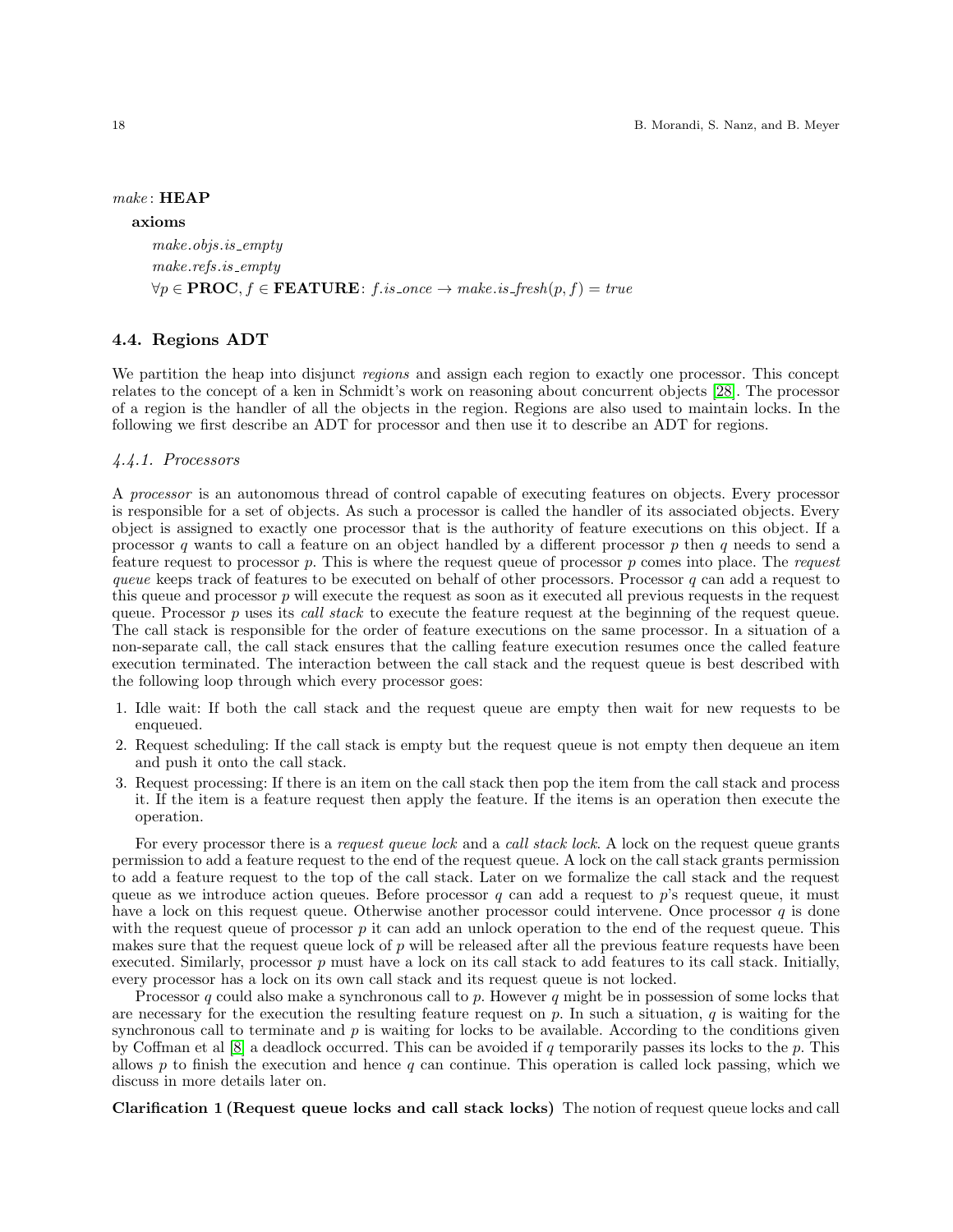stack locks was not present in Nienaltowski's [\[22\]](#page-79-1) definition of SCOOP. He defines one lock for each processor. A lock on a processor means exclusive access to the whole processor. This lock model is not sufficient to describe SCOOP.<sup>[1](#page-18-0)</sup> In particular, this lock model creates a contradiction with respect to separate callbacks. A separate callback is a feature call in which processor  $q$  made a direct or indirect call to processor  $p$  and now  $p$  is calling back processor  $q$ . The separate callback is only possible, if  $p$  has a lock on  $q$ . However,  $p$ does not necessarily have this lock because the lock might be in possession of the processor that locked  $q$  in the first place. Request queue locks and call stack locks allow us to clarify the situation. Thus we propose a new lock model with request queue locks and call stack locks.

We consider the lock model used in Nienaltowski's work [\[22\]](#page-79-1) as an abstraction of our lock model. The abstraction works under the assumption that no processor passes its locks. Under this assumption every processor keeps its call stack lock. In this abstraction we call the request queue lock on a processor p simply the lock on p. As long as the call stack lock on a processor  $p$  is in possession of  $p$ , a request queue lock on  $p$ in possession of a processor  $q$  means that processor  $p$  will be executing new feature requests in the request queue exclusively on behalf of q. This means that a request queue lock grants exclusive access to all the objects handled by p. Transferring this insight to our abstractions, a lock on processor  $p$  denotes exclusive access to the objects handled by  $p$ .  $\Box$ 

After this informal explanation of processors, we introduce an ADT for processors. A processor only has an identifier stored in the query id.

#### $id \colon \textbf{PROC} \to \textbf{ID}$

The constructor *make* returns a new processor with a fresh identifier. The fresh identifier is defined through the query  $new_id$ .

#### make : PROC

#### axioms

 $make.id = new_id$ 

The ADT for processors is very simple. It neither takes care of the mapping from processors to the handled objects nor does it take care of the locks. These aspects are taken care of by the ADT for regions. The reason for this design decision comes once again from the fact that updating an ADT instance creates a new ADT instance that could cause a cascade of updates. Unfortunately, we do not have the notion of references for processors and therefore we cannot apply the technique that helped us for objects. Our solution is to make processors immutable and to deal with the mentioned aspects in the regions ADT where an update is simple because regions are stored in a single query in the state.

## 4.4.2. Mapping of processors to objects and locking

In this section, we introduce an ADT for regions. The regions ADT declares a query *procs* that keeps track of all the processors in the system. The query handled objs defines a set of handled objects for each processor in procs. Finally, the query *last\_added\_proc* denotes the last processor that has been added to procs.

## $\textit{procs} : \textbf{REGIONS} \rightarrow \textbf{SET}[\textbf{PROC}]$

```
\mathit{handled\_objs}: \mathbf{REGIONS} \rightarrow \mathbf{PROC} \rightarrow \mathbf{SET[OBJ]}
```
 $k.h and led\_objs(p)$  require  $k. process.$ has(p)

<span id="page-18-0"></span> $\overline{1}$  We thank Stephan van Staden for interesting discussions on this topic.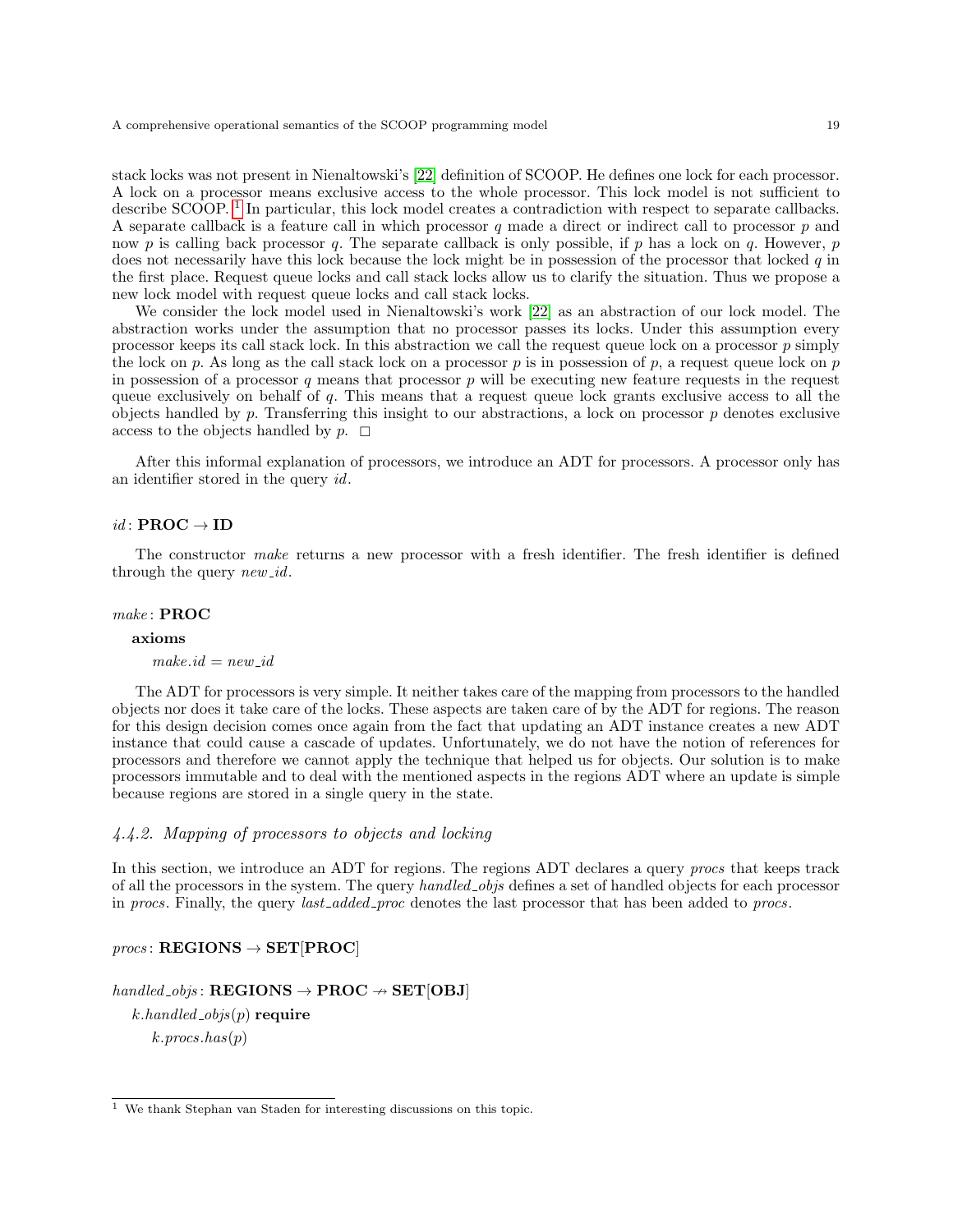## $last\_added\_proc: REGIONS \rightarrow \textbf{PROC}$

## k.last added proc require

#### $\neg k. process.is\_empty$

Next to the queries that are concerned with the mapping from processors to objects, there are a number of queries that deal with locking. The feature is rq locked states whether the request queue of a processor in procs is locked or not. Similarly, the feature is cs locked states whether the call stack is locked.

The remaining queries are used to specify the owners of the locks. For this, we distinguish between obtained and retrieved locks. Obtained locks are locks that got acquired by a processor. Retrieved locks are locks that got passed from another processor.

The query *obtained rq locks* returns a stack of obtained processor sets for a processor. We use a stack of sets to model the way processors acquire locks: They go through a nested series of feature applications and each feature application requires a set of locks before the feature can be executed. For each feature application we add a new set on top of the stack and as soon as the feature application finished, the top set gets removed from the stack. The query obtained cs lock returns the acquired call stack lock of a processor. Initially every processor starts with a lock on its own call stack and this call stack lock never changes. Thus this query is only declared for reasons of completeness. Note that we use a processor itself to denote either its request queue lock or its call stack lock. If a processor appears in a set of request queue locks then the processor denotes its request queue lock. If a processor appears in a set of call stack locks then the processor denotes its call stack lock. We follow this scheme because we do not want to introduce an ADT for locks.

A processors can pass its locks to another processor. There are several queries to formalize this aspects. The features retrieved rq locks and retrieved cs locks return the retrieved locks of a processor. Both of these queries return a stack of sets. The stack is used to keep track of the set of retrieved locks for each feature application. These two stacks grow and shrink in parallel to the stack obtained rq locks. Once a processor passed its locks, it cannot use them anymore until the locks are revoked. The query are locks passed returns whether a processor passed some or all of its locks or not.

# $is\_rq\_locked \colon \mathbf{REGIONS} \to \mathbf{PROC} \not\rightarrow \mathbf{BOOLEAN}$

 $k.is\_rq\_locked(p)$  require  $k. process.$ has(p)

## $is\_cs\_locked$ : REGIONS  $\rightarrow$  PROC  $\nrightarrow$  BOOLEAN

 $k.is\_cs\_locked(p)$  require  $k. process.$ has(p)

# $obtained\_rq\_locks$ :  $REGIONS \rightarrow PROC \nrightarrow STACK[SET|PROC]|$

 $k. obtained\_rq\_locks(p)$  require  $k. process.$ has(p)

# $\textit{obtained\_cs\_lock}:\textbf{REGIONS}\rightarrow\textbf{PROC}\nrightarrow\textbf{PROC}$

k.obtained\_cs\_lock(p) require  $k. process.$ has(p)

# $retrieved\_rq\_locks: REGIONS \rightarrow PROC \nrightarrow STACK[SET[PROC]]$  $k. retrieved\_rq\_locks(p)$  require  $k. *procs. has*(*p*)$

 $retrieved\_cs\_locks$ :  $REGIONS \rightarrow PROC \nrightarrow STACK[SET|PROC]|$  $k. retrieved\_cs\_locks(p)$  require  $k. *procs. has*(*p*)$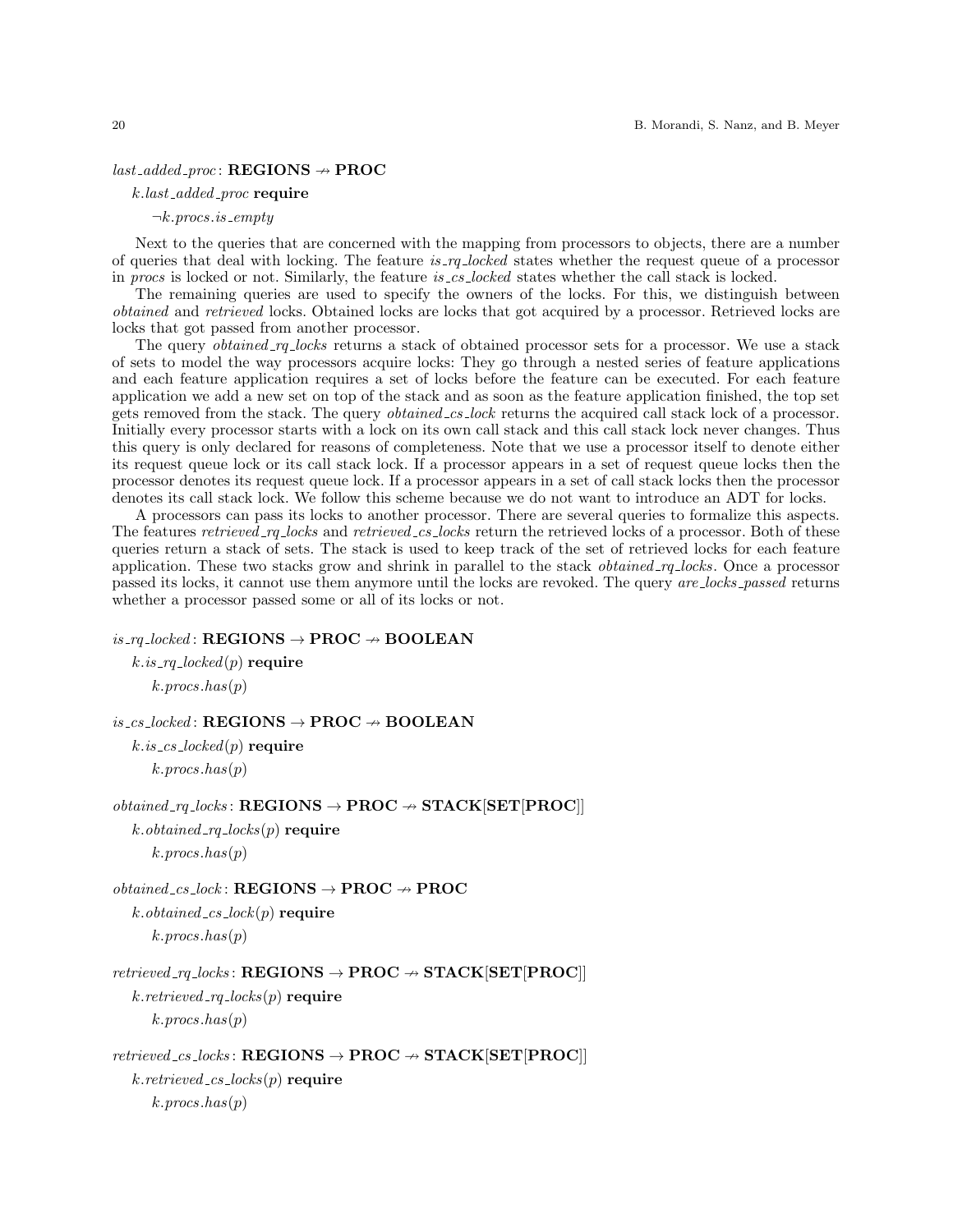# $are\_locks\_passed$ : REGIONS  $\rightarrow$  PROC  $\nrightarrow$  BOOLEAN

 $k. are \textit{-locks} \textit{-} passed(p)$  require

 $k. process.$ has(p)

We study these queries in more details as we discuss the commands that operate on them. In the following we first go through the list of commands that add processors and commands that change the association of processors to objects. We then proceed with the commands that handle locks.

The command *add\_proc* updates the regions with a new processor. Note that the processor must have been created beforehand. The axioms state that the new processor will be included in procs and that it will be stored in last added proc. The axioms also state how the new processor is initialized. The new processor's request queue is unlocked and its call stack is locked. Apart from the initial lock on the call stack there are no obtained or retrieved locks and hence the processor did not pass its locks.

#### $add\_proc: REGIONS \rightarrow PROC \nrightarrow REGIONS$

```
k.add\_proc(p) require
```

```
\neg k. process.has(p)
```
# axioms

 $k.add\_proc(p).procs.has(p)$  $k.add\_proc(p).last\_added\_proc = p$  $k.add\_proc(p).handled\_objs(p).is\_empty$  $k.add\_proc(p).is\_rq\_locked(p) = false$  $k.add\_proc(p).is\_cs\_locked(p) = true$  $k.add\_proc(p).obtained\_rq\_locks(p).is\_empty$  $k.add\_proc(p).obtained\_cs\_lock(p) = p$  $k.add\_proc(p).retrieved\_rq\_locks(p).is\_empty$  $k.add\_proc(p).retrieved\_cs\_locks(p).is\_empty$  $k.add\_proc(p).are\_locks\_passed(p) = false$ 

The command  $add_oobj$  takes a processor p in procs and an object o that is not handled by a processor in *procs* yet. It returns the updated regions in which  $o$  is handled by  $p$ .

# $add\_obj$ : REGIONS  $\rightarrow$  PROC  $\nrightarrow$  OBJ  $\nrightarrow$  REGIONS

```
k.add\_obj(p, o) require
   k. process.has(p)
   \forall q \in k. pros, u \in k. handled\_objs(q): u.id \neq o.id
```
## axioms

 $k.add\_obj(p, o).handled\_objs(p).has(o)$ 

In the opposite direction, the command remove<sub>-obj</sub> removes an object that is handled by a processor in procs from the regions.

## $remove\_obj$ : REGIONS  $\rightarrow$  OBJ  $\nrightarrow$  REGIONS

```
k.remove_obj(o) require
```
 $\exists p \in k. pros: k. handled\_objs(p).has(o)$ 

#### axioms

 $\neg \exists p \in k. pros: k. remove\_obj(o). handled\_obj(s).has(o)$ 

In the following, we discuss the commands that deal with the locking aspects of the regions. We declare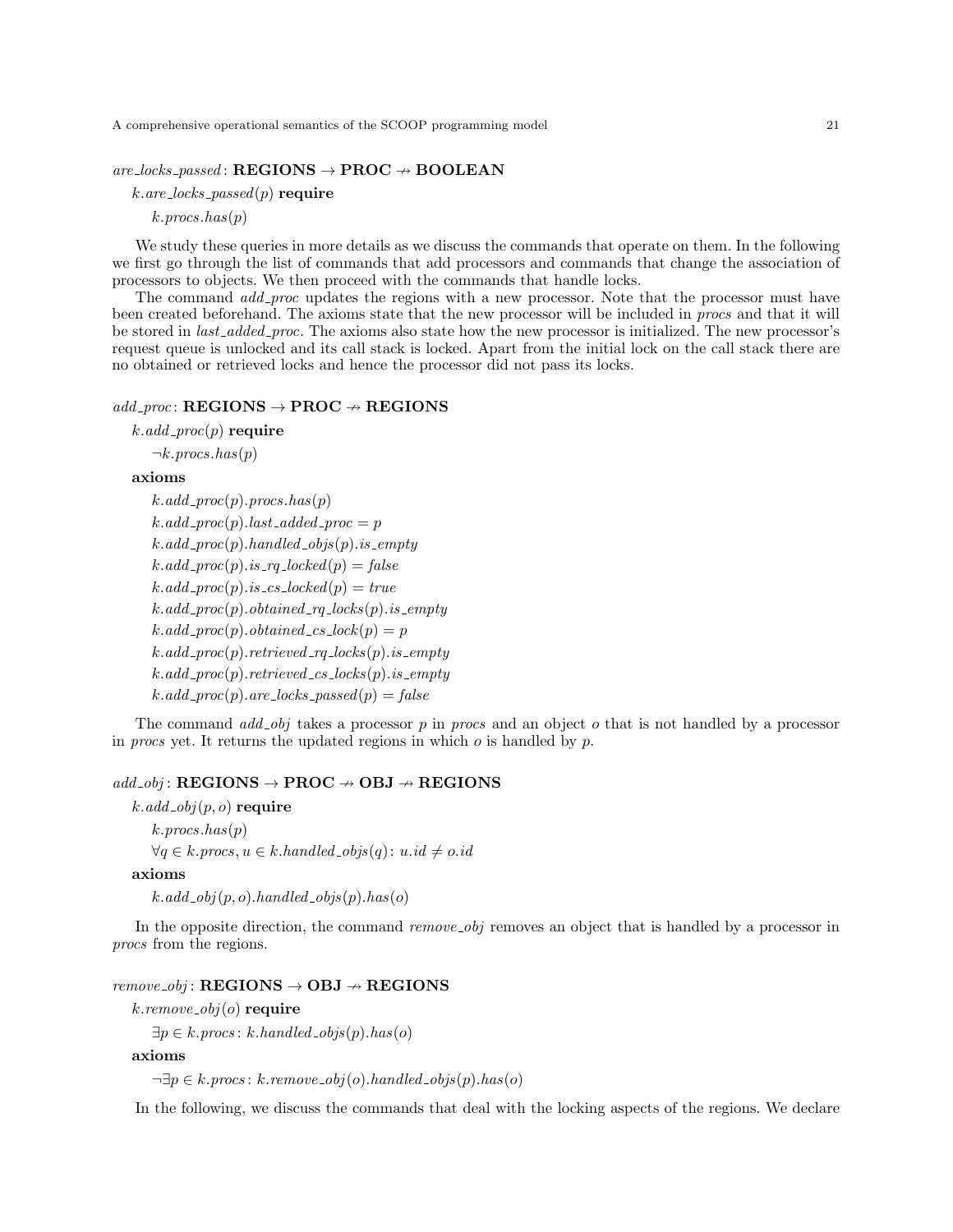a command lock ras to lock the request queues of a set of processors  $\bar{q}$  on behalf of a processor p. None of these request queues must be locked beforehand.

## $lock\_rqs$ : REGIONS  $\rightarrow$  PROC  $\rightarrow$  SET[PROC]  $\rightarrow$  REGIONS

 $k. lock_{\textit{rqs}}(p, l)$  require  $k. process.$ has(p)

 $\forall x \in \overline{l}: k. process has(x)$ 

 $\forall x \in \overline{l}$ : k.is\_rq\_locked $(x)$  = false

axioms

k.lock\_rqs(p, $\overline{l}$ ).obtained\_rq\_locks(p) = k.obtained\_rq\_locks(p).push( $\overline{l}$ )  $\forall x \in \overline{l}: k. lock\_ras(n, \overline{l}). is\_ra\_locked(x)$ 

At some point, processor  $p$  will not require the obtained request queue locks anymore because  $p$  made sure to enqueue all necessary features requests. The command  $pop\_obtained\_rq\_locks$  is used by processor  $p$ to remove his claims on the obtained request queue locks. This requires that processor  $p$  is in possession of these locks, i.e. that  $p$  did not pass its locks.

## $pop\_obtained\_rq\_locks$ : REGIONS  $\rightarrow$  PROC  $\rightarrow$  REGIONS

 $k.pop\_obtained\_rq\_locks(p)$  require

 $k. *procs.has*(p)$  $\neg k. obtained_\textit{Tq-locks}(p).is_\textit{empty}$  $k. are \textit{-locks} \textit{-} passed(p) = \textit{false}$ 

#### axioms

k.pop\_obtained\_rq\_locks(p).obtained\_rq\_locks(p) = k.obtained\_rq\_locks(p).pop

Removing the locks from p's obtained request queue locks stack does not mean that these request queues are unlocked. It just means that the request queue locks are not claimed by  $p$  anymore and therefore  $p$  will not enqueue further feature requests on the respective processors. The request queues remain locked until they get unlocked with a call to the command  $unlock\_rq$ . As we discuss later, this happens after the processors whose request queues got locked by  $p$  finished all the requested feature applications. The precondition of the command states that a request queue can only be unlocked if it is not claimed by any other processor. This precondition guarantees that the request queue can only be unlocked when it is not used as an obtained or retrieved lock by any other processor anymore. Note that there is no unlock command for call stack locks because the call stack never gets unlocked.

## $\text{unlock\_rq}: \text{REGIONS} \rightarrow \text{PROC} \nrightarrow \text{REGIONS}$

 $k.$ *unlock\_rq*(p) require

 $k. process.$ has(p)  $k.is\_rq\_locked(p) = true$  $\forall q \in k : \neg k \text{. obtained\_rq\_locks}(q) \text{. flat.} has(p)$ 

# axioms

k.unlock\_rq(p).is\_rq\_locked(p) = false

We just saw that the request queues remain locked until explicitly unlocked with a call to unlock-rq. Between the call to *pop obtained rq locks* and the call to *unlock rq*, the owner of these locks is undefined. In some situations this is not satisfactory. A different solution must be found if another processor wants to claim the locks until they are unlocked. We declare the command *delegate\_obtained\_rq\_locks* to serve for this purpose. The command takes a processor p and a number of processors  $\overline{l}$  and makes p the owner of the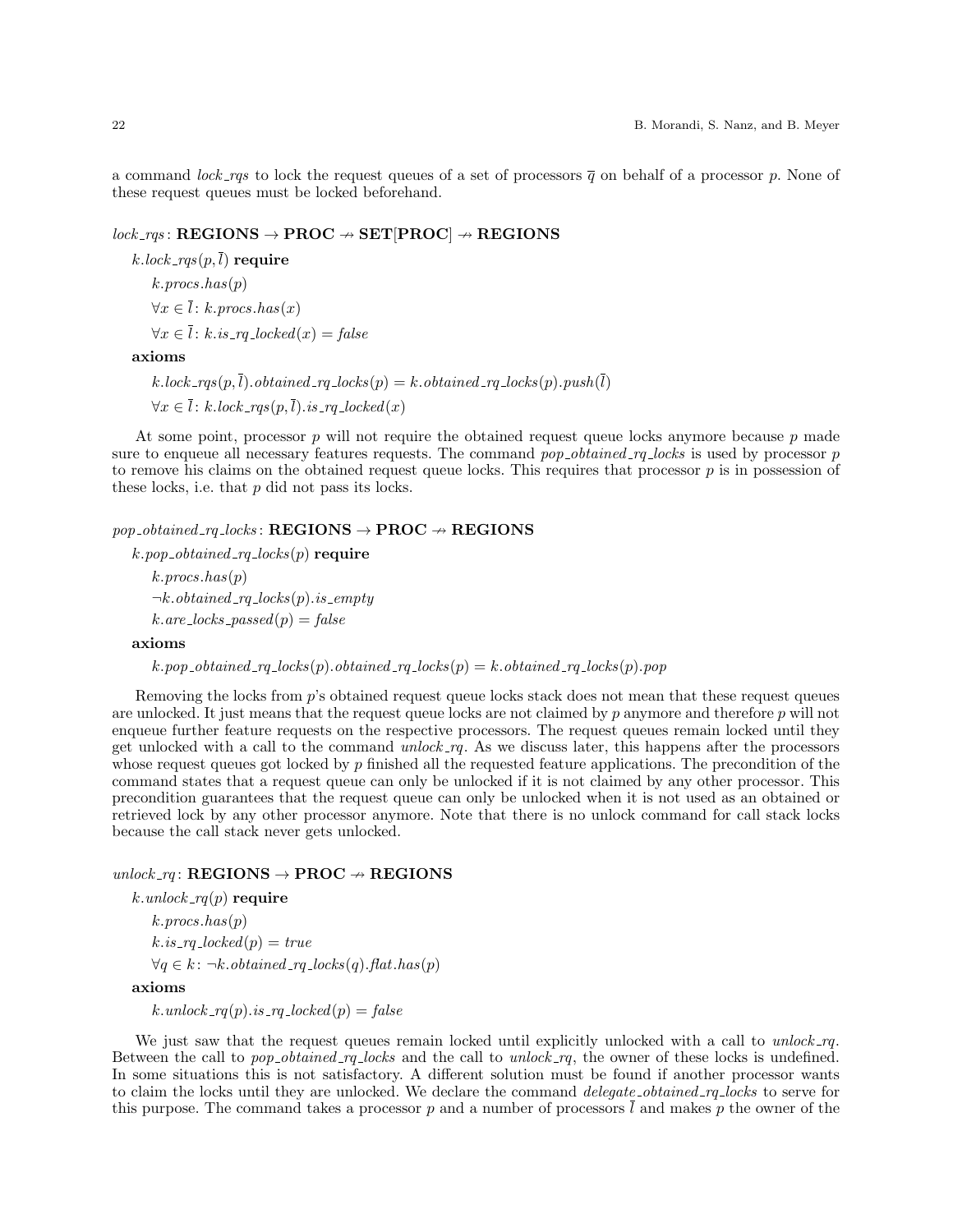request queue locks of all processors in  $\overline{l}$  by adding these locks to the obtained request queue locks stack of p. This can only work if there is no current owner and the request queues are indeed locked.

# $\text{delegate\_obtained\_rq\_locks}: \text{REGIONS} \rightarrow \text{PROC} \rightarrow \text{SET}[\text{PROC}] \rightarrow \text{REGIONS}$

k.delegate\_obtained\_rq\_locks(p, $\overline{l}$ ) require

 $k. process.$ has(p)  $\forall x \in \overline{l}: k. process.has(x)$  $\forall x \in \overline{l} : \neg \exists y \in k. \text{process}: k. \text{obtained\_rq\_locks}(y). \text{flat}. \text{has}(x)$  $\forall x \in \overline{l}: k.is\_rq\_locked(x) = true$ 

axioms

k.delegate\_obtained\_rq\_locks(p, $\overline{l}$ ).obtained\_rq\_locks(p) = k.obtained\_rq\_locks(p).push( $\overline{l}$ )

Delegation is different from lock passing: *delegation* is the permanent transfer of ownership and lock passing is the temporary transfer of the right to use the locks. In the following, we look at the commands to pass and revoke locks. The command pass locks takes a processor  $p$  and a processor  $q$  as well as a set of request queue locks  $\overline{l_r}$  along with a set of call stack locks  $\overline{l_c}$ . The result is an updated instance of the **REGIONS** ADT in which  $l_r$  and  $l_c$  have been passed from p to q. As a precondition for this task, processor p must be in possession of all these locks. This means that all the locks in  $\overline{l_r}$  and  $\overline{l_c}$  must be obtained or retrieved locks of  $p$  and the locks must not be passed. In addition, we must remember that some or all of  $p$ 's locks have been passed. However, because the two sets of locks can potentially be empty, we only mark  $p$ 's locks as passed, if at least one of the two sets of locks is non-empty. Lastly, we must take care of one special case of the lock passing operation. If a processor q different from processor  $p$  passed its locks in a previous lock passing operation and now we pass these locks back to q then we have to mark the locks of processor q as not passed. As we discuss later on, this case is important to handle separate callbacks.

## $pass\_locks \colon \textbf{REGIONS} \to \textbf{PROC} \nrightarrow \textbf{PROC} \nrightarrow \textbf{TUPLE}[\textbf{SET}[\textbf{PROC}], \textbf{SET}[\textbf{PROC}]] \nrightarrow \textbf{REGIONS}$

k.pass\_locks(p, q,  $(\overline{l_r}, \overline{l_c})$ ) require

 $k. process.has(p) \wedge k. process.has(q)$  $\forall x \in \overline{l_r}$ : k.procs.has(x)  $\land \forall x \in \overline{l_c}$ : k.procs.has(x)  $\forall x \in \overline{l_r}: k. obtained\_rq\_locks(p). flat. has(x) \lor k. retrieved\_rq\_locks(p). flat. has(x)$  $\forall x \in \overline{l_c} : x = k \text{.} obtained \text{.} cs \text{.} lock(p) \lor k \text{.} retrieved \text{.} cs \text{.} locks(p) \text{.} flat \text{.} has(x)$  $k. are \textit{-locks} \textit{-} passed(p) = \textit{false}$ 

axioms

 $k.\text{pass\_locks}(p, q, (\overline{l_r}, \overline{l_c}))\text{.} are\_locks\text{-}passed(p) = \begin{cases} true & \text{if } \neg \overline{l_r} \text{.} is \text{-}empty \lor \neg \overline{l_c} \text{.} is \text{-}empty \end{cases}$ false otherwise k.pass\_locks(p, q,  $(\overline{l_r}, \overline{l_c})$ ).retrieved\_rq\_locks(q) = k.retrieved\_rq\_locks(q).push( $\overline{l_r}$ ) k.pass\_locks(p, q,  $(\overline{l_r}, \overline{l_c})$ ).retrieved\_cs\_locks(q) = k.retrieved\_cs\_locks(q).push( $\overline{l_c}$ )  $\sqrt{ }$  $\overline{\phantom{a}}$  $p \neq q \wedge$  $k. are\_locks\_passed(q) = true \wedge$ k.obtained\_rq\_locks $(q)$ .flat  $\subseteq$   $l_r \wedge$ k.retrieved\_rq\_locks $(q)$ .flat  $\subseteq$   $l_r \wedge$ k.obtained\_cs\_lock $(q) \in l_c \wedge$ k.retrieved\_cs\_locks(q).flat  $\subseteq \overline{l_c}$  $\setminus$  $\overline{\phantom{a}}$  $\rightarrow k.\textit{pass\_locks}(p, q, (l_r, l_c)).\textit{are\_locks\_passed}(q) = \textit{false}$ 

The command *revoke locks* takes a processor  $p$  and a processor  $q$ . It reverses the effect of a lock passing operation from a processor p to q and returns an updated instance of the k ADT. This is only allowed, if processor p passed locks to q in a preceding lock passing operation. Note that the lock passing operation from p to q potentially marked the locks of q as not passed after they were marked as passed before the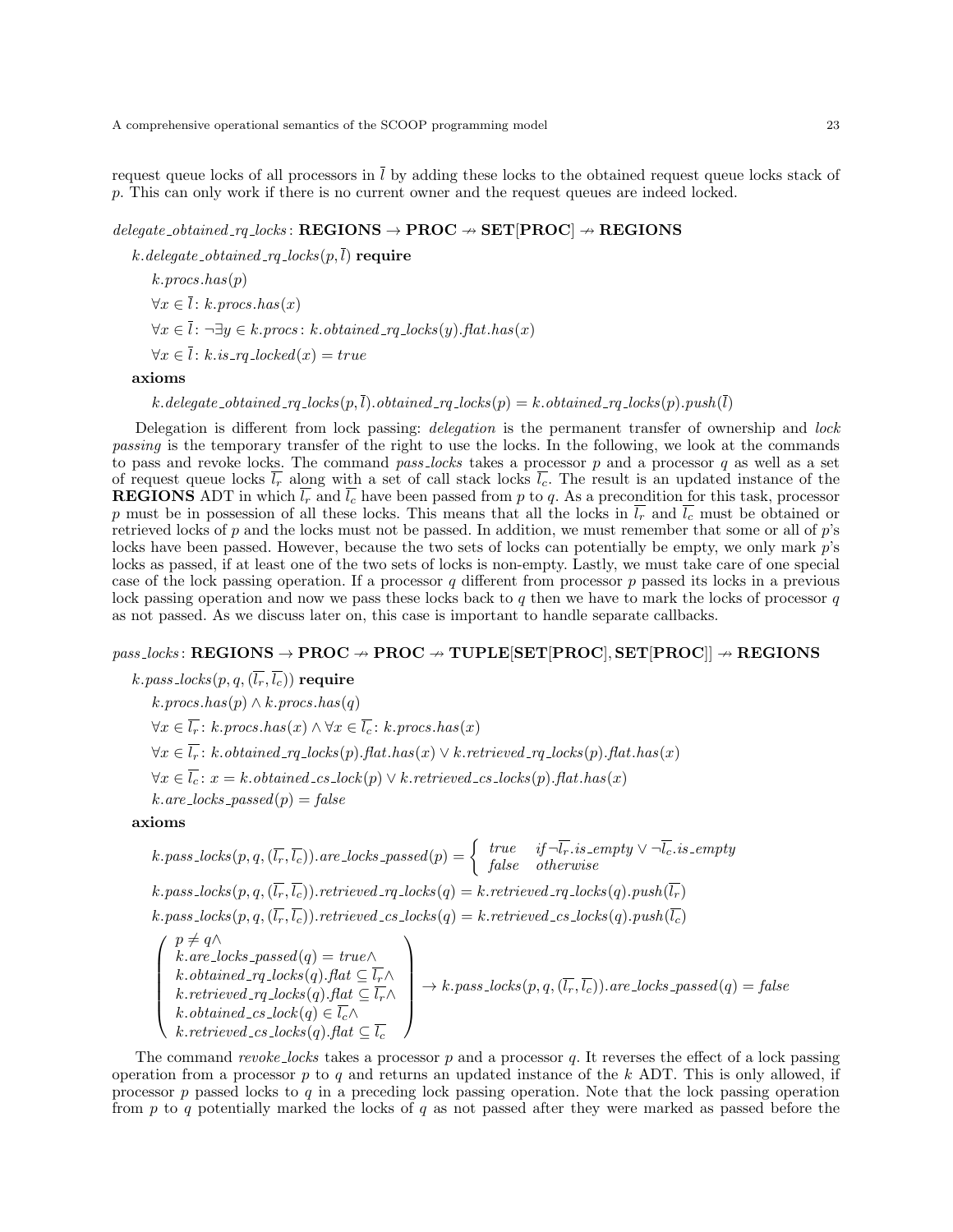lock passing operation. Revoking the locks from  $q$  to  $p$  requires the reverse action. If  $p$  has retrieved locks in common with the locks of q, even after the retrieved locks from p have been removed from q, then  $q$ 's locks must be marked as passed because they are now in possession of p.

# $revole\_locks$ : REGIONS  $\rightarrow$  PROC  $\rightarrow$  PROC  $\rightarrow$  REGIONS

 $k.revoke\_locks(p, q)$  require

 $k. process. has(p) \wedge k. process. has(q)$  $\neg k. retrieved\_rq\_locks(q).is\_empty \land \neg k. retrieved\_cs\_locks(q).is\_empty$ k.retrieved\_rq\_locks(q).top ⊆ k.obtained\_rq\_locks(p).flat ∪ k.retrieved\_rq\_locks(p).flat  $k. retrieved\_cs\_locks(q).top \subseteq {k.obtained\_cs\_lock(p)} ∪ k. retrieved\_cs\_locks(p).flat$ k.retrieved\_rq\_locks(q).top ∪ k.retrieved\_cs\_locks(q).top  $\neq \{\} \rightarrow k.$ are\_locks\_passed(p) = true  $k. are \textit{-locks}$  -  $passesed(q) = \textit{false}$ 

axioms

 $k.revoke\_locks(p, q).are\_locks\_passed(p) = false$ k.revoke\_locks(p, q).retrieved\_rq\_locks(q) = k.retrieved\_rq\_locks(q).pop k.revoke\_locks(p, q).retrieved\_cs\_locks(q) = k.retrieved\_cs\_locks(q).pop  $\sqrt{ }$  $\overline{\phantom{a}}$  $p \neq q \wedge$  $\overline{f}$   $\exists x \in k.$ retrieved\_rq\_locks $(p)$ .flat: (  $\overline{\phantom{a}}$  $k. obtained\_rq\_locks(q).flat.has(x) \lor$  $k. retrieved\_rq\_locks(q).pop-flat.has(x)$ )∨  $\exists x \in k.$ retrieved\_cs\_locks $(p).$ flat: (  $x = k.obtained_ccs\_lock(q) \vee$  $k. retrieved\_cs\_locks(q).pop-flat.has(x)$ )  $\setminus$  $\begin{array}{c} \hline \end{array}$  $\setminus$  $\overline{\phantom{a}}$  $\rightarrow k.revoke\_locks(p, q).are\_locks\_passed(q) = true$ 

With these commands, we can wrap up the mapping of processors to objects and the locking aspects of the ADT for regions. We are now at the point to introduce a number of auxiliary queries to simplify access to the presented queries. We saw that the command  $add\_obj$  makes sure that a processor is assigned to each object that gets added. This mapping is available through the query handled objs. Thus it is possible to define an auxiliary query *handler* that is inverse to the query *handled objs* in a sense that whenever an object  $o$  is in the set of handled objects for a processor  $p$  then *handler* will return  $p$  for  $o$ .

We introduced four different categories of locks that each processor can have. For both the request queue locks and the call stack locks, we have queries for obtained and retrieved locks. In some situations it is easier to just work with request queue locks and call stack locks without splitting them into obtained and retrieved locks. The auxiliary queries  $r\llap{/q\lrcorner}$  locks and cs locks serve this purpose. The auxiliary query  $r\llap{/q\lrcorner}$  locks returns a set that contains all the obtained and the retrieved request queue locks of a processor  $p$ . Similarly, the auxiliary query cs locks returns all the call stack locks of a processor p.

# $handler: REGIONS \rightarrow OBJ \rightarrow PROC$

```
k.handler(o) require
```
 $\exists p \in k. pros: k. handled\_objs(p).has(o)$ 

#### axioms

 $k.h and led\_objs(k.h andler(o)).has(o)$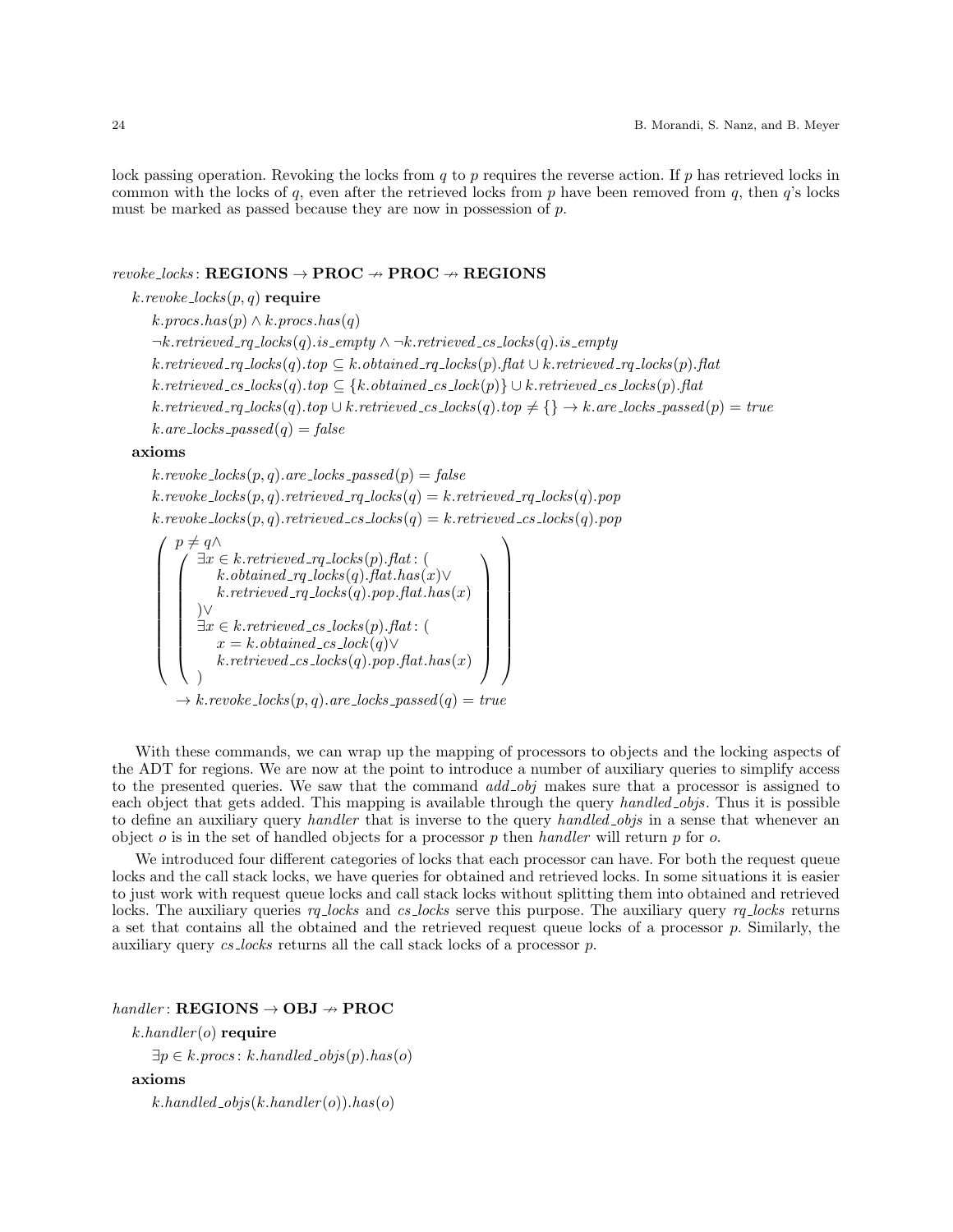## $rq\_locks$ : REGIONS  $\rightarrow$  PROC  $\rightarrow$  SET[PROC]

 $k.rq\_locks(p)$  require

 $k. process.$ has(p)

## axioms

 $k.rq\_locks(p) = k.obtained\_rq\_locks(p). flat \cup k.retried\_rq\_locks(p). flat$ 

# $cs\_{locks}$ : REGIONS  $\rightarrow$  PROC  $\rightarrow$  SET[PROC]

 $k.cs\_locks(p)$  require

 $k. process.$ has(p)

## axioms

 $k.cs\_locks(p) = {k.obtained_c.s\_lock(p)} \cup k.retrieved_c.s\_locks(p).flat$ 

## 4.4.3. Creation

We declare a single constructor make that creates a new instance of the **REGIONS** ADT. The new instance has no processors.

## $make \cdot \bf REGIONS$

#### axioms

make.procs.is empty

# 4.5. Store ADT

Each processor in the system has a call stack to execute features. Every time a processor executes a feature, a new call stack frame gets created on top of the call stack. The new call stack frame is used to store the values of formal arguments, local variables, the current object entity, and the result entity for the current feature execution. The call stack is also responsible for the order of feature executions on the same processor. In our formalization, we separate the two concerns of the call stack. As we will see later, we use the action queue of a processor to model the ordering of feature executions. We use the *store* to model the values in each stack frame. A store has a stack of environments for each processor, where each *environment* maps names to values. We first present an ADT for environments and then we present an ADT for the store.

## 4.5.1. Environments

The **ENV** ADT has a query names that stores all the defined names. The query val can then be used to get the value for each such name.

 $names:$   $\mathbf{ENV} \rightarrow \mathbf{SET}[\mathbf{NAME}]$ 

#### $val\colon \mathbf{ENV} \to \mathbf{NAME} \nrightarrow \mathbf{REF} \cup \mathbf{PROC}$

## $e.val(n)$  require

 $e. names. has(n)$ 

The command *update* takes a name and a value and returns an updated environment. Note that it does not matter whether the name is already defined in the environment or not. In any case, the name will be defined in the updated environment and the name will be mapped to the value. The value can either be a reference or a processor. Environments with processor values are not strictly needed to describe SCOOP, however they will make it possible to have a unified view on attribute values and environment values.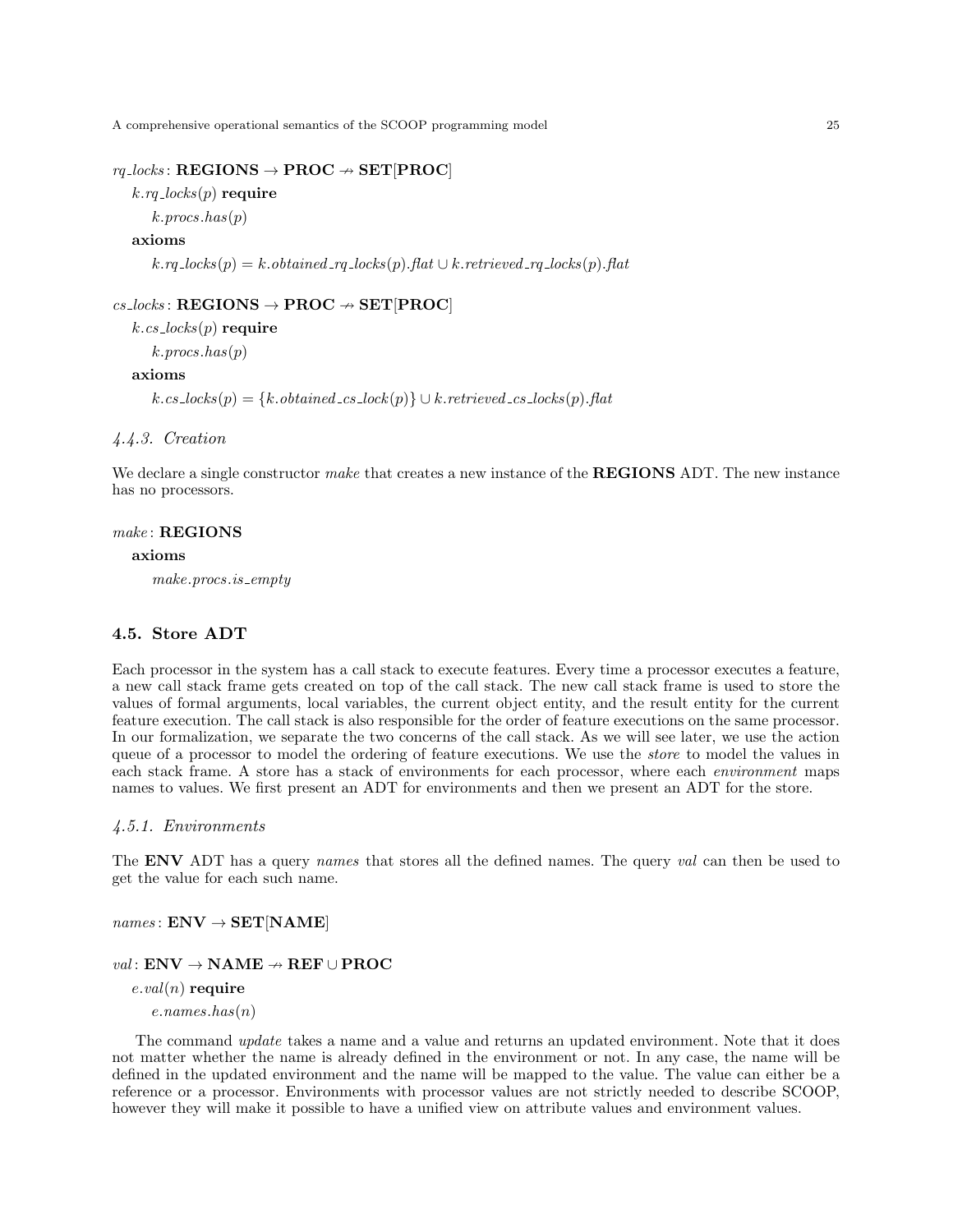## $update: ENV \rightarrow NAME \rightarrow REF \cup PROC \rightarrow ENV$

## axioms

 $e.update(n, v).names = e.name \cup \{n\}$ 

 $e.update(n, v).val(n) = v$ 

The constructor make returns an empty environment.

## $make:$   $\bf{ENV}$

axioms

make.names.is empty

#### 4.5.2. Mapping from processors to environments

The store ADT has a single query envs that stores a stack of environments for each processor. Note that we do not make restrictions on the processors because for modularity reasons the store does not know about the regions. The consistency between the store and the regions are expressed in the state ADT.

## $envs: \textbf{STORE} \rightarrow \textbf{PROC} \rightarrow \textbf{STACK}[\textbf{ENV}]$

The command  $push\_env$  pushes a given environment on top a processor's stack of environments. The command *pop\_env* pops the top environment from a non-empty stack of environments.

#### $push\_env : \text{STORE} \rightarrow \text{PROC} \rightarrow \text{ENV} \rightarrow \text{STORE}$

## axioms

 $s.push\_env(p, e).envs(p) = s.envs(p).push(e)$ 

## $pop\_env: \textbf{STOP} \rightarrow \textbf{PROC} \rightarrow \textbf{STOP}$

 $s.pop\_env(p)$  require

 $\neg s. envs(p). is\_empty$ 

axioms

 $s.pop\_env(p).envs(p) = s.envs(p).pop$ 

The constructor make creates an empty store.

## $make:$   $\bf STORE$

#### axioms

 $\forall p \in \textbf{PROC}: \textit{make}.\textit{envs}(p).\textit{is}.\textit{empty}$ 

## 4.6. State ADT

The ADT for the state has three queries to retrieve the different parts of the ADT.

 $regions: STATE \rightarrow REGIONS$ 

 $heap: STATE \rightarrow HEAD$ 

 $store: \textbf{STATE} \rightarrow \textbf{STORE}$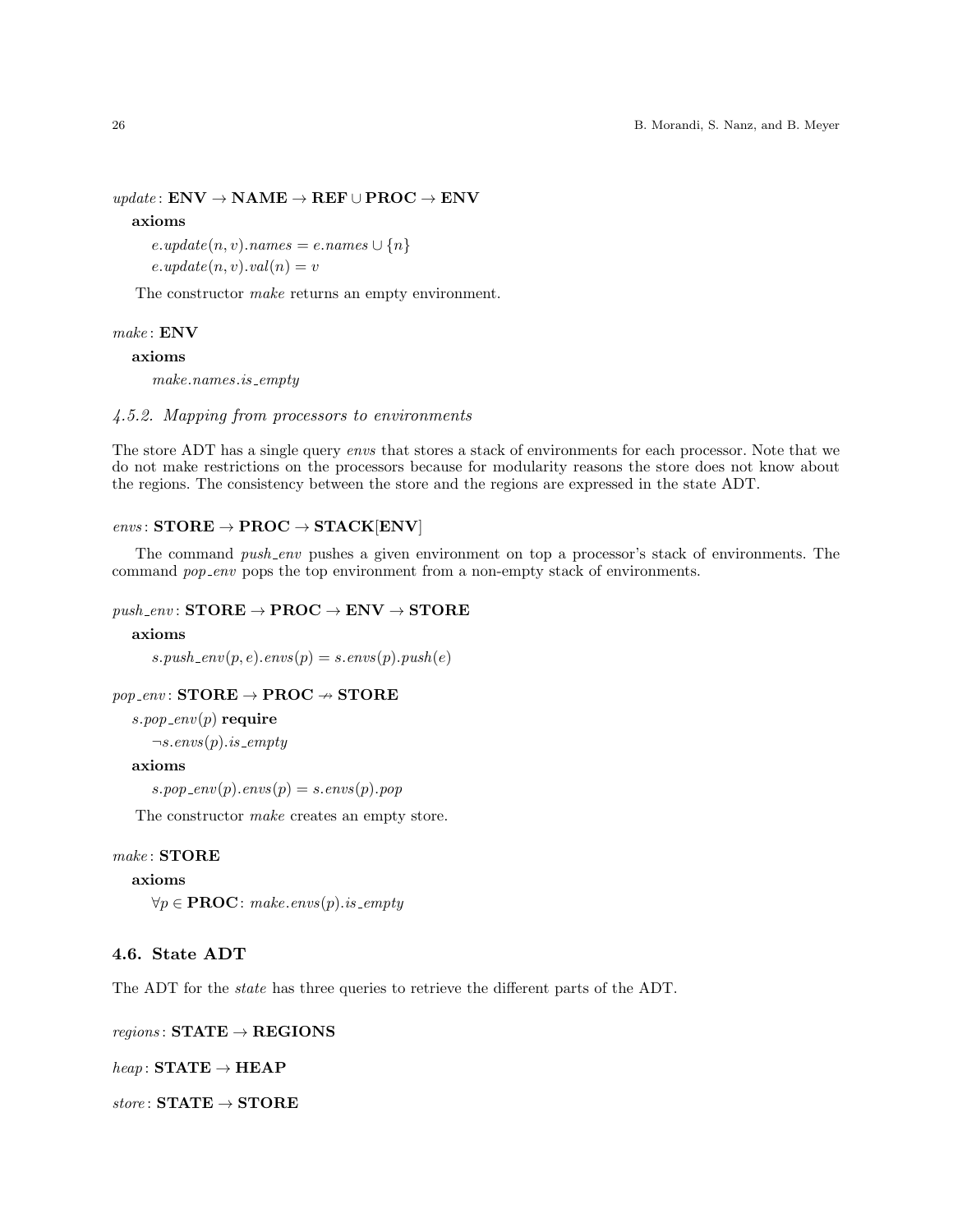We use one command set to set the regions, the heap, and the store at the same time. This has the advantage that we can use the precondition to specify consistency criteria between the parts of the state. For instance, we require that the regions and the heap deal with the same set of references, objects and processors. The first precondition clause states that a processor can handle an object if and only if the object is on the heap. The second precondition clause states that if the heap declares a feature as non-fresh on a processor  $p$  then the regions must know about this processor. The third precondition clause requires that all processors stored in attribute values are known by the regions. Note that we already require in the heap ADT that all references stored in attribute values are known. The forth precondition clause states that every non-empty environment in the store must belong to a processor that is known by the regions. The fifth precondition clause states that every value in the store must either be a know reference or a known processor.

#### $set: \textbf{STATE} \rightarrow \textbf{REGIONS} \rightarrow \textbf{HEAD} \rightarrow \textbf{STORE} \rightarrow \textbf{STATE}$

 $\sigma.set(k, h, s)$  require

 $\exists p \in k. pros, \exists o \in \mathbf{OBJ}: k. handled\_objs(p).has(o) \leftrightarrow h.obs.has(o)$  $\exists p \in \textbf{PROC}, f \in \textbf{FEATURE}: \neg h.is\_fresh(p, f) \rightarrow k.\text{process}.has(p)$  $\forall o \in h. \textit{objs}, a \in o. \textit{class_type}.\textit{attributes}: o. \textit{att_val}(a) \in \textbf{PROC} \rightarrow k. \textit{process}.\textit{has}(o. \textit{att_val}(a))$  $\forall p \in \textbf{PROC}, e \in s. \text{envs}(p) : \neg e. \text{names.} \text{is\_empty} \rightarrow k. \text{process.} \text{has}(p)$  $\forall p \in k. \text{process}, e \in s. \text{enus}(p), x \in e. \text{names}:$  $(e.val(x) \in \text{REF} \rightarrow e.val(x) = void \vee h.refs.has(e.val(x))) \wedge$  $(e.val(x) \in \textbf{PROC} \rightarrow k. process. has (e.val(x)))$ 

axioms

 $\sigma.set(k, h, s)$ . regions = k  $\sigma.set(k, h, s)$ .heap = h  $\sigma.set(k, h, s)$ .store = s

## 4.6.1. Creation

To create a state, one has to create the three parts of the state. This is done with the constructor make.

## $make:$   $$

axioms

 $make. regions = new REGIONS. make$  $make\mathit{.heap} = new \textbf{HEAD}\mathit{.make}$  $make. store = new$   $$ 

## 4.6.2. Facade

Now we have a complete description of the state. However, it is too cumbersome to work with the **STATE** ADT as it is. For example, the following expression defines a new state  $\sigma'$  in which a new processor has been added to the state  $\sigma: \sigma' \stackrel{def}{=} \sigma.set(\sigma.\mathit{regions}.\mathit{add\_proc}(\mathit{new \, PROC}.\mathit{make}), \sigma.\mathit{heap}, \sigma.\mathit{store})$ . This expression is too long for this simple task, especially if the expression is used multiple times. It would be easier to have an auxiliary command that does this job for us. To this end, we declare an abstraction with auxiliary features that provide easy access to the state functionality. We call this abstraction the facade and we locate the facade in the state ADT. We divide the facade into different aspects and dedicate one section to the description of each aspect. We start with the mapping of processors to objects and the mapping of references to objects. We continue with a section on how to set values, followed by a section on how to get values. We conclude with a section on locking.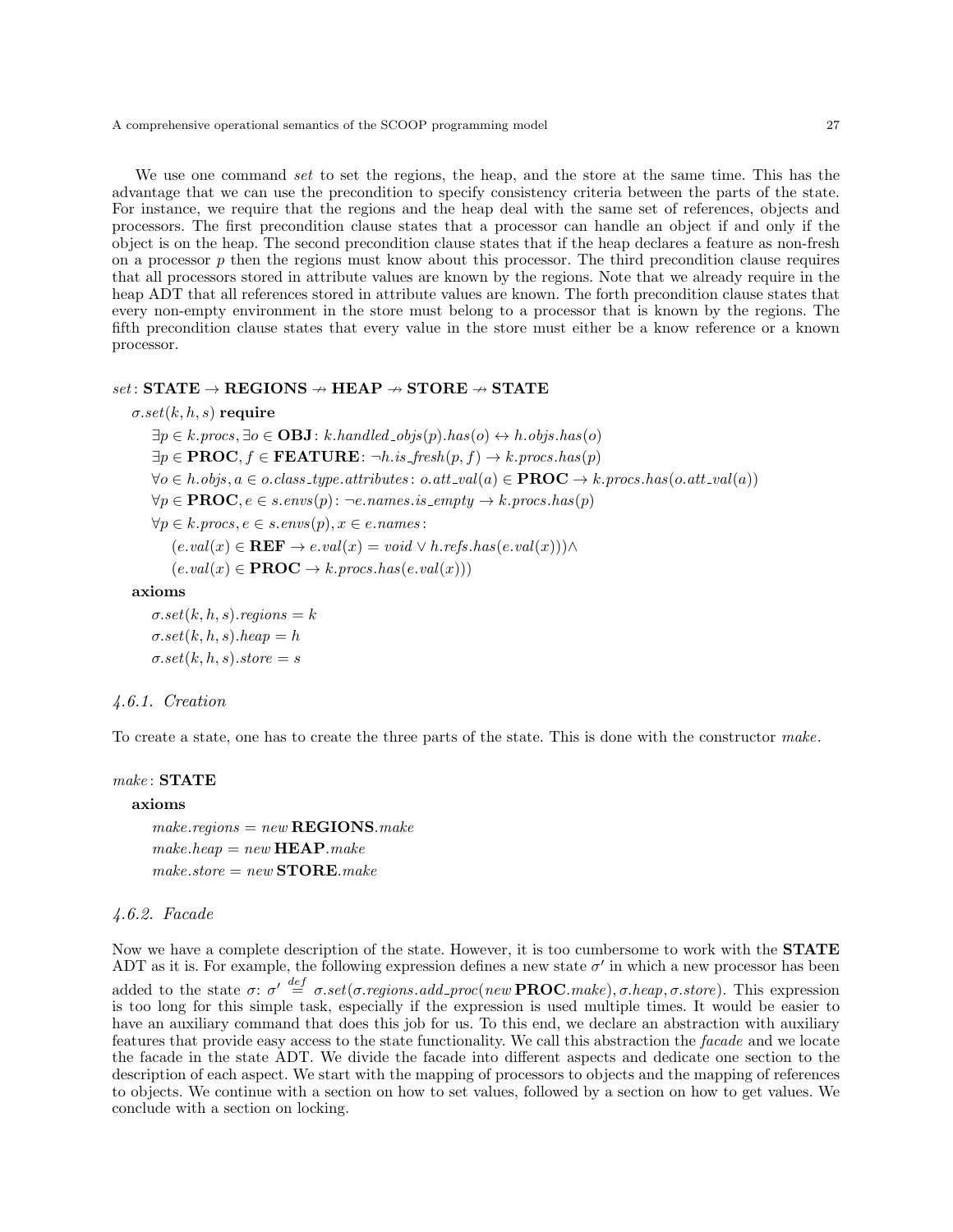## 4.6.3. Mapping of processors to objects and mapping of references to objects

The regions and the heap manage the references, the objects, the processors, and the mapping between them. The facade unifies all related features in one aspects. First, we define a number of auxiliary queries for the mapping of processors to objects. Next, we define auxiliary queries for the mapping of references to objects. We then define auxiliary commands that work on both aspects.

The two auxiliary queries *procs* and *last\_added\_proc* give access to all the processors and the last added processor.

#### $\text{process}: \textbf{STATE} \rightarrow \textbf{SET}[\textbf{PROC}]$

#### axioms

 $\sigma.$ procs =  $\sigma.$ regions.procs

#### $last\_added\_proc \colon \mathbf{STATE} \rightarrow \mathbf{PROC}$

 $\sigma$ .last\_added\_proc require

 $\neg \sigma. regions. process.is\_empty$ 

## axioms

 $\sigma$ .last\_added\_proc =  $\sigma$ .regions.last\_added\_proc

The auxiliary query handler gives the handler of an object referenced by r. In contrast to the corresponding auxiliary query in the  $k$  ADT, the version here takes a reference instead of an object. The version in the k ADT deals directly with objects rather than references because it does not know about the heap and thus the mapping from references to objects is not available. The facade, however, has access to both the regions and the heap and thus it can use the preferred way of identifying objects: references. The handler of the facade takes a reference and uses the heap to get the referenced object. This object is then given to the regions to get the handler.

## $\mathit{handler}: \mathbf{STATE} \rightarrow \mathbf{REF} \nrightarrow \mathbf{PROC}$

```
\sigma.handler(r) require
```
 $\sigma$ .heap.refs.has(r)

## axioms

 $\sigma.handler(r) = \sigma.\text{regions.handler}(\sigma.\text{heap.ref\_obj}(r))$ 

We define the auxiliary query *new proc* as a shorthand for processor creation.

## $new\_proc \colon \mathbf{STATE} \to \mathbf{PROC}$

#### axioms

 $\sigma$ .new  $proc = new \text{PROC}.make$ 

The auxiliary query *last\_added\_obj* returns the object that has been added last to the heap. It uses the corresponding feature of the heap ADT.

#### $last\_added\_obj : \mathbf{STATE} \rightarrow \mathbf{OBJ}$

 $\sigma$ .last\_added\_obj require

 $\neg \sigma.$ heap.objs.is\_empty

# axioms

 $\sigma$ .last\_added\_obj =  $\sigma$ .heap.last\_added\_obj

The auxiliary query ref  $\omega$  returns the object referenced by a reference r.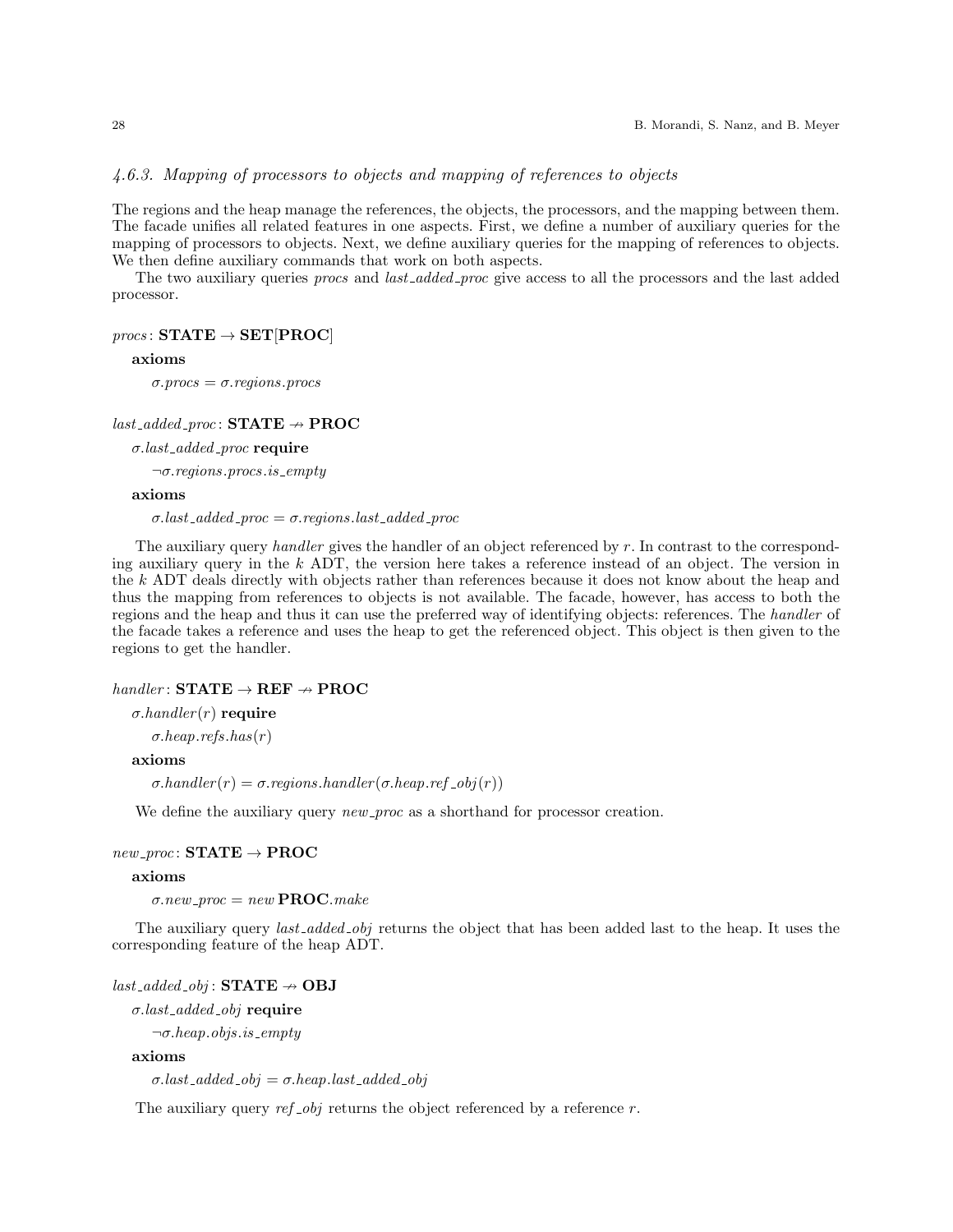$ref\_obj : \mathbf{STATE} \rightarrow \mathbf{REF} \rightarrow \mathbf{OBJ}$ 

 $\sigma$ .ref \_obj(r) require

 $\sigma$ .heap.refs.has(r)

#### axioms

 $\sigma.ref\_obj(r) = \sigma.heap.ref\_obj(r)$ 

The auxiliary query *ref* returns the reference of an object o.

## $ref: \textbf{STATE} \rightarrow \textbf{OBJ} \rightarrow \textbf{REF}$

σ.ref (o) require

σ.heap.objs.has(o)

axioms

 $\sigma.\mathit{ref}(o) = \sigma.\mathit{heap}.\mathit{ref}(o)$ 

As a shorthand for object creation, we declare an auxiliary query  $new_oobj$  that returns a new object with class type c.

## $new\_obj$ :  $STATE \rightarrow CLASS\_TYPE \rightarrow OBJ$

axioms

 $\sigma.new\_obj(c) = new \textbf{OBJ}.make(c)$ 

With this, we conclude the auxiliary queries in this section. We now take a look at auxiliary commands that modify the mapping of processors to objects and the mapping of references to objects. Before an object can be added to the set of handled objects of a processor, the processor must exist. If the processor does not exist yet, the command *add\_proc* can be used to update a state with a new processor.

# $add\_proc \colon \mathbf{STATE} \to \mathbf{PROC} \nrightarrow \mathbf{STATE}$

 $\sigma.add\_proc(p)$  require

 $\neg \sigma.$ regions.procs.has(p)

#### axioms

 $\sigma.add\_proc(p) = \sigma.set(\sigma.\mathit{regions}.add\_proc(p), \sigma.\mathit{heap}, \sigma.\mathit{store})$ 

The auxiliary command *add*-*obj* can then be used to add an object to the processor and the heap. The auxiliary command takes a processor p and an object  $\rho$  and it returns a state in which object  $\rho$  is part of the heap and handled by processor p.

## $add\_obj \colon \mathbf{STATE} \to \mathbf{PROC} \nrightarrow \mathbf{OBJ} \nrightarrow \mathbf{STATE}$

 $\sigma.add\_obj(p, o)$  require

 $\sigma$ .regions.procs.has(p)

 $\forall u \in \sigma \. \, heap. \, objs: u.id \neq o.id$ 

 $\forall a \in o.class\_type. attributes:$ 

 $(o.att\_val(a) \in \text{REF} \rightarrow o.att\_val(a) = void \vee \sigma.heap.refs.has(o.att\_val(a))) \wedge$ 

 $(o.att\_val(a) \in \textbf{PROC} \rightarrow \sigma \text{.regions. process.} has (o.att\_val(a)))$ 

## axioms

 $\sigma.add\_obj(p, o) = \sigma.set(\sigma.\mathit{regions}.add\_obj(p, o), \sigma.\mathit{heap}.\mathit{add}\_\mathit{obj}(o), \sigma.\mathit{store})$ 

Next, we define an auxiliary command *update\_ref* to update a reference with an updated object. The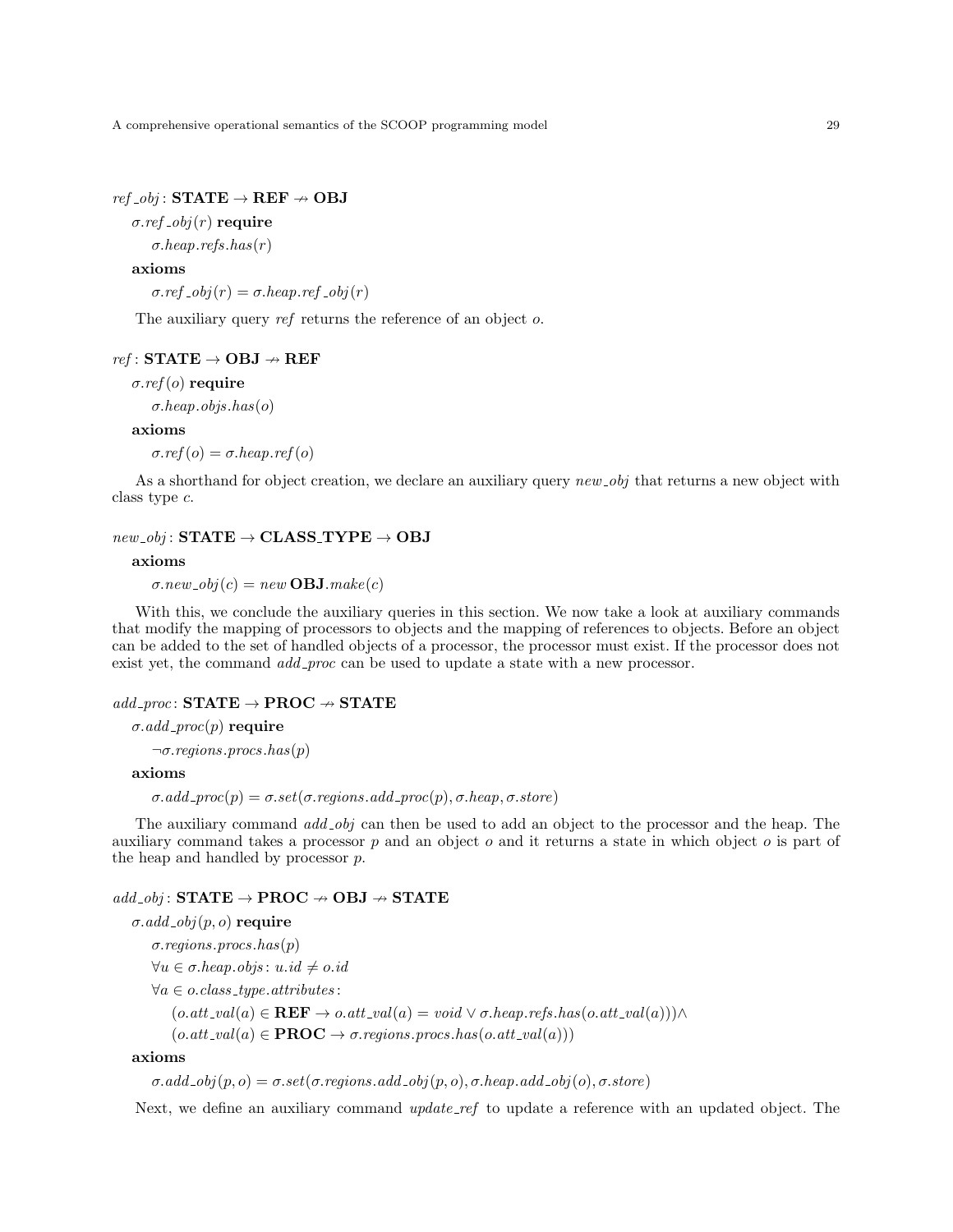auxiliary command takes a reference  $r$  on the heap and an object  $o$  and it returns a state in which  $o$  replaced the object u referenced by r on the heap and in the regions. Note that  $\sigma$  must indeed be an updated version of the object referenced by  $r$ . The auxiliary command first removes  $u$  from the set of handled objects and then adds o to the set of handled objects of u's handler. Then it updates the heap with the command update ref, which is declared in the heap ADT.

## $update\_ref : STATE \rightarrow REF \rightarrow OBJ \rightarrow STATE$

 $\sigma.update\_ref(r, o)$  require  $\sigma$ .heap.refs.has(r)  $o.id = \sigma.heap.ref\_obj(r).id$  $\forall a \in o.class\_type. attributes:$  $(o.att\_val(a) \in \text{REF} \rightarrow o.att\_val(a) = void \vee \sigma.heap.refs.has(o.att\_val(a))) \wedge$  $(o.att\_val(a) \in \textbf{PROC} \rightarrow \sigma \text{.regions. process.} has (o.att\_val(a)))$ axioms  $\sigma.update\_ref(r, o) = \sigma.set(k, h, s)$ 

where

 $u \stackrel{def}{=} \sigma \cdot \text{heap} \cdot \text{ref}\_\text{obj}(r)$  $k \stackrel{def}{=} \sigma.\mathit{regions}.\mathit{remove\_obj}(u).\mathit{add\_obj}(\sigma.\mathit{regions}.\mathit{handler}(u), o)$  $h \stackrel{def}{=} \sigma \cdot h \in p \cdot update \_ref(r, o)$  $s \stackrel{def}{=} \sigma$ .store

# 4.6.4. Setting values

In this section we take a look at how to set values. To start, we look at a prerequisite for this task: the deep import operation. Setting values includes setting values of formal arguments, values of local variables, the value of the current object entity, the value of the result entity, and attribute values of the current object. All of these values can be written and read without a feature call. We conclude this section with auxiliary commands to set the status of once routines. The SCOOP validity rules exclude other types of value setting operations.

<span id="page-29-0"></span>**Deep import operation** Expanded objects have a copy semantics: If an object  $o$  of expanded class type is the source of an attachment then a copy  $u$  gets attached to the destination of the attachment. However, a shallow copy is not sufficient if  $o$ 's handler  $p$  is different from  $u$ 's handler  $q$ . If  $o$  has an attached nonseparate entity then u now has a non-separate entity to which a separate object is attached. We would have introduced a traitor - a non-separate entity that points to a separate object. The SCOOP model, as defined by Nienaltowski [\[22\]](#page-79-1), introduces the import operation to solve this issue. Applied to o the import operation creates a copied object structure that mirrors the original object structure in a way that o and all the objects reachable from o through non-separate references are replaced with copied objects that are handled by q. This data structure then gets attached to the destination of the attachment. The import operation computes the non-separate version of an object structure.

Clarification 2 (Deep import operation) The import operation potentially results in a copied object structure that contains both copied and original objects. This can be an issue in case one of the copied objects has an invariant over the identities of objects, as shown in example [4.6.4.](#page-29-0)

Example 3 (Invariant violation as a result of the import operation) Imagine two objects x and y handled by one processor and another object  $z$  handled by another processor. Object  $x$  has a separate entity a that points to z and a non-separate entity b that points to y. Object z has a separate entity c that points to y. Object x has an invariant with a query  $a.c = b$ . An import operation on x executed by a third processor will result in two new objects x' and y' on the third processor. The reference a of object x' will point to the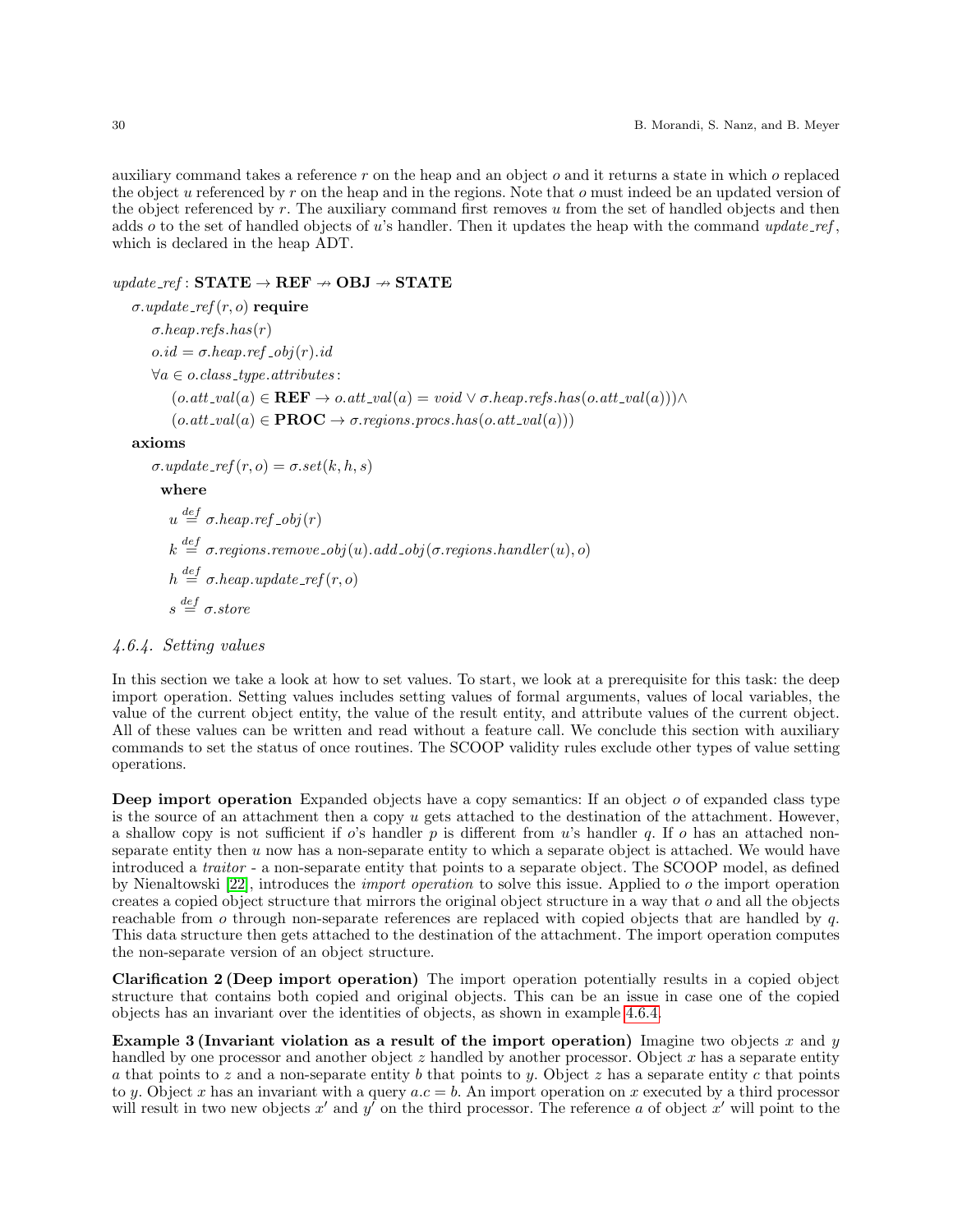

<span id="page-30-0"></span>Figure 2. Invariant violation as a result of the import operation

original z. The reference b of object  $x'$  will point to the new object  $y'$ . This situation is illustrated in figure [2.](#page-30-0) Now object  $x'$  is inconsistent, because a.c and b identify different objects, namely y and  $y'$ .  $\Box$ 

The *deep import operation* is a variant of the import operation that does not mix the copied and the original objects.  $\square$ 

Instead of copying only the objects that are reachable through non-separate references, the deep import operation makes a full copy of the object structure. The deep importing processor handles all the copies of the objects that are non-separate with respect to the object to be imported. Each other separate object is handled by the processor of the respective original object. The deep import operation does not show the issue with invariants. The drawback of the deep import operation is that more objects must be copied. Nevertheless, we use the deep import operation in our formalization because we cannot tolerate violated invariants. Once routines complicate the deep import operation a bit. We consider a processor  $p$  that wants to deep import an object  $o$  handled by a different processor  $q$ . For every non-separate once function  $f$  of every copied object the following must be done: If a non-separate once function f is fresh on  $p$  and non-fresh on q then f must be marked as non-fresh on p and the value of f on q must be used as the value of f on p. If a once procedure f is fresh on p and non-fresh on q then f must be marked as non-fresh on p. In all other cases, nothing must be done.

We formalize the deep import operation as an auxiliary command deep import. The command takes an importing processor  $p$  and a reference  $r$  to be imported. The command returns a state in which the copied object structure exists on the heap and the objects are associated to the respective processors. The copied object structure is accessible through the auxiliary query  $last\text{-}imported\text{-}ref$ .

## $deep\_import: STATE \rightarrow PROC \nrightarrow REF \nrightarrow STATE$

```
\sigma \cdot \text{deep\_import}(p, r) require
    \sigma.regions.procs.has(p)
    \sigma.heap.refs.has(r)
axioms
     \sigma \cdot \text{deep\_import}(p, r) = \sigma'\sigma \cdot \text{deep\_import}(p, r) \cdot \text{last\_imported\_ref} = r'where
          w\stackrel{def}{=}new\mathbf{MAP}[\mathbf{REF},\mathbf{REF}].\mathit{make}(r', w', \sigma') \stackrel{def}{=} \text{deep import\_rec\_with\_map}(p, \sigma \text{.handler}(r), r, w, \sigma)
```
The auxiliary command *deep\_import* is based on an auxiliary function *deep\_import\_rec\_with\_map*. This function takes a tuple containing an importing processor  $p$ , a processor  $q$  that handles the root of the object structure to be imported, a reference r to be deep imported, and a state  $\sigma$  to be modified. Note that the object referenced by r is not necessarily handled by q because this object might be on a different processor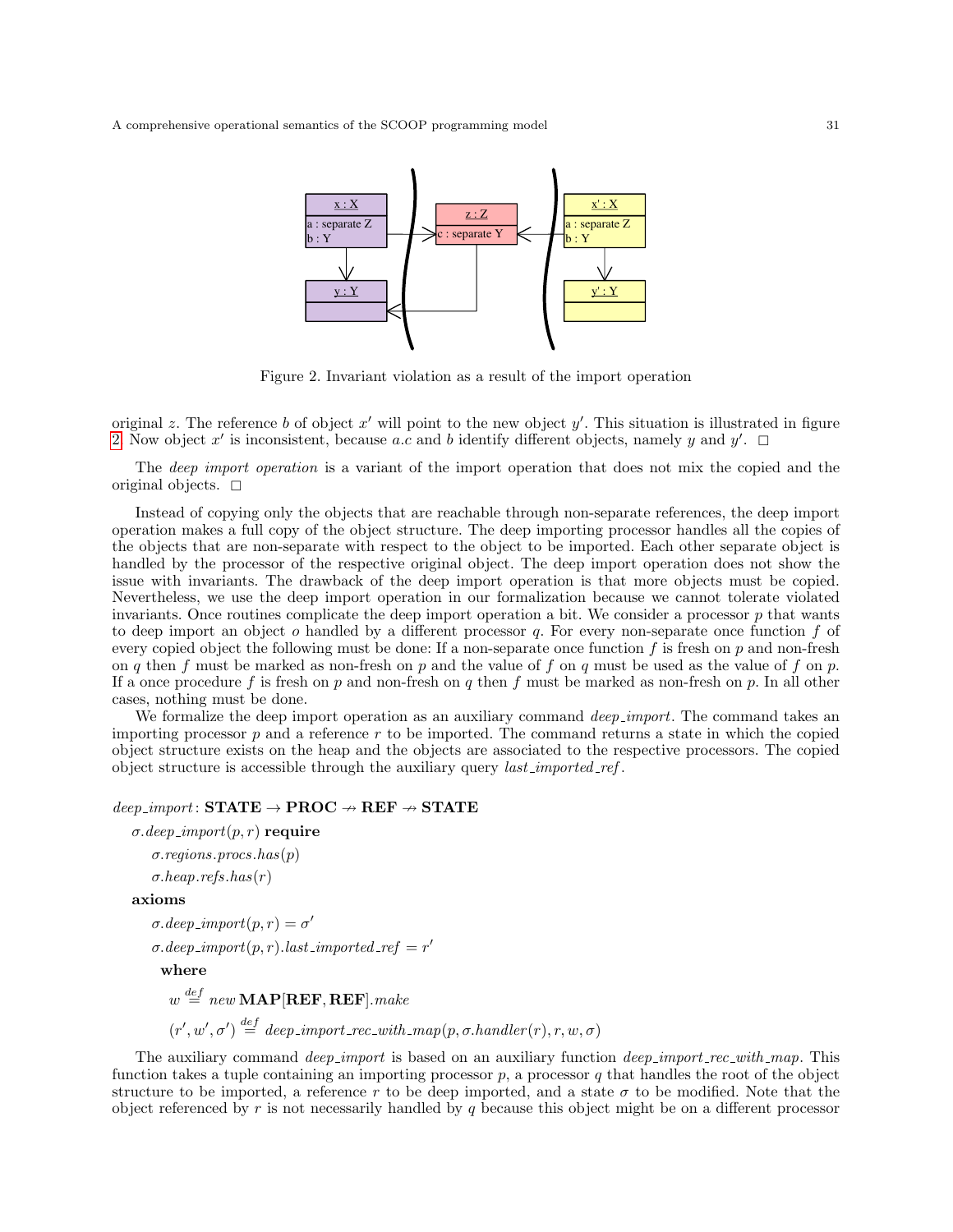than the handler of the root of the object structure to be deep imported. The function returns another tuple with a reference r'' to the copied object structure and an updated state  $\sigma''$ . The auxiliary function deep import rec with map works hand in hand with the auxiliary function deep import rec without map. They have the same signature and together they recursively traverse the object structure and make a deep copy of it. The functions must ensure that no object gets copied twice. For this purpose the functions take as an additional argument a map  $w$  that maps references to objects in the input data structure to references in the copied data structure. A mapping from one reference x to another reference y means that the object referenced by y is the copy of the object referenced by x. An updated map is returned as part of the result tuple. The auxiliary command *deep import* starts the recursion with an empty map. The auxiliary function deep import rec with map uses the map to determine whether the object referenced by r has already been copied. In such a case, the result of the function comes from the map. Otherwise the auxiliary function deep\_import\_rec\_with\_map returns the result of the auxiliary function deep\_import\_rec\_without\_map. The auxiliary function  $deep\_import\_rec\_without\_map$  creates a copy of the object referenced by r and handles once routines. Finally, it returns a new reference  $r'$ , an updated map w' in which r is mapped to  $r'$ , and an updated state  $\sigma'$ .

 $deep\_import\_rec\_with\_map(p, q, r, w, \sigma) = (r'', w'', \sigma'')$ 

#### where

$$
(r', w', \sigma') \stackrel{def}{=} deep import\_rec\_without\_map(p, q, r, w, \sigma)
$$
  
\n
$$
r'' \stackrel{def}{=} \begin{cases} w.val(r) & if w.keys.has(r) \\ r' & if \neg w.keys.has(r) \end{cases}
$$
  
\n
$$
w'' \stackrel{def}{=} \begin{cases} w & if w.keys.has(r) \\ w' & if \neg w.keys.has(r) \end{cases}
$$
  
\n
$$
\sigma'' \stackrel{def}{=} \begin{cases} \sigma & if w.keys.has(r) \\ \sigma' & if \neg w.keys.has(r) \end{cases}
$$

The auxiliary function *deep\_import\_rec\_without\_map* is divided into several steps: a copy step, an attribute values update step, a clients update state, a once status update step, and a result generation step. Each of the steps has several definitions associated to it and each set of definitions depends on the definitions of the previous step. In the following we go through each of these steps in more details.

The copy step includes the definitions of  $o, o'_0, \sigma'_0$  and  $w'_0$ . The definition  $o$  is the object referenced by r. This definition is used to define a copy  $o'_0$ . In the next step we have to define an updated state  $\sigma'_0$  that includes the copy  $o'_0$ . There are two cases to be differentiated at this point. If *o* is handled by *q* then  $o'_0$  must be handled by p. Otherwise  $o'_0$  must be handled by the handler of o. The definition  $w'_0$  is the updated map.

The attribute values update step recursively uses *deep\_import\_rec\_with\_map* to import all the non-void reference attribute values of  $o$  using the updated map. This leads to an updated object with the deep imported values. This step includes the definition of  $\{a_1, \ldots, a_n\}$ , as well as the definitions of  $\{r'_1, \ldots, r'_n\}$ ,  $\{w_1^j,\ldots,w_n^j\},\{\sigma_1^j,\ldots,\sigma_n^j\},\text{ and } \{\sigma_1^j,\ldots,\sigma_n^j\}$ . The set  $\{a_1,\ldots,a_n\}$  contains each attributes of o whose value is a non-void reference. We define  $(r'_i, w'_i, \sigma'_i)$  for  $i = 1...n$  as a sequence of tuples. Each of the tuples is responsible for a single recursive deep import operation for one of the attributes in  $\{a_1, \ldots, a_n\}$ . Each such operation results in an updated map and an updated state that must be used in the next deep import operation. The result of this is an updated map  $w'_n$ , and updated state  $\sigma'_n$ , and references  $r_1, \ldots, r_n$  to deep imported data structures. Finally, we define a sequence of updated objects  $\{o'_1, \ldots, o'_n\}$  that ends with the updated object  $o'_n$ . The updated object has the values of the attributes  $\{a_1, \ldots, a_n\}$  set to the deep imported data structures referenced by  $r_1, \ldots, r_n$ .

Up until now we have an updated state  $\sigma'_n$  that contains the initial copy  $o'_0$ . In the client update step we update  $\sigma'_n$  such that the reference to  $o'_0$  points to the updated object  $o'_n$ . This is done in the clients update step. This step includes the definition  $\sigma'_x$ . Note that  $\sigma'_n$  is derived from the state  $\sigma'_0$ , which includes the object  $o'_0$ .

In a next step we take care of the once routines of the imported object. For this, we define a new state  $\sigma'_y$ based on the state  $\sigma'_x$ . We define  $\{f_1, \ldots, f_w\}$  as the set of all non-separate once functions of  $o$  that are fresh on the processor  $\sigma'_x$  handler  $(\sigma'_x \cdot ref(o'_n))$ , which handles the copied object, but non-fresh on the processor  $\sigma'_x$ .handler(r), which handles the object referenced by r. Note that the two processor can be the same, in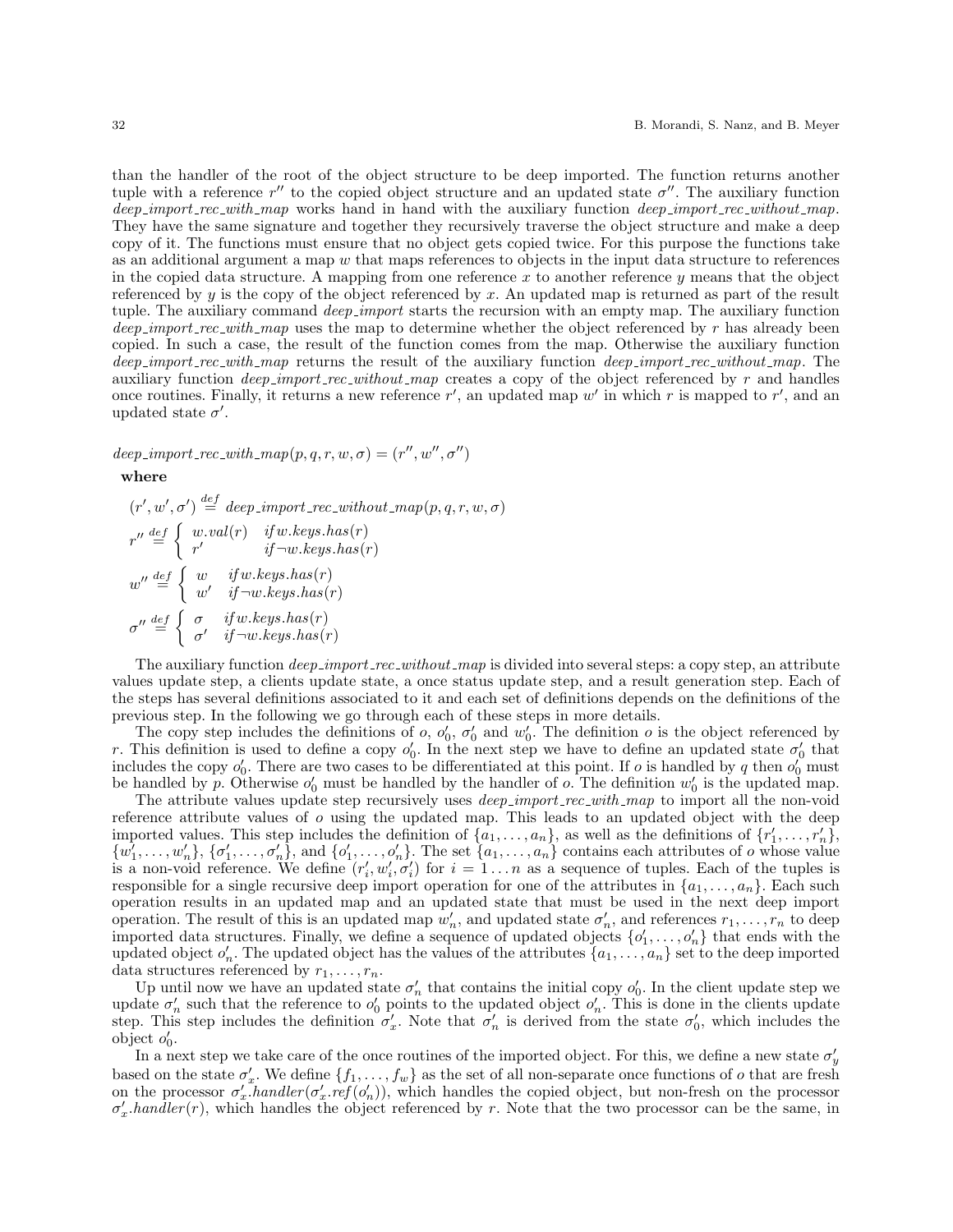which case the set  $\{f_1, \ldots, f_w\}$  is empty. Similarly, we define the set  $\{f_{w+1}, \ldots, f_m\}$  for once procedures. For each once routine defined in this way, we update the state  $\sigma'_x$  such that the once status is taken over to the handler of the copied object. These definitions deal with the case where a once routine is fresh on the handler of the copied object, but non-fresh on the handler of the object referenced by  $r$ . Note that the remaining cases are implicitly taken care of because no change to the state is necessary. The result is the state  $\sigma'_y$ .

The last step defines the result of the function, based on the definitions of the preceding steps. The result generation step defines the resulting reference r' to the imported object  $o'_n$ , the resulting map w', and the resulting state  $\sigma'$ .

 $deep\_import\_rec\_without\_map(p, q, r, w, \sigma) = (r', w', \sigma')$ 

## where

 $o \stackrel{def}{=} \sigma.\mathit{ref}\_obj(r)$  $o'_0$  $\stackrel{def}{=} o.copy$  $\sigma'_0$  $\begin{array}{ll}\n\text{def} & \text{if } \sigma.\text{add } \text{obj}(p, o'_0) \\
\equiv & \text{if } \sigma.\text{add } \text{obj}(r, \text{handlen}(m), o') \quad \text{otherwise.}\n\end{array}$  $\sigma.add\_obj(\sigma.handler(r),o_0') \quad otherwise$  $w'_0$  $\stackrel{def}{=} w.add(r, \sigma'_0.ref(o'_0))$  ${a_1, \ldots, a_n} \stackrel{def}{=} {a \mid o. att\_val(a) \in \textbf{REF} \land o. att\_val(a) \neq void}$  $\forall i \in \{1,\ldots,n\} \colon (r'_i,w'_i,\sigma'_i) \stackrel{def}{=} \textit{deep import\_rec\_with\_map}(p,q,o.\textit{att\_val}(a_i),w'_{i-1},\sigma'_{i-1})$  $\forall i \in \{1, \ldots, n\} \colon o'_i$  $\stackrel{def}{=} o'_{i-1}.set\_att\_val(a_i,r'_i)$  $\sigma'_x$  $\stackrel{def}{=} \sigma'_n.update\_ref(\sigma'_n.ref(o'_0), o'_n)$  $\sigma'_y$  $\stackrel{def}{=} \sigma'_x$  $\label{eq:1} \begin{split} .set\_once\_func\_not\_fresh(\sigma_x'.handler(\sigma_x'.ref(\boldsymbol{o}_n')), f_1, \sigma_x'.once\_result(\sigma_x'.handler(r), f_1)) \end{split}$ . . . .  $\label{eq:1} .set\_once\_func\_not\_fresh(\sigma_x'.handler(\sigma_x'.ref(\omicron_n')), f_w, \sigma_x'.once\_result(\sigma_x'.handler(r), f_w))$  $\label{eq:1} .set\_once\_proc\_not\_fresh(\sigma_x'.handler(\sigma_x'.ref(\boldsymbol{o}_n')), f_{w+1})$ . . . .  $.set\_once\_proc\_not\_fresh(\sigma_x'.handler(\sigma_x'.ref(o_n')), f_m)$ where  ${f_1,\ldots,f_w\} \stackrel{def}{=}$  ${x \in o.class\_type.functions \mid x.is\_once \land \exists c, d \colon \Gamma \vdash x : (d, \bullet, c) \land \Gamma}$  $\sigma_x'.is\_fresh(\sigma_x'.handler(\sigma_x'.ref(o_n')), x) \land$  $\neg \sigma_x'.is\_fresh(\sigma_x'.handler(r), x)$  ${f_{w+1},..., f_m} \stackrel{def}{=}$  ${x \in o.class_typeچ}$ .  $|x.is\_once \wedge$  $\sigma_x'.is\_fresh(\sigma_x'.handler(\sigma_x'.ref(o_n')), x) \wedge$  $\neg \sigma_x'.is\_fresh(\sigma_x'.handler(r), x)$  $r' \stackrel{def}{=} \sigma'_y .\text{ref}(o'_n)$  $w' \stackrel{def}{=} w'_n$  $\sigma' \overset{def}{=} \sigma'_y$ 

Setting values of formal arguments and the value of the current object entity The deep import operation is used in two ways. It is used when an expanded object handled by one processor gets used as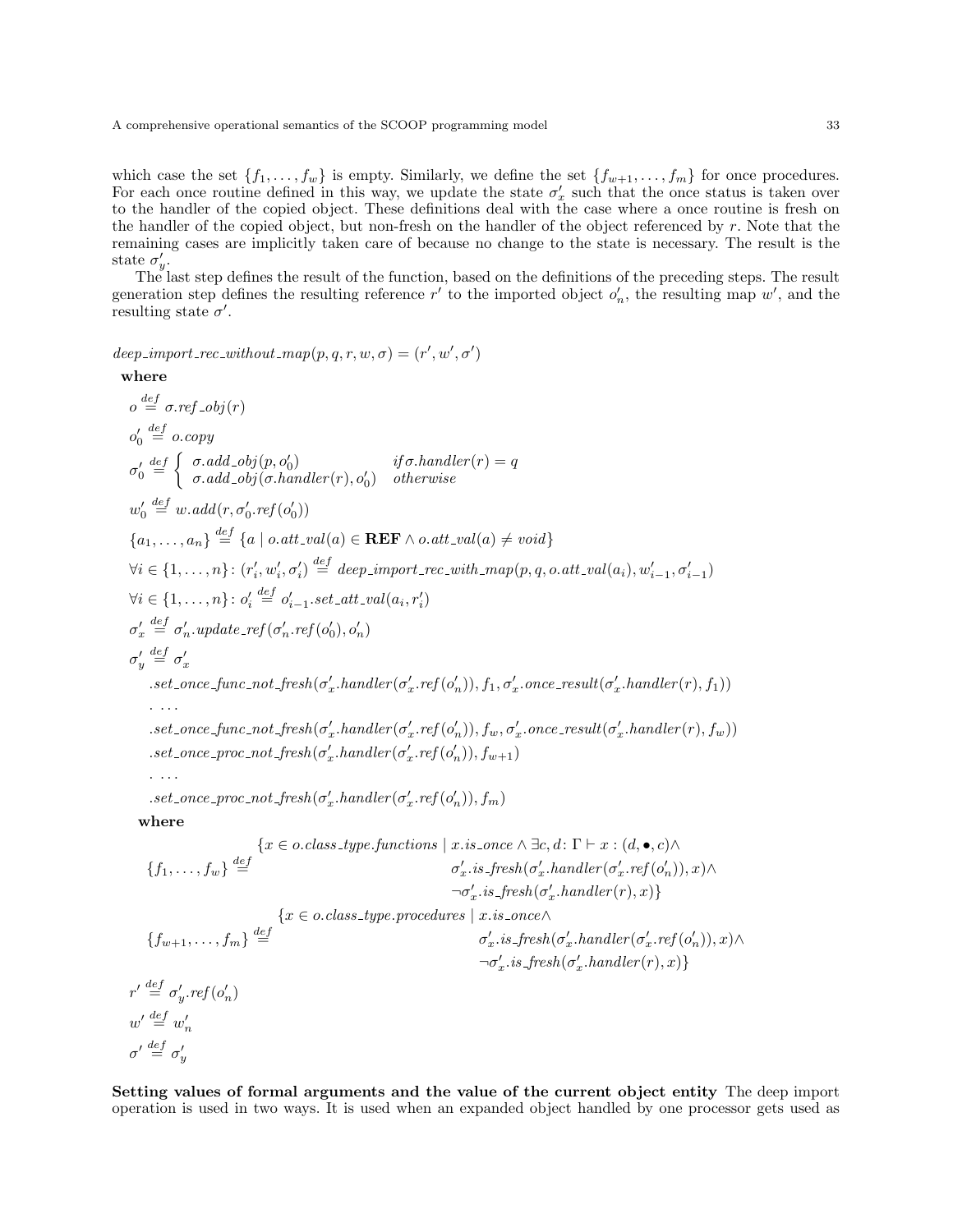an actual argument for a formal argument on another processor. The deep import operation also gets used when an expanded object handled by one processor gets returned to another processor. In this section, we focus on the argument passing aspect.

To pass actual arguments, we introduce the auxiliary command *push\_env\_with\_feature*. It defines a state in which a processor  $p$  receives a new environment. The new environment is initialized for the execution of the feature f with target reference  $r_0$  and actual argument references  $(r_1, \ldots, r_n)$ . Actual arguments of expanded type must either be copied or they must be deep imported.

## $push\_env\_with\_feature \colon \mathbf{STATE} \to \mathbf{PROC} \to \mathbf{FEATURE} \to \mathbf{REF} \to \mathbf{TUPLE} \to \mathbf{STATE}$

 $\sigma.push\_env\_with\_feature(p, f, r_0, (r_1, \ldots, r_n))$  require

 $\sigma$ .regions.procs.has(p)  $f. *formals.count* = n$ 

 $\forall i \in \{0, \ldots, n\} : r_i \neq \text{void} \rightarrow \sigma \text{.heap.} \text{refs.} \text{has}(r_i)$ 

axioms

 $\sigma. push\_env\_with\_feature(p, f, r_0, (r_1, \ldots, r_n)) = \sigma'_n.set(\sigma'_n \cdot regions, \sigma'_n \cdot heap, \sigma'_n store \cdot push\_env(p, e))$ 

where

$$
\sigma'_0 \stackrel{def}{=} \sigma
$$
\n
$$
\forall i \in \{1, ..., n\}:
$$
\n
$$
\sigma'_0 \stackrel{def}{=} \sigma
$$
\n
$$
\sigma_x \cdot \text{last import } d \cdot \text{ref}
$$
\n
$$
\sigma_x \cdot \text{last import } d \cdot \text{ref}
$$
\n
$$
\sigma_x \cdot \text{last import } d \cdot \text{ref}
$$
\n
$$
\sigma_x \stackrel{def}{=} \sigma'_{i-1} \cdot \text{deep import }(p, r_i)
$$
\n
$$
(\sigma'_i, r'_i) \stackrel{def}{=} \begin{cases}\n\text{if } \exists d, q, c: \Gamma \vdash f \text{, format}(i): (d, q, c) \land c \text{.is } \exp \land r_i \neq \text{void } \land \sigma'_{i-1} \text{.handler}(r_i) = p \\
\sigma_x \stackrel{def}{=} \sigma'_{i-1} \cdot \text{deep import }(p, r_i) \\
(\sigma_x, \sigma_x \cdot \text{last } \text{.add } \text{obj}) \\
\text{where} \\
\sigma_x \stackrel{def}{=} \sigma'_{i-1} \cdot \text{add } \text{obj}(p, \sigma'_{i-1} \text{.heap } \text{ref } \text{.obj}(r_i) \text{.copy}) \\
\text{otherwise} \\
(\sigma'_{i-1}, r_i) \\
\text{update}(f \text{.formals}(1) \text{.name}, r'_1) \dots \text{update}(f \text{.formals}(n) \text{.name}, r'_n) \\
\text{update}(f \text{.locals}(1) \text{.name}, \text{void}) \dots \text{update}(f \text{.locals} \text{.count}) \text{.name}, \text{void}) \\
\text{update}(\text{Current}, r_0) \\
\text{update}(\text{Result}, \text{void}) \quad \text{if } f \in \text{PROCEDURE}
$$

In a first step, the auxiliary command defines an updated state, in which  $p$  gets a new initialized environment e. The updated state is based on an intermediate state  $\sigma'_n$ , which gets defined in a cascade of state updates with the goal of either copying or deep importing the actual arguments of expanded type. The cascade starts with the definition of a starting state  $\sigma'_0$ . For each formal argument, the cascade defines a tuple  $(\sigma'_i, r'_i)$  with an updated state and a reference. If the corresponding actual argument is of reference class type, nothing needs to be done. If the actual argument is of expanded class type and the referenced object is not handled by  $p$  then  $p$  must deep import the object structure. This results in an updated state and a new reference to the deep imported object structure. If the actual argument is of expanded class type and the referenced object is handled by  $p$  then the expanded object must be copied. This results in an updated state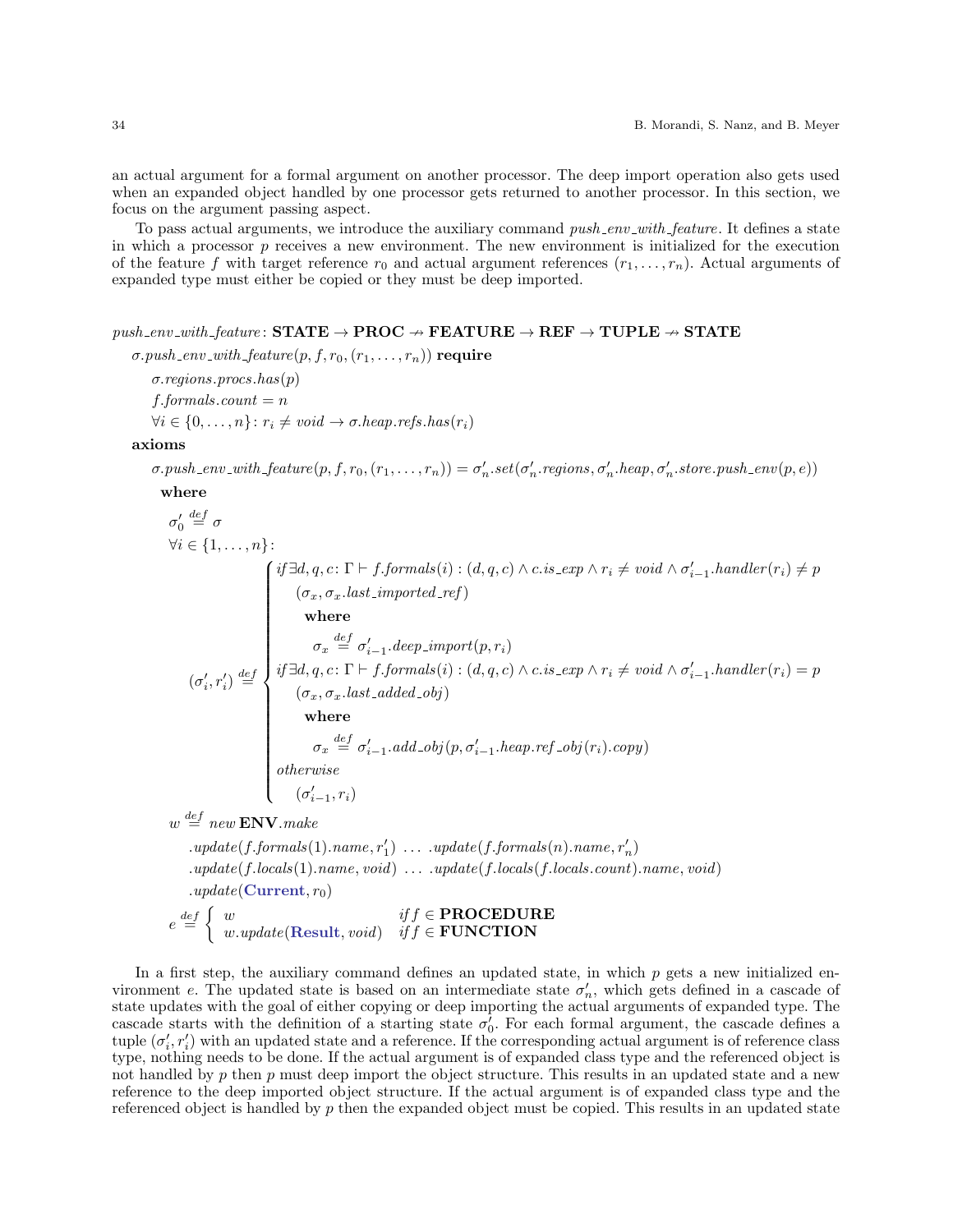and a new reference to the copy. The resulting state  $\sigma'_n$  contains all the deep imported and copied objects. The resulting references  $r'_1, \ldots, r'_n$  will be used for values of the formal argument names.

In a next step, the command defines the environment  $w$  as a new environment that gets updated to map formal argument names, local variable names, the current entity name, and the result entity name to the respective values. The names of the formal arguments get mapped to the references  $r'_1, \ldots, r'_n$ . Names of local variables are mapped to the void reference. The current entity name is mapped to the target reference.

The environment  $w$  is used to define the final environment  $e$  in which the result name gets mapped to the void reference. This environment and the updated state  $\sigma'_n$  are used to define the result of the command. The auxiliary command  $push\_env$  is used to push  $e$  onto  $p$ 's stack of environments. The auxiliary command push env takes a processor p and an environment e. It returns a state in which e is pushed on top of  $p$ 's environment stack.

#### $push\_env : \text{STATE} \rightarrow \text{PROC} \nrightarrow \text{ENV} \rightarrow \text{STATE}$

 $\sigma.push\_env(p, e)$  require

 $\sigma$ .regions.procs.has(p)

#### axioms

 $\sigma.push\_env(p, e) = \sigma.set(\sigma. regions, \sigma. heap, \sigma. store.push\_env(p, e))$ 

The effect of a call to *push\_env\_with\_feature* or a call to *push\_env* can be undone with a call to the auxiliary command pop\_env. This auxiliary command takes a processor  $p$  and removes the top environment from p's stack of environments.

# $pop\_env$ :  $STATE \rightarrow PROC \rightarrow STATE$

 $\sigma$ .pop\_env(p) require

 $\sigma$ .regions.procs.has(p)  $\neg \sigma. store. envs(p). is\_empty$ 

#### axioms

 $\sigma.pop\_env(p) = \sigma.set(\sigma.\mathit{regions}, \sigma.\mathit{heap}, \sigma.\mathit{store}.pop\_env(p))$ 

Setting values of local variables and the value of the result entity The values of local variables and the value of the result entity are maintained in the store. Note that formal arguments and the current entity are non-writable. The values of these entities can only be set at the beginning during the definition of the environment. We introduce the auxiliary command set env val to set a value v for the name n in processor p's top environment. For this, we define an updated environment  $e$  in which  $n$  is set to v. We then define an updated store s by first removing the top environment and then adding the updated environment e. The updated store is then used to define an updated state. The updated state becomes the result of the auxiliary command.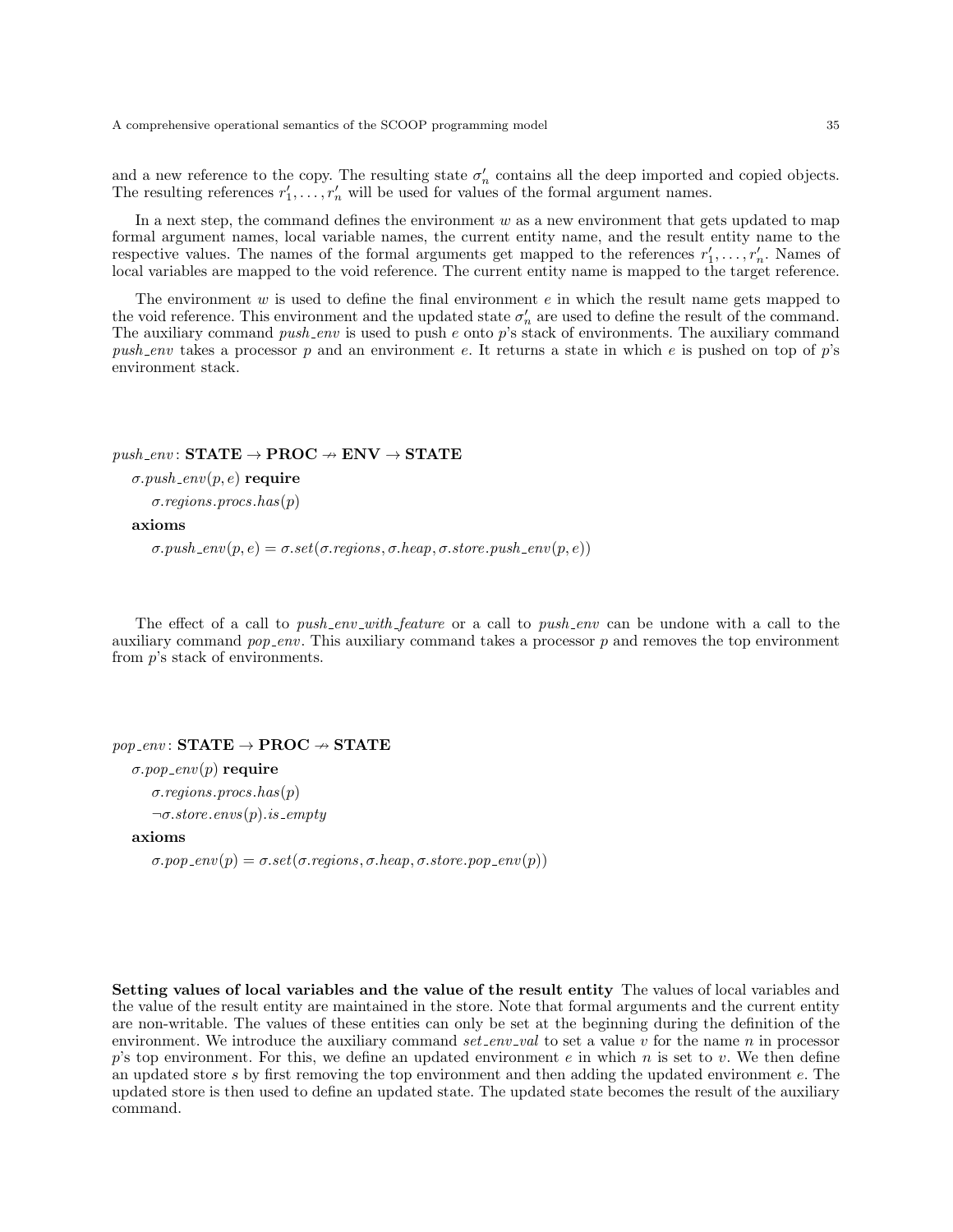```
set\_env\_val\colon \mathbf{STATE}\to \mathbf{PROC}\nrightarrow \mathbf{NAME}\nrightarrow \mathbf{REF}\cup \mathbf{PROC}\nrightarrow \mathbf{STATE}\sigma.set\_env\_val(p, n, v) require
         \sigma.regions.procs.has(p)
          \neg \sigma. store. envs(p). is\_emptyv \in \text{REF} \land v \neq void \rightarrow \sigma \text{.}heap \text{.} refs \text{.} has(v)v \in \textbf{PROC} \rightarrow \sigma \text{.regions. process.} has (v)axioms
          \sigma.set\_env\_val(p, n, v) = \sigma.set(k, h, s)where
               e \stackrel{def}{=} \sigma . store. envs(p).top. update(n, v)k \stackrel{def}{=} \sigma.\mathit{regions}h \stackrel{def}{=} \sigma \cdot h \neqs \stackrel{def}{=} \sigma . store.pop\_env(p). push\_env(p, e)
```
Setting attribute values of the current object The auxiliary command set  $_{att\_val}$  takes an object  $o$ . a name n, and a value v. It returns an updated state in which the attribute with name n of object  $o$  is set to the value v. In a first step, the auxiliary command defines an updated object with a call to  $set\_att\_val$ . This updated object is then used to update the existing reference to o in the state.

# $set\_att\_val\colon \mathbf{STATE}\to \mathbf{OBJ}\nrightarrow \mathbf{NAME}\nrightarrow \mathbf{REF}\cup \mathbf{PROC}\nrightarrow \mathbf{STATE}$

 $\sigma.set\_att\_val(o, n, v)$  require  $\sigma$ .heap.objs.has(o)  $\exists a \in o.class_type.attributes: a.name = n$  $v \in \text{REF} \land v \neq void \rightarrow \sigma \text{.}heap \text{.} refs \text{.} has(v)$  $v \in \textbf{PROC} \rightarrow \sigma.\text{regions. }procs.$ has $(v)$ 

axioms

 $\sigma.set\_att\_val(o, n, v) = \sigma.update\_ref(\sigma.heap.ref(o), o.set\_att\_val(a, v))$ where

 $a \stackrel{def}{=} o.class\_type.feature\_by\_name(n)$ 

Setting values of local variables, the value of the result entity, and attribute values of the current object in a unified way The auxiliary command  $set_val$  is used to attach a value v to an entity with name n. The entity can either be a local variable or the result entity in the top environment of  $p$ . It can also be an attribute of the current object on  $p$ . In either case, the update affects an entity on  $p$ .

The definition of the resulting state is based on the auxiliary definitions  $o, \sigma'$ , and  $v'$ . The definition of defines the current object, as defined by the top environment of processor  $p$ . The precondition makes sure that there is always such an environment on  $p$  where the current object is defined. If  $v$  is a reference and the referenced object is an object of reference class type then  $v$  can be attached directly to the entity with name n. If the object is an expanded object handled by processor  $p$  then the referenced object must first be copied. Expanded objects handled by a processor different than  $p$  must be deep imported. However, this is done right when the object gets returned from another processor to p. The definitions  $\sigma'$  and  $v'$  define a state and a value that are potentially updated according to these rules.

The state  $\sigma'$  must be updated with the value v'. The update can either affect the current object on p or it can affect the top environment of p. Attribute names of the current object, local variable names, and formal argument names are distinct. Therefore it is safe to first check whether the current object o has an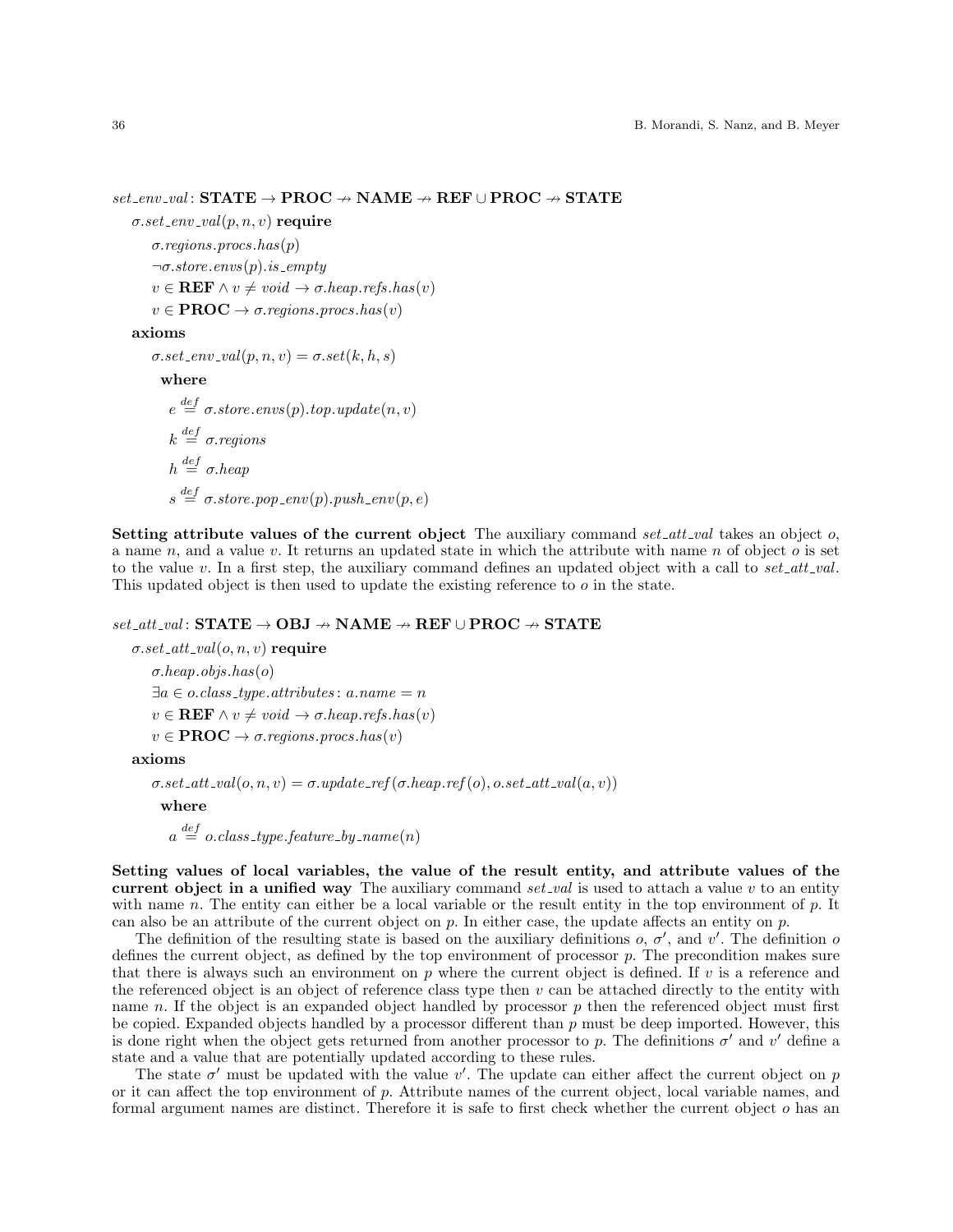attribute with name  $n$ , in which case the current object gets updated with a  $v'$ . If the current object does not have such an attribute, then it is safe to assume that the top environment contains an entity with name n, in which case the top environment gets updated.

## $set\_val\colon\mathbf{STATE}\to\mathbf{PROC}\nrightarrow\mathbf{NAME}\nrightarrow\mathbf{REF}\cup\mathbf{PROC}\nrightarrow\mathbf{STATE}$

 $\sigma.set\_val(p, n, v)$  require  $\sigma$ .regions.procs.has(p)  $\neg \sigma. store. envs(p). is empty \land \sigma. store. envs(p). top. names. has (Current)$  $v \in \text{REF} \land v \neq void \rightarrow \sigma \text{.}heap \text{.} refs \text{.} has(v)$  $v \in \textbf{PROC} \rightarrow \sigma.\text{regions. }procs.$ has $(v)$ 

axioms

$$
\sigma.set\_val(p, n, v) = \begin{cases} if \exists a \in o.class\_type. attributes: a.name = n \\ \sigma'.set\_att\_val(o, n, v') \\ otherwise \\ \sigma'.set\_env\_val(p, n, v') \end{cases}
$$

where

 $o \stackrel{def}{=} \sigma . \mathit{heap} . \mathit{ref\_obj}(\sigma . \mathit{store} . \mathit{envs}(p) . \mathit{top} . \mathit{val}(\text{Current}))$ 

$$
(\sigma', v') \stackrel{def}{=} \begin{cases} \text{if } v \in \textbf{REF} \land v \neq \text{void} \land \sigma \text{.heap.ref\_obj}(v) \text{. class\_type} \text{.is\_exp} \land \sigma \text{.handler}(v) = p \\ (\sigma_x, \sigma_x \text{.last\_added\_obj}) \\ \text{where} \\ \sigma_x \stackrel{def}{=} \sigma \text{.add\_obj}(p, \sigma \text{.heap.ref\_obj}(v) \text{.copy}) \\ \text{otherwise} \\ (\sigma, v) \end{cases}
$$

Setting values of once functions Values can also be stored in the status of once functions. A once function can be fresh or non-fresh. If the once function is non-fresh on a processor  $p$  then there is a once result for the once function on p. A once function is set as non-fresh during the execution of the once function. In the following, we take a look at how a processor can set the status of once routines in general, i.e. we consider both once functions and once procedures.

The auxiliary command set once func not fresh takes a processor p, a once function f, and a value r. It returns an updated state in which  $f$  is set as non-fresh with the once result r. If  $f$  is declared as non-separate, then f is set as non-fresh on p with the once result r. If f is declared as separate with or without an explicit processor specification then  $\tilde{f}$  is set as non-fresh on all processors.

 $set\_once\_func\_not\_fresh \colon \mathbf{STATE} \to \mathbf{PROC} \nrightarrow \mathbf{FEATURE} \nrightarrow \mathbf{REF} \nrightarrow \mathbf{STATE}$ 

 $\sigma.set\_once\_func\_not\_fresh(p, f, r)$  require  $\sigma$ .regions.procs.has(p)  $f \in \textbf{FUNCTION} \land f.is\_once$  $r \neq void \rightarrow \sigma.\mathit{heap}.\mathit{refs}.\mathit{has}(r)$ 

axioms

σ.set once func not fresh(p, f, r) = σ.set(σ.regions, σ.heap.set once func not fresh(p, f, r), σ.store)

The auxiliary command set once proc not fresh does the same for once procedures. It takes a processor p and a once procedure f and it returns a state in which f is set as non-fresh on p.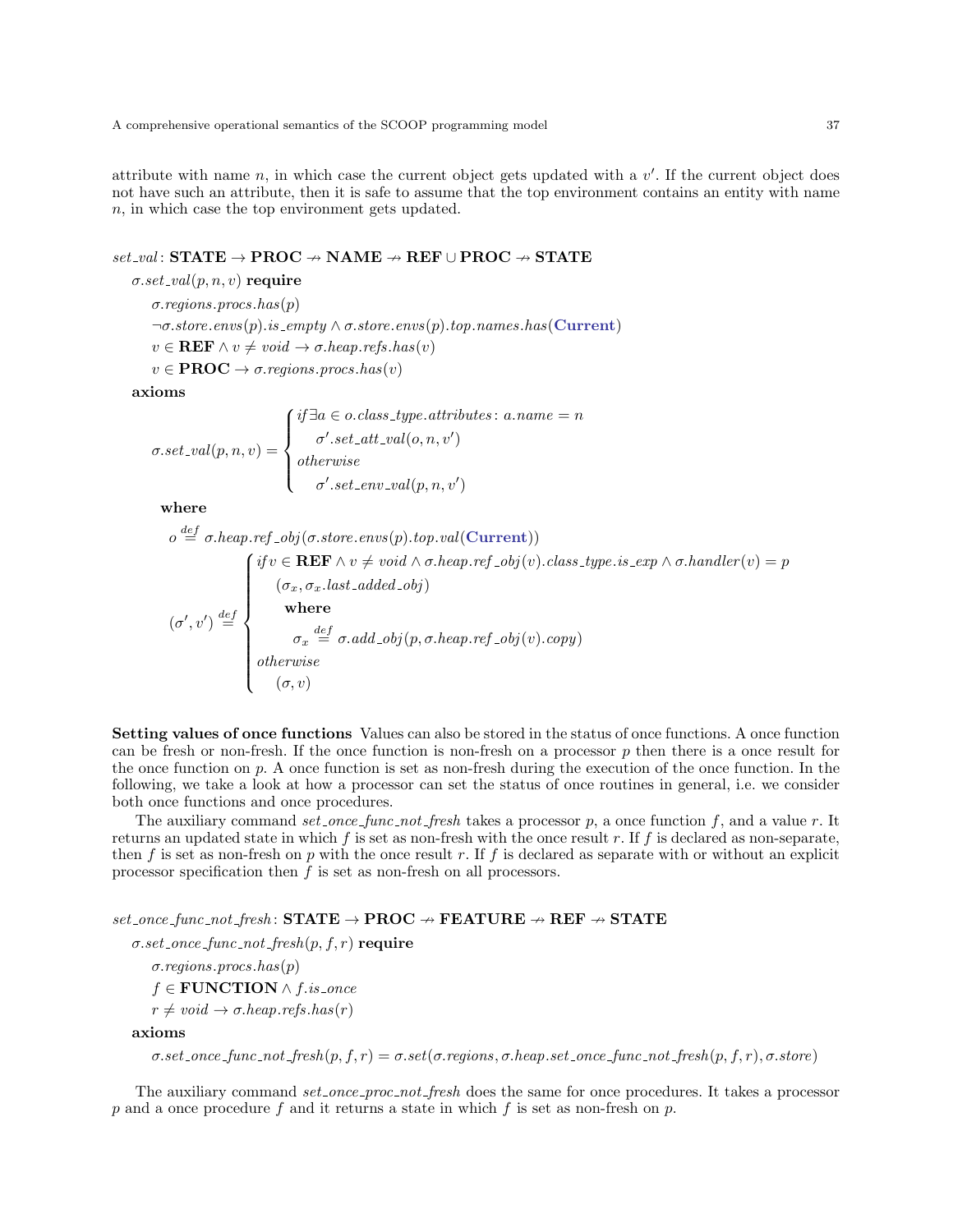#### $set\_once\_proc\_not\_fresh \colon \mathbf{STATE} \to \mathbf{PROC} \to \mathbf{FEATURE} \to \mathbf{STATE}$

 $\sigma.set\_once\_proc\_not\_fresh(p, f)$  require

 $\sigma$ .regions.procs.has(p)

 $f \in \textbf{PROCEDURE} \wedge f.is\_once$ 

### axioms

σ.set once proc not fresh $(p, f) = \sigma$ .set $(\sigma$  regions, σ.heap.set once proc not fresh $(p, f)$ , σ.store)

## 4.6.5. Getting values

In this section, we take a look at how a processor can read the a value that got written with one of the mechanisms from Section [4.6.4.](#page-29-0)

Getting values of local variables, the value of the current object entity, and the value of the result entity The auxiliary query envs takes a processor  $p$  and returns the stack of environments for  $p$ . The auxiliary query env val is more specialized. It takes a processor p and a name n and it returns the value stored under  $n$  in the top environment of  $p$ .

## $envs: \textbf{STATE} \rightarrow \textbf{PROC} \nrightarrow \textbf{STACK}[\textbf{ENV}]$

 $\sigma$ .envs $(p)$  require

 $\sigma$ .regions.procs.has(p)

### axioms

 $\sigma.\text{envs}(p) = \sigma.\text{store}.\text{envs}(p)$ 

## $\mathit{env\_val}\colon\mathbf{STATE}\to\mathbf{PROC}\nrightarrow\mathbf{NAME}\nrightarrow\mathbf{REF}\cup\mathbf{PROC}$

 $\sigma$ .env\_val(p, n) require  $\sigma$ .regions.procs.has(p)  $\neg \sigma. store. envs(p). is empty \land \sigma. store. envs(p). top. names. has(n)$ 

#### axioms

 $\sigma.\text{env\_val}(p, n) = \sigma.\text{store}.\text{env\_val}(n).$ 

Getting attribute values of the current object The auxiliary query  $att_val$  takes an object  $o$  and a name n and returns the attribute value for the attribute with name  $n$  of object  $o$ .

# $att\_val\colon \mathbf{STATE}\to \mathbf{OBJ}\nrightarrow \mathbf{NAME}\nrightarrow \mathbf{REF}\cup\mathbf{PROC}$

```
\sigma.att_val(o, n) require
   σ.heap.objs.has(o)
   \exists a \in o.class_type.attributes: a.name = n
```
# axioms

 $\sigma.$ att\_val $(o, n) = o.$ att\_val $(a)$ 

where

 $a \stackrel{def}{=} o.class\_type.feature\_by\_name(n)$ 

Getting values of local variables, the value of the current object entity, the value of the result entity, and attribute values of the current object in a unified way We use the existing auxiliary queries env\_val and att\_val to define a new auxiliary query val that deals both with values in the top environment as well as with values stored in attribute values of the current object. The auxiliary query values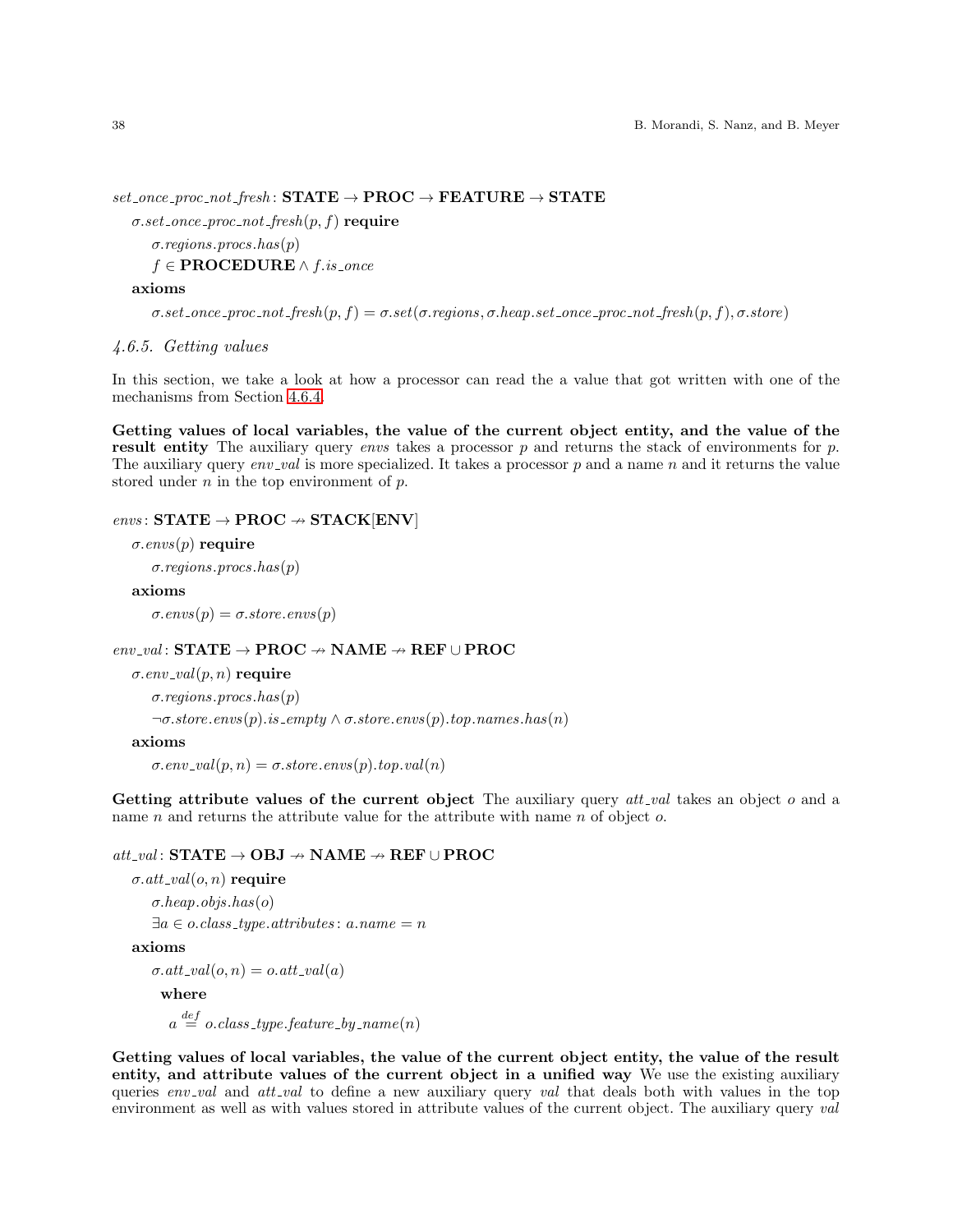takes a processor p and a name n and it returns the value of n in  $p$ 's current feature execution context. This context consists of the top environment and its reference to the current object. The auxiliary query requires that the execution context of processor  $p$  is setup properly, i.e. there is a top environment with a reference to the current object. The precondition also states that either the top environment has the name n registered or the current object has an attribute with name n. In any valid SCOOP program, any environment variables has a name that is distinct from the attribute names of the current object. This allows us to define the result of the auxiliary query in a simple way. If the name exists in the top environment then the result is the value given by  $env\_val$ . Otherwise the name must be the name of an attribute of the current object, in which case the result is given by  $\textit{att_val}$ .

## $val\colon\mathbf{STATE}\to\mathbf{PROC}\nrightarrow\mathbf{NAME}\nrightarrow\mathbf{REF}\cup\mathbf{PROC}$

```
\sigma.val(p,n) require
```

```
\sigma.regions.procs.has(p)
```
 $\neg \sigma. store. envs(p). is\_empty$ 

e.names.has(Current)

e.names.has $(n) \vee \exists a \in o.class_type.attributes: a.name = n$ 

where

 $e \stackrel{def}{=} \sigma . store. env(p). top$ 

 $o \stackrel{def}{=} \sigma \text{.} \text{heap.} \text{ref\_obj}(e \text{.} \text{val}(\text{Current}))$ 

axioms

$$
\sigma.val(p, n) = \begin{cases}\n \text{if } e.name s.has(n) \\
 \sigma . env\_val(p, n) \\
 \text{where} \\
 e \stackrel{def}{=} \sigma .store. env(p).top \\
 \text{if } \exists a \in o.class\_type. attributes: a.name = n \\
 \sigma .att\_val(o, n) \\
 \text{where} \\
 e \stackrel{def}{=} \sigma .store. env(p).top \\
 e \stackrel{def}{=} \sigma .keep.ref\_obj(e.val(\text{Current}))\n\end{cases}
$$

Getting values of once functions In the following we take a look at the auxiliary queries to access the status of once routines. We describe once routines in general, i.e. we also describe once procedures.

The auxiliary query is fresh takes a processor p and a once routine f. It returns whether f is fresh on p or not.

## $is\_fresh: STATE \rightarrow PROC \nrightarrow FEATURE \nrightarrow BOOLEAN$

```
\sigma.is\_fresh(p, f) require
   \sigma.regions.procs.has(p)
   f.is\_once
```
axioms

 $\sigma.is\_fresh(p, f) = \sigma.heap.is\_fresh(p, f)$ 

For non-fresh once functions, the auxiliary query *once result* returns the once result of f on p.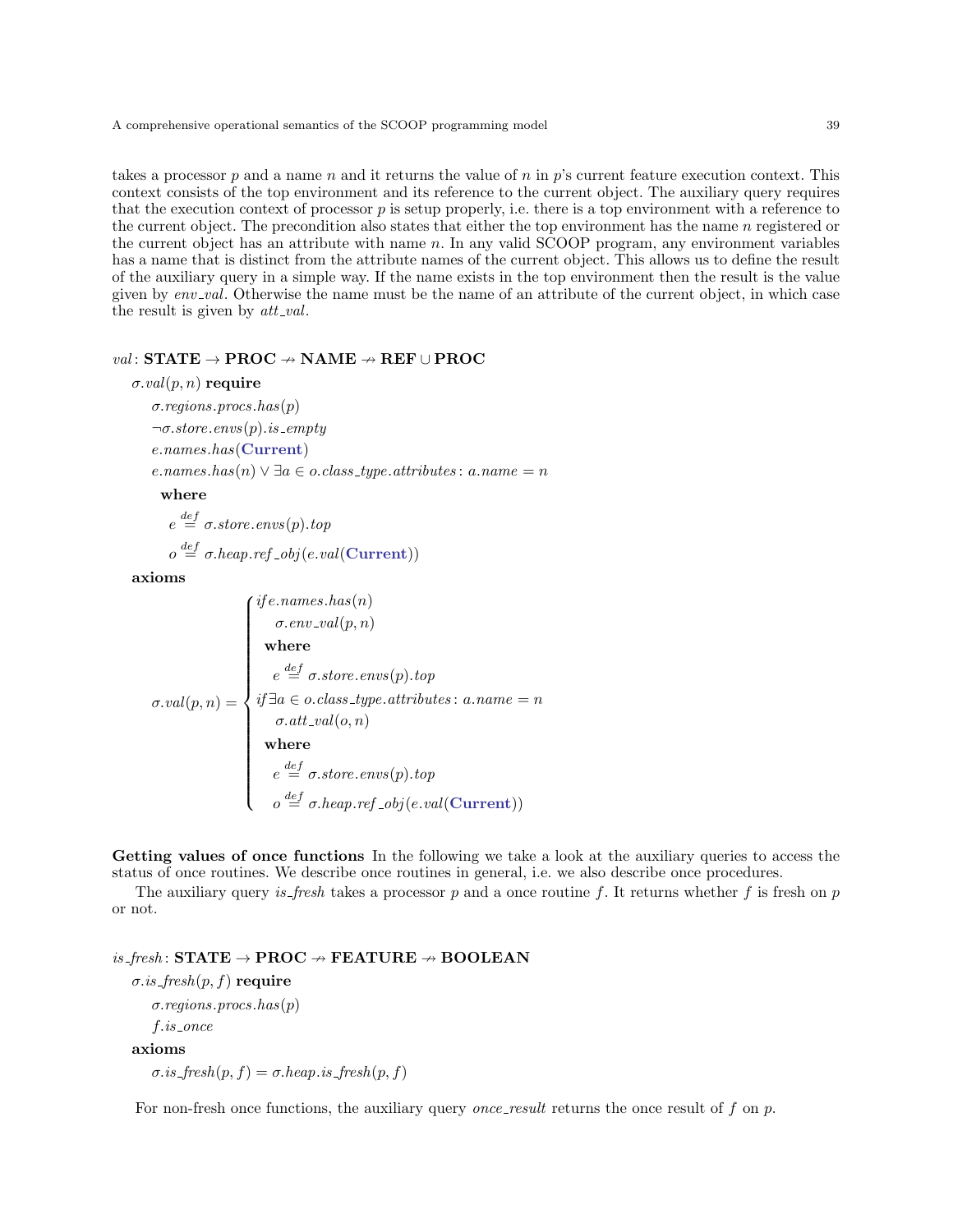```
once\_result \colon \mathbf{STATE} \to \mathbf{PROC} \nrightarrow \mathbf{FEATURE} \nrightarrow \mathbf{REF}
```
 $\sigma$ .once\_result(p, f) require  $\sigma$ .regions.procs.has(p)  $f \in \textbf{FUNCTION} \land f.is\_once$ 

 $\neg \sigma. \text{heap.} is \text{\_} \text{ fresh}(p, f)$ 

#### axioms

 $\sigma.\text{once\_result}(p, f) = \sigma.\text{heap}.\text{once\_result}(p, f)$ 

## 4.6.6. Locking

In this section we explore the aspect of the facade that deals with locking. The auxiliary query is rq locked returns whether a processor p's request queue is locked or not. We do not provide auxiliary queries to distinguish between obtained and retrieved locks. Instead, we define the auxiliary queries  $rq\_locks$  and  $cs\_locks$ that return the set of all request queue locks, respectively the set of all call stack locks of a processor p. These locks are only usable if they are not passed. This information can be retrieved with a call to the auxiliary query are locks passed.

## is\_rq\_locked:  $STATE \rightarrow \text{PROC} \rightarrow \text{BOOLEAN}$

 $\sigma.is\_rq\_locked(p)$  require

 $\sigma$ .regions.procs.has(p)

## axioms

 $\sigma.is\_rq\_locked(p) = \sigma.\mathit{regions}.is\_rq\_locked(p)$ 

## $rq\_locks$ :  $STATE \rightarrow PROC \nrightarrow SET[PROC]$

```
\sigma.rq<sub>-locks</sub>(p) require
```
 $\sigma$ .regions.procs.has(p)

## axioms

 $\sigma.\text{rq\_locks}(p) = \sigma.\text{regions.rq\_locks}(p)$ 

## $cs\_{locks}$ :  $STATE \rightarrow PROC \rightarrow SET[PROC]$

```
\sigma.cs locks(p) require
```
 $\sigma$ .regions.procs.has(p)

## axioms

 $\sigma.cs\_locks(p) = \sigma.readions.cs\_locks(p)$ 

## $are\_locks\_passed \colon \mathbf{STATE} \to \mathbf{PROC} \nrightarrow \mathbf{BOOLEAN}$

 $\sigma.$ are\_locks\_passed(p) require

 $\sigma$ .regions.procs.has(p)

## axioms

 $\sigma$ .are locks passed(p) =  $\sigma$ .regions.are locks passed(p)

The facade provides auxiliary commands for locking request queues, removing obtained request queue locks, unlocking request queues, delegating obtained request queue locks, passing locks, and revoking locks.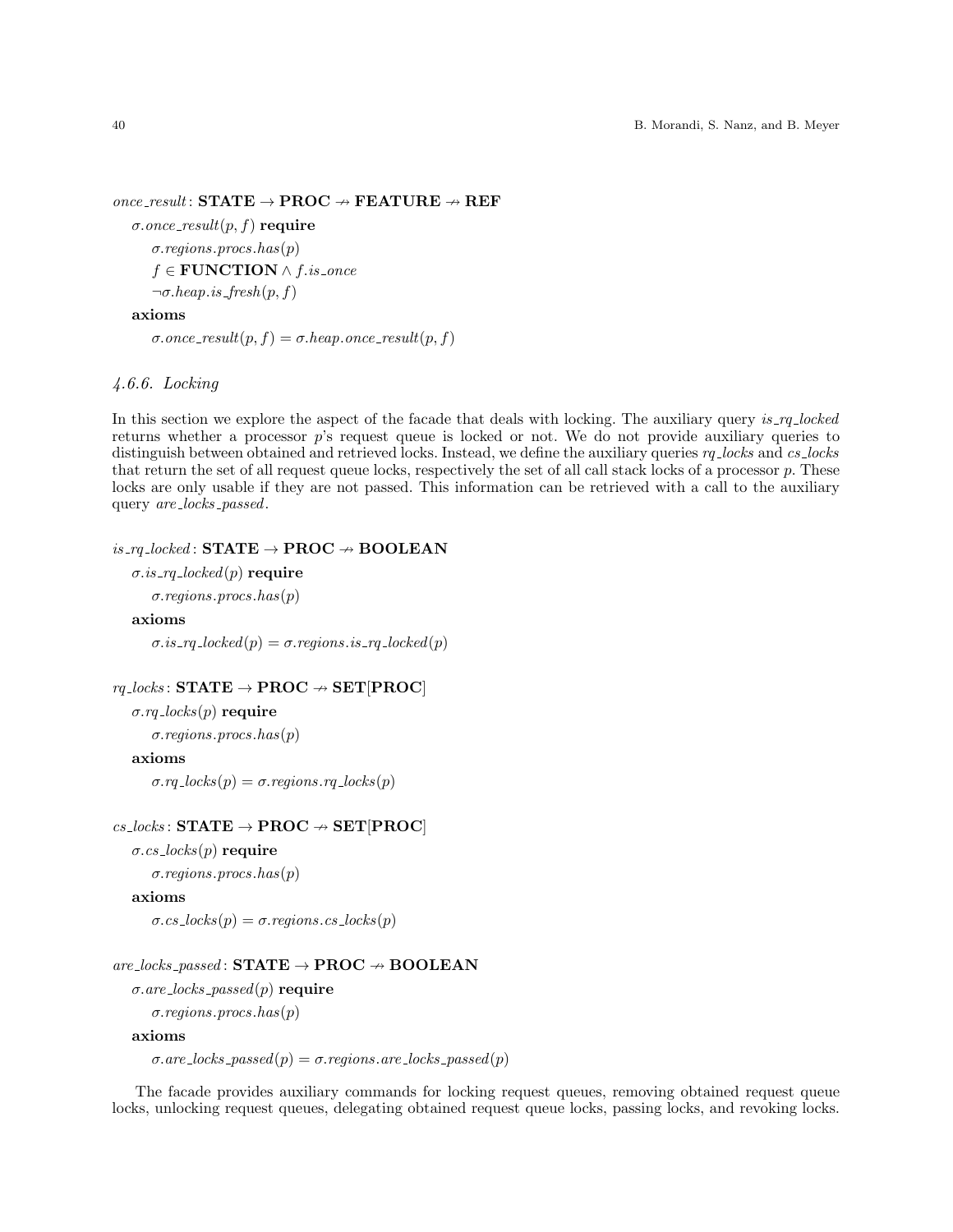## $lock\_rqs \colon \mathbf{STATE} \to \mathbf{PROC} \nrightarrow \mathbf{SET}[\mathbf{PROC}] \nrightarrow \mathbf{STATE}$

σ.lock\_rqs(p, $\overline{l}$ ) require  $\sigma$ .regions.procs.has(p)  $\forall x \in \overline{l} : \sigma \text{.regions. process.} has(x)$  $\forall x \in \overline{l} : \sigma \text{.regions.} is \text{.}rq \text{.locked}(x) = \text{false}$ 

## axioms

σ.lock\_rqs(p, $\overline{l}$ ) = σ.set(σ.regions.lock\_rqs(p, $\overline{l}$ ), σ.heap, σ.store)

#### $pop\_obtained\_rq\_locks \colon \textbf{STATE} \rightarrow \textbf{PROC} \nrightarrow \textbf{STATE}$

 $\sigma$ .pop\_obtained\_rq\_locks(p) require  $\sigma$ .regions.procs.has(p)  $\neg \sigma. regions. obtained\_rq\_locks(p).is\_empty$  $\sigma$ .regions.are\_locks\_passed(p) = false

### axioms

σ.pop\_obtained\_rq\_locks(p) =  $\sigma.set(\sigma. regions.pop\_obtained\_rq\_locks(p), \sigma. heap, \sigma. store)$ 

## $unlock_{\mathcal{A}}: \textbf{STATE} \rightarrow \textbf{PROC} \nrightarrow \textbf{STATE}$

σ.unlock\_rq(p) require  $\sigma$ .regions.procs.has(p)  $\sigma$ .regions.is\_rq\_locked(p) = true  $\forall q \in \sigma$  regions.procs:  $\neg \sigma$  regions.obtained  $rq\_locks(q)$ .flat.has(p) axioms σ.unlock rq(p) = σ.set(σ.regions.unlock rq(p), σ.heap, σ.store)

```
\text{delegate\_obtained\_rq\_locks} : \textbf{STATE} \rightarrow \textbf{PROC} \nrightarrow \textbf{SET}[\textbf{PROC}] \nrightarrow \textbf{STATE}
```
 $\sigma$ .delegate\_obtained\_rq\_locks(p, $\bar{l}$ ) require

 $\sigma$ .regions.procs.has(p)

 $\forall x \in \overline{l} : \sigma.\mathit{regions}.\mathit{procs}.\mathit{has}(x)$ 

 $\forall x \in \overline{l} : \neg \exists y \in \sigma \text{.regions. process}: \sigma \text{.regions. obtained\_rq\_locks(y). flat. has(x)$ 

 $\forall x \in \overline{l} : \sigma \text{.regions.} is \text{--}rq \text{.locked}(x) = true$ 

## axioms

σ.delegate\_obtained\_rq\_locks(p, $\overline{l}$ ) = σ.set(σ.regions.delegate\_obtained\_rq\_locks(p, $\overline{l}$ ), σ.heap, σ.store)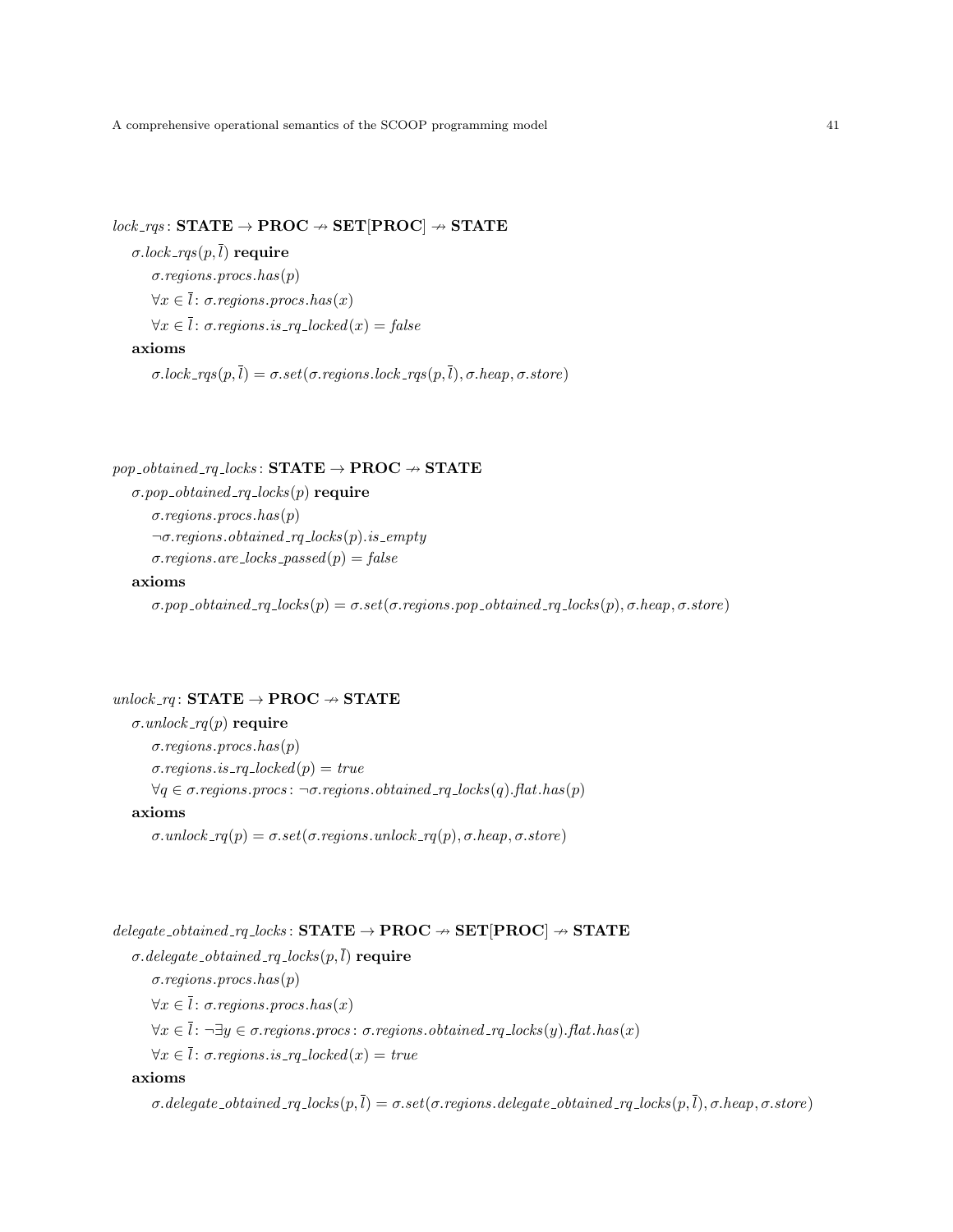## $pass\_locks \colon \mathbf{STATE} \to \mathbf{PROC} \nrightarrow \mathbf{PROC} \nrightarrow \mathbf{TUPLE}[\mathbf{SET}[\mathbf{PROC}], \mathbf{SET}[\mathbf{PROC}]\nrightarrow \mathbf{STATE}$

 $\sigma$ .pass\_locks(p, q,  $(\overline{l_r}, \overline{l_c})$ ) require

σ.regions.procs.has(p) ∧ σ.regions.procs.has(q)

 $\forall x \in \overline{l_r} : \sigma.\mathit{regions}.\mathit{process}.\mathit{has}(x) \land \forall x \in \overline{l_c} : \sigma.\mathit{regions}.\mathit{process}.\mathit{has}(x)$ 

 $\forall x \in \overline{l_r} : \sigma.\mathit{regions}.\mathit{obtained\_rq}\_\mathit{locks}(p).\mathit{flat}.\mathit{has}(x) \lor \sigma.\mathit{regions}.\mathit{retrieved\_rq}\_\mathit{locks}(p).\mathit{flat}.\mathit{has}(x)$ 

 $\forall x \in \overline{l_c} : x = \sigma$ .regions.obtained\_cs\_lock(p)  $\lor \sigma$ .regions.retrieved\_cs\_locks(p).flat.has(x)

 $\sigma$ .regions.are\_locks\_passed(p) = false

axioms

 $\sigma$ .pass\_locks(p, q,( $\overline{l_r}, \overline{l_c}$ )) =  $\sigma$ .set( $\sigma$ .regions.pass\_locks(p, q,( $\overline{l_r}, \overline{l_c}$ )), $\sigma$ .heap, $\sigma$ .store)

# $\textit{revoke\_locks} \colon \mathbf{STATE} \to \mathbf{PROC} \nrightarrow \mathbf{PROC} \nrightarrow \mathbf{STATE}$

 $\sigma$ .revoke\_locks $(p, q)$  require

 $\sigma$ .regions.procs.has(p)  $\land \sigma$ .regions.procs.has(q)

 $\neg \sigma.\mathit{regions}.retrieved\_rq\_locks(q).\mathit{is\_empty} \land \neg \sigma.\mathit{regions}.retrieved\_cs\_locks(q).\mathit{is\_empty}$ 

 $\sigma$ .regions.retrieved\_rq\_locks(q).top  $\subseteq$ 

 $σ. regions. obtained_rq\_locks(p).flat ∪ σ. regions. retrieved_rq\_locks(p).flat$ 

 $\sigma$ .regions.retrieved\_cs\_locks(q).top  $\subset$ 

 $\{\sigma.\mathit{regions}.\mathit{obtained}\_\mathit{cs}\_\mathit{lock}(p)\}\cup \sigma.\mathit{regions}.\mathit{retrieved}\_\mathit{cs}\_\mathit{locks}(p).\mathit{flat}$ 

 $σ. regions. retrieved_rq\_locks(q).top ∪ σ. regions. retrieved_css(a).top √$ 

 $\sigma$ .regions.are\_locks\_passed(p) = true

 $\sigma$ .regions.are\_locks\_passed(q) = false

axioms

σ.revoke locks(p, q) = σ.set(σ.regions.revoke locks(p, q), σ.heap, σ.store)

### 4.7. Simplified state description

In previous sections we formalized the state as an instance of an ADT. Each such instance is uniquely described by the values of all its queries. However, a description produced in this manner is not practical because it is too verbose. In this section, we develop a simplified state description that provides an abstract view on the queries of the state. We divide the description into four parts: the locks, the objects, the once status, and the environments. We identify each part with a label.

In the locks part, we mention for each processor the stack of obtained request queue locks, the stack of retrieved request queue locks and the stack of retrieved call stack locks. We do not mention the obtained call stack lock because it is constant. We use two indicators to say that a processor's request queue is locked or unlocked. We also use an indicator to state when a processor passed its locks. The absence of this indicator implies that the locks are not passed.

The objects part shows for each processor the handled objects with their references. We also show the content of the objects. In particular, for objects other than arrays or objects of basic class type we show a list of attribute values. Attributes that are void are omitted. For objects of basic type, we show the basic value. For arrays, we show the cells of the array.

The part on once status shows the status for each non-fresh routine. For once functions we show the value of the once function. For once procedures we simply indicate that they are non-fresh. Once routines can be non-fresh either with respect to a subset of processors or with respect to all processors. In the first case we mention the once routine for each processor in the subset. In the second case we use an indicator to indicate all processors.

The store is represented in the environments part. This part shows the environments for each processor. Each environment maps names to values.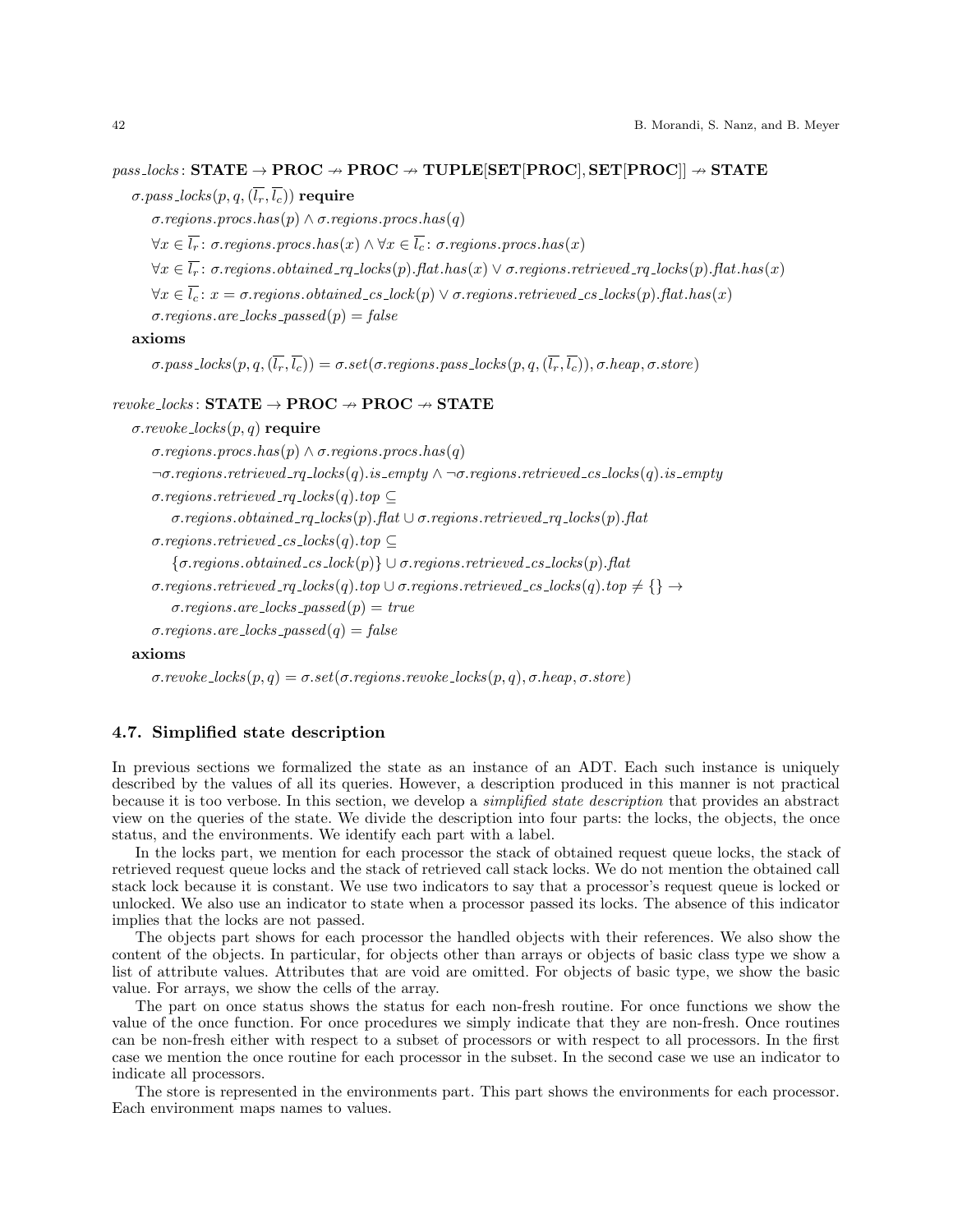**Example 4 (Simplified state description)** We assume a system with three processors  $p_1$ ,  $p_2$ , and  $p_3$ . The following simplified state description shows a state in which all request queues are locked. Processor  $p_1$ has a stack of obtained request queue locks with two items. On the bottom of the stack there is the set  $\{p_2\}$ and on the top there is the set  $\{p_3\}$ . Processor  $p_1$ 's stack of retrieved request queue locks and retrieved call stack locks each consists of two empty sets. Processor  $p_1$  passed its locks. From  $p_3$ 's entry, we can see that these locks have been passed from  $p_1$  to  $p_3$ . Processor  $p_2$  does not have any locks, except its own call stack lock.

In the objects part, we can see that processor  $p_1$  handles an object  $o_1$  that is referenced by  $r_1$ . Processors  $p_2$  and  $p_3$  each handle multiple objects. Object  $\sigma_5$  is an object with an attribute id that references object  $\sigma_6$ through the reference  $r_6$ . Objects  $o_6$  and  $o_4$  are objects with the integer values 2 and 1. Object  $o_2$  is a two dimensional array with  $2 \times 2$  cells. Each of the cells references the object  $o_3$  through the reference  $r_3$ .

The once status part shows two items for the once function id and the once procedure *initialize* of class APPLICATION. The once function id is non-fresh with the value  $r_4$  on processor  $p_2$ . The once procedure initialize is non-fresh on all processors in the system.

In the last part we have the environments for our processors. Processor  $p_1$  has a stack with two environments. The environment on the left is at the bottom of the stack and the environment on the right is at the top of the stack. Processor  $p_2$  has no environments and processor  $p_3$  has one environment. In  $p_3$ 's environment we have three mappings. The entity a root has the value  $r_1$ , the current entity has the value  $r_5$ , and the result entity has the void value.

locks:

```
p_1 :: \text{org}: (\{p_2\}, \{p_3\}) \text{ rrq}: (\{\}, \{\}) \text{ rcs}: (\{\}, \{\}) \text{ locked passed}p_2 :: \text{org}: () \text{ rng}: () \text{ res}: () \text{ locked}p_3 :: \text{ orq} : () \text{ rrq} : (\{p_2, p_3\}) \text{ rcs} : (\{p_1\}) \text{ locked}objects:
    p_1 :: r_1 \rightarrow o_1p_2 :: r_2 \rightarrow o_2[[r_3, r_3], [r_3, r_3]], r_3 \rightarrow o_3, r_4 \rightarrow o_4(1)p_3 :: r_5 \to o_5(id \to r_6), r_6 \to o_6(2)once status:
    p_2 :: \{APPLICATION\}.id \rightarrow r_4all :: {APPLICATION}.initialize
environments:
    p_1 :: a\_node \rightarrow r_2, Current \rightarrow r_1 / a\_node \rightarrow r_5, Current \rightarrow r_1p_2:
    p_3 :: a_{\text{1}}\text{root} \rightarrow r_1, Current \rightarrow r_5, Result \rightarrow \text{void}
```
 $\Box$ 

## 5. Formalization of execution

In this section we formalize the execution of a SCOOP program. We start with an introduction to our approach. We then define the starting point and explain the rules. The rules are divided into rules for mechanisms and rules for code elements.

### 5.1. General approach

We formalize the execution of a SCOOP program with a *structural operational semantics* as described by Plotkin [\[27\]](#page-79-0). The idea behind a structural operational semantics is to define the behavior of a program in terms of its parts, i.e. the syntactical elements of the program. Such a semantics is intuitive because it talks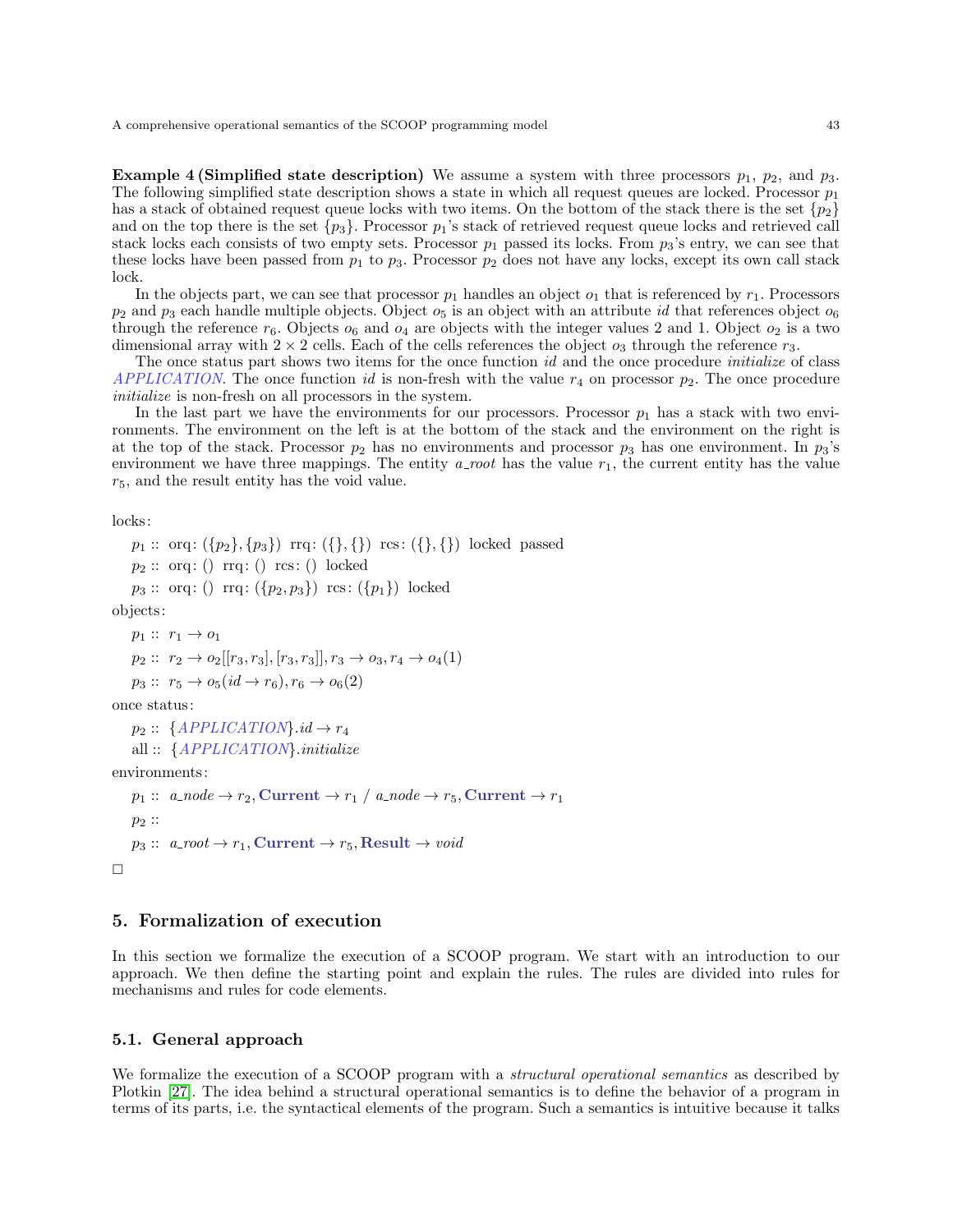directly about elements in the code. It is a very powerful semantics because it allows us to apply structural induction as a proof technique. We reuse parts of the terminology from Ostroff et al. [\[25\]](#page-79-1). They provide a limited structural operational semantics for SCOOP.

### 5.1.1. Computations

A computation models the execution of a SCOOP program. We define a computation as a sequence of configurations, where each non-initial configuration is derived from a previous configuration through a transition. Each configuration defines a state and a list of statements for each processor. Each transition is described by an inference rule that maps one configuration to another. The transition from one configuration to the next models an atomic step of one processor. The concurrent execution of a SCOOP program is modeled by the interleaved transitions taken by different processors.

**Example 5 (Modeling of parallel execution)** Suppose we have two processors p and q. Processor p executes the following sequence of statements:  $s_{p,1}; s_{p,2}$ . In parallel, processor q executes the following sequence of statements:  $s_{q,1}$ . We model this execution with any of the following computations:  $s_{p,1}; s_{p,2}; s_{q,1}$ or  $s_{p,1}; s_{q,1}; s_{p,2}$  or  $s_{q,1}; s_{p,1}; s_{p,2}. \square$ 

## 5.1.2. Configurations

A configuration models a snapshot in the execution of a SCOOP program. Each configuration consists of a state and a number of processors, each with a queue of statements. The state is given as an instance of the state ADT. For the processors and their statements, we introduce the notion of a schedule. A *schedule* is a set of processors with associated action queues where each *action queue* is a queue of statements. Each processor must execute the statements in its action queue in a FIFO order. The beginning of the action queue contains the statements for the features that are being executed at the moment. The order of these statements models the way the call stack orders feature executions. The tail of the action queue is the request queue of the processor. A call stack lock is the right to add a feature request to the beginning of the action queue and a request queue lock is the right to add a feature request to the end of the action queue. We write a configuration with processors  $p_1, \ldots, p_n$ , respective action queues  $s_1, \ldots, s_n$ , and state  $\sigma$  as:

$$
\langle p_1 :: s_1 \mid \ldots \mid p_n :: s_n, \sigma \rangle
$$

The configuration is well-defined if and only if  $\neg \exists i, j \in \{1, ..., n\}$ :  $p_i = p_j$ . Note that we use | to separate processors. This operator is commutative and associative, i.e.  $p_1 :: s_1 | p_2 :: s_2 = p_2 :: s_2 | p_1 :: s_1$ and  $p_1 :: s_1 | (p_2 :: s_2 | p_3 :: s_3) = (p_1 :: s_1 | p_2 :: s_2) | p_3 :: s_3$ . Within an action queue we use; to separate statements.

## 5.1.3. Statements

A statement is an element of the action queue. A statement is either an instruction or an operation. An instruction is user syntax, i.e an action that occurs explicitly in the SCOOP program. The instructions that we take into consideration are shown in Section [3.](#page-4-0) An *operation* is run-time syntax, i.e an action that does not explicitly occur in a SCOOP program. For example, locking of request queues is not an action that is explicit in a SCOOP program. Instead, locking is based on the formal argument list. It is done implicitly before a feature gets executed. We defined a number of operations later on.

#### 5.1.4. Transitions

A transition takes a system in a start configuration and leaves it in a result configuration. The following shows the general form of a transition definition that declares a start configuration  $\langle P, \sigma \rangle$  with schedule  $P \stackrel{def}{=} p_1 :: s_1 \mid ... \mid p_n :: s_n$  and a result configuration  $\langle P', \sigma' \rangle$  with schedule  $P' \stackrel{def}{=} p'_1 :: s'_1 \mid ... \mid p'_m :: s'_m$ .

 $\Gamma \vdash \langle P, \sigma \rangle \rightarrow \langle P', \sigma' \rangle$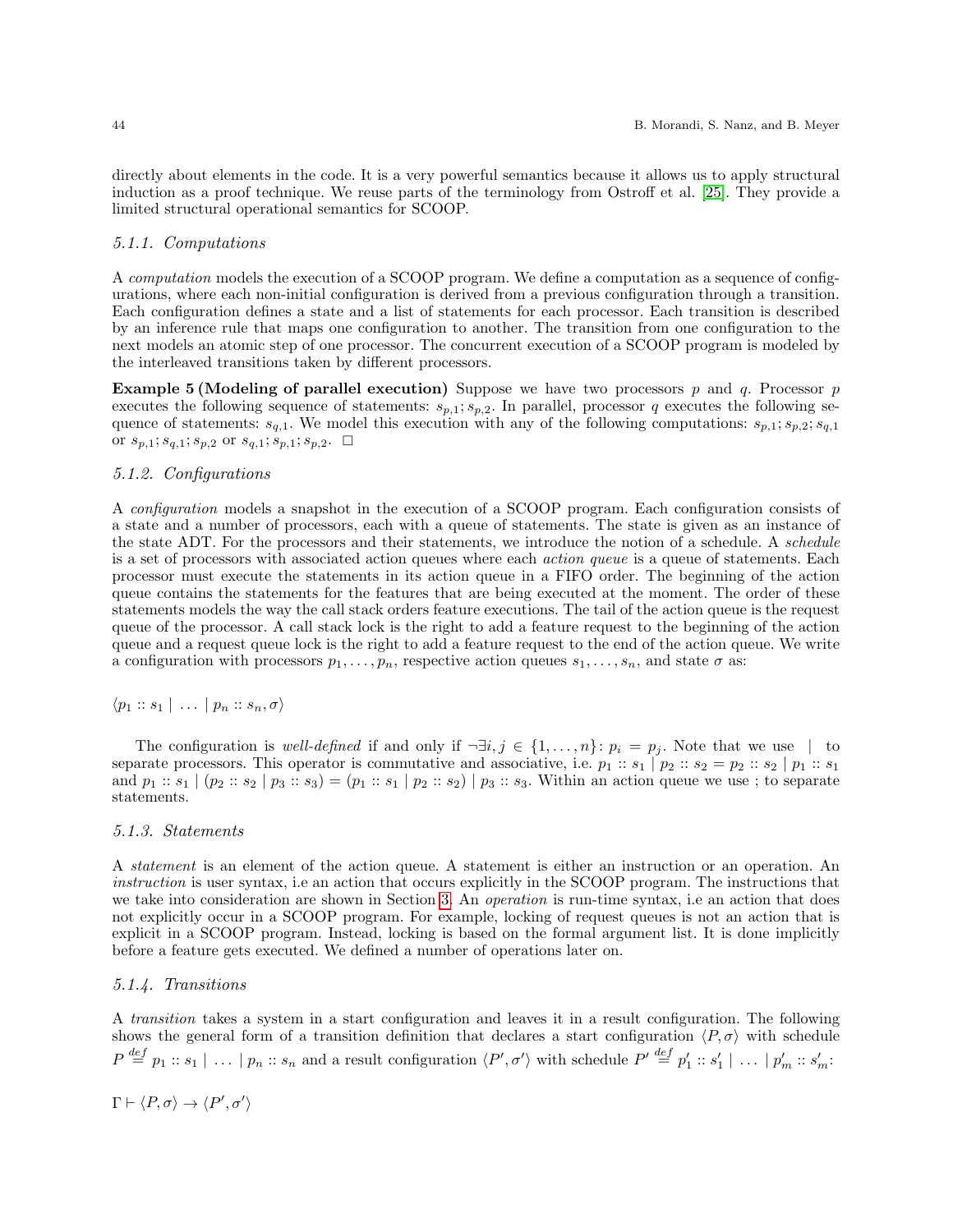The typing environment Γ can be used in the transition definition to access static information about the SCOOP program.

#### 5.1.5. Inference rules

An inference rule describes the circumstances under which a transition can be used. The inference rule has a premise and a conclusion, divided by a horizontal bar. The conclusion is the transition and the premise describes the circumstances under which the transition can be used. The premise consists of a number of transitions and a side condition. The premise is satisfied if all transitions in the premise can be taken and if the side condition is true. The following shows a template for inference rules:

#### General Inference Rule Template

side condition  $\Gamma \vdash \langle P_1, \sigma_{P_1} \rangle \rightarrow \langle P'_1, \sigma'_{P_1} \rangle$ . . .  $\Gamma \vdash \langle P_n, \sigma_{P_n} \rangle \rightarrow \langle P'_n, \sigma'_{P_n} \rangle$  $\Gamma \vdash \langle P_{n+1}, \sigma_{P_{n+1}} \rangle \rightarrow \langle P'_{n+1}, \sigma'_{P_{n+1}} \rangle$ 

In our formalization, most of the rules have no transition in the premise. Only the structural inference rules make use of this possibility. All other rules only have a side condition in their premise. For these cases we define the following simplified inference rule template:

### Simplified Inference Rule Template

condition  $new state \sigma' definition$ fresh channels definitions  $\Gamma \vdash \langle P, \sigma \rangle \rightarrow \langle P', \sigma' \rangle$ 

We divide the side condition into three parts. The first part defines a *condition* that is based on the typing environment and the start configuration. The second part is the *new state definition* that defines the state of the result configuration. This new state is based on the state in the start configuration. The last part are the fresh channels definitions. Later on we discuss how we define fresh channels and how they are used. Auxiliary definitions can be used in the condition, the new state definition, and the fresh channels definitions. The side condition can mention features of the state ADT. The preconditions of these features serve as additional conditions in the side condition.

#### 5.1.6. Structural inference rules

In this section we introduce inference rules that change the structure of configurations. We introduce an inference rule that generalizes a transition by adding processors both to the start configuration and to the result configuration. These additional processors run in parallel but do not take any actions during the generalized transition.

#### Parallelism

$$
\frac{\Gamma \vdash \langle P, \sigma \rangle \to \langle P', \sigma' \rangle}{\Gamma \vdash \langle P \mid Q, \sigma \rangle \to \langle P' \mid Q, \sigma' \rangle}
$$

### 5.1.7. Scheduler

Before a processor can execute a feature it must acquire locks and it must wait until the wait condition is satisfied. A locking request encapsulates these two requirements: It consist of the requested locks and the wait condition. At every moment, multiple processors can have conflicting locking requests. The scheduler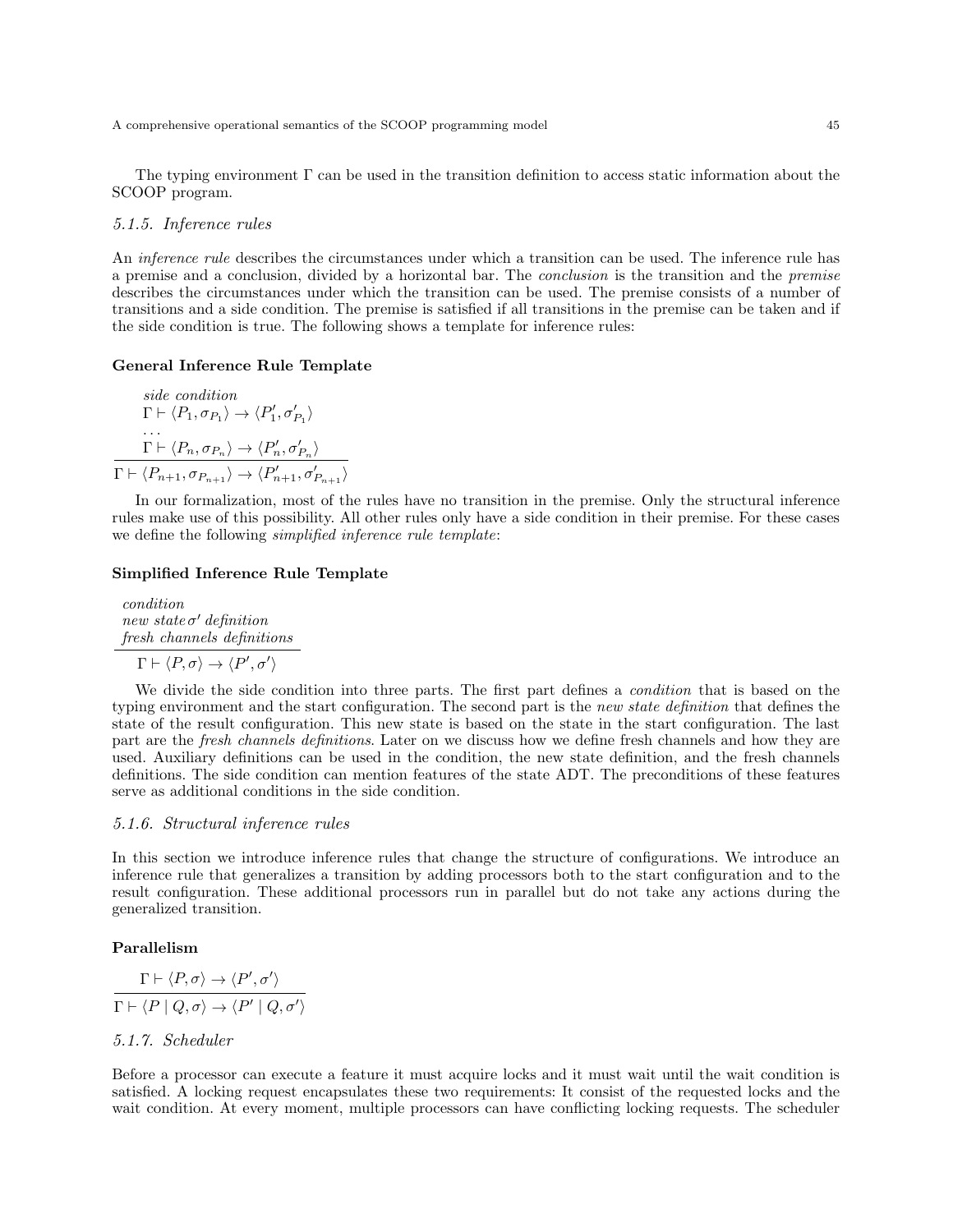is the arbiter for these conflicts. The scheduler takes locking requests and stores them in a queue. It then grants requests according to a certain scheduling algorithm.

The model permits a number of possible scheduling algorithms. The algorithms differ in their level of fairness and their performance. In this work, we do not focus on a particular scheduling algorithm. Instead we use the conditions of the inference rules to express locking requests. If more than one processor satisfies the conditions then any of these processors can proceed.

## 5.2. Initial configuration

The initial configuration is defined by the SCOOP program. Every SCOOP program defines a root class type c and a root procedure f. The root procedure is a creation procedure of the root class type that has no formal arguments and no precondition.

In the beginning, the runtime generates a bootstrap processor  $p$  and root processor  $q$  with a root object of the root class type. The request queue of the root processor is locked on behalf of the bootstrap processor. This defines our initial state  $\sigma$ :

$$
\begin{array}{l} \sigma_x \stackrel{def}{=} \mathit{new}\,\text{STATE}.\mathit{make} \\ \sigma_y \stackrel{def}{=} \sigma_x.\mathit{add\_proc}(\sigma_x.\mathit{new\_proc}) \\ p \stackrel{def}{=} \sigma_y.\mathit{last}\_added\_proc} \\ \sigma_z \stackrel{def}{=} \sigma_y.\mathit{add\_proc}(\sigma_y.\mathit{new\_proc}) \\ q \stackrel{def}{=} \sigma_z.\mathit{last}\_added\_proc} \\ \sigma_w \stackrel{def}{=} \sigma_z.\mathit{add\_obj}(q,\sigma_z.\mathit{new\_obj}(c)) \\ r \stackrel{def}{=} \sigma_w.\mathit{ref}(\sigma_w.\mathit{last}\_added\_obj) \\ \sigma \stackrel{def}{=} \sigma_w.\mathit{lock}\_rqs(p,\{q\}) \end{array}
$$

The bootstrap processor first asks the root processor to execute the root procedure on the root object and then asks the root processor to unlock its request queue as soon as it finished the execution. The bootstrap processor can do this because it has the request queue lock on the root processor. Finally, the bootstrap processor removes the request queue lock from its stack of obtained request queue locks. This is shown in the following initial configuration:

```
\langlep:: call(r, f,(),(),issue(q,unlock);
      pop obtained rq locks |
   q::,
  σ
```
 $\rangle$ 

The statements call, issue, unlock, and pop obtained rq locks are operations. In a nutshell, the call $(r, f, (),))$  operation asks the handler of the target r to make a call to the feature f on target r. The unlock operation unlocks the request queue of the processor that executes the operation. The issue(q, unlock) operation adds the unlock operation to q's action queue. The pop obtained rq locks operation removes the top element from the stack of obtained request queue locks.

Example 6 (Initial configuration) In this example we define the initial configuration of a share market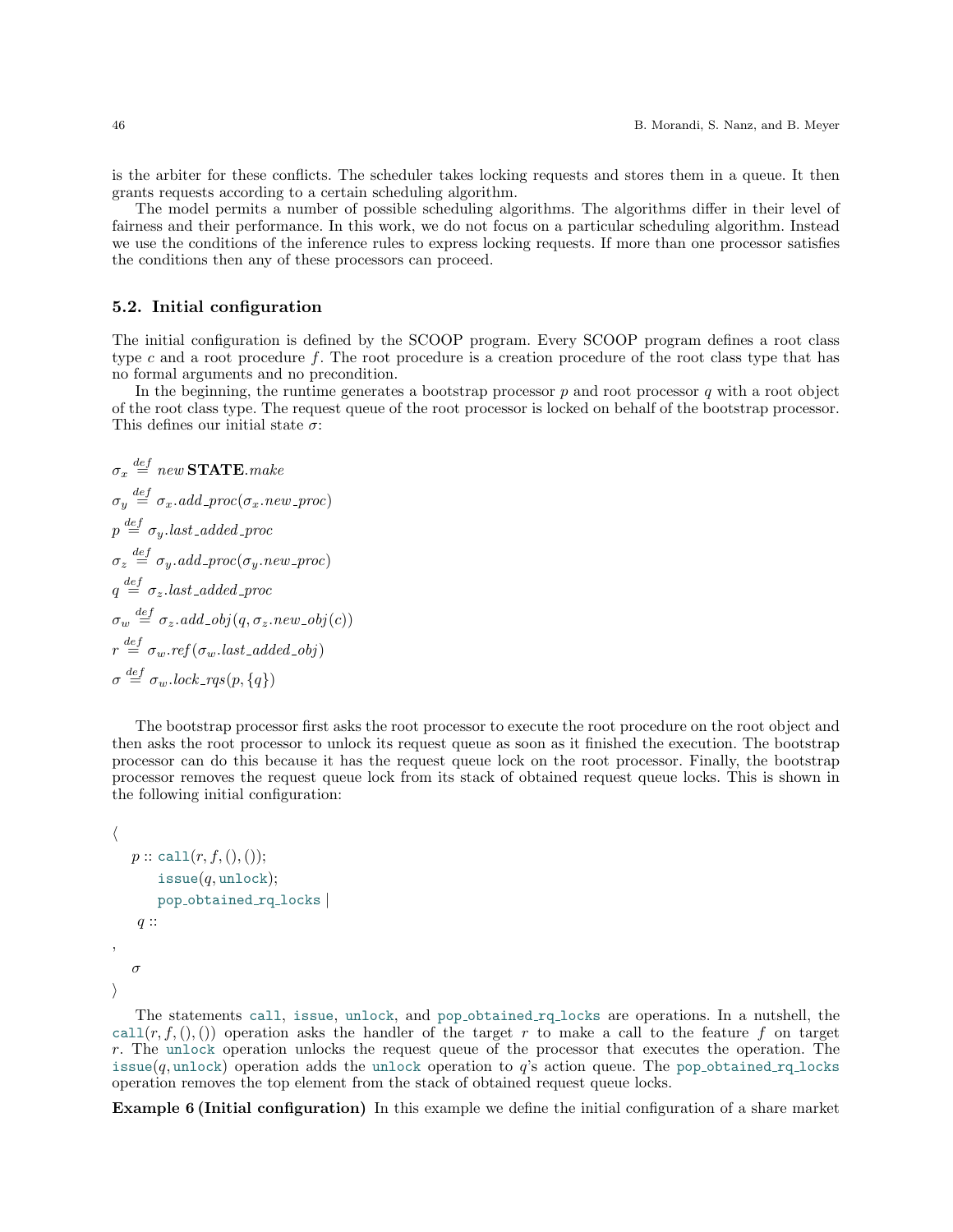application. The domain of our application consist of a number of markets, a number of investors, and a number of issuers. Each issuer can offer a number of shares on each market. Each investor can have an amount of cash available on each market. With this cash, the investor can buy the shares that are available on the market. Investors can sell a share on the market where they bought the share. Selling shares increases the investor's amount of cash on the market. Each market determines the price for each share. Financial regulations require the investors to keep track of the markets on which they operate. For simplicity, we keep the price constant and we restrict ourselves to one market, two investors, and one issuer with one share.

We introduce a class MARKET for the market and a class INVESTOR for the investor. The issuers are represented through identifiers of class INTEGER. The root class APPLICATION contains the root procedure make, where the actors get created and where the trade begins.

We start with a bootstrap processor  $p_0$ , a root processor  $p_1$  and a root object  $o_0$  of root class type APPLICATION. The root object is referenced by  $r_0$ . The following initial configuration shows this:

```
\langlep_0 :: call(r_0, make,(),());
        issue(p_1, \text{undock});pop_obtained_rq_locks |
   p_1 ::
```

```
locks:
```
,

 $\left\langle \right\rangle$  $\Box$ 

```
p_0 :: \text{org} : (\{p_1\}) \text{ rng} : () \text{ res} : () \text{ unlocked}p_1 :: orq: () rrq: () rcs: () locked
objects:
    p_0:
    p_1 :: r_0 \rightarrow o_0once status:
environments:
    p_0:
    p_1:
```
## 5.3. Mechanisms

Mechanisms are the machinery for the execution of code elements. In this section, we study the mechanisms that take place in a SCOOP program execution. Later on, we use these mechanisms to explain the semantics of code elements.

## 5.3.1. Issuing mechanism

In this section we look at how a processor p can add statements to the action queue of a processor q. We define a number of inference rules for the issue operation to get a result configuration in which a processor's action queue is extended with the new statements. We differentiate two main cases: p adds the statements to its own action queue, i.e.  $p = q$ , or p adds the statements to the action queue of a different processor, i.e.  $p \neq q$ . The first case is the non-separate case and the second one is the separate case.

For the non-separate case  $p$  puts the statements to the beginning of  $q$ 's action queue, which is the same as putting the statements on top of the call stack. This requires that  $p$  is in possession of its own call stack lock.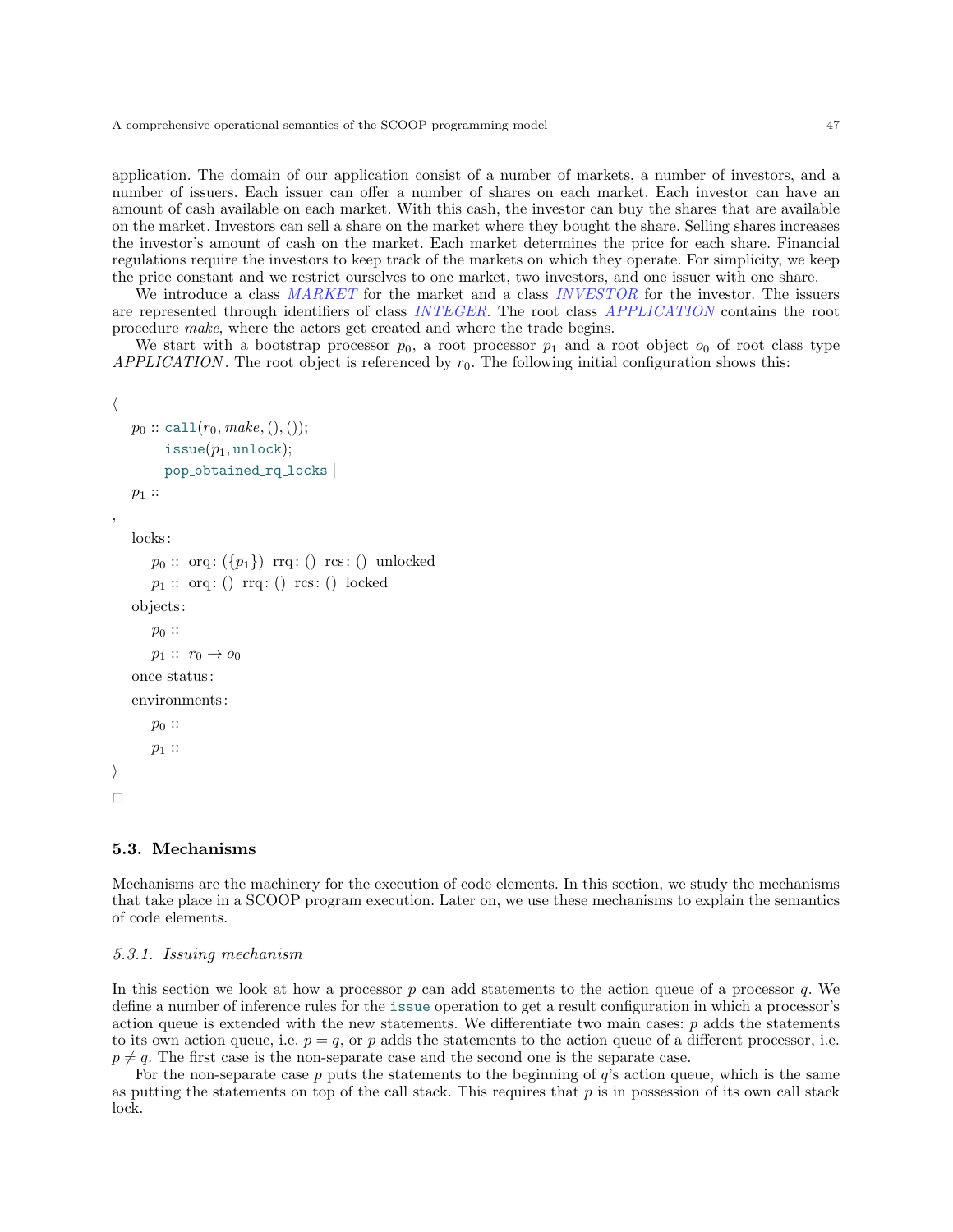#### Issue Operation – Non-Separate

 $q = p$  $\neg \sigma \text{.} are \text{.} locks \text{.} passed(p)$  $\sigma$ .cs\_locks(p).has(q)

 $\Gamma \vdash \langle p :: \text{\small{issue}}(q, s_w); s_p, \sigma \rangle \rightarrow \langle p :: s_w; s_p, \sigma \rangle$ 

For the separate case we distinguish between a normal and a callback case. In the normal case  $p$  adds the statements to the end of  $q$ 's action queue. This is the same as performing an enqueue operation on  $q$ 's request queue. This requires that  $p$  is in possession of  $q$ 's request queue lock. We also require that  $q$  does not have a lock on  $p$  to distinguish the normal case from the callback case.

#### Issue Operation – Separate

 $q \neq p$  $\neg \sigma \text{.} are \text{.} locks \text{.} passed(p)$  $\sigma$ .rq\_locks(p).has(q)  $\neg(\sigma.\textit{rq\_locks}(q).\textit{has}(p) \lor \sigma.\textit{cs\_locks}(q).\textit{has}(p))$ 

## $\Gamma \vdash \langle p:: \text{issue}(q, s_w); s_p \mid q:: s_q, \sigma \rangle \rightarrow \langle p:: s_p \mid q:: s_q; s_w, \sigma \rangle$

The callback case is given if q has a lock on p. In this situation we have p that can issue a statement  $s_w$ on q and then wait for q to complete the execution of this statement and we have q that could already be waiting for p to complete. If we handle this case the same way as the normal case then we might end up in a deadlock. Processor q would be waiting for p to finish and p would be waiting for q to finish. However, since  $s_w$  would be at the end of q's action queue and q would be waiting there cannot be any progress. This type of deadlock can be prevented by adding  $s_w$  not to the of  $q$ 's action queue but to the beginning. This will make sure that  $q$  can execute the statement right away and hence  $p$  can continue. This in return will enable  $q$  to continue. As a prerequisite,  $p$  must possess  $q$ 's call stack lock.

### Issue Operation – Separate Callback

 $q \neq p$  $\neg \sigma.$ are  $-locks$  passed $(p)$  $\sigma$ .cs  $-locks(p)$ .has(q)  $\sigma$ .rq\_locks(q).has(p)  $\lor \sigma$ .cs\_locks(q).has(p)  $\Gamma \vdash \langle p:: \text{issue}(q, s_w); s_p \mid q:: s_q, \sigma \rangle \rightarrow \langle p:: s_p \mid q:: s_w; s_q, \sigma \rangle$ 

5.3.2. Delegated execution mechanism

In this section we discuss how a processor q can delegate the execution of statements to a different processor p. We use this mechanism for the asynchronous postcondition evaluation. Processor  $q$  must make sure that the statements make sense in the context of processor p: The names that occur in these statements must be defined in the top environment of  $p$  and  $p$  must have the necessary locks to execute the statements. We restrict the statements that can be delegated to those that satisfy the following conditions:

- All names that occur in the statements are defined in  $q$ 's top environment.
- Their execution only requires the top set of  $q$ 's stack of obtained request queue locks.

For example, these conditions exclude statements that involve non-separate calls or separate callbacks because such calls require a call stack lock. If these conditions are met, we can transfer q's top environment and the top of  $q$ 's obtained request queue locks to  $p$ . Given this context we can then execute the delegated statements on  $p$  rather than on  $q$ .

We introduce the execute delegated( $s_w, x, \{q_1, \ldots, q_m\}$ ) operation to set up a new context on p with an environment x and obtained request queue locks  $\{q_1, \ldots, q_m\}$ . To set up the new context, the operation uses the commands push env and delegate obtained  $rq\_locks$ . The command delegate obtained  $rq\_locks$  requires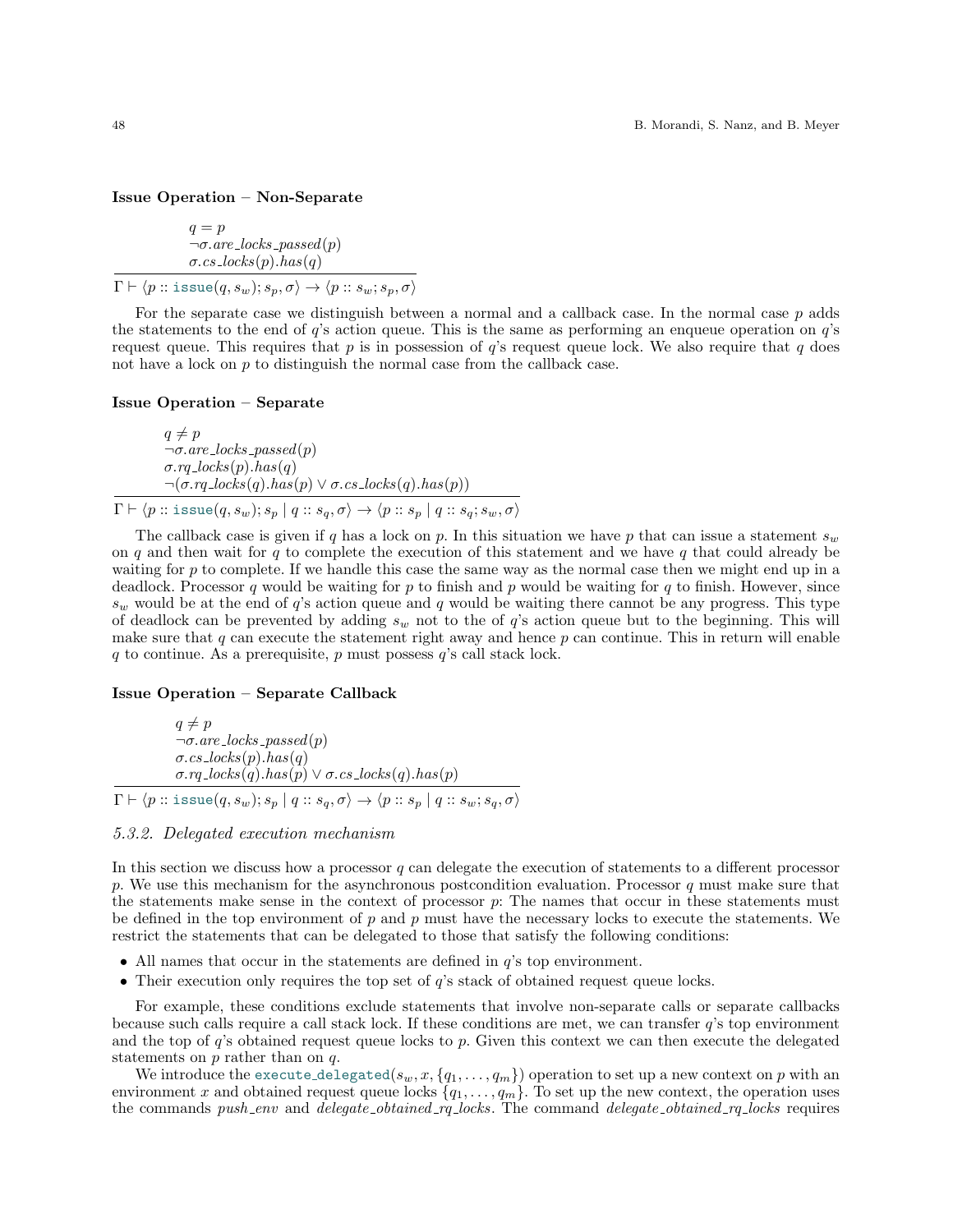that the request queue locks  $\{q_1, \ldots, q_m\}$  are not in possession of an other processor anymore. It also requires that the request queues of  $\{q_1, \ldots, q_m\}$  are locked. Once the context is set up, processor p executes the statements  $s_w$  and then gets rid of the context. To get rid of the context, we introduce the leave delegated operation.

To delegate the execution of the statements  $s_w$ , processor q must make sure that its top environment  $x$  is set up correctly and it must make sure that the top set of its obtained request queue locks contains all locks  $\{q_1, \ldots, q_m\}$  that are necessary for the execution of  $s_w$ . Processor q must then issue a execute delegated( $s_w, x, \{q_1, \ldots, q_m\}$ ) operation to processor p. Processor q must then remove  $\{q_1, \ldots, q_m\}$ from its stack of obtained request queue locks so that the *delegate\_obtained\_rq\_locks* operation can take place.

### Execute Delegated Operation

 $\forall x \in \{q_1, \ldots, q_m\} \colon \neg \exists y \in \sigma.\text{process} \colon \sigma.\text{rq\_locks}(y).\text{has}(x)$  $\forall x \in \{q_1, \ldots, q_m\}$ :  $\sigma$ .is\_rq\_locked(x)  $\sigma' \stackrel{def}{=} \sigma.push\_env(p, x). \textit{delegate\_obtained\_rq\_locks}(p, \{q_1, \ldots, q_m\})$ 

 $\Gamma \vdash \langle p::$  execute\_delegated $(s_w, x, \{q_1, \ldots, q_m\}); s_p, \sigma\rangle \rightarrow \langle p::s_w;$  leave\_delegated;  $s_p, \sigma'\rangle$ 

## Leave Delegated Execution Operation

 $\neg \sigma. envs(p). is\_empty$  $\neg \sigma. obtained\_rq\_locks(p).is\_empty$  $\sigma' \stackrel{def}{=} \sigma.pop\_env(p).pop\_obtained\_rq\_locks(p)$  $\Gamma \vdash \langle p :: \texttt{leave\_deleted}; s_p, \sigma \rangle \rightarrow \langle p :: s_p, \sigma' \rangle$ 

5.3.3. Notification mechanism

Processors can notify each other. A notification can optionally include a value. We use channels to describe such communication. Channels are described in Milner's  $\pi$ -calculus [\[20\]](#page-79-2). In the  $\pi$ -calculus, the expression  $c(x)$ . P denotes a process that is waiting for a notification sent on a channel c. Once the notification has been received, the value of the notification is bound to the variable  $x$  and the process continues with the expression P. The notification comes from a process that executes  $\overline{c}y.Q$  that emits the value y on the channel c before executing Q.

The channels from the  $\pi$ -calculus seem to almost fit our requirements. However, we need to introduce the channel idea in two flavors: once as a notification mechanism with a value and once as a notification mechanism without a value. A processor sends a notification with a value  $r$  over a channel  $a$  as it executes the operation result $(a, r)$ . Similarly, the process sends a notification without a value over a channel a by executing the operation notify(a). For both cases, any processor can wait for a notification by executing the operation wait(a). In case a notification on a channel a carries a value, the value can be accessed with a.data. This way of accessing the value of a channel is different from the way it is done in the  $\pi$ -calculus. In the π-calculus, each value is bound to a variable. For our channels, we do not define a new variable for the value. Instead we use a.data to identify the value of a channel  $a$ . With this approach we save us from introducing too many variables.

A number of inference rules describe the interaction between a processor that sent a notification over a channel and a processor that is waiting for a notification over the same channel. We distinguish two main cases: either a processor sends a notification to itself or it sends a notification to a different processor. The first case is the non-separate case and the latter case is the separate case. For each of these two main cases we distinguish whether the channel carries a notification with or without a value. For each of these sub cases we introduce one inference rule.

In the non-separate case, one processor has a result $(a, r)$  operation or a notify(a) operation at the beginning of its action queue and a wait(a) operation on the same channel later in the action queue. In this case, we can remove the wait(a) operation along with the result(a, r) operation respectively the notify(a) operation. If the channel carries a value then the value must be installed on the processor. We can install the value on the processor, by substituting all occurrences of a.data with the posted value in all the statements  $s_p$  after the wait(*a*) operation.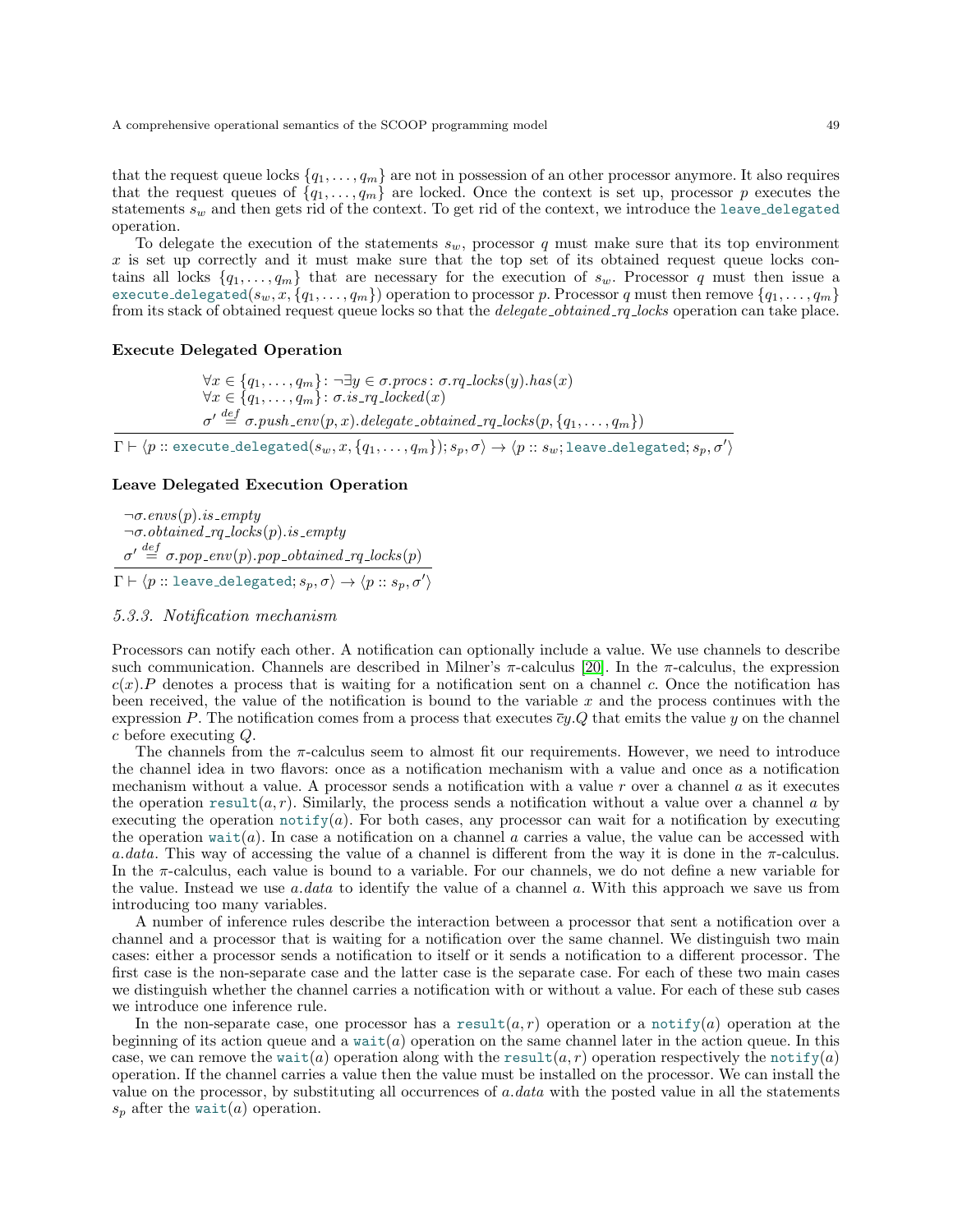### Wait and Result Operation – Non-Separate

 $\Gamma \vdash \langle p:: \text{result}(a, r); s_w; \text{wait}(a); s_p, \sigma \rangle \rightarrow \langle p:: s_w; s_p[r/a.data], \sigma \rangle$ 

#### Wait and Notify Operation – Non-Separate

 $\Gamma \vdash \langle p::\text{notify}(a); s_w; \text{wait}(a); s_p, \sigma \rangle \rightarrow \langle p::s_w; s_p, \sigma \rangle$ 

In the separate case, one processor has a result $(a, r)$  or a notify(a) operation at the beginning of its action queue and a different processor has a wait $(a)$  somewhere in its action queue. In this situation, we can remove the wait $(a)$ , result $(a, r)$ , and notify(a) from the action queues. In case the notification has a value, we can install the value in the statements  $s_p$  proceeding the wait $(a)$ .

#### Wait and Result Operation – Separate

 $\Gamma \vdash \langle p :: s_w; \text{wait}(a); s_n | q :: \text{result}(a, r); s_a, \sigma \rangle \rightarrow \langle p :: s_w; s_n[r/a.data] | q :: s_a, \sigma \rangle$ 

### Wait and Notify Operation – Separate

 $\Gamma \vdash \langle p::s_w; \mathtt{wait}(a); s_p \mid q::\mathtt{notify}(a); s_q, \sigma \rangle \rightarrow \langle p::s_w; s_p \mid q::s_a, \sigma \rangle$ 

The operations presented here must be used so that each wait operation can be resolved with exactly one result or notify operation. To define this more precisely, we say that one statement  $s_1$  weakly precedes a statement  $s_2$  if and only if  $s_1$  occurs earlier than  $s_2$  in the same action queue or  $s_1$  and  $s_2$  occur in different action queues. We say that one statement  $s_1$  strongly precedes a statement  $s_1$  if and only if  $s_1$  occurs earlier than  $s_2$  in the same action queue. With these definitions, we can restate the condition as:

- For each wait(a) operation there must be either exactly one result(a, r) or exactly one notify(a) operation.
- For each result $(a, r)$  or notify(a) operation there must be exactly one wait(a) operation.
- Each result $(a, r)$  or notify(a) operation weakly precedes the wait(a) operation.

#### 5.3.4. Expression evaluation mechanism

An expression can either be a literal, an entity, or a query call. The query call can contain actual arguments that are expressions themselves. In this section we discuss the general mechanism to evaluate expressions. We focus on the general approach and defer the evaluation of particular expressions to later sections.

We introduce an operation eval $(a, e)$  that takes a channel a and an expression e. Every eval $(a, e)$ operation determines the value r of the expression  $e$  and then sends a notification with value r on channel a. This means that every  $eval(a, e)$  operation creates a result $(a, r)$  operation in the action queue. It is therefore important to follow every  $eval(a, e)$  operation with exactly one wait $(a)$  to receive the notification with the value.

#### 5.3.5. Locking and unlocking mechanism

A processor p that wants to execute a feature must first obtain the request queue locks of a number of processors  $\{q_1, \ldots, q_n\}$ . For this, p adds  $\{q_1, \ldots, q_n\}$  on top of its obtained request queue locks stack. Only then can p issue statements to these processors. The  $l \circ k(\{q_1, \ldots, q_n\})$  operation serves this purpose. The operation requires that none of the request queues is already locked.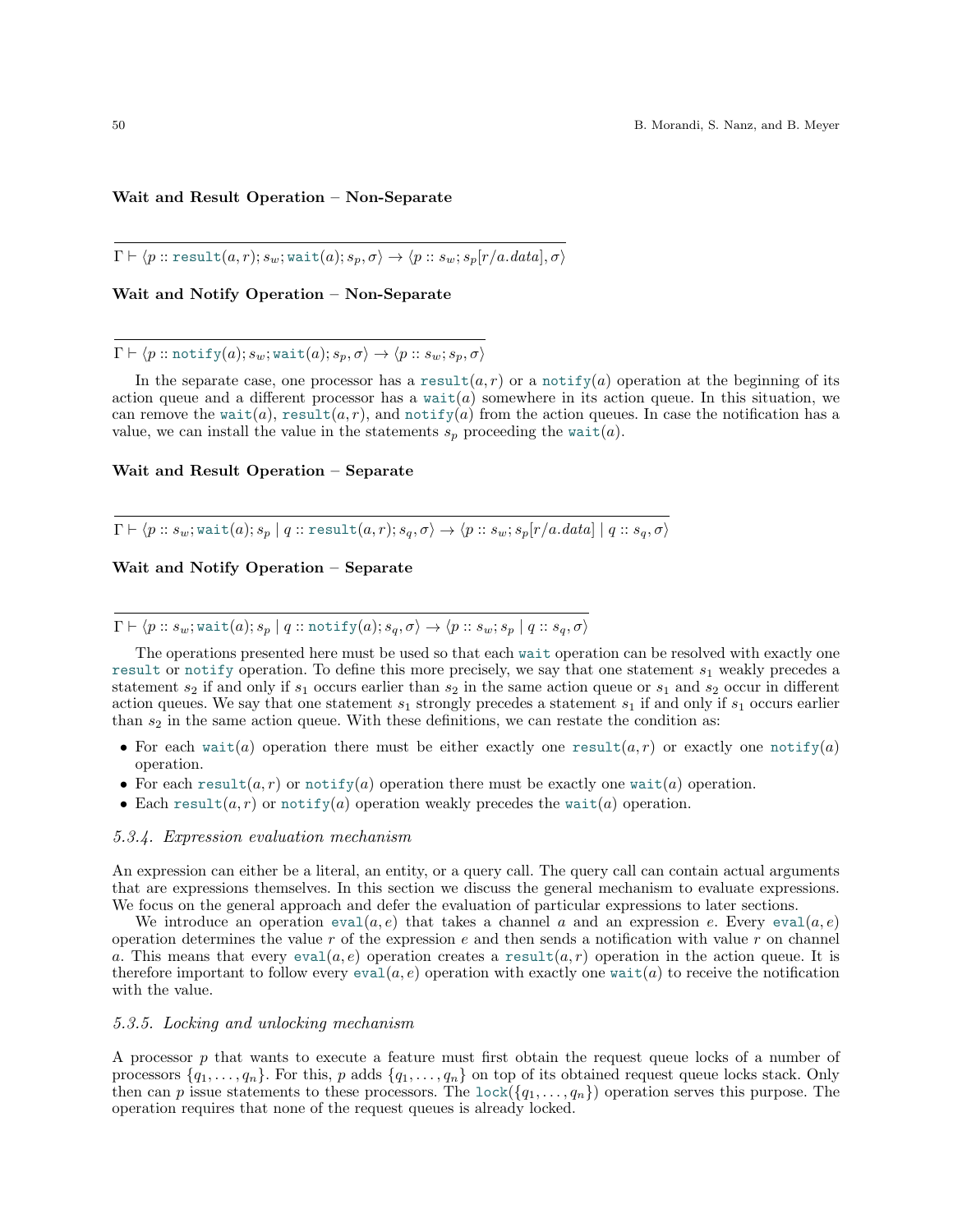## Lock Operation

$$
\neg \exists q_i \in \{q_1, \ldots, q_m\} \colon \sigma.is\_rq\_locked(q_i)
$$

$$
\sigma' \stackrel{def}{=} \sigma.close\_rg(p, \{q_1, \ldots, q_m\})
$$

$$
\Gamma \vdash \langle p :: \text{lock}(\{q_1, \ldots, q_m\}); s_p, \sigma \rangle \rightarrow \langle p :: s_p, \sigma' \rangle
$$

Once p is done with the execution of the feature, it asks  $\{q_1, \ldots, q_n\}$  to unlock their request queues once they are done with the issued statements. For this, we introduce the unlock operation that unlocks the request queue. Processor p issues the unlock operation to processors  $\{q_1, \ldots, q_n\}$ . This operation requires that the request queue is indeed locked and that no processor possesses the request queue lock.

As a side note, Brooke, Paige, and Jacob [\[5\]](#page-79-3) noticed in Section 7.3 that unlock operations are not optimal. In essence, it could be possible to unlock the request queue of a processor  $q_i$  directly after p issued all statements. The request queue lock is important to guarantee exclusive access on  $q_i$ 's request queue. However, as soon as  $p$  issued all statements on  $q_i$ , this lock is no longer needed. Unlocking the request queue right away could improve the performance in some situations because  $q_i$ 's request queue could be locked again earlier and hence another processor that is waiting for this lock could proceed earlier.

## Unlock Operation

 $\sigma$ .is\_rq\_locked(p)  $\forall q \in \sigma. pros : \neg \sigma.rq\_locks(q).has(p)$  $\sigma' \stackrel{def}{=} \sigma.$ unlock\_rq(p)  $\Gamma \vdash \langle p :: \text{unlock}; s_p, \sigma \rangle \rightarrow \langle p :: s_p, \sigma' \rangle$ 

After p issued the unlock operations, it can remove  $\{q_1, \ldots, q_n\}$  from its stack of obtained request queue locks using the pop obtained rq locks operation. This ensures that the unlock operations can proceed.

#### Pop Obtained Request Queue Locks

 $\sigma' \stackrel{def}{=} \sigma.pop\_obtained\_rq\_locks(p)$  $\Gamma \vdash \langle p::\mathsf{pop\_obtained\_rq\_locks}; s_p, \sigma\rangle \rightarrow \langle p::s_p, \sigma'\rangle$ 

### 5.3.6. Write and read mechanism

A processor p can set a value v of an entity with name x using the write $(x, v)$  operation. This operation uses the *set val* command. Hence, p can both set attribute values of its current object and values of entities in its top environment.

#### Write Value Operation

$$
\frac{\sigma' \stackrel{def}{=} \sigma.set\_val(p, x, v)}{\Gamma \vdash \langle p::\text{write}(x, v); s_p, \sigma \rangle \rightarrow \langle p::s_p, \sigma' \rangle}
$$

Similarly, a processor p can execute the read $(x, a)$  operation to read a value of an entity with name x and send the value over channel a. The read operation does not present its result in a result operation because, unlike an eval operation, a read operation always produces a result for the surrounding action queue. It is easier to do the substitution of the channel access directly. Later on, we introduce the eval operation for entity expressions. This variant of the eval operation makes use of the read operation and presents the result in a result operation.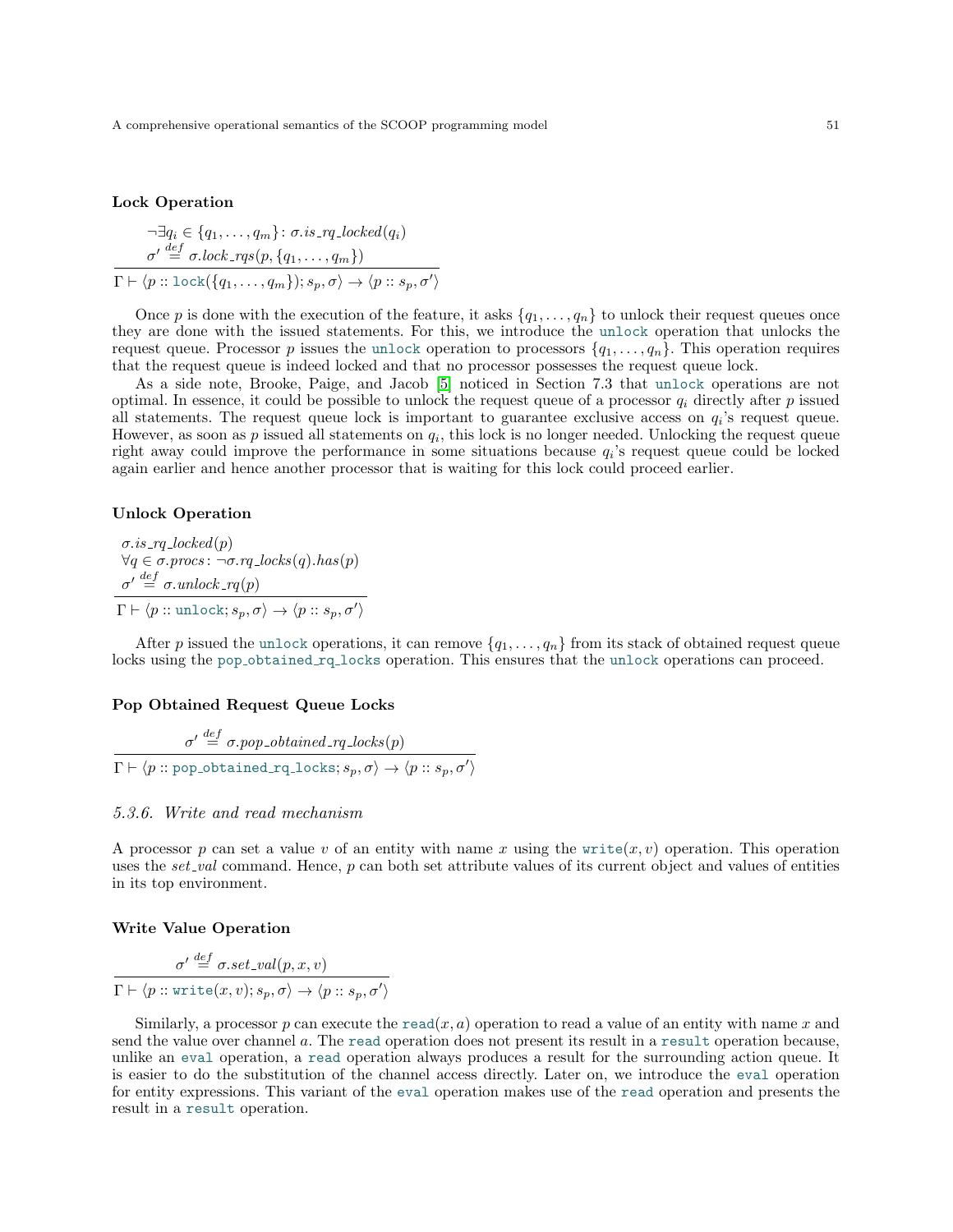### Read Value Operation

 $\Gamma \vdash \langle p:: \texttt{read}(x, a); s_p, \sigma \rangle \rightarrow \langle p:: s_p[\sigma.val(p, x)/a.data], \sigma \rangle$ 

Finally, we have the set not fresh operation in a variant for once functions and in a variant for once procedures. This operation sets the once status of a once routine. The variant set not fresh $(f, r)$  sets the once status of a once function f to non-fresh with value r. If f is of separate type then the once function becomes non-fresh on all processors in the system. If  $f$  has a non-separate type then  $f$  becomes non-fresh only on processor p. The variant  $set not_fresh(f)$  sets the once status of a once procedure f to non-fresh on processor p.

### Set Once Routine Not Fresh Operation – Function

 $f \in \textbf{FUNCTION} \wedge f.is\_once$  $\sigma' \stackrel{def}{=} \sigma.set\_once\_func\_not\_fresh(p,f,r)$  $\Gamma \vdash \langle p \text{ :: set\_not\_fresh}(f,r); s_p, \sigma \rangle \rightarrow \langle p :: s_p, \sigma' \rangle$ 

#### Set Once Routine Not Fresh Operation – Procedure

 $f \in \textbf{FUNCTION} \wedge f.is\_once$  $\sigma' \stackrel{def}{=} \sigma.set\_once\_proc\_not\_fresh(p, f)$  $\Gamma \vdash \langle p \text{ :: set\_not\_fresh}(f); s_p, \sigma \rangle \rightarrow \langle p :: s_p, \sigma' \rangle$ 

#### 5.3.7. Flow control mechanism

Next to flow control instructions in the user code we introduce flow control operations. We use these operations to implement flow control in the inference rules. With these operations we can write fewer inference rules because we can handle multiple variants in one inference rule.

The provided x then  $s_t$  else  $s_f$  end operation takes the condition x as an argument. The operation either executes  $s_t$  if x indicates that the condition is true or  $s_f$  if x indicates that the condition is false. For each possibility there is one inference rule. The condition  $x$  can either be an instance of the **BOOLEAN** ADT or it can be a reference that points to an object of class type *BOOLEAN*. To decide which branch to take, we must evaluate x. If x is an instance of the **BOOLEAN** ADT then we can determine which instance x is, i.e. true or false. If x is a reference then we must get the referenced object and see which boolean value it represents. For this purpose, we evaluate the attribute item of the referenced object.

If Operation – True

 $y \stackrel{def}{=}$  $\sqrt{ }$ J  $\mathcal{L}$ x  $if x \in \text{BOOLEAN}$  $\sigma . att\_val(\sigma .ref\_obj(x),item)$  if  $x \in \text{REF} \land \sigma .ref\_obj(x).class\_type = BOOLEAN$ false otherwise  $y = true$  $\Gamma \vdash \langle p::$  provided x then  $s_t$  else  $s_f$  end;  $s_p, \sigma \rangle \rightarrow \langle p:: s_t; s_p, \sigma \rangle$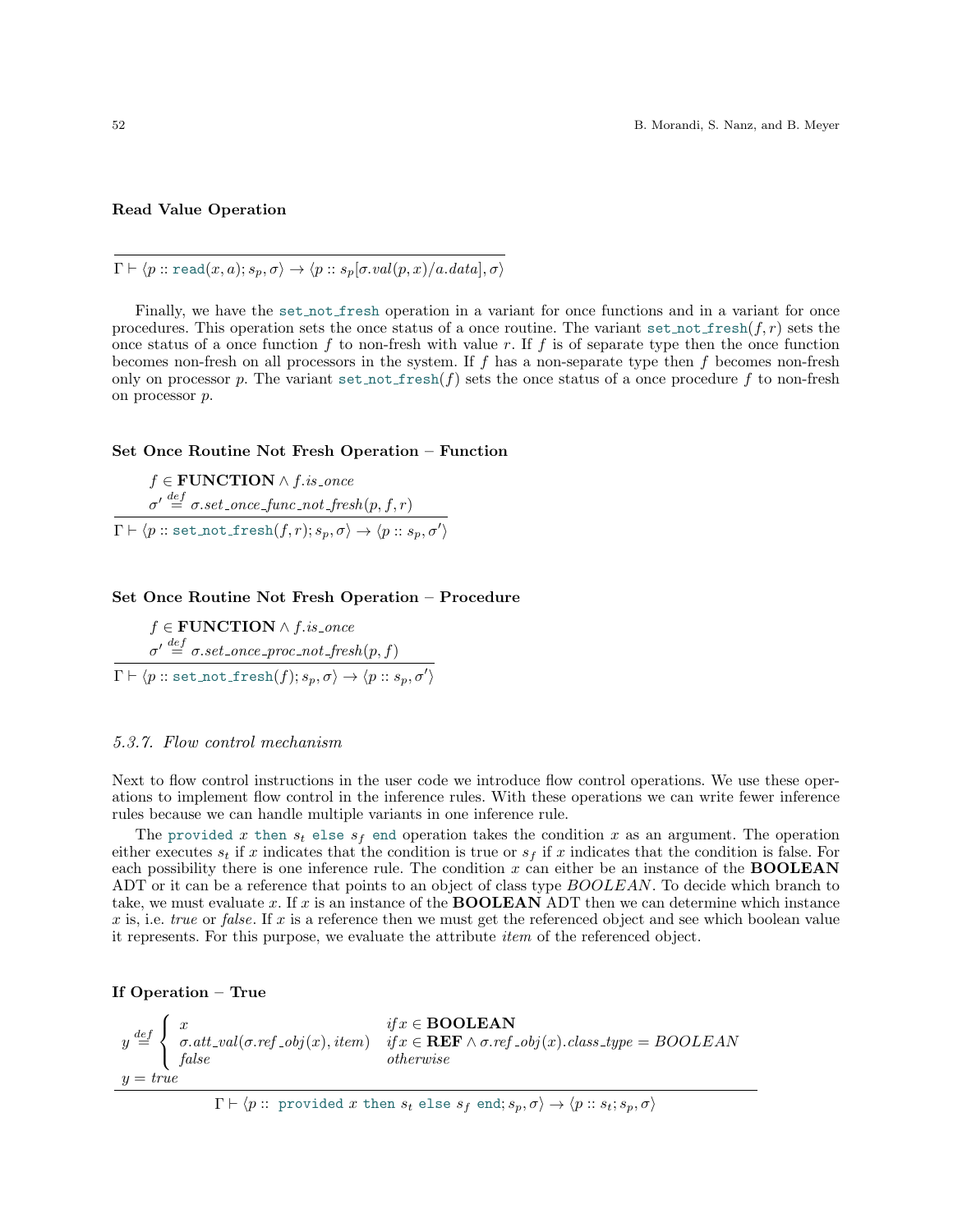### If Operation – False

$$
y \stackrel{def}{=} \begin{cases} x & \text{if } x \in \textbf{BOOLEAN} \\ \sigma.\text{att-val}(\sigma.\text{ref}.\text{obj}(x),\text{item}) & \text{if } x \in \textbf{REF} \land \sigma.\text{ref}.\text{obj}(x).\text{class\_type} = BOOLEAN \\ \text{otherwise} & \text{otherwise} \end{cases}
$$

 $\Gamma \vdash \langle p :: \text{ provided } x \text{ then } s_t \text{ else } s_f \text{ end}; s_p, \sigma \rangle \rightarrow \langle p :: s_f; s_p, \sigma \rangle$ 

The provided x then  $s_t$  else  $s_f$  end operation has two branches. Sometimes it is necessary to only have one branch. We introduce the nop operation that can be executed without an effect. It can be used in the conditional operation to define an empty branch. The nop operation can also be used to indicate that an action queue is empty.

#### No Operation

 $\overline{\Gamma \vdash \langle p \text{ :: } \text{nop}; s_p, \sigma \rangle \rightarrow \langle p \text{ :: } s_p, \sigma \rangle}$ 

## 5.4. Code elements

In this section we explain the semantics of code elements: entity expressions, literal expressions, feature calls, feature applications, creation instructions, flow control instructions, and assignment instructions.

### 5.4.1. Entity expressions

To evaluate an entity expression we introduce a variant of the eval $(a, e)$  operation. In our variant, the expression e is an entity. We use the read operation to send a notification with the value of the entity over a new channel a'. We then use the value of this channel to define the result of the eval operation.

### Entity Expression

 $e \in \mathbf{ENTITY}$ a 0 is fresh

 $\Gamma \vdash \langle p::\texttt{eval}(a,e); s_p, \sigma\rangle \rightarrow \langle p::\texttt{read}(e.name, a'); \texttt{result}(a, a'.data); s_p, \sigma\rangle$ 

#### 5.4.2. Literal expressions

For the evaluation of a literal expression, we introduce a variant of the  $eval(a, e)$  operation. In this variant, e is an instance of the LITERAL ADT. To evaluate a non-void literal expression, we create a new object of the literal class type so that the new object represents the literal value. For this purpose, we use the query obj of the LITERAL ADT. Since the type of every literal is non-separate, we create the new object on the processor that evaluates the literal expression. The reference r to the new object is the result of the evaluation. To evaluate a void literal, we take the void reference.

## Literal Expression

$$
e \in \textbf{LITERAL}
$$
\n
$$
\sigma' \stackrel{\text{def}}{=} \begin{cases}\n\sigma & \text{if } e = \text{Void} \\
\sigma \cdot \text{add } \text{obj}(p, e. \text{obj}) & \text{otherwise}\n\end{cases}
$$
\n
$$
r \stackrel{\text{def}}{=} \begin{cases}\n\text{void} & \text{if } e = \text{Void} \\
\sigma' \cdot \text{ref}(\sigma' \cdot \text{last } \text{added } \text{obj}) & \text{otherwise}\n\end{cases}
$$
\n
$$
\Gamma \vdash \langle p \colon \text{eval}(a, e); s_p, \sigma \rangle \rightarrow \langle p \colon \text{result}(a, r); s_p, \sigma' \rangle
$$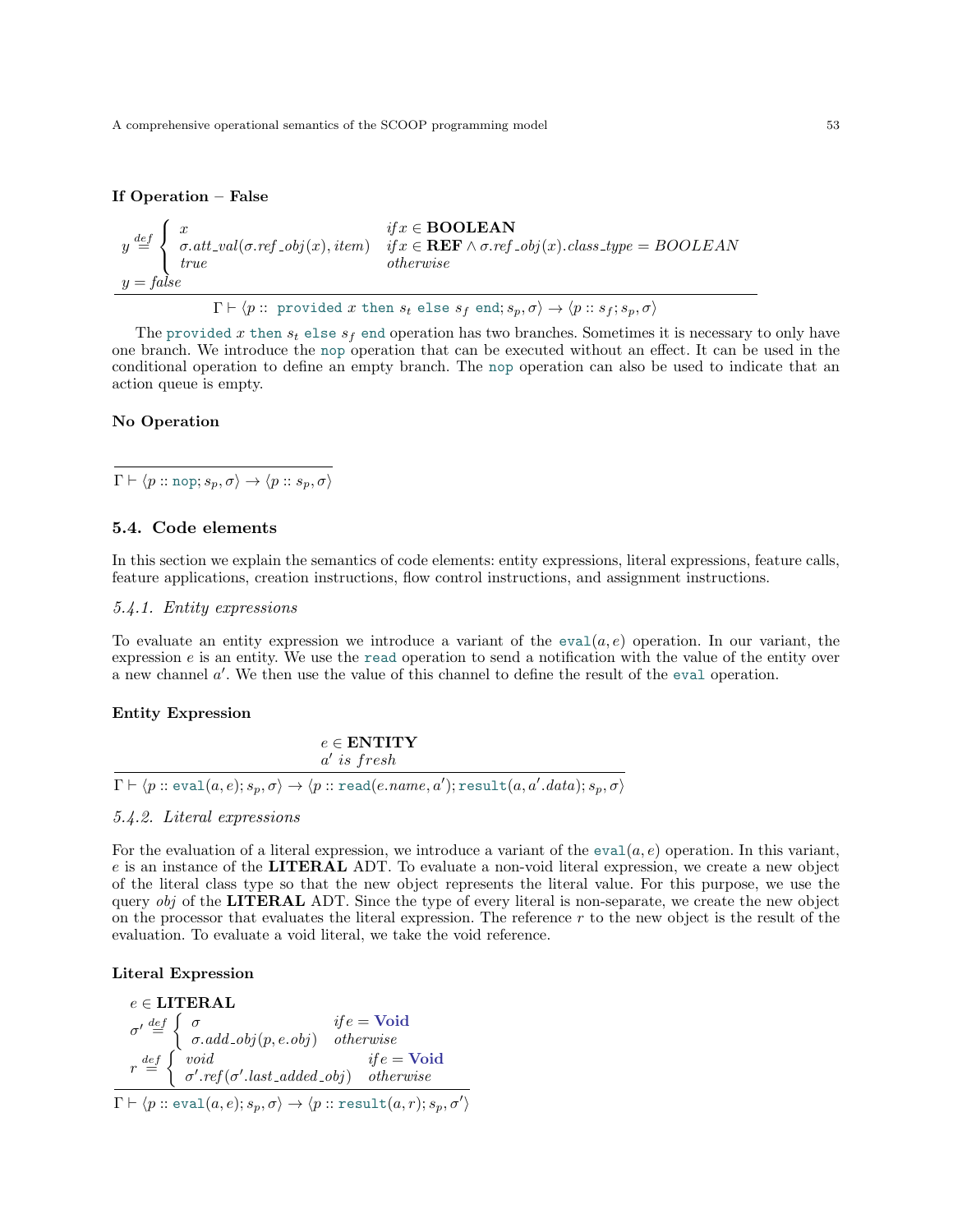### 5.4.3. Feature calls

A feature call can occur in two ways. First, a feature call can be a call to a command in a command instruction. Second, a feature call can be a call to a query in an expression. In this section we study both variants. A processor p that executes a feature call  $e_0.f(e_1,\ldots,e_n)$  goes through the following steps:

- 1. Target evaluation: Evaluate the target expression  $e_0$  and let q denote the handler of the target.
- 2. Argument passing: Evaluate the actual arguments expressions  $(e_1, \ldots, e_n)$ .
- 3. Lock passing: Determine which locks to pass to  $q$ .
	- Take all request queue locks and call stack locks, if a controlled actual argument gets attached to an attached formal argument of reference type.
	- Take all request queue locks and call stack locks, if the feature call is a separate callback, i.e.  $q$  has a lock on p.
	- Otherwise, take no locks.
- 4. Feature request:
	- Ask q to apply f to the target immediately and wait until the execution terminates, if any of the following conditions holds:
		- The feature call is non-separate, i.e.  $p = q$ .
		- The feature call is a separate callback, i.e.  $q$  has a lock on  $p$ .
	- Otherwise, ask  $q$  to apply  $f$  to the target after the previous feature requests.
- 5. Wait by necessity: If f is a query then wait for the result.
- 6. Lock revocation: If lock passing happened then wait for the locks to come back.

A command instruction is a statement in the action queue. A query is an expression on the right hand side of an assignment, a condition in a flow control instruction, or an actual argument in a feature call. Whenever a query occurs in one of these constructs, the inference rule of the construct encloses the query in an eval operation. To handle feature calls, we can therefore provide one inference rule for a command instruction and one variant of the eval operation for query calls.

In each case, we first have to evaluate the target expression and all actual argument expressions. For each of these expressions  $e_i$  we use one eval $(a_{e_i}, e_i)$  operation and a corresponding wait $(a_{e_i})$  operation with a fresh channel  $a_{e_i}$ . Each of the channel values gets used in the subsequent call operation. With this, we handled the target evaluation and the argument passing step. We defer the attachment of the actual arguments to the formal arguments to the point where the called feature gets applied. The reason for this is simple: At this point the context for the feature application does not exist yet.

The call operation takes care of the remaining steps. The operation exists in two variants, one for command instructions and one for queries. The variant for queries takes a channel  $a'$  that is used for the result of the query. Since a call to a command does not produce a result, such a channel is not required for command instructions. Both call variants take the reference to the target  $a_{e_0}$ , the feature f to be called, the references to the actual arguments  $(a_{e_1}.data, \ldots, a_{e_n}.data)$ , and the actual argument expressions  $(e_1, \ldots, e_n)$ . The actual argument expressions are used to check whether there is a controlled actual argument. This information is used to determine whether the locks should be passed.

### Command Instruction

$$
\forall i \in \{0, \dots, n\} \colon a_{e_i} \text{ is fresh}
$$
  

$$
\Gamma \vdash \langle n \cdots e_0 \text{ f}(e_1, \dots, e_n) \cdot s, \pi \rangle \rightarrow
$$

$$
\begin{aligned}\n1 &\vdash \langle p \dots e_0 \cdot f(e_1, \dots, e_n), s_p, o \rangle \rightarrow \\
&\langle p \dots \text{eval}(a_{e_0}, e_0); \text{eval}(a_{e_1}, e_1); \dots; \text{eval}(a_{e_n}, e_n); \\
&\text{wait}(a_{e_0}); \text{wait}(a_{e_1}); \dots; \text{wait}(a_{e_n}); \\
&\text{call}(a_{e_0}.data, f, (a_{e_1}.data, \dots, a_{e_n}.data), (e_1, \dots, e_n)); \\
&s_p, \sigma \rangle\n\end{aligned}
$$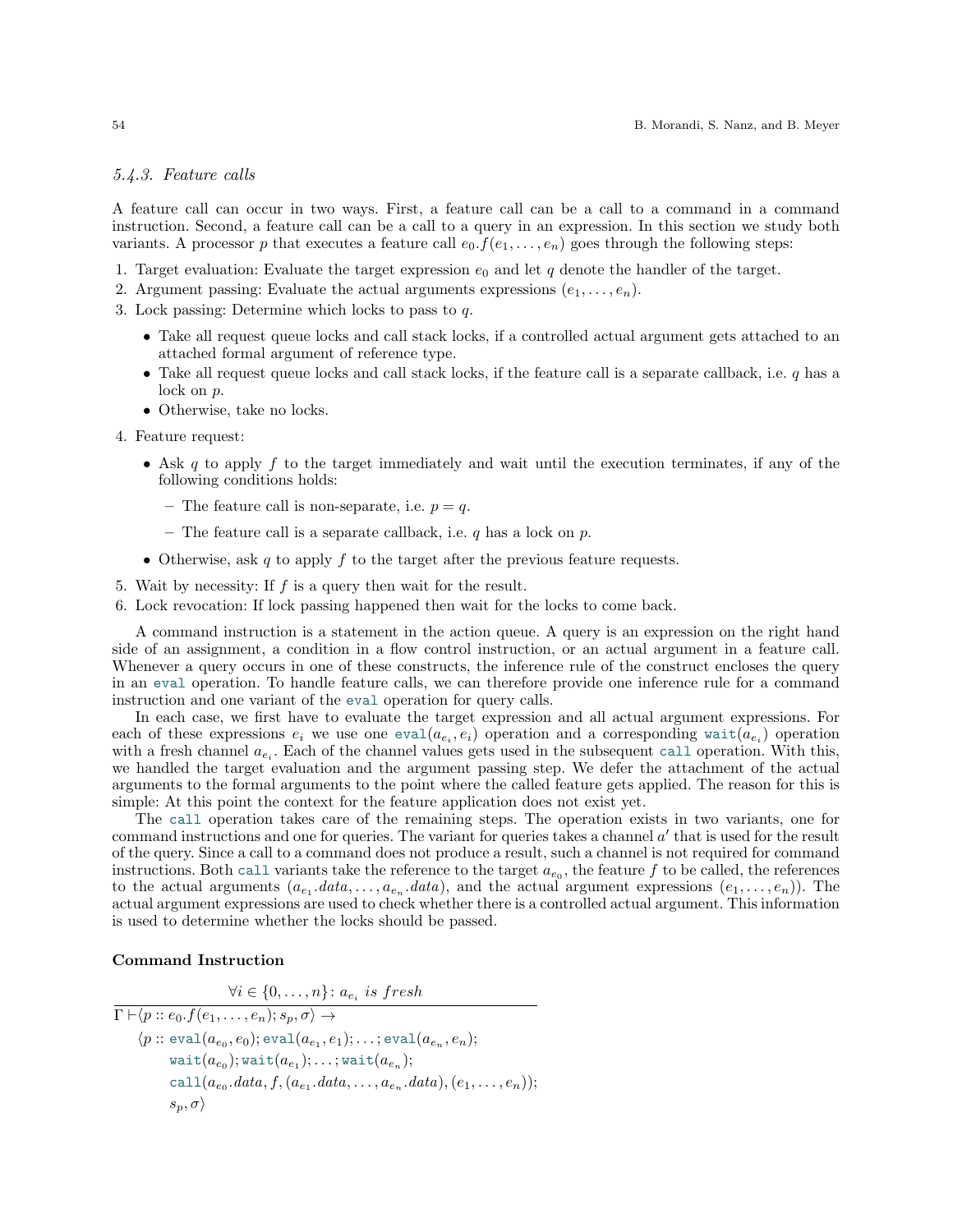## Query Expression

 $\forall i \in \{0, \ldots, n\}$ :  $a_{e_i}$  is fresh a 0 is fresh  $\Gamma \vdash \langle p \text{ :: } \texttt{eval}(a, e_0.f(e_1, \ldots, e_n)); s_p, \sigma \rangle \rightarrow$  $\langle p::\texttt{eval}(a_{e_0},e_0); \texttt{eval}(a_{e_1},e_1); \ldots; \texttt{eval}(a_{e_n},e_n);$  $\texttt{wait}(a_{e_0}); \texttt{wait}(a_{e_1}); \ldots; \texttt{wait}(a_{e_n});$  $call(a', a_{e_0}.data, f, (a_{e_1}.data, ..., a_{e_n}.data), (e_1, ..., e_n));$  $result(a, a'.data);$  $\langle s_p, \sigma \rangle$ 

In the following, we take a closer look at the call operation. Both variants take the reference to the target  $r_o$ , the feature f to be called, the references to the actual arguments  $(r_1, \ldots, r_n)$ , and the actual argument expressions  $(e_1, \ldots, e_n)$ . The variant for queries takes an additional channel a to be used for the result of the query. In a first step, we must evaluate the handler  $q$  of the target. The handler is used in an issue operation to issue a feature request on the responsible processor. The feature request comes in the form of an apply operation. The apply operation takes a channel  $\alpha$  for the communication between  $p$  and q, the target reference  $r_0$ , the called feature f, the references to the actual arguments  $(r_1, \ldots, r_n)$ , the caller processor  $p$ , and the passed locks  $l$ .

**Clarification 3 (Lock passing)** Processor  $p$  passes all its request queue locks and all its call stack locks, either if there is a controlled actual argument that will get attached to an attached formal argument of reference type or if the feature call is a separate callback. An attached formal argument of reference type means that the request queue lock or the call stack lock on the actual argument's handler is required during the application of f. A controlled actual argument means that  $p$  has a request queue lock or a call stack lock on the handler of the actual argument. In short,  $p$  has a lock that is required by  $q$  and thus we have to pass the locks. A separate callback is given if q has a lock on  $p$ . In this situation  $p$  can issue a statement to q and then wait for q to complete. However, processor q could already be waiting for  $p$  to complete. To handle this case, the issue operation in the call operation triggers an immediate execution by adding the apply to the beginning of  $q$ 's action queue. The issue operation requires that p has the call stack lock of q. If we want  $q$  to do an immediate execution, we have to give back  $q$ 's call stack lock.

In both cases, we have to wait for the locks to come back. Thus it does not hurt to pass all the locks in both cases. In contrast to Nienaltowski's [\[22\]](#page-79-4) description of SCOOP, p only passes the locks that it really has. In particular,  $p$  does not pass its own request queue lock in situations where  $p$  does not possess this lock, such as when the processor that called p possesses p's request queue lock.  $\Box$ 

In the two cases where we pass the locks,  $\overline{l}$  is defined as  $(\sigma.\textit{rq\_locks}(p), \sigma.\textit{cs\_locks}(p))$ . In all other cases there is no lock passing and thus  $\bar{l} = (\{\}, \{\})$ . At this point we just determine which locks to pass. The actual lock passing action will be executed by q. Similarly, the actual lock revocation action will be executed by q.

For command calls, lock passing is the only reason to wait. In this case,  $p$  creates a fresh channel  $a$  to wait for a notification from q. The notification arrives when q is ready to return the locks. For query calls,  $p$  has to wait for the result. Processor  $p$  uses channel  $a$ , given in the call operation, to wait for the result. This has the advantage that once the result arrives, it will be substituted after the call operation, i.e in the result operation of the eval operation.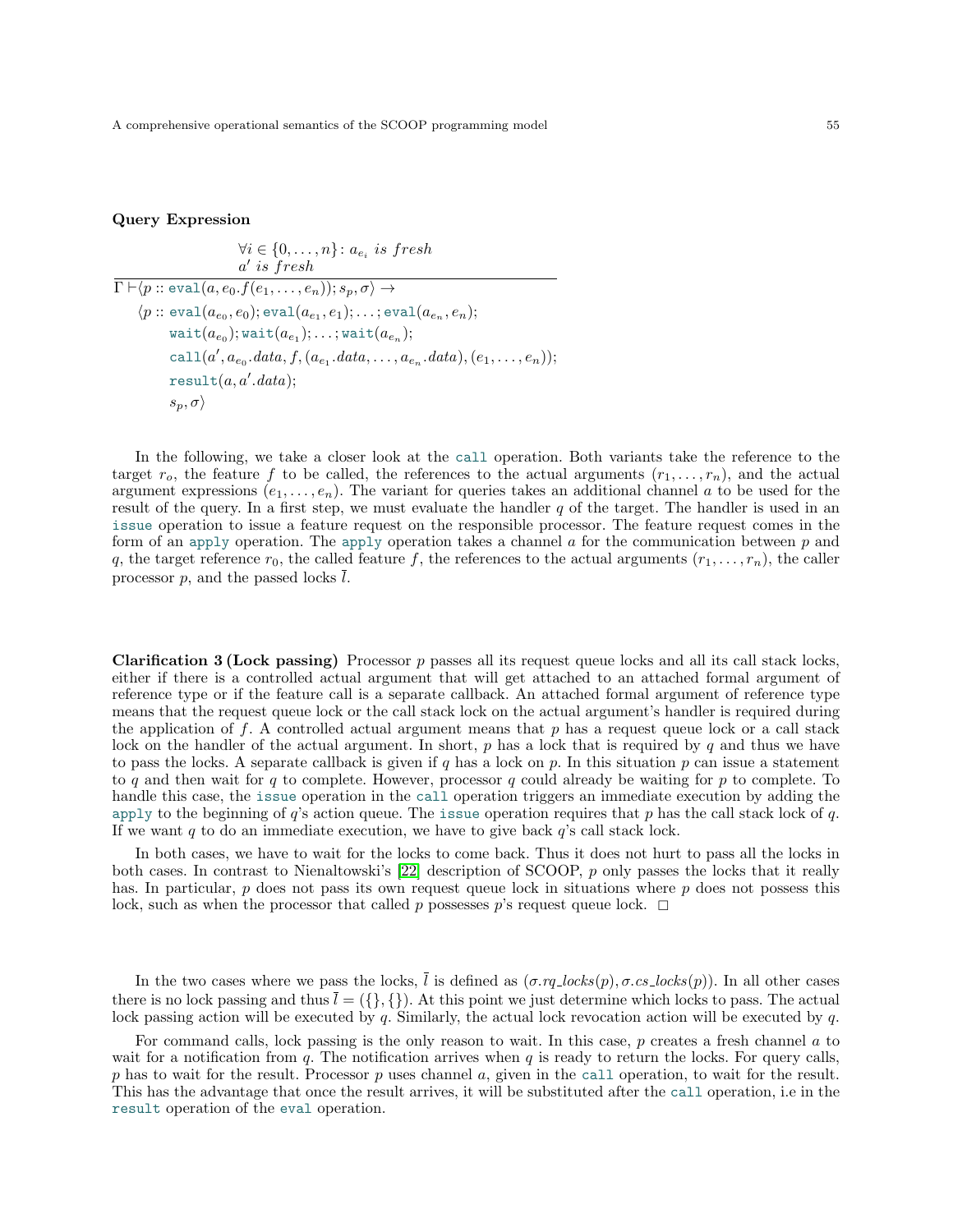# Call Operation – Command

 $q \stackrel{def}{=} \sigma.handler(r_0)$  $l \stackrel{def}{=}$  $\int$  if  $\int$  $\begin{array}{c} \hline \end{array}$  $q \neq p \land \exists i \in \{1,\ldots,n\} \colon \Gamma \vdash e_i : t \land is\_controlled(t) \land \Gamma \vdash f\mathit{.formals}(i) : (!, g, c) \land c\mathit{.is\_ref}$ then  $(\sigma.\textit{rq\_locks}(p), \sigma.\textit{cs\_locks}(p))$ if  $q \neq p \land (\sigma.\textit{rq\_locks}(q).has(p) \lor \sigma.cs\_locks(q).has(p))$ then  $(\sigma.\textit{rq\_locks}(p), \sigma.\textit{cs\_locks}(p))$ otherwise  $({},\{\})$ a is fresh  $\Gamma \vdash \langle p:: \text{call}(r_0, f, (r_1, \ldots, r_n), (e_1, \ldots, e_n)); s_p, \sigma \rangle \rightarrow$ 

 $\langle p:: \text{issue}(q, \text{apply}(a, r_0, f, (r_1, \ldots, r_n), p, \overline{l}));$ provided  $\overline{l} \neq (\{\}, \{\})$  then wait $(a)$  else nop end;  $s_p, \sigma$ 

## Call Operation – Query

$$
q \stackrel{def}{=} \sigma.handler(r_0)
$$
\n
$$
\bar{l} \stackrel{if}{=} \begin{cases}\nif \\
q \neq p \land \exists i \in \{1, ..., n\} : \Gamma \vdash e_i : t \land is_{\text{controlled}(t)} \land \Gamma \vdash f \text{.formals}(i) : (!, g, c) \land c \text{.is}_{\text{.}ref} \\
then \\
( \sigma \text{.rq\_locks}(p), \sigma \text{.cs\_locks}(p)) \\
if \\
q \neq p \land (\sigma \text{.rq\_locks}(q).has(p) \lor \sigma \text{.cs\_locks}(q).has(p)) \\
then \\
( \sigma \text{.rq\_locks}(p), \sigma \text{.cs\_locks}(p)) \\
otherwise \\
( \{\}, \{\})\n\end{cases}
$$

 $\Gamma \vdash \langle p :: \text{call}(a, r_0, f, (r_1, \ldots, r_n), (e_1, \ldots, e_n)); s_p, \sigma \rangle \rightarrow$  $\langle p::\text{issue}(q, \text{apply}(a, r_0, f, (r_1, \ldots, r_n), p, \overline{l})); \text{wait}(a); s_p, \sigma \rangle$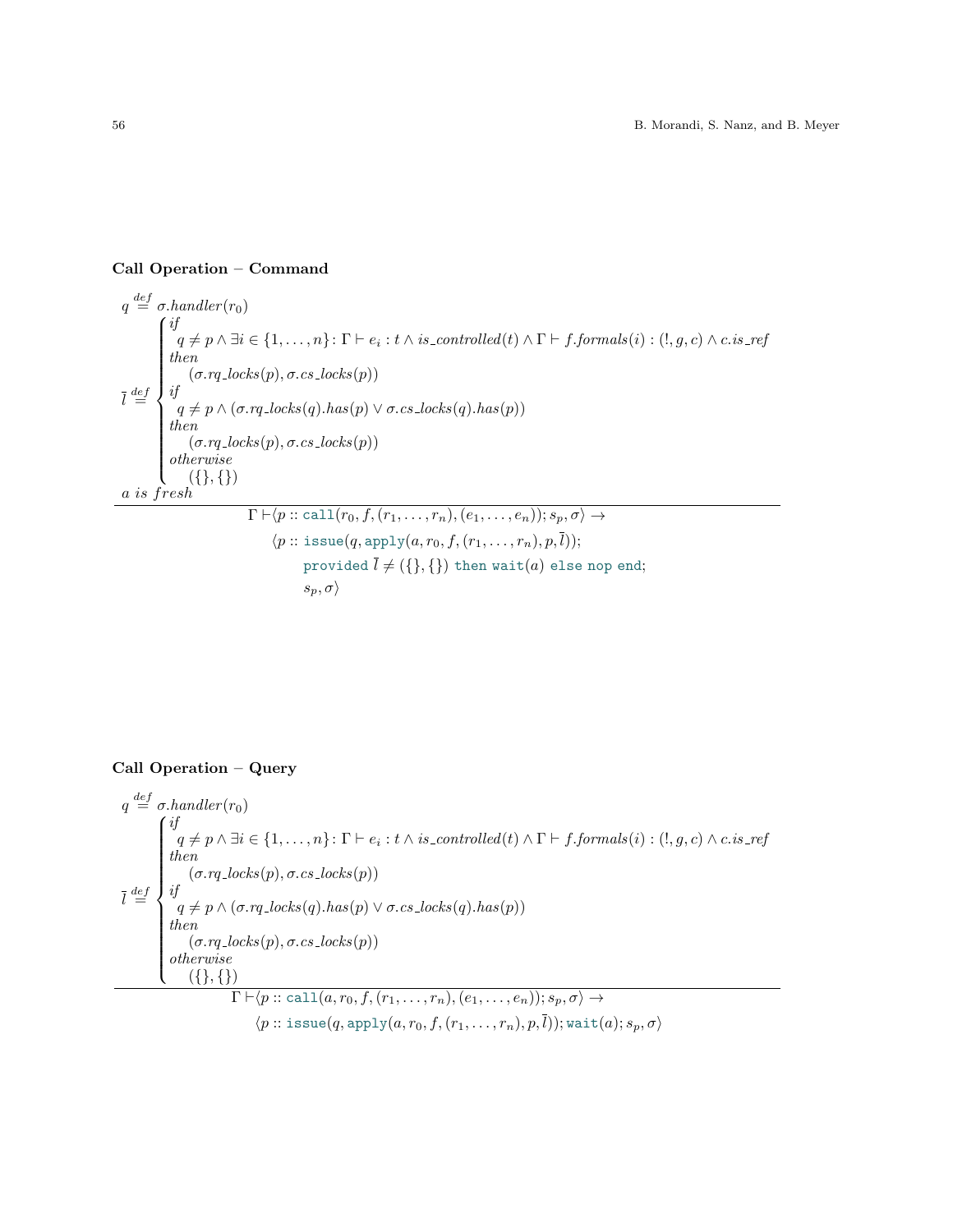<span id="page-56-0"></span>Example 7 (Feature call) This example demonstrates the inference rules for feature calls. For this purpose, we come back to the share market example. We start in a situation where the root processor  $p_1$  started with the execution of the procedure *do transaction* on the root object  $o_0$ . This procedure is shown in listing [1.](#page-56-0)

Listing 1: Application class with implementation

```
class APPLICATION
create
 make
feature −− Initialization
  make
   do
     ...
    end
feature {APPLICATION} -- Implementation
  market: separate MARKET
    −− The market.
  do_transaction (
   a first investor: separate INVESTOR;
    a second investor: separate INVESTOR;
    a issuer id: INTEGER
 )
      −− Make each of the two investors 'a first investor' and 'a second investor' buy and then sell a
          share of the issuer with identifier 'a issuer id'.
   do
      a first investor.buy (Current.market, a issuer id)
      a second investor.buy (Current.market, a issuer id)
      a first investor.sell (Current.market, a issuer id)
      a second investor.sell (Current.market, a issuer id)
   end
end
```
The following configuration is our starting point. Processor  $p_1$  has one environment for the callee procedure make and one for the called procedure  $do\_transaction$ . Processor  $p_2$  handles the market object  $o_{35}$ , processor  $p_3$  handles the first investor object  $o_{44}$ , and processor  $p_4$  handles the second investor object  $o_{46}$ . The market object references three arrays. The cash array  $o_{25}$  shows that each investor has the same amount of cash. The available shares array  $o_{33}$  shows that there is one issuer with one available share. The owned shares array  $o_{38}$  shows that none of the investors owns a share. The action queue of  $p_1$  indicates that  $p_1$  is about to make the feature calls on the two investors. For this purpose,  $p_1$  obtained the request queue locks of their handlers.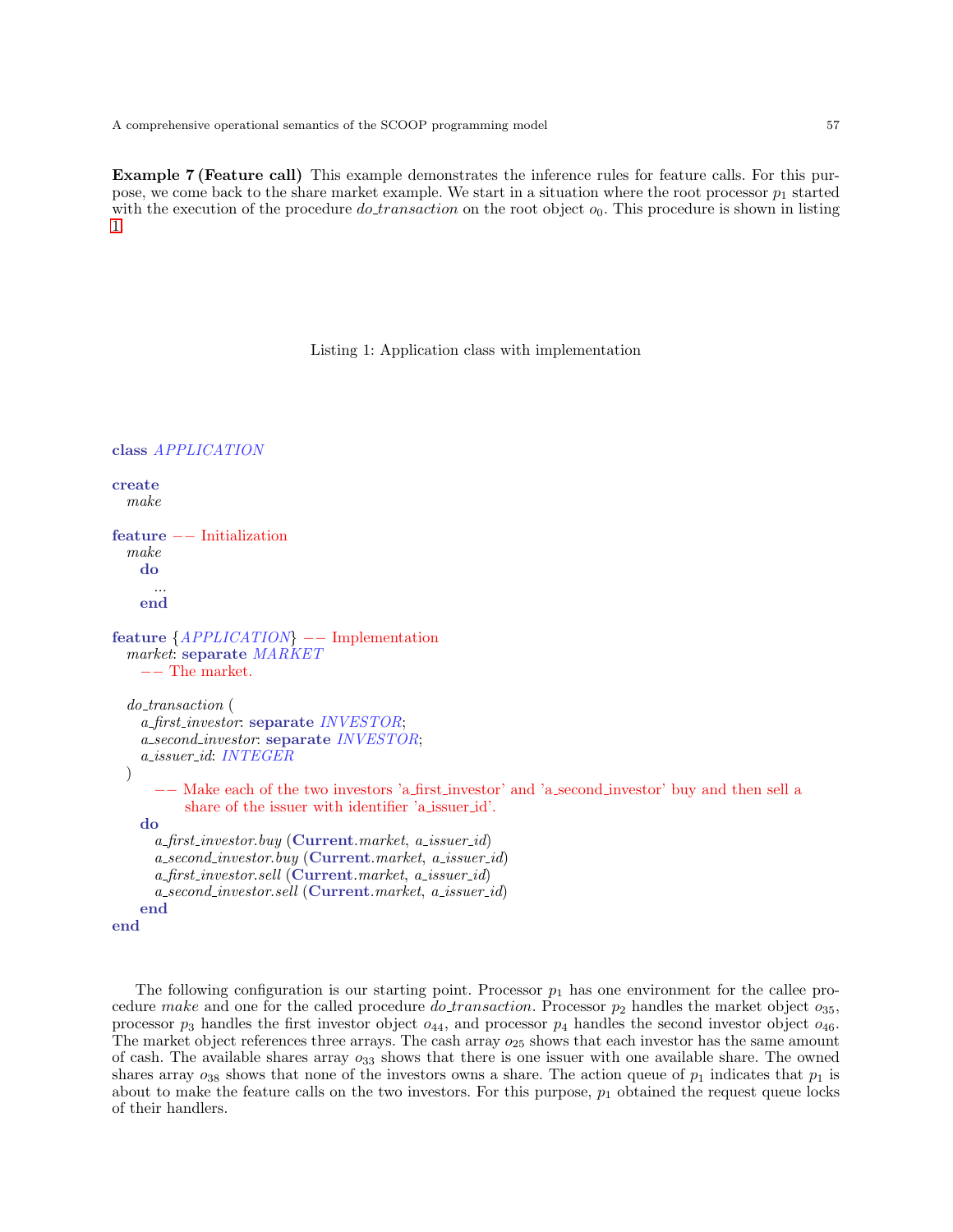```
\langlep_1 :: a\_first\_investor.buy(current.marker, a\_issuer_id);a\_second\_investor.buy(current.marker, a\_issuer\_id);a\_first\_investor. sell (current.marker, a\_issuer_id);a-second-investor.sell(current.market, a-issuer-id);
             . . . |
      p_2:: |
      p_3 :: |
     p_4 ::
    locks:
         p_1 :: \text{org}: (\{\}, \{p_3, p_4\}) \text{ rrq}: (\{\}, \{\}) \text{ ros}: (\{\}, \{\}) \text{ locked}p_2 :: \text{org}: () \text{ rng}: () \text{ res}: () \text{ unlocked}p_3 :: \text{ orq} : () \text{ rrq} : () \text{ rcs} : () \text{ locked}p_4 :: \text{org}: () \text{ rrq}: () \text{ res}: () \text{ locked}objects:
         p_1 :: r_0 \to o_0(market \to r_1), r_{39} \to o_{48}(1)p_2 :: r_1 \rightarrow o_{35}(cash \rightarrow r_{16}, available\_ shares \rightarrow r_{23}, owned\_ shares \rightarrow r_{29}),r_{16} \rightarrow o_{25}[r_{21}, r_{22}], r_{21} \rightarrow o_{23}(100), r_{22} \rightarrow o_{24}(100),r_{23} \rightarrow o_{33}[r_{28}], r_{28} \rightarrow o_{32}(1),r_{29} \rightarrow o_{38}[[r_{34}], [r_{35}]], r_{34} \rightarrow o_{41}(0), r_{35} \rightarrow o_{42}(0)p_3 :: r_6 \rightarrow o_{44}(id \rightarrow r_{36}), r_{36} \rightarrow o_{43}(1)p_4 :: r_8 \rightarrow o_{46}(id \rightarrow r_{37}), r_{37} \rightarrow o_{45}(2)once status:
    environments:
         p_1 :: l\_first\_investor \rightarrow r_6, l\_second\_investor \rightarrow r_8, Current \rightarrow r_0a\_first\_investor \rightarrow r_6, a\_second\_investor \rightarrow r_8, a\_issuer\_id \rightarrow r_{39}, Current \rightarrow r_0p_2:
         p_3:
         p_4 ::
\left\langle \right\rangle
```
The inference rule for command instructions leads to the following configuration, where  $a_{59}$ ,  $a_{60}$ , and  $a_{61}$ are fresh channels:

,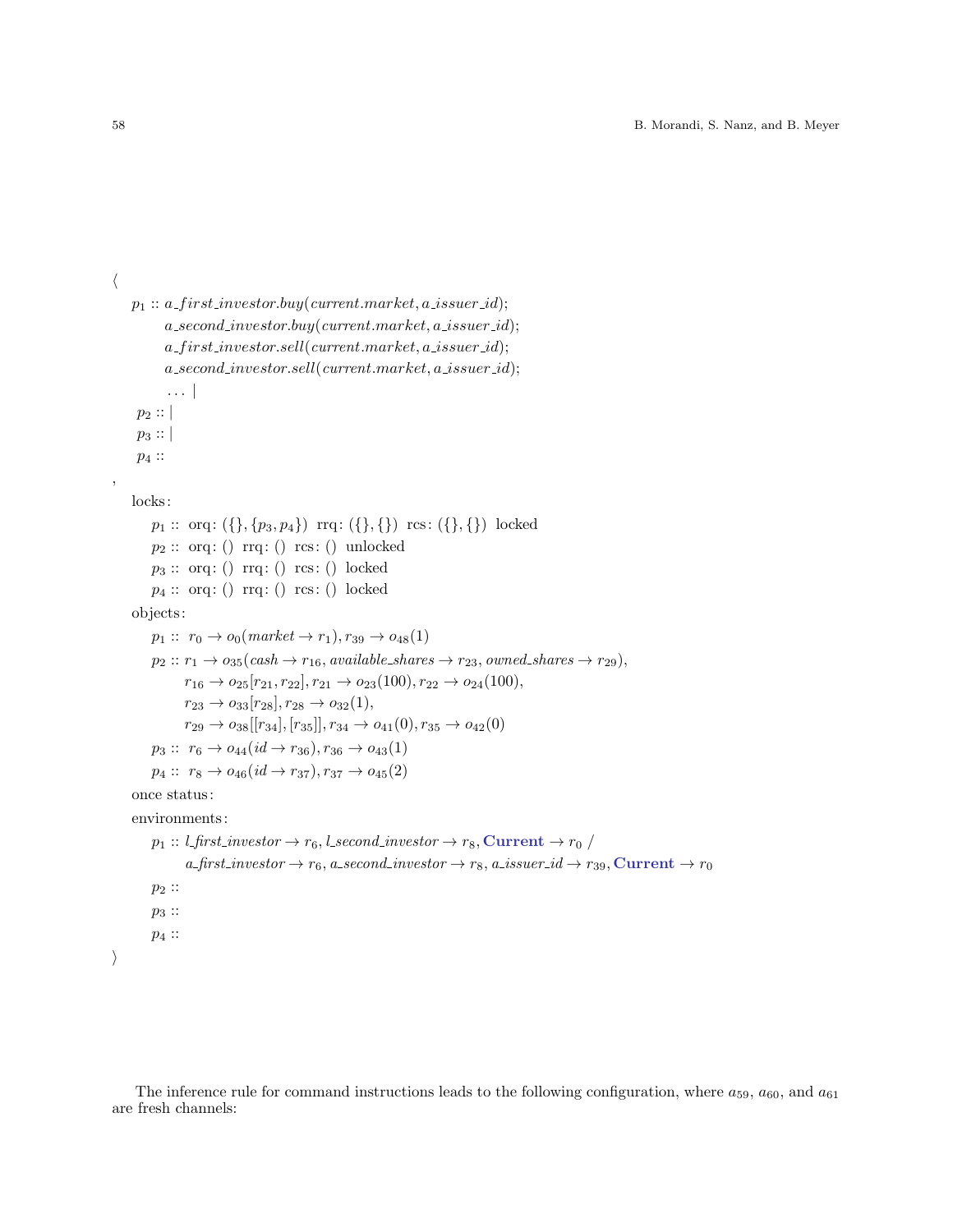$\langle$  $p_1 :: eval(a_{59}, a\_first\_investor);$  $eval(a_{60}, current.market);$  $eval(a_{61}, a.issuer_id);$ wait $(a_{59});$ wait $(a_{60});$ wait $(a_{61});$ call $(a_{59}.data, buy, (a_{60}.data, a_{61}.data), (current.marker, a_issuer_id));$  $a\_second\_investor.buy(current.marker, a\_issuer_id);$  $a\_first\_investor. sell (current. market, a\_issuer\_id);$  $a\_second\_investor. sell (current. market, a\_issuer\_id);$  $\ldots$   $\vdots$  $p_2$  :: |  $p_3$  :: |  $p_4$ : , . . .  $\rangle$ 

First, we have to evaluate the target expression and the actual argument expressions. After the evaluation, we have the following configuration:

 $\langle$ 

```
p_1 :: \text{call}(r_6, buy, (r_1, r_{39}), (current.marker, a_issuer_id));a\_second\_investor.buy(current.marker, a\_issuer_id);a\_first\_investor. sell (current. market, a\_issuer\_id);a\_second\_investor.sell(current.marker, a\_issuer_id);\ldotsp_2 :: |
   p_3 ::
   p_4:
,
   . . .
\rangle
```
During the execution of the call operation,  $p_1$  determines that no locks need to be passed. Then  $p_1$ executes an issue operation to enqueue an apply operation to the action queue of the first investor's handler.  $\square$ 

## 5.4.4. Feature applications

A feature call by a client processor q results in a feature request for a supplier processor  $p$ . A feature application is the serving of the feature request. In this section, we discuss how  $p$  applies a feature  $f$  on a target referenced by  $r_0$ . Processor p takes the following steps:

1. Once status update: If f is a once routine then set its status to non-fresh.

2. Lock passing: Pass the locks from  $q$  to  $p$ .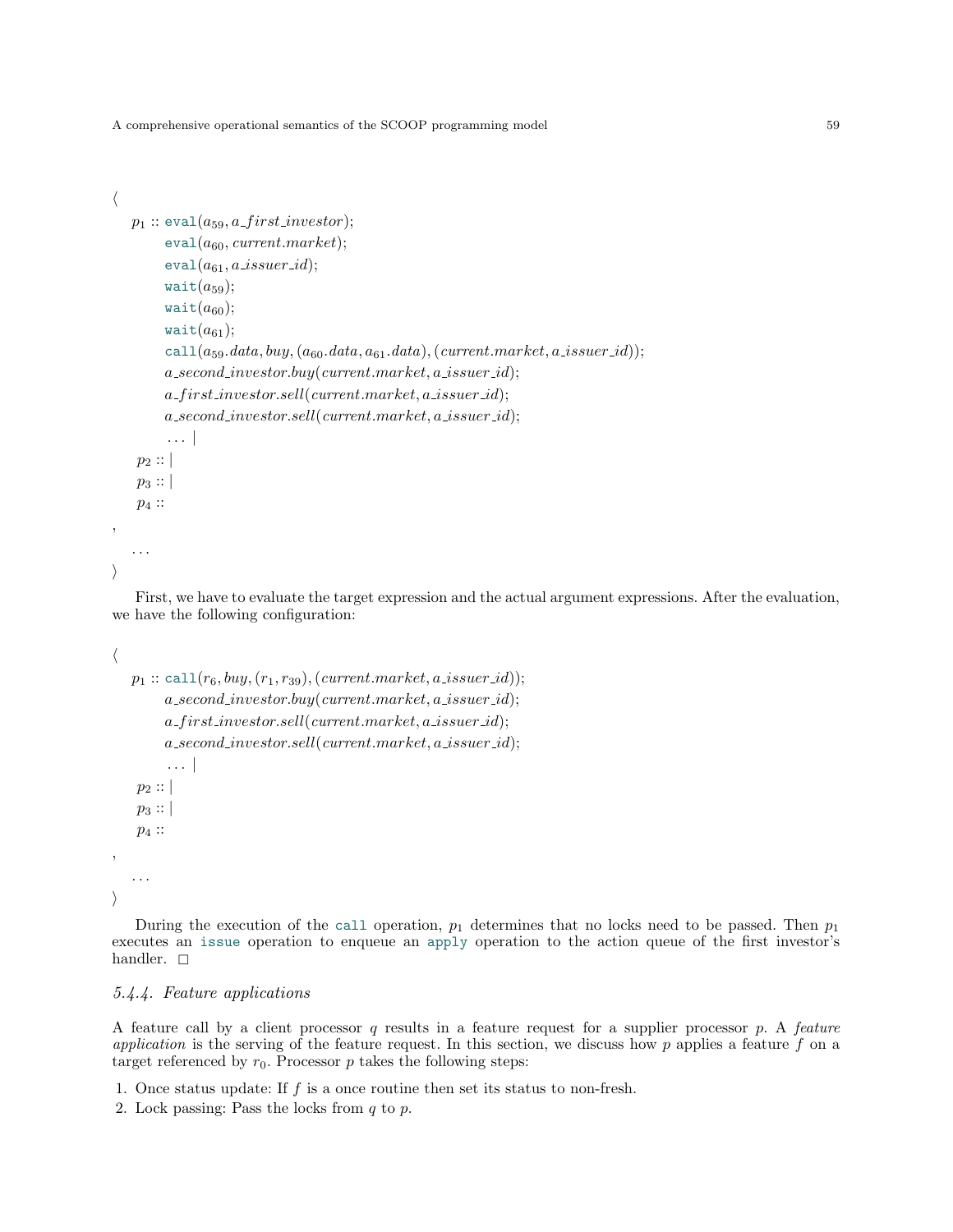- 3. Argument passing: Bind the actual arguments to the formal arguments. Arguments of expanded type that are handled by a different processor than  $p$  must be deep imported by  $p$ .
- 4. Synchronization: Involve the scheduler to wait until the following synchronization conditions are satisfied atomically:
	- Processor  $p$  owns the request queue lock of each processor  $q$  such that:
		- Processor  $q$  handles an actual argument of  $f$  and the corresponding formal argument has an attached reference type.
		- Processor  $p$  and processor  $q$  are different.
		- Processor  $p$  does not have  $q$ 's request queue lock.
		- Processor  $q$  does not have  $p$ 's request queue lock.
	- The precondition of  $f$  holds.
- 5. Execution:
	- If f is a non-once routine or a fresh once routine then run its body.
	- If f is a non-fresh procedure then do nothing. If f is a non-fresh function then take its once value as the result.
	- If  $f$  is an attribute then evaluate it.

6. Postcondition evaluation: Evaluate the postcondition, if any of the following conditions is given:

- A feature call in the postcondition requires a lock that was not obtained in the synchronization step.
- The evaluation of the postcondition involves lock passing.

Otherwise ask any processor whose request queue lock was obtained in the synchronization step to evaluate the postcondition.

- 7. Lock releasing: Ask each processor whose request queue has been locked in the synchronization step to unlock its request queue after it is done with the feature requests issued by  $p$ .
- 8. Invariant evaluation: Evaluate the invariant.
- 9. Result returning: If f is a query then return the result to q. If the result is of expanded type and  $p \neq q$ then the result must be deep imported by  $q$ .
- 10. Lock revocation: Return the passed locks from  $p$  to  $q$ .

Each feature application starts with an operation apply $(a, r_0, f, (r_1, \ldots, r_n), q, \overline{l})$  in the action queue of processor p. The channel a is used to communicate with the client processor q: If the called feature f is a procedure and the caller processor q passed some locks then  $a$  is used to signal that the locks returned. If  $f$ is query then  $a$  is used to return the value. The reference  $r_0$  points to the target of the call. The references  $(r_1, \ldots, r_n)$  point to the actual arguments. The tuple  $\overline{l}$  contains the locks to be passed from q to p.

If we take a look at the execution step, we can differentiate three cases:

- The feature  $f$  is a non-once routine or a fresh once routine.
- The feature f is a non-fresh once routine.
- The feature  $f$  is an attribute.

For each of these cases, we introduce one inference rule. Each inference rule covers one variant of the apply operation. We continue with the most involved case: The feature  $f$  is a non-once routine or a fresh once routine.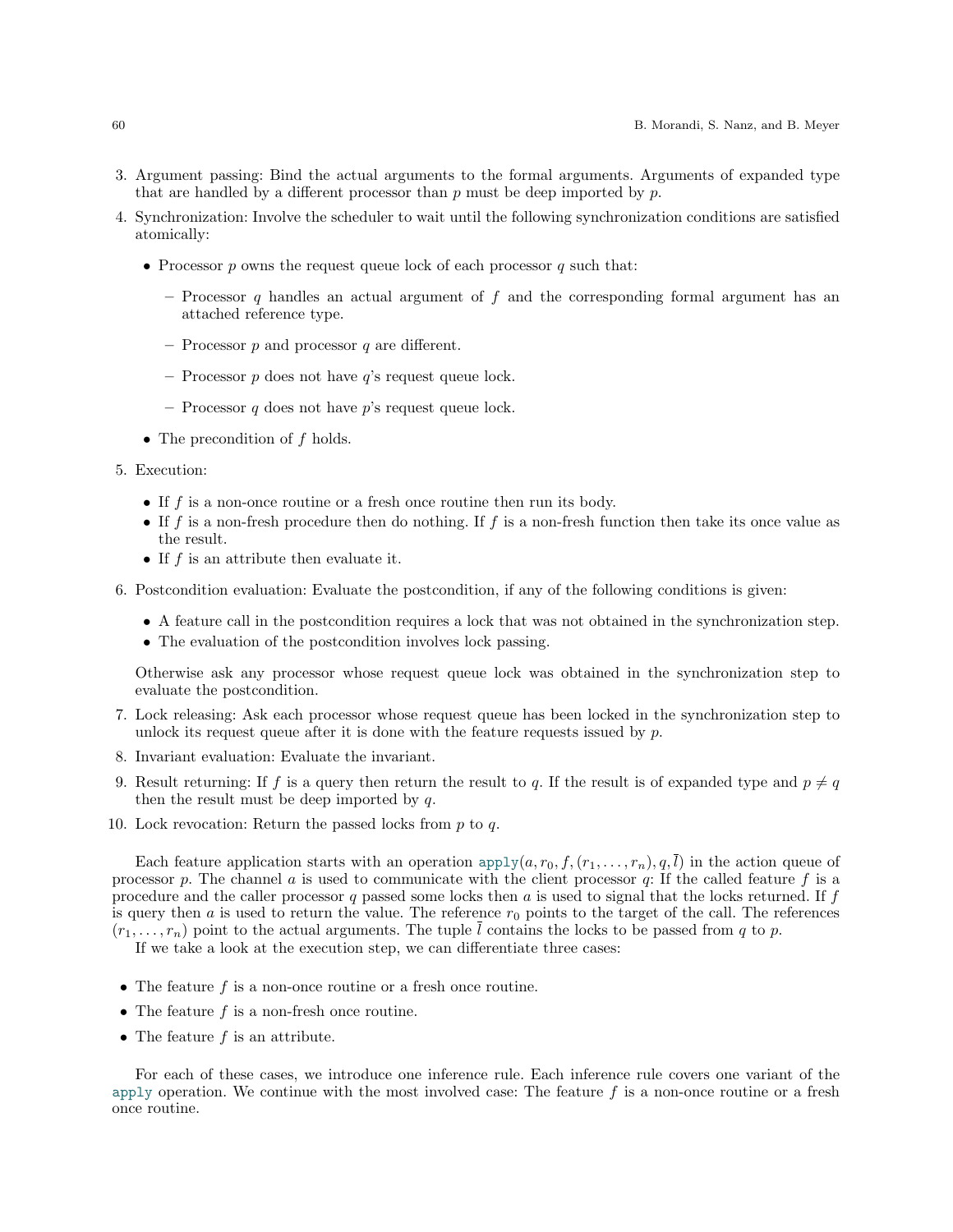#### Application Operation – Non-Once Routine or Fresh Once Routine

 $f \in \text{ROUTINE} \land f.is\_once \rightarrow \sigma.is\_fresh(p, f)$  $\sigma$ .handler $(r_0) = p$  $\neg \sigma.$ are\_locks\_passed(p)  $\sigma' \stackrel{def}{=}$  $\sqrt{ }$ J  $\mathcal{L}$  $\sigma.set\_once\_func\_not\_fresh(p, f, void) \quad iff \in \textbf{FUNCTION} \land f.is\_once$  $\sigma.set\_once\_proc\_not\_fresh(p, f)$  if  $f \in \textbf{PROCEDURE} \wedge f.is\_once$  $\sigma$  otherwise  $\sigma'' \stackrel{def}{=} \sigma'.pass\_locks(q, p, \bar{l}).push\_env\_with\_feature(p, f, r_0, (r_1, \ldots, r_n))$  $\overline{g}_{required\_locks} \stackrel{def}{=}$  ${p} \cup \{x \in \textbf{PROC} \mid \exists i \in \{1,\ldots,n\}, g,c \colon \Gamma \vdash f.\textit{formals}(i) : (!,g,c) \land c.\textit{is\_ref} \land x = \sigma''.\textit{handler}(r_i)\}$  $\overline{g}_{required\_cs\_locks} \stackrel{def}{=}$  ${x \in \overline{g}_{required\_locks} \mid x = p \lor (x \neq p \land (\sigma'',rq\_locks(x).has(p) \lor \sigma'',cs\_locks(x).has(p)))}$  $\overline{g}_{required\_rq\_locks} \stackrel{def}{=} \overline{g}_{required\_locks} \setminus \overline{g}_{required\_cs\_locks}$  $\overline{g}_{missing.rq\_locks} \stackrel{def}{=} \{x \in \overline{g}_{required\_rq\_locks} \mid \neg \sigma''.rq\_locks(p).has(x)\}$  $\forall x \in \overline{g}_{required\_cs\_locks} : \sigma''.cs\_locks(p).has(x)$  $a_{inv}$  is fresh  $\wedge a'$  is fresh  $\Gamma \vdash \langle p :: \text{apply}(a, r_0, f, (r_1, \ldots, r_n), q, \overline{l} \rangle; s_p, \sigma \rangle \rightarrow$  $\langle p:: \text{check\_pre\_and\_lock\_rgs}(\overline{g}_{missing, ra, locks}, f);$ provided  $f \in \text{FUNCTION} \wedge f.is\_once$  then f.body  $[result := y; read(Result, a_r); set not_f. (a_r.data) where a_r is fresh/result := y]$ [create result.y; read(Result,  $a_r$ ); set not fresh( $f, a_r$ .data) where  $a_r$  is fresh/ create result.y] else f.body end; check post and unlock rqs $(\overline{g}_{missing\_rq\_locks}, f);$ provided  $f.class_type.inv\_exists \land f.is\_explored$  then  $eval(a_{inv}, f.class_type.inv);$  wait $(a_{inv})$ else nop end; provided  $f \in \textbf{FUNCTION}$  then  $\mathtt{read}(\mathbf{Result}, a'); \mathtt{return}(a, a'.data, q)$ else  $return(a, q)$ end;  $s_p, \sigma''$ 

The condition states that each processor can only apply a feature on one of its own objects. The condition also states the p must not have passed its locks. This part of the condition is always given because p waits whenever it passes its locks. In a first step, we define an updated state  $\sigma'$  to set f's once status to non-fresh, in case f is a once routine. We do this before deep importing the actual arguments to avoid the following contradiction.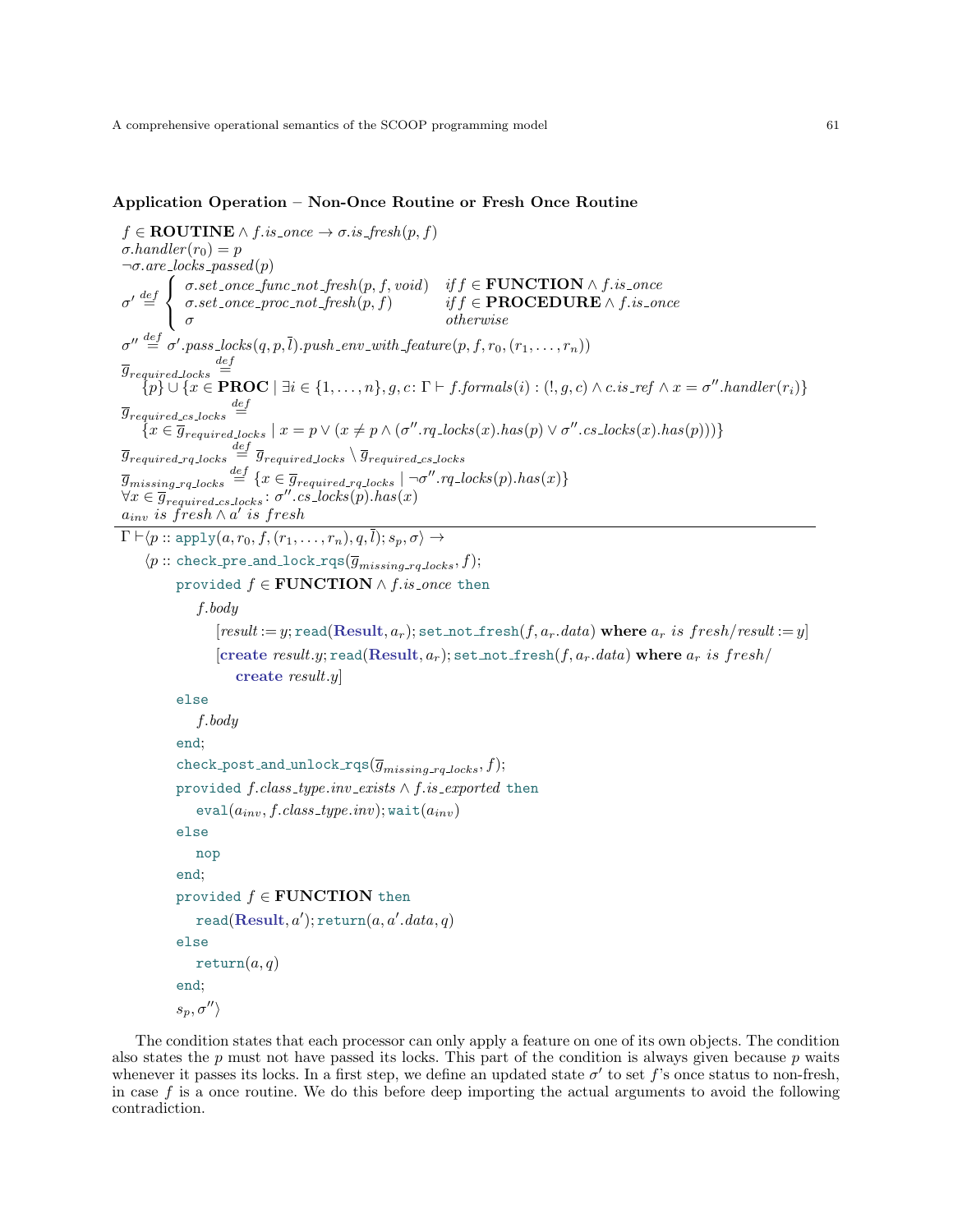Clarification 4 (When to set the status of a fresh once routine to non-fresh) We assume f is ether a once procedure or a non-separate once routine. We know that  $f$  was fresh at the beginning of the apply operation. We assume that we passed an expanded actual argument that is handled by a processor  $g \neq p$ . Therefore p has to deep import the actual argument. We assume furthermore that the class type of the actual argument has the once routine f and that f is non-fresh on g. If we would deep import before setting f as non-fresh on  $p$ , then the deep import operation would take over the once status of f from processor g to processor p. But then the apply operation on p would not make much sense anymore because f would now be non-fresh on p. If we set f as non-fresh at the beginning of the apply operation, the the deep import operation does not take over the once status from q because f is already non-fresh on p.  $\square$ 

We define an updated state  $\sigma''$  in which the locks are passed from q to p and in which we created a new environment with the actual arguments  $(r_1, \ldots, r_n)$ . The call to the *push\_env\_with\_feature* feature takes care of copying and deep importing actual arguments of expanded type. The caller processor  $q$  can also pass an empty tuple  $({},{{}$ } which simply means that q did not pass any locks.

In the next step we have to synchronize. For each target expressions in the body of f, we can get its controlling entity. Each of these controlling entities is mapped to an object and each of these objects is handled by a processor. For each of these processors we must either have a request queue lock or a call stack lock. We have seen that there are three types of calls: non-separate calls, separate calls, and separate callback. Non-separate calls and separate callbacks require a call stack lock. Separate calls require a request queue lock. This leads to two sets of required locks: one set with required request queue locks and another set with required call stack locks. The set of required call stack locks is composed of  $p$  that will lead to a non-separate call and all the processors that will lead to separate callbacks. The set of required request queue locks is composed of the processors that will lead to separate calls. We define two sets for these two categories:  $\overline{g}_{required\_cs\_locks}$  and  $\overline{g}_{required\_rq\_locks}$ .

Each processor initially has its own call stack lock as its obtained call stack lock. This call stack never gets unlocked. This means that other call stack locks cannot be obtained; they must be retrieved through lock passing. The condition of the inference rule expresses this:  $\forall x \in \overline{g}_{required\_cs\_locks}: \sigma''.cs\_locks(p).has(x).$ We can be assured that  $p$  did not pass its own call stack lock because otherwise  $p$  would be waiting. The remaining required call stack locks are the ones for the processors that will lead to separate callbacks. Note that the lock passing conditions are not sufficient to guarantee that the call stack locks for separate callbacks are always available.

As for the request queue locks, we calculate the missing request queue locks  $\overline{g}_{missing\_rq\_locks}$  as the required request queue locks minus the already owned request queue locks. The already owned request queue locks are the previously obtained request queue locks and the retrieved request queue locks. In the synchronization step, we must obtain the difference on behalf of  $p$ . If this is not possible because some of the missing request queue locks are not available then we must wait. This can potentially lead to a deadlock. To get the missing request queue locks, we introduce the check pre and lock rqs operation. This operation takes  $\overline{g}_{missing\text{-}rq\_locks}$  and the feature f. If the execution succeeds, p has the request queue locks of  $\overline{g}_{missing\text{-}rq\_locks}$ and the precondition of f holds.

We can be assured that each processor q whose obtained request queue lock we got in the synchronization step must be in possession of its call stack lock. If  $g$  was not in possession of its call stack lock, it must have passed its locks. This means that g is executing a feature call and still waiting for the locks to return. In order to execute the feature call, there must have been a lock on g's request queue lock so that its action queue can contain the feature call. The request queue must still be locked because  $g$  is still executing the feature call. Hence, it would not have been possible to obtain g's request queue lock. The only exception is the bootstrap processor. However this processor only plays a role in the system setup and it never passes its own call stack lock.

Once we got all the required locks, we can execute the body. For once functions we must update the once status whenever we write to the result entity as part of an assignment instruction or as part of a creation instruction. For this purpose we add a read operation and a set not fresh operation after each assignment instruction or creation instruction. For each assignment instruction or creation instruction we have to use a fresh channel.

After the execution of the body, we have to evaluate the postcondition and we have to make sure that the locked request queues get unlocked at the right time. We combine the two steps into one operation check post and unlock rqs that takes the missing request queue locks  $\bar{g}_{missing, rq, locks}$  and the feature f.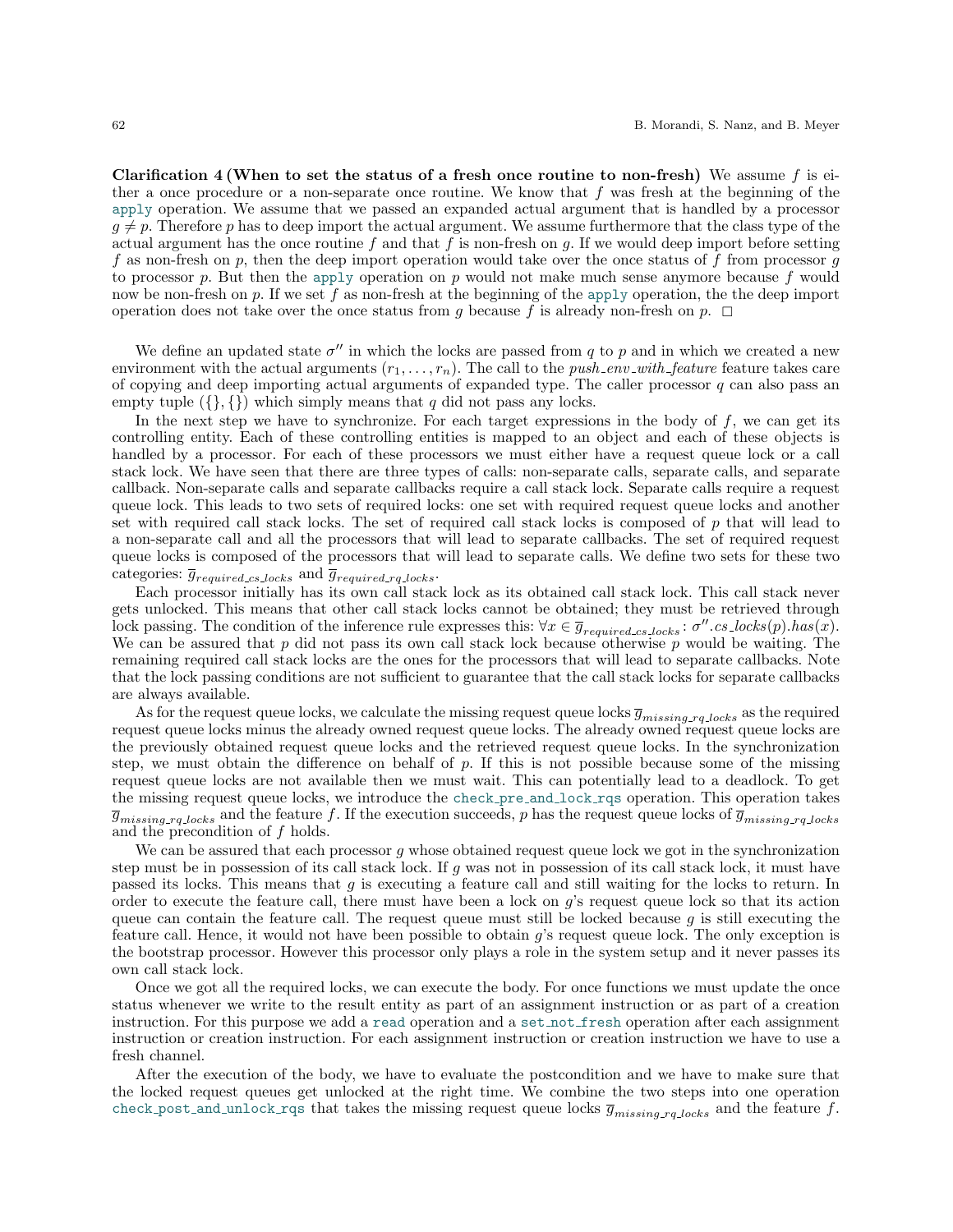The operation evaluates the postcondition either synchronously or asynchronously. After the evaluation of the postcondition, the operation enqueues an unlock operation to each request queue in  $\bar{g}_{missing\_rq\_locks}$ .

SCOOP relies on the Eiffel invariant mechanism. This mechanism is described in Section 7.5 and Section 8.9.16 of the Eiffel ECMA standard [\[9\]](#page-79-5). On one hand, Section 7.5 describes the semantics of invariants: Invariants must be satisfied after the execution of every exported routine and after the execution of every creation procedure. On the other hand, Section 8.9.16 describes the runtime monitoring of invariants: Invariants get evaluated on both start and termination of a qualified call to a routine and after every call to a creation procedure. We had to decide whether to rely on the semantics of invariants or on the runtime monitoring of invariants. We decided to rely on the semantics of invariants for two reasons. First, the runtime invariant monitoring mechanism is only one possible implementation of the invariant semantics. Second, the runtime invariant monitoring mechanism relies on the notion of unqualified calls. However, for simplicity we assume feature calls to be in the canonical qualified form. The apply operation reflects our decision: We evaluate the invariant whenever f is exported. Note that the invariant can only contain non-separate target expressions. Hence, each call in the invariant will only require  $p$ 's call stack lock.

Finally, we have to return the locks and we have to return the result if  $f$  is a function. For this purpose we introduce the return operation that comes in a variant for queries and in a variant for commands. Both variants take the channel a and the caller processor q in order to communicate with q. The variant for queries additionally takes the value to be returned to q.

Before we go on with the variants of the apply operation for non-fresh once routines and attributes, we discuss the operations that we did not discuss in details so far: the check pre and lock rqs operation, the check post and unlock rqs operation, and the return operation.

The check pre and lock rqs $({q_1, \ldots, q_m}, f)$  operation, executed by processor p, takes a processor set  ${q_1, \ldots, q_m}$  whose request queues must be locked on behalf of p and it takes a feature f whose precondition must be satisfied. The operation treats the precondition as a wait condition. It goes through a number of iterations. Each iteration obtains the request queue locks and then evaluates the precondition. If the precondition is satisfied then the check pre and lock rqs operation finishes. Otherwise it unlocks the request queues and then starts a new iteration. If the check pre and lock rqs operation finishes we can be assured that p obtained all the request queue locks and the precondition holds.

## Check Precondition and Lock Request Queues Operation

```
a is fresh
\Gamma \vdash \langle p::\text{ check\_pre\_and\_lock\_rgs}(\{q_1, \ldots, q_m\}, f); s_p, \sigma\rangle \rightarrow\langle p:: \text{lock}(\{q_1, \ldots, q_m\});provided f.pre_exists then
               eval(a, f.\text{pre});wait(a)else
               nop
           end;
           provided \neg f.\text{pre\_exists} \vee a.\text{data} then
               nop
           else
                is sue(q_1, unlock);. . .
                is sue(q_m,unlock);
               pop_obtained_rq_locks;
                check pre and lock rqs({q_1, \ldots, q_m}, f)end;
            \langle s_p, \sigma \rangle
```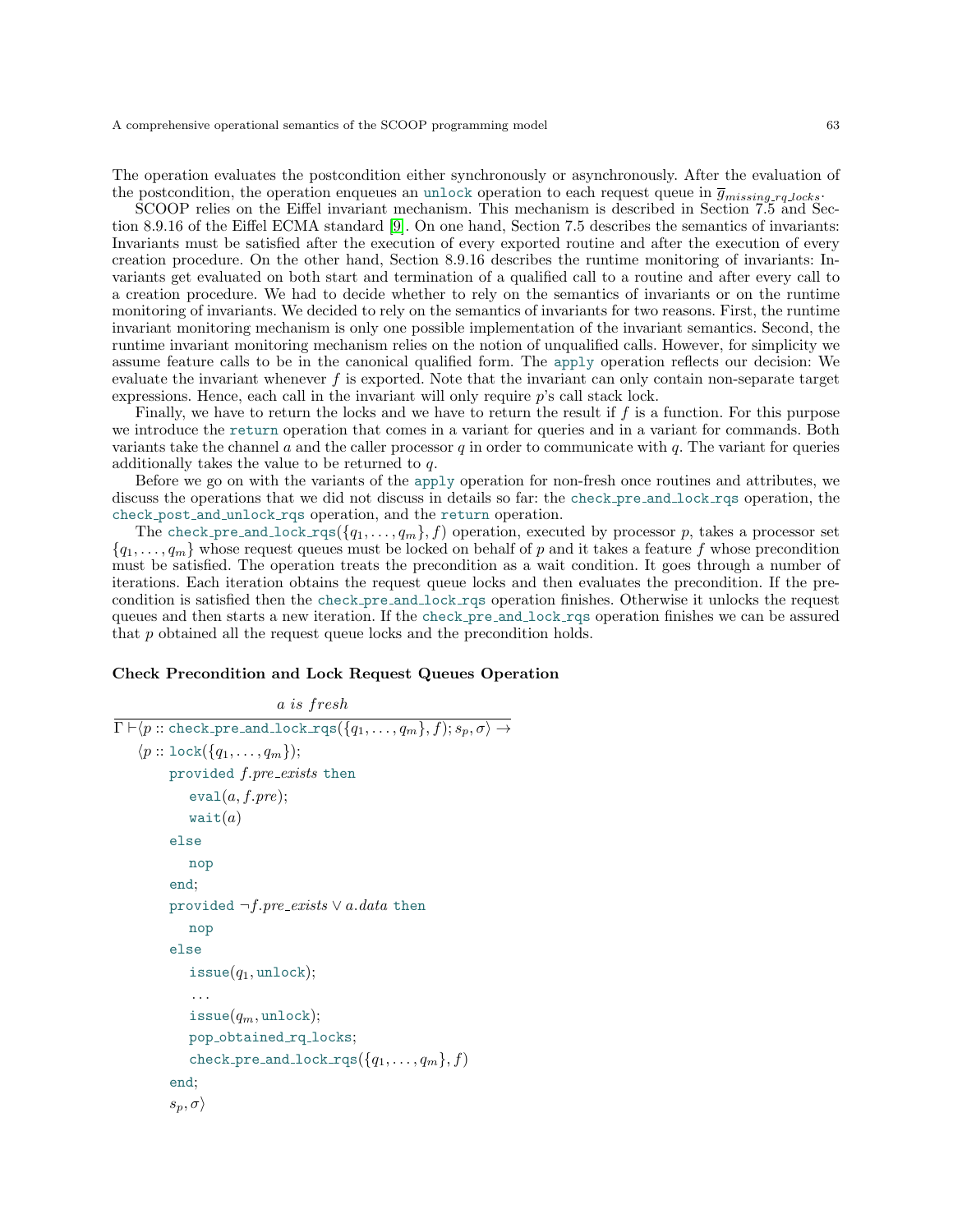The check post and unlock rqs operation also takes a processor set  $\{q_1, \ldots, q_m\}$  and a feature  $f$ . The processor set is the same as the one that was given to the check pre and lock rqs operation, i.e. the set of processors whose request queues got locked in the synchronization step. The operation first determines whether the postcondition should be evaluated synchronously or asynchronously. Then the operation starts the evaluation. Finally, the operation enqueues an unlock operation to each request queue in  $\{q_1, \ldots, q_m\}$ .

## Check Postcondition and Unlock Request Queues Operation

$$
\overline{q} \stackrel{def}{=} \overline{q}
$$
\n
$$
\overline{q} \stackrel{def}{=} \overline{q}
$$
\n
$$
\overline{q} \stackrel{def}{=} \overline{q}
$$
\n
$$
\overline{q} \stackrel{def}{=} \overline{q}
$$
\n
$$
\overline{q} \stackrel{def}{=} \left\{ \begin{array}{ll} \{\overline{e_0}\} \cup \bigcup_{i=0...n} \overline{targets}(e_i) & \overline{e_i} = e_0.w(e_1, \ldots, e_n)
$$
\n
$$
\text{args}(e) \stackrel{def}{=} \left\{ \begin{array}{ll} \{\overline{e_1}, \ldots, \{\overline{e_i}, \overline{e_i}\} \} & \text{otherwise} \\ \{\overline{e_1}, \ldots, \overline{e_i}\} & \text{otherwise} \end{array} \right.
$$
\n
$$
\overline{q} \stackrel{def}{=} \left\{ \begin{array}{ll} \{\overline{e_1}, \ldots, \{\overline{e_i}, \overline{e_i}\} \} \} & \text{otherwise} \end{array} \right.
$$
\n
$$
\overline{q} \stackrel{def}{=} \left\{ \begin{array}{ll} \{\overline{e_1}, \ldots, \{\overline{e_i}, \overline{e_i}\} \} \} & \text{otherwise} \end{array} \right.
$$
\n
$$
\overline{q} \stackrel{def}{=} \left\{ \begin{array}{ll} \{\overline{e_1}, \ldots, \{\overline{e_i}, \overline{e_i}\} \} \} & \text{otherwise} \end{array} \right.
$$
\n
$$
\overline{q} \stackrel{def}{=} \overline{q} \stackrel{def}{=} \overline{q} \stackrel{def}{=} \overline{q} \stackrel{def}{=} \overline{q} \stackrel{def}{=} \overline{q} \stackrel{def}{=} \overline{q} \stackrel{def}{=} \overline{q} \stackrel{def}{=} \overline{q} \stackrel{def}{=} \overline{q} \stackrel{def}{=} \overline{q} \stackrel{def}{=} \overline{q} \stackrel{def}{=} \overline{q} \stackrel{def}{=} \overline{q} \stackrel{def}{=} \overline{q} \stackrel{def}{=} \overline{q} \stackrel{def}{=} \
$$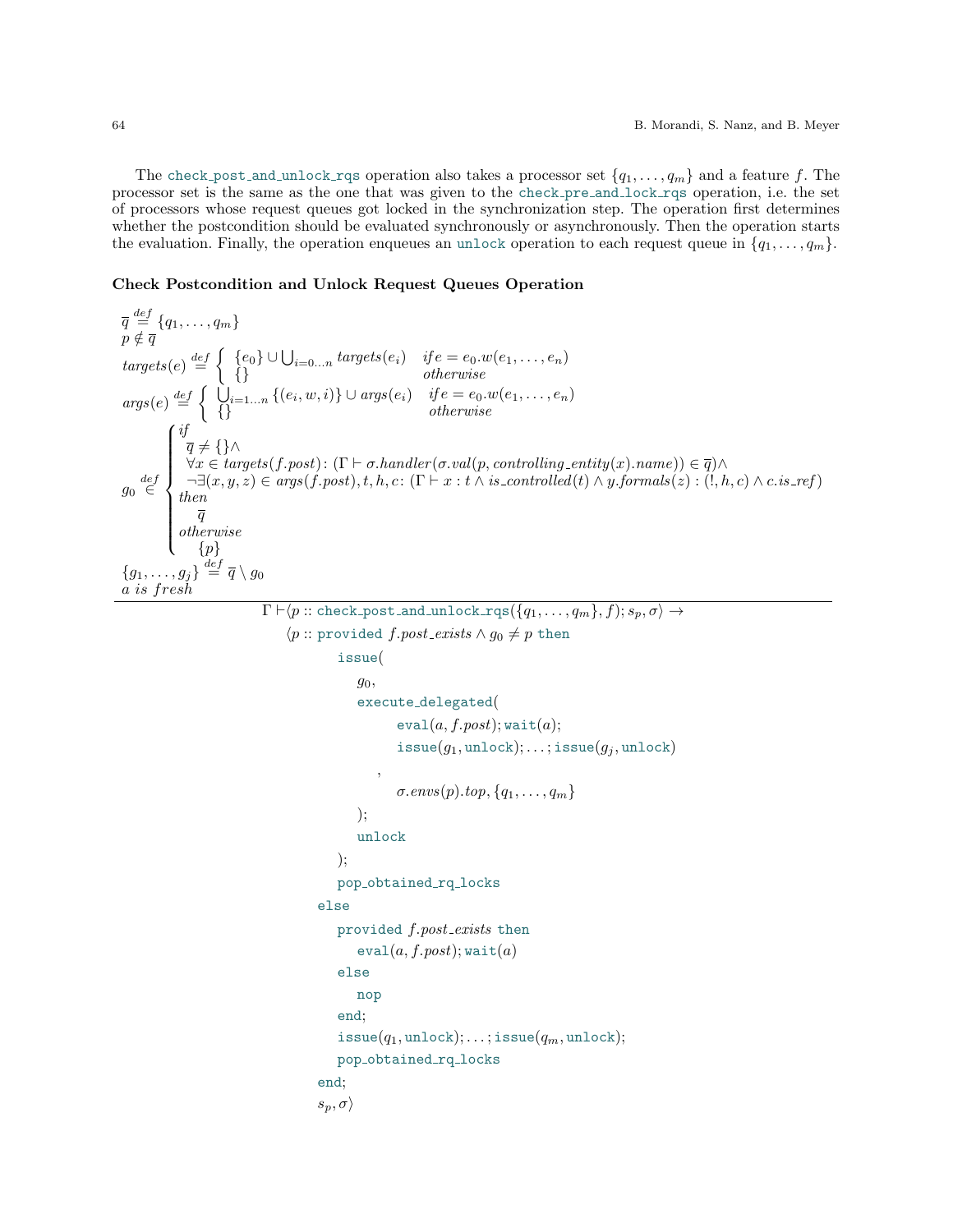Clarification 5 (Asynchronous postcondition evaluation) The postcondition can be evaluated asynchronously if every feature call in the postcondition only requires a request queue lock that was obtained in the synchronization step and if the postcondition does not involve lock passing. If the postcondition has a feature call that requires a lock different from the obtained request queue locks then  $p$  cannot delegate its obtained request queue lock and then continue because the required lock would be required in another feature execution context as well. Hence the postcondition must be evaluated synchronously in this case. If the postcondition involves lock passing then one of p's lock might be necessary for the evaluation of the postcondition. Hence, p must pass its locks and cannot proceed until the postcondition is evaluated and the passed locks returned. Once again, the postcondition must be evaluated synchronously. In Nienaltowski's description of SCOOP [\[22\]](#page-79-4) a postcondition can be evaluated asynchronously if the current processor is not involved in the postcondition evaluation. This rule permits configurations in which the evaluating processor does not have the necessary locks for the evaluation.  $\square$ 

If the postcondition can be evaluated asynchronously then we can take one of the processors in  $\{q_1, \ldots, q_m\}$ . This set does not contain processor p because processor p never obtains its own request queue lock. Each processor in this set is exclusively available in the current execution context and can thus be used to evaluate the postcondition asynchronously. For the check post and unlock rqs operation we define  $g_0$  to be the evaluating processor according to the rule just presented. We also define  $\{g_1, \ldots, g_j\}$  to be the set  $\{q_1, \ldots, q_m\}$ minus the request queue lock of  $g_0$ . If p is the evaluating processor, then this set is the same as  $\{q_1, \ldots, q_m\}$ . As a result of these definitions, the postcondition can be evaluated asynchronously if  $g_0 \neq p$ . Otherwise the postcondition must be evaluated synchronously.

In the synchronous case, processor  $p$  evaluates the postcondition, enqueues unlock operations to each request queue in  $\{q_1, \ldots, q_m\}$ , and then removes the corresponding locks from its stack of obtained request queue locks. The unlock operations won't proceed until the locks have been removed from p's stack of obtained request queue locks. In the asynchronous case, processor  $p$  must delegate the postcondition evaluation to processor  $g_0$ . For this purpose, p enqueues an execute delegated operation to  $g_0$ . The workload involves the postcondition evaluation along with the subsequent issuing of unlock operations to all processor in  $\{g_1, \ldots, g_j\}$ . Processor  $g_0$  unlocks its own request queue after the delegated execution. The evaluation of the postcondition on  $g_0$  requires the environment that defines the values of the entities in the postcondition. Furthermore, the evaluation requires the request queue locks  $\{q_1, \ldots, q_m\}$ . These locks are sufficient because we only evaluate the postcondition asynchronously if the evaluation only requires these locks. To satisfy these two requirements, p gives its top environment and  $\{q_1, \ldots, q_m\}$  to  $g_0$ . After  $g_0$  performed the delegated execution, it can unlock its own request queue. In the meantime, processor p removes  $\{q_1, \ldots, q_m\}$  from its obtained request queue locks to enable  $g_0$  to proceed with the delegated execution.

The return operation comes in two variants: one for queries and one for commands.

### Return Operation – Query

$$
(\sigma',r') \stackrel{def}{=} \begin{cases} \mathit{if}\ r \neq \mathit{void} \land \sigma.\mathit{ref\_obj}(r).class\_type.is\_exp \land \sigma.\mathit{handler}(r) \neq q \\ (\sigma_x,\sigma_x.\mathit{last\_imported\_ref}) \\ \mathit{where} \\ \sigma_x \stackrel{def}{=} \sigma.\mathit{deep\_import}(q,r) \\ \mathit{otherwise} \\ (\sigma,r) \end{cases}
$$

$$
\sigma'' \stackrel{def}{=} \sigma'.pop\_env(p).revoke\_locks(q,p) \\ \Gamma \vdash \langle p::\text{return}(a,r,q); s_p, \sigma \rangle \rightarrow \langle p::\text{result}(a,r'); s_p, \sigma'' \rangle
$$

#### Return Operation – Command

$$
\sigma' \stackrel{def}{=} \sigma.pop\_env(p).revoke\_locks(q, p)
$$

 $\overline{\Gamma \vdash \langle p \text{ :: return}(a, q); s_p, \sigma \rangle \rightarrow}$ 

 $\langle p::$  provided  $\sigma .$ are  $locks\_passed(q)$  then  $\mathrm{notify}(a)$  else nop end;  $s_p, \sigma'\rangle$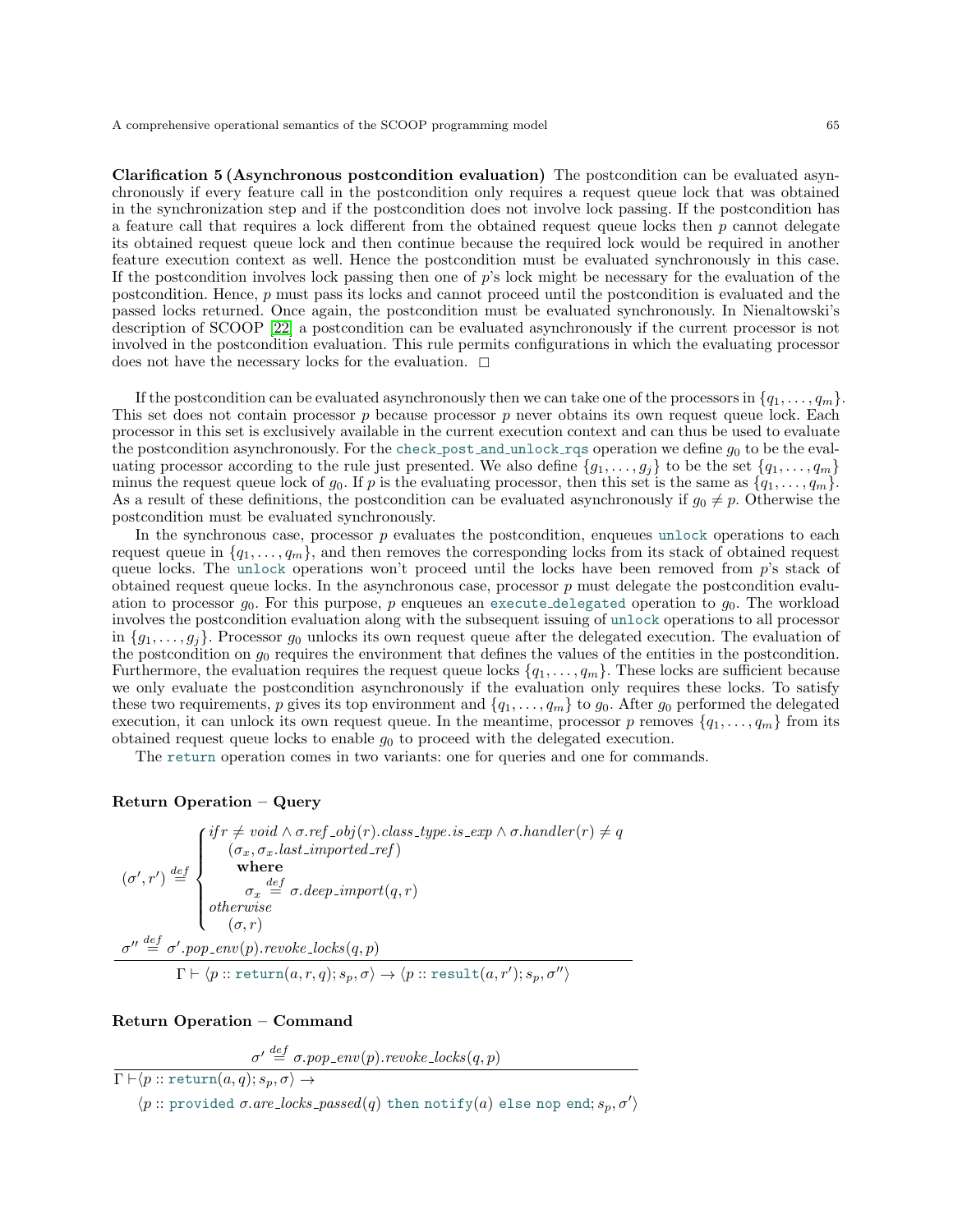The variant for queries returns the result and the locks. The variant for commands only returns the locks. Both variants take a channel  $a$  and the caller processor  $q$ . For queries, the channel is used to return the result. For this purpose, the operation takes a reference r that points to the result. Processor q is waiting for this result on channel a. This can be seen in the call operation, which issues an apply operation and a subsequent wait $(a)$ . The apply operation calls the return operation with the same channel  $a$ . To return the result to q, processor  $p$  executes a result on  $a$ . The value to be returned is not always  $r$  directly. If  $r$ points to an object of expanded class type and  $q \neq p$  then q must deep import the object. In all other cases,  $q$  can take r as the return value. An explanation why the deep import operation is necessary can be found in Section [4.6.4.](#page-29-0) For commands, the channel is used to signal to q that the locks have been returned in case q passed its locks. This can be determined by looking at the state:  $\sigma$  are locks passed(q). In both variants of the return operation, p removes the passed locks from the stacks of retrieved locks. In case q did not pass any locks, the removed entries might be the empty set. Processor  $p$  also removes its top environment because this environment is no longer needed. In case of an asynchronous postcondition evaluation, this environment temporarily gets delegated to the evaluating processor.

So far we have looked at the apply variant for non-once routines and fresh once routines. We left out the discussion of the non-fresh once routines and the attributes. In the following, we make up for this. Nonfresh once functions already have a result. We just need to get this result from the state and return it. For non-fresh once procedures we do not even have to do this. The only obligation we have in both cases is the invariant evaluation. The evaluation of the invariant requires the call stack lock of p. This lock is given if the condition  $\neg \sigma \text{.} are \text{.} locks \text{.} passed(p)$  holds.

#### Application Operation – Non-Fresh Once Routine

```
f ∈ ROUTINE ∧ f.is once ∧ ¬σ.is fresh(p, f)
\sigma.handler(r_0) = p\neg \sigma.are _locks_passed(p)
\sigma' \stackrel{def}{=} \sigma.pass\_locks(q,p,\bar{l}).push\_env\_with\_feature(p,f,r_0,(r_1,\ldots,r_n))a is fresh
    \Gamma \vdash \langle p :: \text{app} \overline{\text{ly}}(a, r_0, f, (r_1, \ldots, r_n), q, \overline{l}\rangle; s_n, \sigma \rangle \rightarrow\phi: provided f.class_type.inv_exists \wedge f.is_exported then
                    eval(a, f.class\_type.inv); wait(a)else
                    nop
                end;
                provided f \in \textbf{FUNCTION} then
                     \texttt{return}(a, \sigma'.once\_result(p, f), q)else
                    return(a, q)end;
                 \langle s_p, \sigma' \rangle
```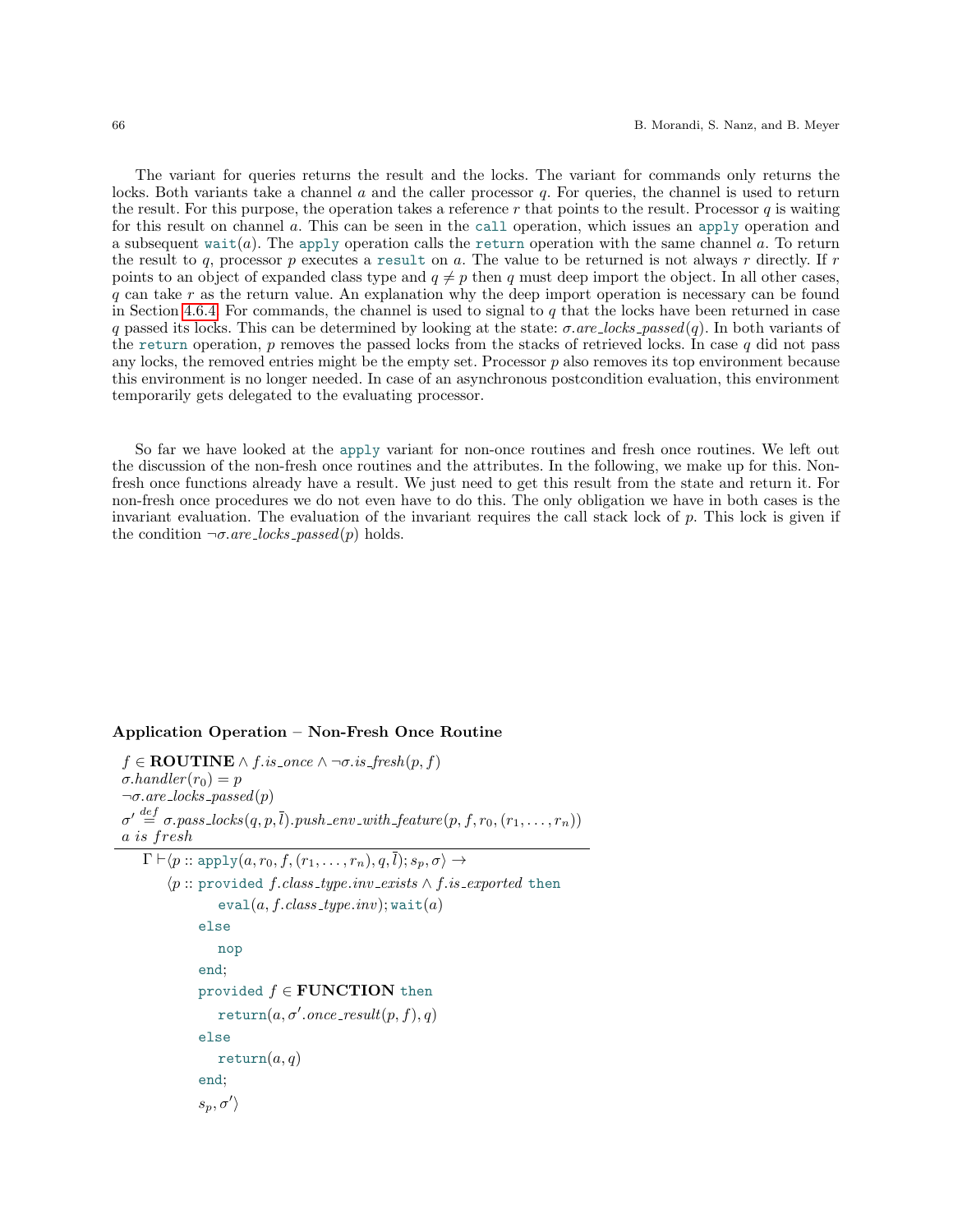## Application Operation – Attribute

 $f \in$ ATTRIBUTE  $\sigma$ .handler $(r_0) = p$  $\neg \sigma \text{.} are \text{.} locks \text{.} passed(p)$  $\sigma' \stackrel{def}{=} \sigma.pass\_locks(q,p,\bar{l}).push\_env\_with\_feature(p,f,r_0,())$ a 0 is fresh  $\Gamma \vdash \langle p :: \text{apply}(a, r_0, f,(), q, \overline{l}); s_n, \sigma \rangle \rightarrow$  $\langle p::\text{eval}(a',f);$  $\texttt{wait}(a');$  $return(a, a'.data, q);$  $\langle s_p, \sigma' \rangle$ 

Example 8 (Feature application) In this example, we look at the application of the feature buy on the first investor. Listing [2](#page-66-0) shows this feature as part of the class INVESTOR.

Listing 2: Investor class

```
class INVESTOR
create
 make
feature −− Initialization
 make (a id: INTEGER)
      −− Create an investor with identifier 'a id'.
   do
     id := a_{id}end
feature −− Access
  id: INTEGER
   −− The identifier.
 log: separate UUID
   −− The identifier of the last market.
  buy (a market: separate MARKET; a issuer id: INTEGER)
      - Buy a share of the issuer with identifier 'a issuer id' on the market 'a market'.
   require
      a market.can buy (Current.id, a issuer id)
   do
      a market.buy (Current, a issuer id)
     log := a-market.id
   ensure
     a market.can sell (Current.id, a issuer id)
    end
    ...
```
end

We start with a configuration where processor  $p_1$  finished executing the feature calls in feature do transaction.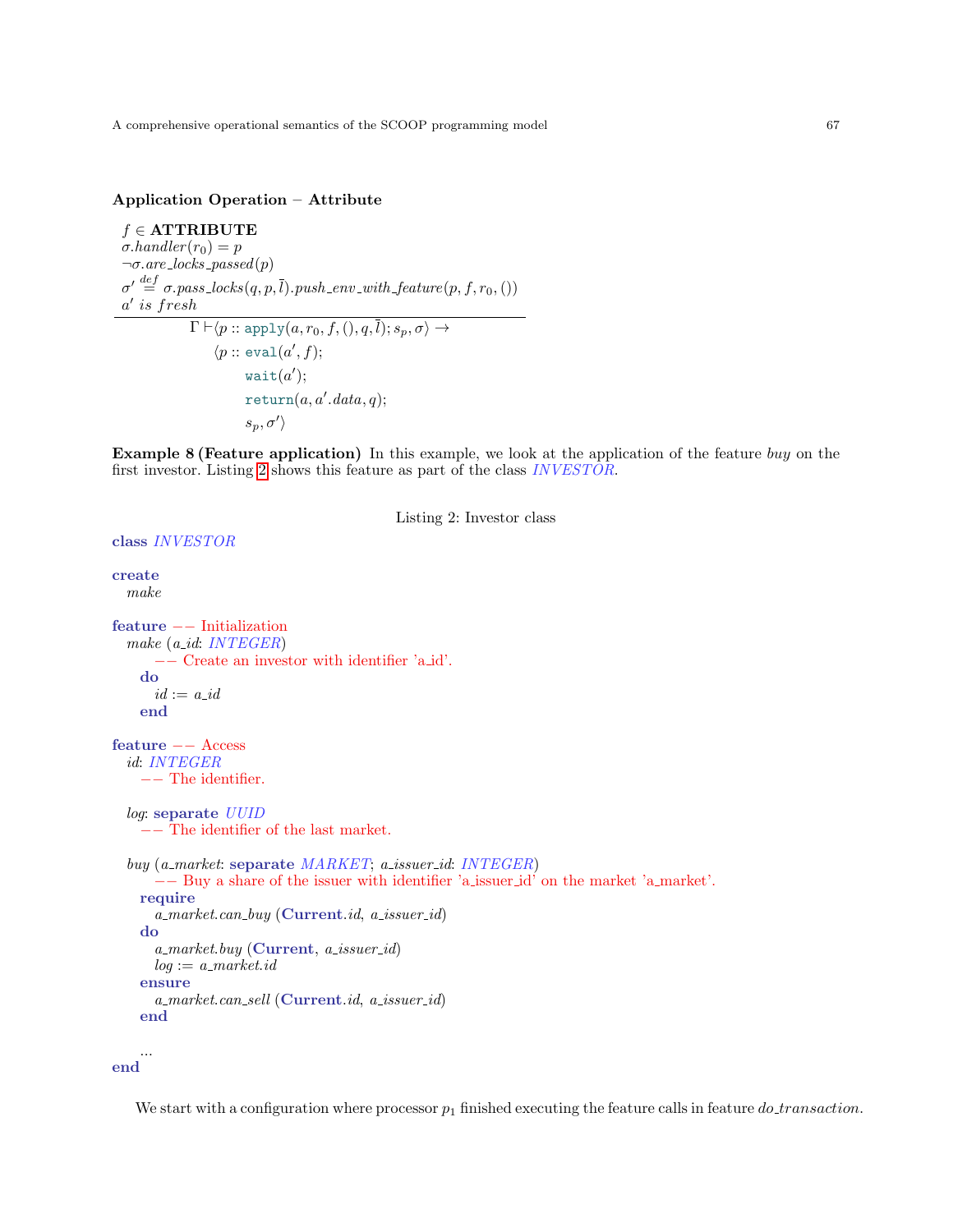These feature calls led to one apply operation for the buy feature and one for the sell feature in the action queue of each investor's handler.

```
\langlep_1 :: ... |p_2 :: |p_3: apply(a_{62}, r_6, buy, (r_1, r_{39}), p_1, (\{\}, \{\}));
             apply(a_{70}, r_6, sell, (r_1, r_{39}), p_1, (\{\}, \{\}))p_4:: apply(a_{66}, r_8, buy, (r_1, r_{39}), p_1, (\{\}, \{\}));
             app1y(a_{74}, r_8, sell, (r_1, r_{39}), p_1, (\{\}, \{\})),
    locks:
         p_1 :: \text{org}: (\{\}, \{p_3, p_4\}) \text{ rrq}: (\{\}, \{\}) \text{ ros}: (\{\}, \{\}) \text{ locked}p_2 :: \text{org}: () \text{ rng}: () \text{ res}: () \text{ unlocked}p_3 :: \text{org}: () \text{ rng}: () \text{ res}: () \text{ locked}p_4: orq: () rrq: () rcs: () locked
    objects:
         p_1 :: r_0 \to o_0(market \to r_1), r_{39} \to o_{48}(1)p_2 :: r_1 \rightarrow o_{35}(cash \rightarrow r_{16}, available\_ shares \rightarrow r_{23}, owned\_ shares \rightarrow r_{29}),r_{16} \rightarrow o_{25}[r_{21}, r_{22}], r_{21} \rightarrow o_{23}(100), r_{22} \rightarrow o_{24}(100),r_{23} \rightarrow o_{33}[r_{28}], r_{28} \rightarrow o_{32}(1),r_{29} \rightarrow o_{38}[[r_{34}], [r_{35}]], r_{34} \rightarrow o_{41}(0), r_{35} \rightarrow o_{42}(0)p_3 :: r_6 \rightarrow o_{44}(id \rightarrow r_{36}), r_{36} \rightarrow o_{43}(1)p_4: r_8 \to o_{46}(id \to r_{37}), r_{37} \to o_{45}(2)once status:
    environments:
         p_1 :: l\_first\_investor \rightarrow r_6, l \text{.second\_investor} \rightarrow r_8, Current \rightarrow r_0 /
                  a_{\text{f}} investor \rightarrow r_6, a second investor \rightarrow r_8, a issuer id \rightarrow r_{39}, Current \rightarrow r_0p_2:
         p_3:
         p_4 ::
\rangle
```
At this point, processor  $p_3$  and  $p_4$  can each take the transition that is described by the inference rule for the apply operation for non-once routines. Each processor can then take an additional transition according to the inference rule for the check pre and lock rqs operation. The result configuration is shown below. The channel  $a_{75}$  is a fresh channel. Both processors added a new environment that maps the expanded formal argument to a copy of the expanded actual argument. In case of processor  $p_3$ , the copied object is referenced by  $r_{40}$ . On processor  $p_4$ , the copied object is referenced by  $r_{41}$ . Since processor  $p_1$  did not pass its locks, both  $p_3$  and  $p_4$  added empty lock sets to their stack of retrieved locks.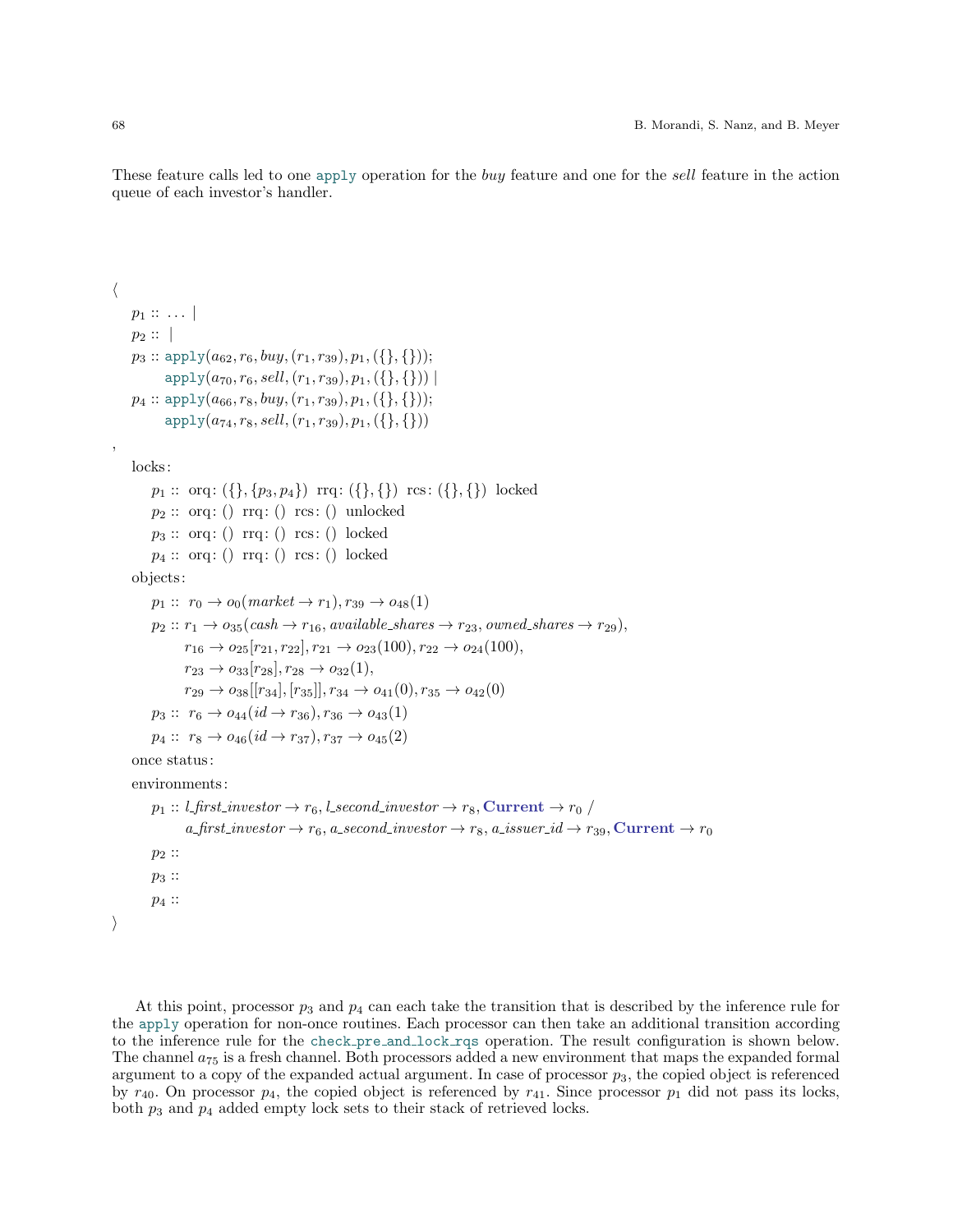```
\langlep_1 :: \ldotsp_2 :: \perpp_3 :: \texttt{lock}(\{p_2\});eval(a_{75}, a\_market. can\_buy(current.id, a\_issuer\_id));wait(a_{75});provided a_{75}.data then
                 nop
            else
                 is sue(p_2, unlock);pop_obtained_rq_locks;
                 check pre and lock rqs({p_2}, buy)end;
            a<sub>market.buy(current, a<sub>issuer id)</sub>;</sub>
            log := a\_market.id;check_post_and_unlock_rqs(\{p_2\}, buy);
            return(a_{62}, p_1);apply(a_{70}, r_6, sell, (r_1, r_{39}), p_1, (\{\}, \{\}))p_4 :: lock({p_2});
            . . .
,
    locks:
         p_1 :: \text{org}: (\{\}, \{p_3, p_4\}) \text{ rrq}: (\{\}, \{\}) \text{ ros}: (\{\}, \{\}) \text{ locked}p_2 :: \text{org}: () \text{ rng}: () \text{ res}: () \text{ unlocked}p_3 :: \text{org: } () \text{ rrq: } (\{\}) \text{ res: } (\{\}) \text{ locked}p_4 :: orq: () rrq: ({}) rcs: ({}) locked
    objects:
         p_1 :: r_0 \to o_0(marker \to r_1), r_{39} \to o_{48}(1)p_2 :: r_1 \rightarrow o_{35}(cash \rightarrow r_{16}, available\_shares \rightarrow r_{23}, owned\_shares \rightarrow r_{29}),r_{16} \rightarrow o_{25}[r_{21}, r_{22}], r_{21} \rightarrow o_{23}(100), r_{22} \rightarrow o_{24}(100),r_{23} \rightarrow o_{33}[r_{28}], r_{28} \rightarrow o_{32}(1),r_{29} \rightarrow o_{38}[[r_{34}], [r_{35}]], r_{34} \rightarrow o_{41}(0), r_{35} \rightarrow o_{42}(0)p_3 :: r_6 \rightarrow o_{44}(id \rightarrow r_{36}), r_{36} \rightarrow o_{43}(1), r_{40} \rightarrow o_{49}(1)p_4: r_8 \rightarrow o_{46}(id \rightarrow r_{37}), r_{37} \rightarrow o_{45}(2), r_{41} \rightarrow o_{50}(1)once status:
    environments:
         p_1 :: l\_first\_investor \rightarrow r_6, l\_second\_investor \rightarrow r_8, Current \rightarrow r_0a_{\text{f}} investor \rightarrow r_6, a second investor \rightarrow r_8, a issuer id \rightarrow r_{39}, Current \rightarrow r_0p_2:
         p_3 :: a\_market \rightarrow r_1, a\_issuer_id \rightarrow r_{40}, Current \rightarrow r_6p_4 :: a\_market \rightarrow r_1, a\_issuer\_id \rightarrow r_{41}, Current \rightarrow r_8\left\langle \right\rangle
```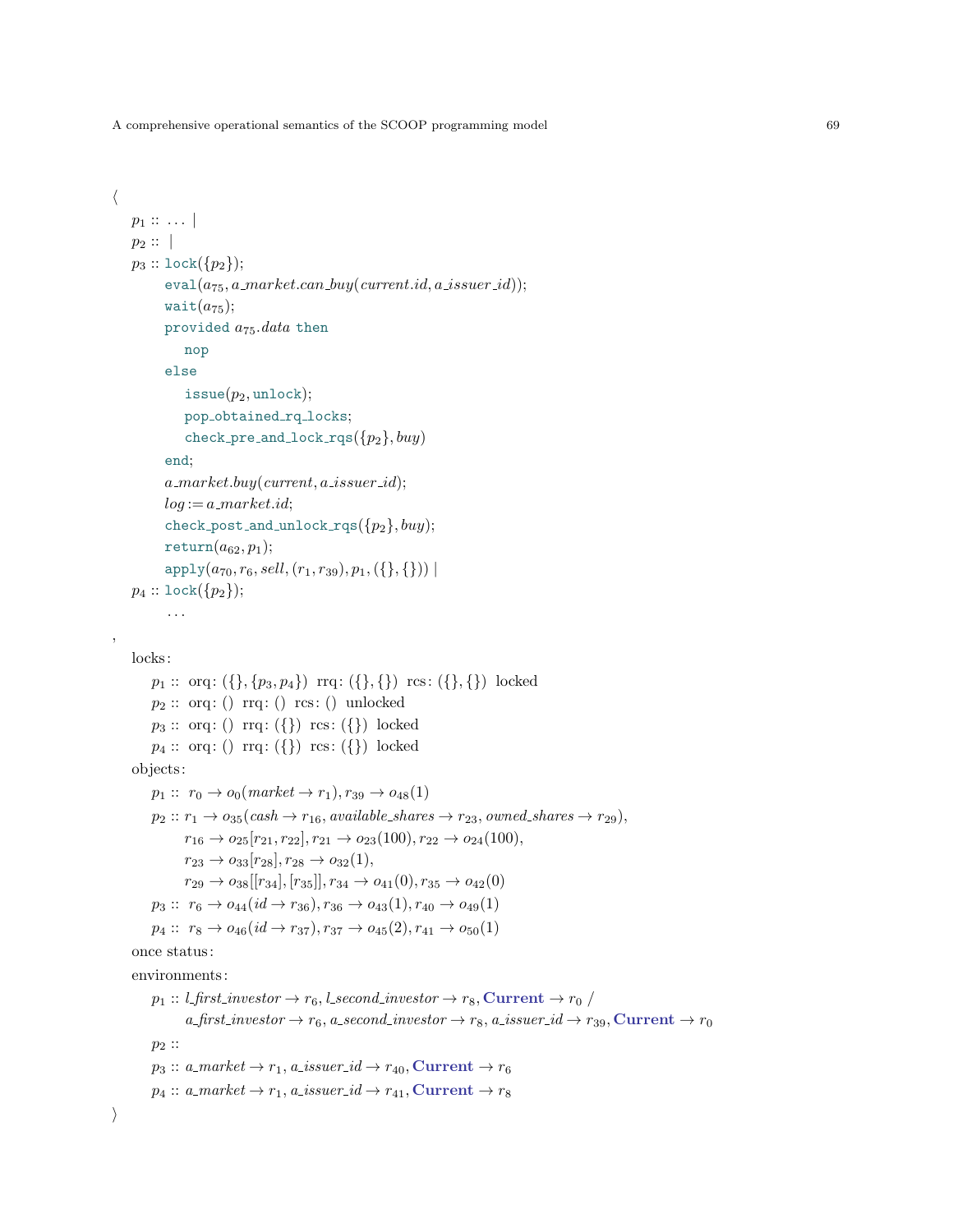The inference rule for the lock operation shows that both  $p_3$  and  $p_4$  require the request queue lock of  $p_2$ . We decide to give priority to  $p_3$ . This leads to the following configuration, where  $p_2$ 's request queue is locked on behalf of  $p_3$ :

```
\langlep_1 :: \ldotsp_2 :: |p_3 :: eval(a_{75}, a\_market. can_buy(current.id, a_issuer_id));wait(a_{75});provided a_{75}.data then
           nop
        else
            issue(p_2,unlock);
           pop_obtained_rq_locks;
            check pre and lock rqs({p_2}, buy)end;
        a\_market.buy(current, a\_issuer_id);log := a-market.id;
        check post and unlock rqs({p_2}, buy);return(a_{62}, p_1);app1y(a_{70}, r_6, sell, (r_1, r_{39}), p_1, (\{\}, \{\}))p_4 :: \dots
```

```
locks:
     p_1 :: \text{org}: (\{\}, \{p_3, p_4\}) \text{ rrq}: (\{\}, \{\}) \text{ ros}: (\{\}, \{\}) \text{ locked}p_2 :: \text{org}: () \text{ rng}: () \text{ res}: () \text{ locked}p_3 :: \text{ orq}: (\{p_2\}) \text{ rrq}: (\{\}) \text{rcs}: (\{\}) \text{locked}p_4 :: \text{org: } () \text{ rrq: } (\{\}) \text{ res: } (\{\}) \text{ locked}objects:
     . . .
once status:
environments:
     . . .
```
 $\left\langle \right\rangle$ 

,

The evaluation of the precondition produces a result on  $p_2$  that is awaited by  $p_3$ . The result is a deep imported object of class type  $BOOLEAN$  that is referenced by  $r_{58}$ . The boolean value of this object indicates that the precondition is satisfied and hence  $p_3$  can continue with the execution of the body. In the following resulting configuration, the arrays referenced by  $r_{16}$ ,  $r_{23}$ , and  $r_{29}$  have been updated; The first investor bought a share of the issuer. Consequently, the first investor has a lower amount of cash and there is one fewer share available. Furthermore, the log attribute of the first investor object has been updated with the identifier of the market. This identifier object is referenced by  $r_{65}$ . It has been computed by  $p_2$  in a once function of separate type. Hence the object is available as a once result on all processors in the system.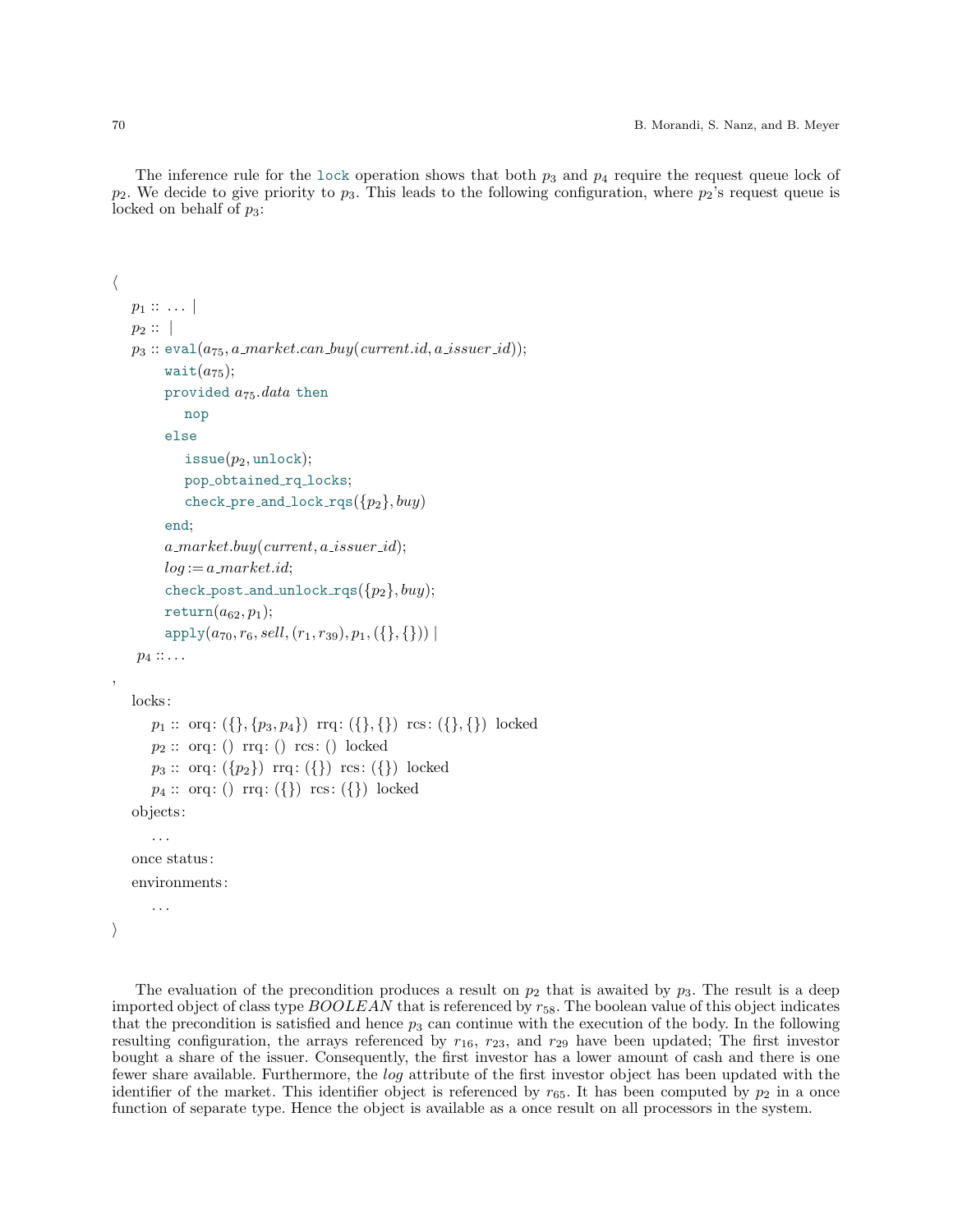```
\langlep_1 :: ... |p_2 :: |p_3: check_post_and_unlock_rqs({p_2}, buy);
             return(a_{62}, p_1);apply(a_{70}, r_6, sell, (r_1, r_{39}), p_1, (\{\}, \{\}))p_4 :: \ldots,
     locks:
          . . .
     objects:
          p_1 :: r_0 \rightarrow o_0(market \rightarrow r_1), r_{39} \rightarrow o_{48}(1)p_2 :: r_1 \rightarrow o_{35}(cash \rightarrow r_{16}, available\_ shares \rightarrow r_{23}, owned\_ shares \rightarrow r_{29}),r_{16} \rightarrow o_{71}[r_{61}, r_{22}], r_{61} \rightarrow o_{70}(90), r_{22} \rightarrow o_{24}(100),r_{23} \rightarrow o_{73}[r_{62}], r_{62} \rightarrow o_{72}(0),r_{29} \rightarrow o_{75}[[r_{63}], [r_{35}]], r_{63} \rightarrow o_{74}(1), r_{35} \rightarrow o_{42}(0),r_{65} \rightarrow o_{77}p_3 :: r_6 \rightarrow o_{78}(id \rightarrow r_{36}, log \rightarrow r_{65}), r_{36} \rightarrow o_{43}(1), r_{40} \rightarrow o_{49}(1), r_{58} \rightarrow o_{67}(true)p_4 :: r_8 \rightarrow o_{46}(id \rightarrow r_{37}), r_{37} \rightarrow o_{45}(2), r_{41} \rightarrow o_{50}(1)once status:
          all :: \{MARKET\}.id \rightarrow r_{65}environments:
          . . .
\left\langle \right\rangle
```
The postcondition of the feature buy contains the expression current.id. The controlling entity of the target *current* is the current entity. The handler of the current object is  $p_3$  itself. Processor  $p_3$  did not obtain its own request queue lock. Hence the postcondition must be evaluated synchronously. After the postcondition evaluation,  $p_3$  enqueues the unlock operation to  $p_2$  and then removes  $p_2$ 's request queue lock from its stack of obtained request queue locks. This enables  $p_2$  to unlock its request queue lock. Processor  $p_3$ then executes the return operation. This leads to the following configuration, where  $p_3$ 's top environment and retrieved locks are removed: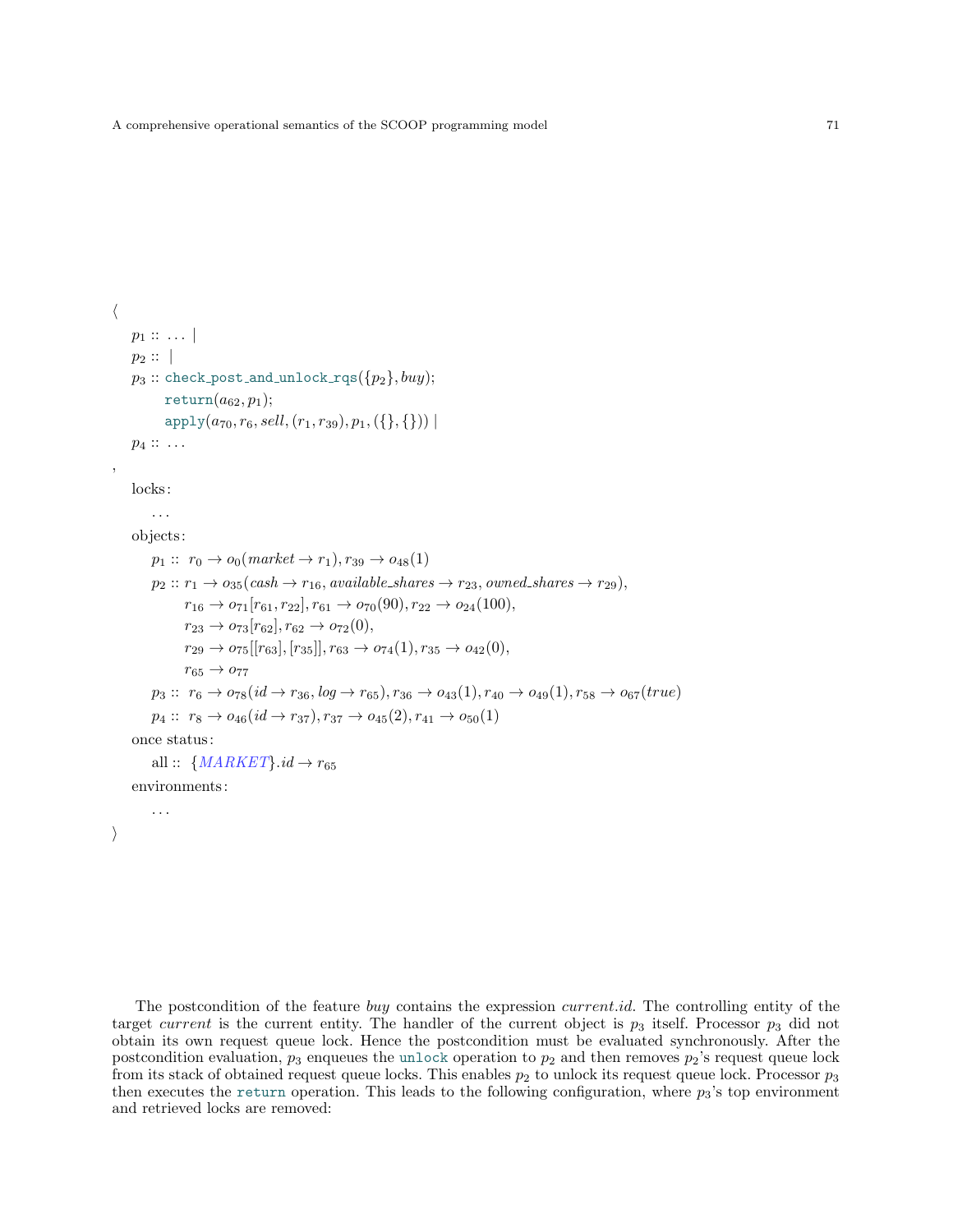```
\langlep_1 :: \ldotsp_2 :: \perpp_3 :: apply(a_{70}, r_6, sell, (r_1, r_{39}), p_1, (\{\}, \{\}))p_4 :: \ldots,
    locks:
         p_1 :: \text{org}: (\{\}, \{p_3, p_4\}) \text{ rrq}: (\{\}, \{\}) \text{ ros}: (\{\}, \{\}) \text{ locked}p_2 :: \text{org}: () \text{ rng}: () \text{ res}: () \text{ unlocked}p_3 :: \text{org}: () \text{ rng}: () \text{ res}: () \text{ locked}p_4 :: orq: () rrq: ({}) rcs: ({}) locked
    objects:
         . . .
    once status:
         . . .
    environments:
         p_1 :: l\_first\_investor \rightarrow r_6, l\_second\_investor \rightarrow r_8, Current \rightarrow r_0a\_first\_investor \rightarrow r_6, a\_second\_investor \rightarrow r_8, a\_issuer\_id \rightarrow r_{39}, Current \rightarrow r_0p_2:
         p_3:
         p_4 :: a\_market \rightarrow r_1, a\_issuer\_id \rightarrow r_{41}, Current \rightarrow r_8\left\langle \right\rangle\Box
```

```
5.4.5. Creation instructions
```
A creation instruction has the form create  $b.f(e_1, \ldots, e_n)$  where b is the target entity, f is the creation procedure, and  $e_1, \ldots, e_n$  are the actual arguments. We assume that b is of type  $(d, g, c)$ . A processor p that executes this instruction takes the following steps:

1. Processor  $q$  creation:

- If *b* is separate, i.e.  $g = \top$ , then create a new processor.
- If b has an explicit processor specification, i.e.  $q = \alpha$ , then
	- take the processor denoted by  $\alpha$ , if it already exists.
	- create a new processor, if the processor denoted by  $\alpha$  does not exist yet.
- If b is non-separate, i.e.  $q = \bullet$ , then take p.
- 2. Locking: Lock the request queue of  $q$  if the following conditions hold:
	- Processor  $p$  and processor  $q$  are different.
	- Processor  $p$  does not have  $q$ 's request queue lock.
	- Processor  $q$  does not have  $p$ 's request queue lock.
- 3. Object creation: Ask q to create a new instance with class type c using the creation procedure f. Attach the newly created object to b.
- 4. Invariant evaluation: If f is not exported then ask q to evaluate the invariant.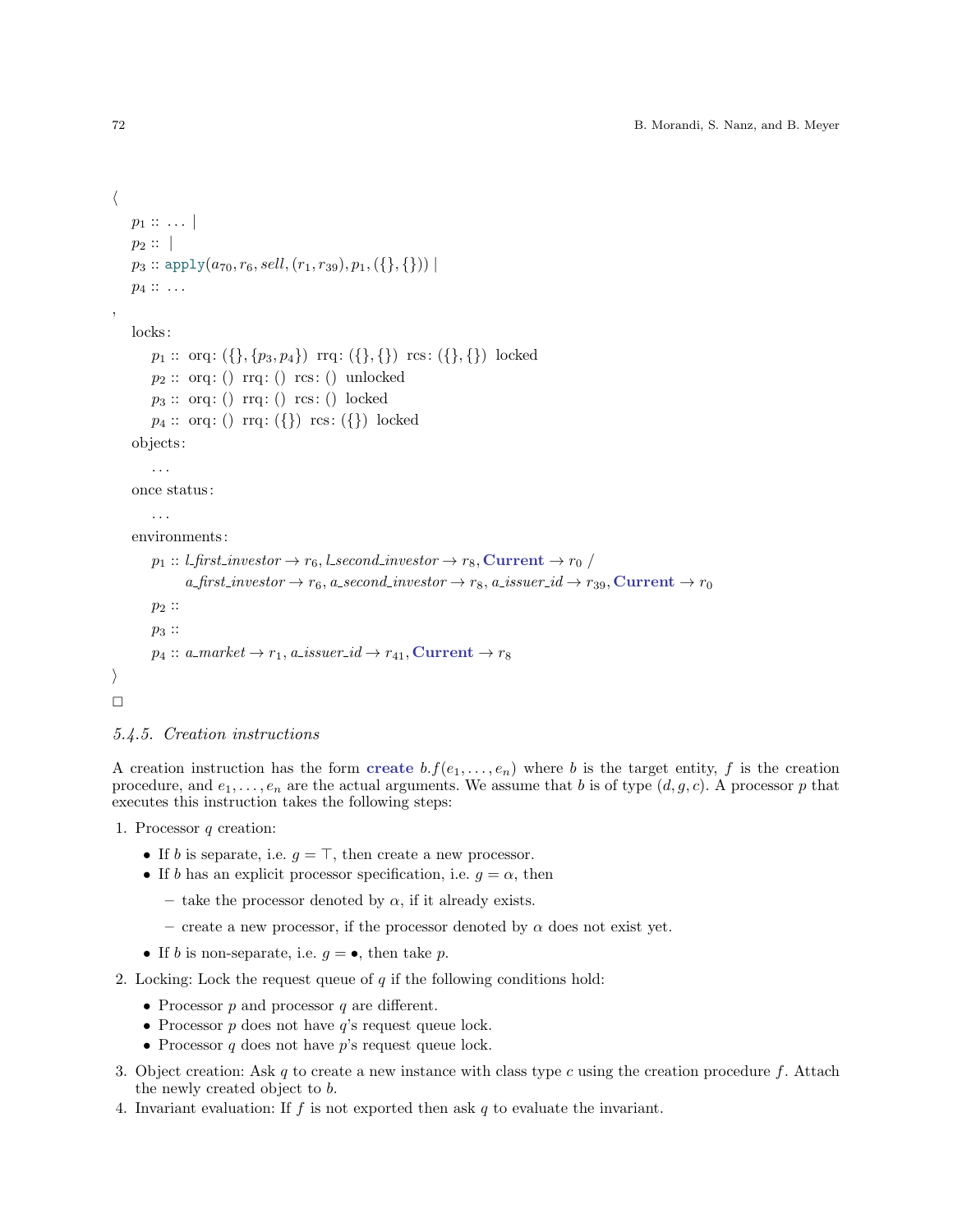A comprehensive operational semantics of the SCOOP programming model 73

5. Lock releasing: If  $q$ 's request queue has been locked in the locking step, then ask  $q$  to unlock its request queue after it is done with the feature request.

There are four cases in the processor creation step:

- The entity  $b$  has a separate type.
- The entity b has an explicit processor specification and the denoted processor already exists.
- The entity b has an explicit processor specification and the denoted processor does not yet exist.
- The entity *b* has a non-separate type.

For each of these cases we introduce one inference rule. We start with the variant where b has a separate type. In this case we define q as a new processor and  $o$  as a new object of class type c. The reference  $r$ points to the this object. First we acquire a request queue lock on the new processor  $q$  so that we can issue statements on q. Next, we write the value r into the entity b. To make a call to the creation procedure, we execute a command instruction. Once this is done, we must check whether we have to evaluate the invariant. If f is exported then the invariant will be evaluated as part of  $f$ 's feature application. In this case we must do nothing. However, if f is not exported then we must issue the invariant evaluation to  $q$ . After this step, we can issue an unlock operation to q and remove the request queue lock from  $p$ 's obtained request queue locks.

### Create Instruction – Top

```
(d, h, c) \stackrel{def}{=} type\_of(\Gamma, b)h = \topq \stackrel{def}{=} \sigma.new\_proco \stackrel{def}{=} \sigma.new\_obj(c)\sigma' \stackrel{def}{=} \sigma.add\_proc(q).add\_obj(q, o)r \stackrel{def}{=} \sigma'.ref(o)a is fresh
\Gamma \vdash \langle p \text{ :: create } b.f(e_1, \ldots, e_n); s_p, \sigma \rangle \rightarrow\langle p:: \text{lock}(\{q\})\ranglewrite(b.name, r);b.f(e_1, \ldots, e_n);provided \neg f.class_type.inv\_exists \lor f.is\_explored then
                nop
            else
                 issue(q, eval(a, f.class_type.inv); wait(a))
            end;
            issue(q,unlock);
            pop_obtained_rq_locks;
             s_p \mid q::\texttt{nop}, \sigma' \rangle
```
In the following, we look at the two variants for the cases where b has an explicit processor specification. There are two forms of explicit processor specifications: unqualified and qualified. An unqualified explicit processor specification is based on a processor attribute  $x$  with an attached type. We write the processor specification as  $\langle x \rangle$ . The processor denoted by this explicit processor specification is the processor stored in x. A qualified explicit processor specification is based on an entity y. The entity y is a non-writable entity of attached type. We write this processor specification as  $\lt y \text{.}$  handler  $\gt \text{.}$  The processor denoted by this explicit processor specification is the same processor as the one handling the object referenced by  $y$ . We notice that a qualified explicit processor specification always denotes an existing processor because this specification is based on an attached entity. This means that there is already an object attached to this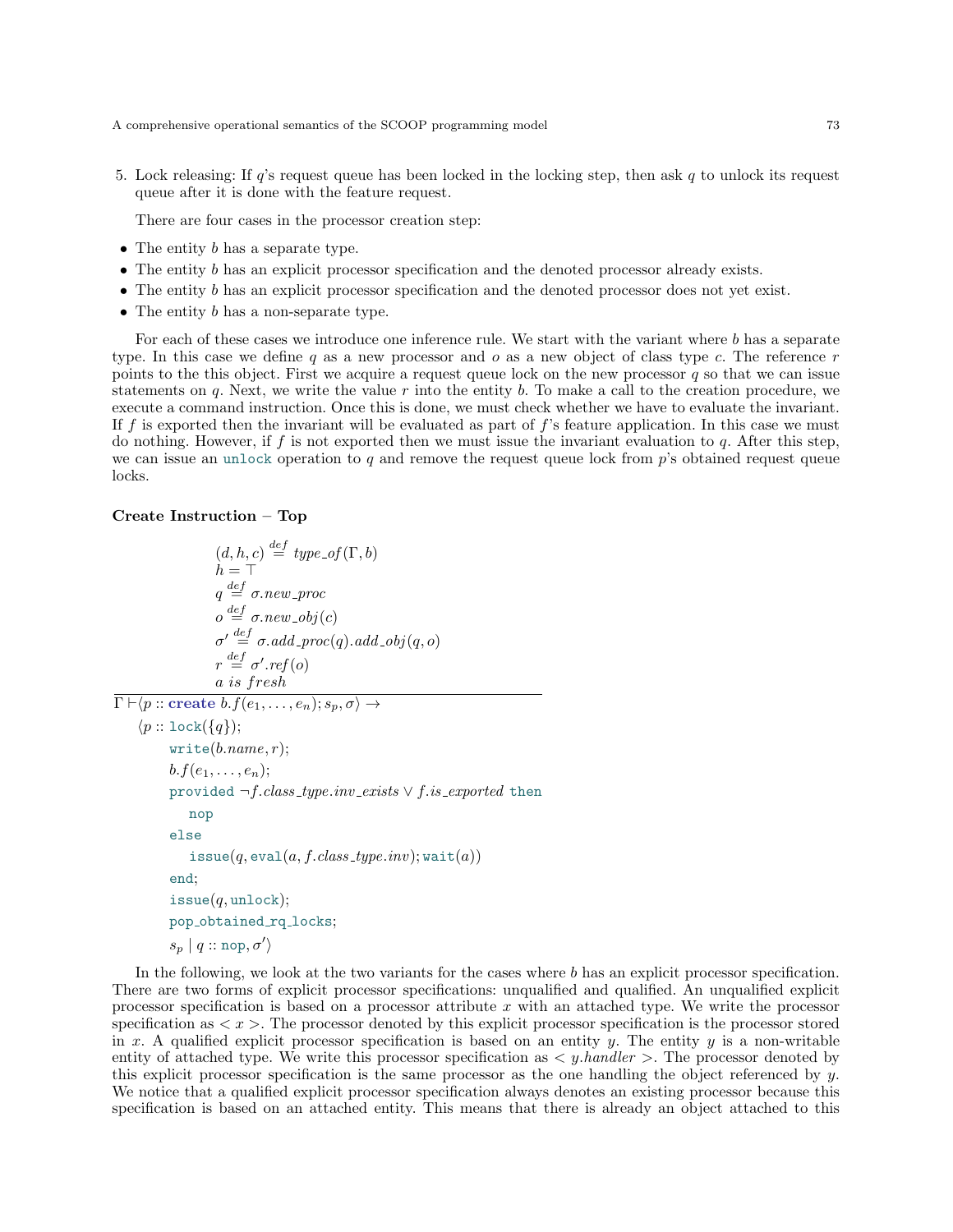entity and thus its handler must exist. This insight helps us to write the conditions for the two inference rule variants.

### Create Instruction – Existing Explicit Processor

```
(d, h, c) \stackrel{def}{=} type\_of(\Gamma, b)h = <x> \lor h = <y.handler>q \stackrel{\text{def}}{=} \begin{cases} \sigma.val(p, x) & \text{if } t = (d, \langle x \rangle, c) \\ \sigma \text{ is odd,} & \text{if } t = (d, \langle x \rangle, c) \end{cases}\sigma.handler(\sigma.val(p, y)) if t = (d, \langle y.handler \rangle, c)\sigma.procs.has(q)
\overline{g}_{required.cs. locks} \stackrel{def}{=} \left\{ \begin{array}{ll} \{q\} & if \, q \neq p \land (\sigma.\textit{rq\_locks}(q).has(p) \lor \sigma.\textit{cs\_locks}(q).has(p)) \\ \emptyset & otherwise \end{array} \right.{} otherwise
\forall x \in \overline{g}_{required\_cs\_locks}: ¬\sigma . are\_locks\_passed(p) \land \sigma . cs\_locks(p).has(x)o \stackrel{def}{=} \sigma.new\_obj(c)\sigma' \stackrel{def}{=} \sigma.add\_obj(q, o)r \stackrel{def}{=} \sigma'.ref(o)a is fresh
    \Gamma \vdash \langle p \text{ :: create } b.f(e_1, \ldots, e_n); s_p, \sigma \rangle \rightarrow\langle p:: provided q\neq p\land \neg \sigma'.rq\_locks(p).has(q) \land \neg \sigma'.rq\_locks(q).has(p) then
                       lock({q})else
                       nop
                  end;
                  write(b.name, r);b.f(e_1, \ldots, e_n);provided ¬f.class type.inv exists ∨ f.is exported then
                       nop
                  else
                       issue(q, eval(a, f.class_type.inv); wait(a))
                  end;
                  provided q \neq p \land \neg \sigma'.rq\_locks(p).has(q) \land \neg \sigma'.rq\_locks(q).has(p) then
                       issue(q,unlock);
                       pop obtained rq locks
                  else
                       nop
                  end;
                  \langle s_p, \sigma' \rangle
```
For the variant that handles existing processors, we have to determine the denoted processor for both the qualified and the unqualified possibility. For the qualified option, we can simply lookup the value of the attribute x. For the unqualified option, we must first lookup the value of the entity  $y$  and then determine the handler of the referenced object. In either case, the result  $q$  is either the denoted processor, if it exists, or the void value. We can then check whether  $q$  is in the set of processors of our system. We can only use this inference rule, if  $q$  is in this processor set. The overall idea of this inference rule is the same as in the case where b has a separate type. The difference lies in the processor creation, locking, and lock releasing steps. Instead of creating a new processor we can take the existing processor q. If  $q = p$  then the call to the creation procedure will be a non-separate call. In this case,  $p$ 's call stack lock is required. This lock is given because otherwise p would be waiting. If  $p \neq q$  and q has a lock on p then the call to the creation procedure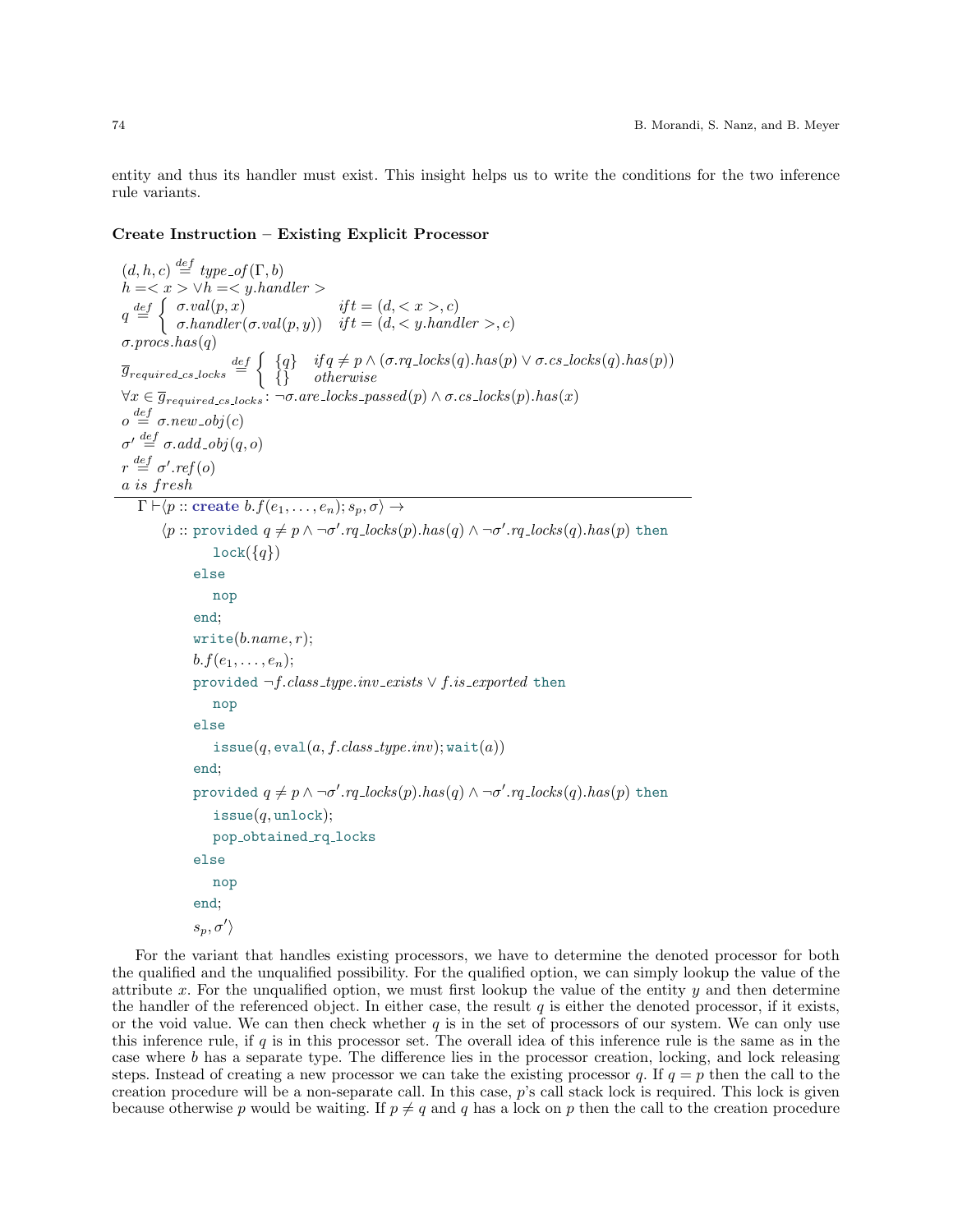will be a separate callback. In this case,  $p$  requires  $q$ 's call stack lock. This is expressed in the condition with the help of the set  $\bar{g}_{required\text{ }c\text{ }s\text{ }locks}$ . If  $p \neq q$  and q does not have p's request queue lock then the call to the creation procedure will be a separate call. In this case, p must obtain q's request queue lock, provided p does not already have this lock. Only when p obtained q's request queue lock, do we have to issue an unlock operation and remove  $q$  from  $p$ 's stack of obtained request queue locks.

For the variant that handles non-existing processors, we have to determine the denoted processor only for unqualified processor specifications. The condition states that the denoted processor must not yet exist. If the condition is satisfied then we create a new processor q with a new object  $o$  and reference  $r$ . The steps in this variant are similar to those we saw in the variant where b has a separate type. However, we have to set the value of the processor attribute x to the newly created processor. This ensures that the denoted processor will be found to exist in the future.

### Create Instruction – Non-Existing Explicit Processor

 $(d, h, c) \stackrel{def}{=} type\_of(\Gamma, b)$  $h =$  $\neg \sigma. process. has (\sigma. val(p, x))$  $q \stackrel{def}{=} \sigma.new\_proc$  $o \stackrel{def}{=} \sigma.new\_obj(c)$  $\sigma' \stackrel{def}{=} \sigma.add\_proc(q).add\_obj(q, o)$  $r \stackrel{def}{=} \sigma'.ref(o)$ a is fresh  $\Gamma \vdash \langle p \text{ :: create } b.f(e_1, \ldots, e_n); s_p, \sigma \rangle \rightarrow$  $\langle p:: \text{write}(x.name, q);$  $lock({q})$ ;  $write(b.name, r);$  $b.f(e_1, \ldots, e_n);$ provided  $\neg f.class_type.inv\_exists \lor f.is\_explored$  then nop else issue(q, eval(a, f.class\_type.inv); wait(a)) end;  $issue(q,$ unlock); pop\_obtained\_rq\_locks;  $s_p \mid q::\texttt{nop}, \sigma' \rangle$ 

Lastly, we have the variant for the case where b has a non-separate type. In this case, we create the object on the current processor. Processor creation, locking, and lock releasing is not necessary. The required call stack lock on  $p$  is given because otherwise  $p$  would be waiting.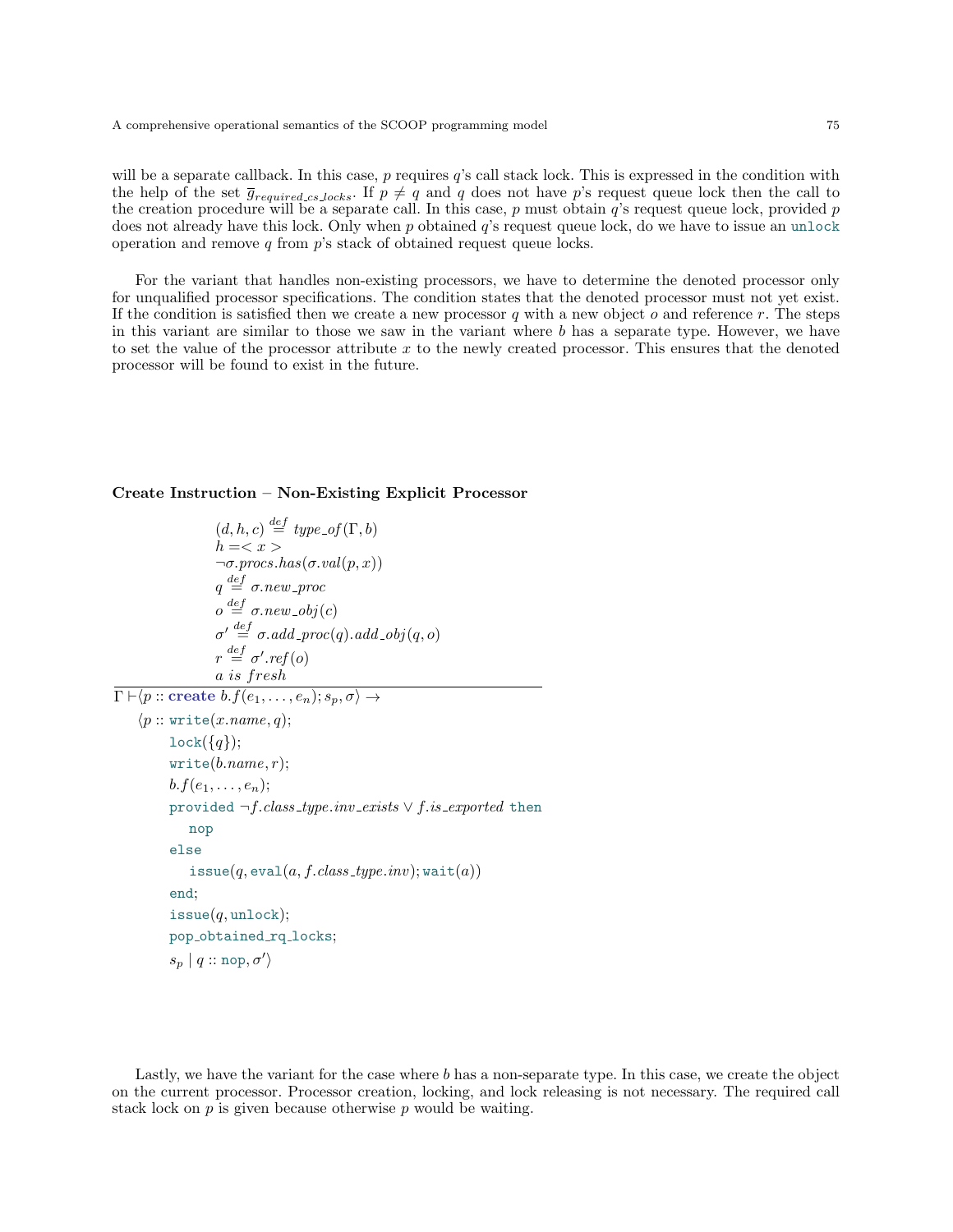## Create Instruction – Non-Separate

 $(d, h, c) \stackrel{def}{=} type\_of(\Gamma, b)$  $h = \bullet$  $o \stackrel{def}{=} \sigma.new\_obj(c)$  $\sigma' \stackrel{def}{=} \sigma.add\_obj(p, o)$  $r \stackrel{def}{=} \sigma'.ref(o)$ a is fresh  $\Gamma \vdash \langle p : \text{create } b.f(e_1, \ldots, e_n); s_p, \sigma \rangle \rightarrow$  $\langle p:: \text{write}(b.name, r);$  $b.f(e_1, \ldots, e_n);$ provided ¬f.class type.inv exists ∨ f.is exported then nop else  $eval(a, f.class_type.inv); wait(a)$ end;  $\langle s_p, \sigma' \rangle$ 

Example 9 (Object creation) To illustrate object creation, we start in a configuration where the root processor  $p_1$  is executing the root procedure make on the root object  $o_0$ . This procedure is shown in listing [3.](#page-75-0)

Listing 3: Application class with initialization

```
class APPLICATION
```
create make feature −− Initialization make −− Create a market with investors and issuers. Then do some transactions. local l first investor: separate INVESTOR l second investor: separate INVESTOR do −− Create the market with 2 investors each of which has 10 units of cash and with 1 issuer that has 1 share. Create the investors with identifiers 1 and 2. create market.make (2, 100, 1, 1) create l first investor.make (1) create l second investor.make (2) −− Do a transaction. Current.do\_transaction (l\_first\_investor, l\_second\_investor, 1) end feature {APPLICATION} −− Implementation market: separate MARKET −− The market. do\_transaction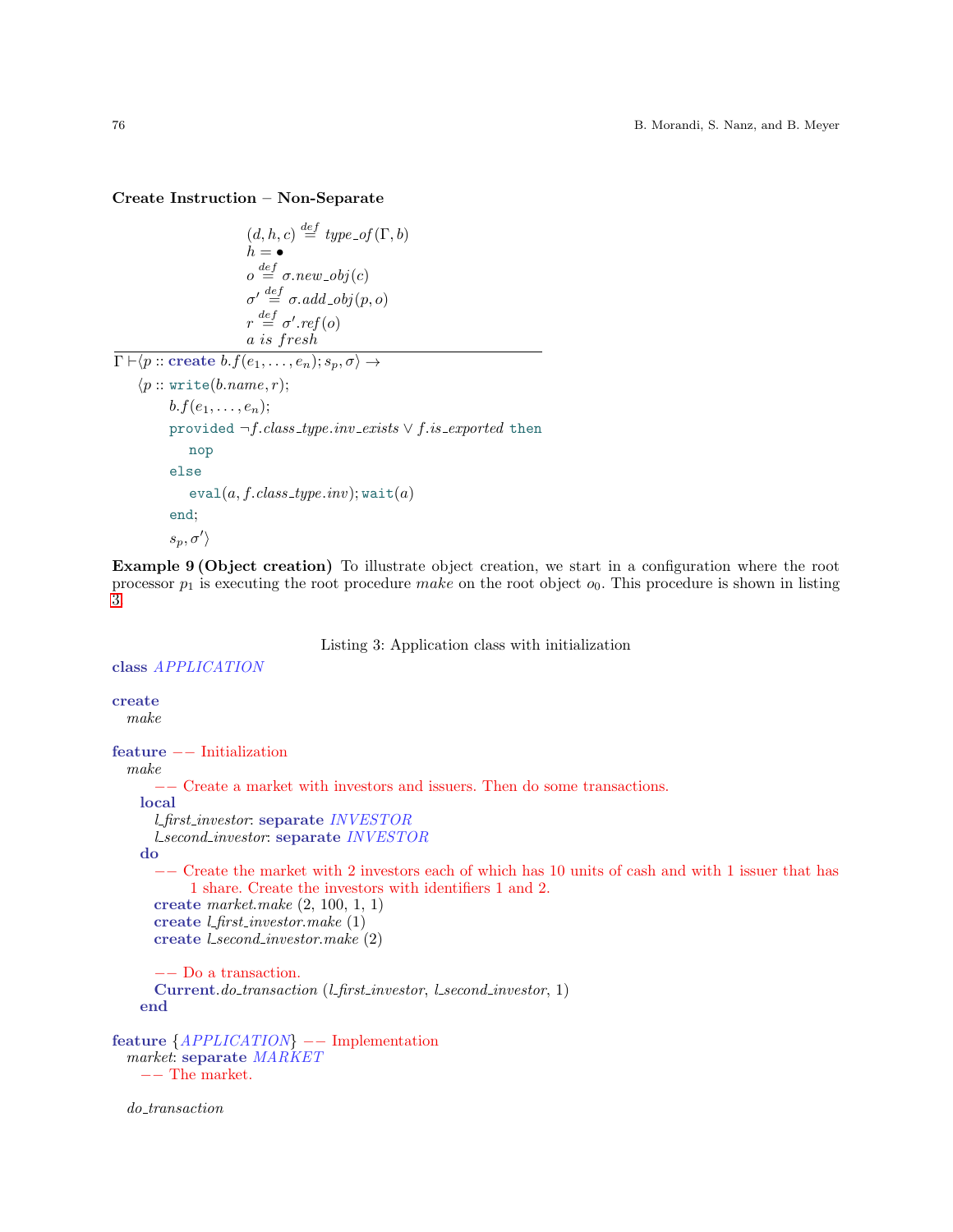A comprehensive operational semantics of the SCOOP programming model 77

#### end

...

The following configuration is our starting point:

```
\langlep_1 :: create market.make(2, 100, 1, 1);
```
locks:

,

. . .

```
p_1 :: \text{org: } (\{\}) \text{ rng: } (\{\}) \text{ res: } (\{\}) \text{ locked}objects:
          p_1 :: r_0 \rightarrow o_0(market \rightarrow void)once status:
     environments:
          p_1 :: l\_first\_investor \rightarrow void, l \text{.second\_investor} \rightarrow void, Current \rightarrow r_0\left\langle \right\rangle
```
Processor  $p_1$  can now take the transition as described by the inference rule for the top variant. The result is a new configuration, in which  $o_1$  is the new market object handled by a new processor  $p_2$ :

```
\langlep_1 :: lock(\{p_2\});
           write(maxket.name, r_1);market.make(2, 100, 1, 1);is sue(p_2, unlock);pop_obtained_rq_locks;
            \ldots \mid p_2 \ldots p_p,
    locks:
        p_1 :: \text{ orq}: (\{\}) \text{ rq}: (\{\}) \text{ c} \in \{\}) \text{ locked}p_2 :: \text{org}: () \text{ rng}: () \text{ res}: () \text{ unlocked}objects:
        p_1 :: r_0 \rightarrow o_0(market \rightarrow void)p_2 :: r_1 \rightarrow o_1once status:
    environments:
        p_1 :: l\_first\_investor \rightarrow void, l\_second\_investor \rightarrow void, Current \rightarrow r_0p_2:
\left\langle \right\rangle
```
Now processor  $p_1$  locks the request queue of processor  $p_2$ . It then stores the reference  $r_1$  into the entity market. With these two steps, processor  $p_1$  set up the context to execute a feature call to the creation procedure make. The resulting feature request will be executed by processor  $p_2$ . Processor  $p_1$  then asks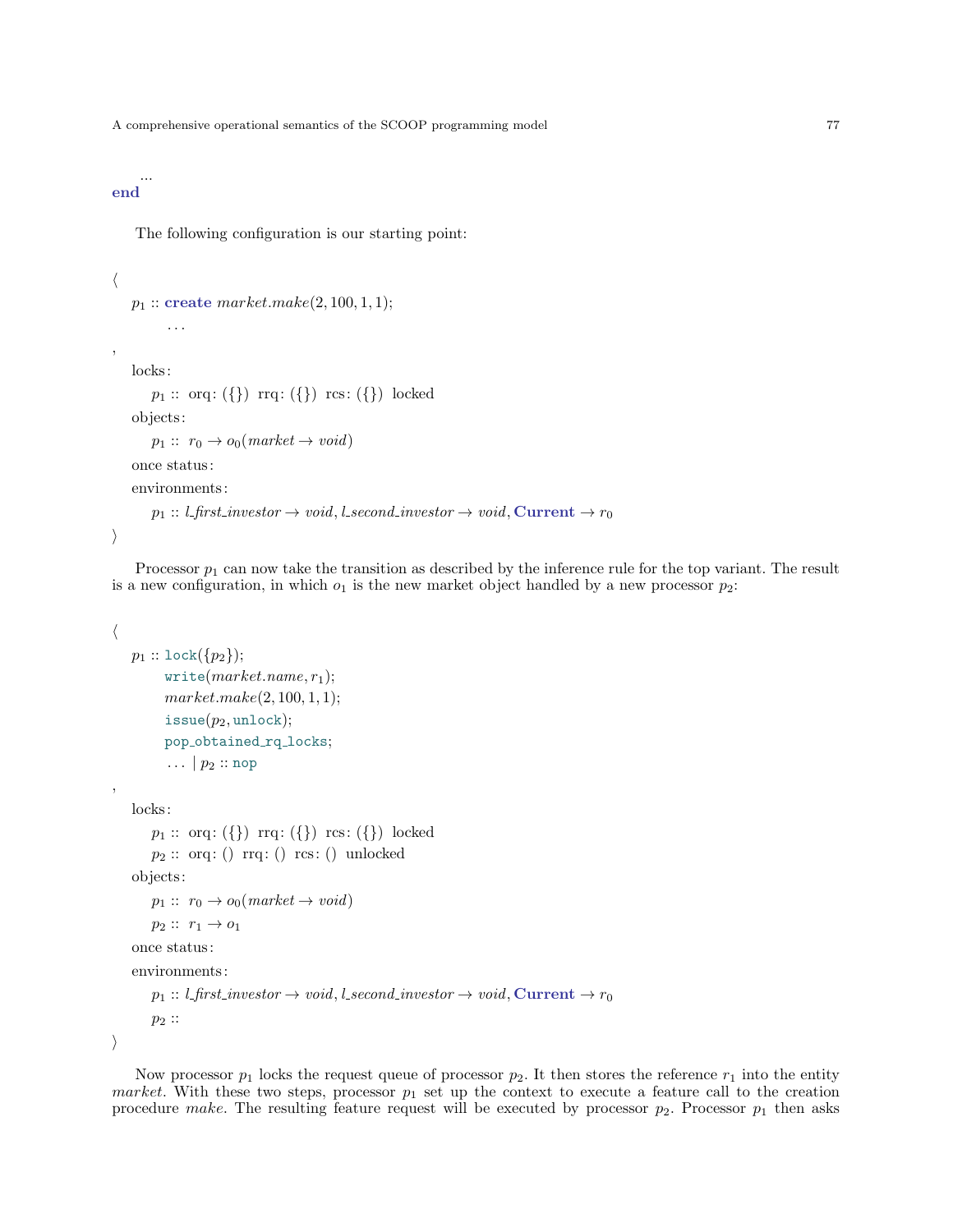processor  $p_2$  to unlock its request queue after it is done with the feature request. Then processor  $p_1$  removes the obtained request queue lock from its stack of obtained request queue locks.  $\Box$ 

#### 5.4.6. Flow control instructions

The if e then  $s_t$  else  $s_f$  end instruction executes  $s_t$  if the expression e evaluates to true. Otherwise the instruction executes  $s_f$ . We introduce one inference rule for this instruction. In a first step, we evaluate the expression  $e$  using a fresh channel  $a$  and then we wait for a notification on  $a$ . In a second step, we use the provided operator to either execute  $s_t$  or  $s_f$ , depending on the value of the expression.

#### If Instruction

```
a is fresh
\frac{a}{\Gamma \vdash \langle p:: \text{if } e \text{ then } s_t \text{ else } s_f \text{ end}; s_p, \sigma \rangle \rightarrow}\langle p:: eval(a, e):wait(a);
                provided a.data then
                     s_telse
                     sf
                end;
                \langle s_p, \sigma \rangle
```
The **until** e loop  $s_t$  end operation executes a sequence of  $s_l$  instructions until the expression e evaluates to true. If e is true initially then the executed sequence is empty. We introduce one inference rule for this instruction. First, we evaluate  $e$  using a fresh channel  $a$ . Then we wait for a notification on  $a$ . Next, we use the provided operation to check whether  $e$  evaluates to true or false. If  $e$  is true then we are done. Otherwise, we execute  $s_l$  followed by another until e loop  $s_t$  end operation.

#### Loop Instruction

```
a is fresh
\Gamma\vdash\!\langle p\text{ :: until }e\text{ loop }s_l\text{ end}; s_p,\sigma\rangle\rightarrow\langle p:: eval(a, e):wait(a);
            provided a.data then
                 nop
            else
                  s_l;until e loop s_l end
             end;
            \langle s_p, \sigma \rangle
```
### 5.4.7. Assignment instructions

An assignment instruction  $b := e$  assigns the value of the expression e to the entity b. The following inference rule implements the assignment instruction. We first evaluate the expression  $e$  and then wait for a notification on a fresh channel a. Once we get this notification, we use the write operation to set the value to the entity b.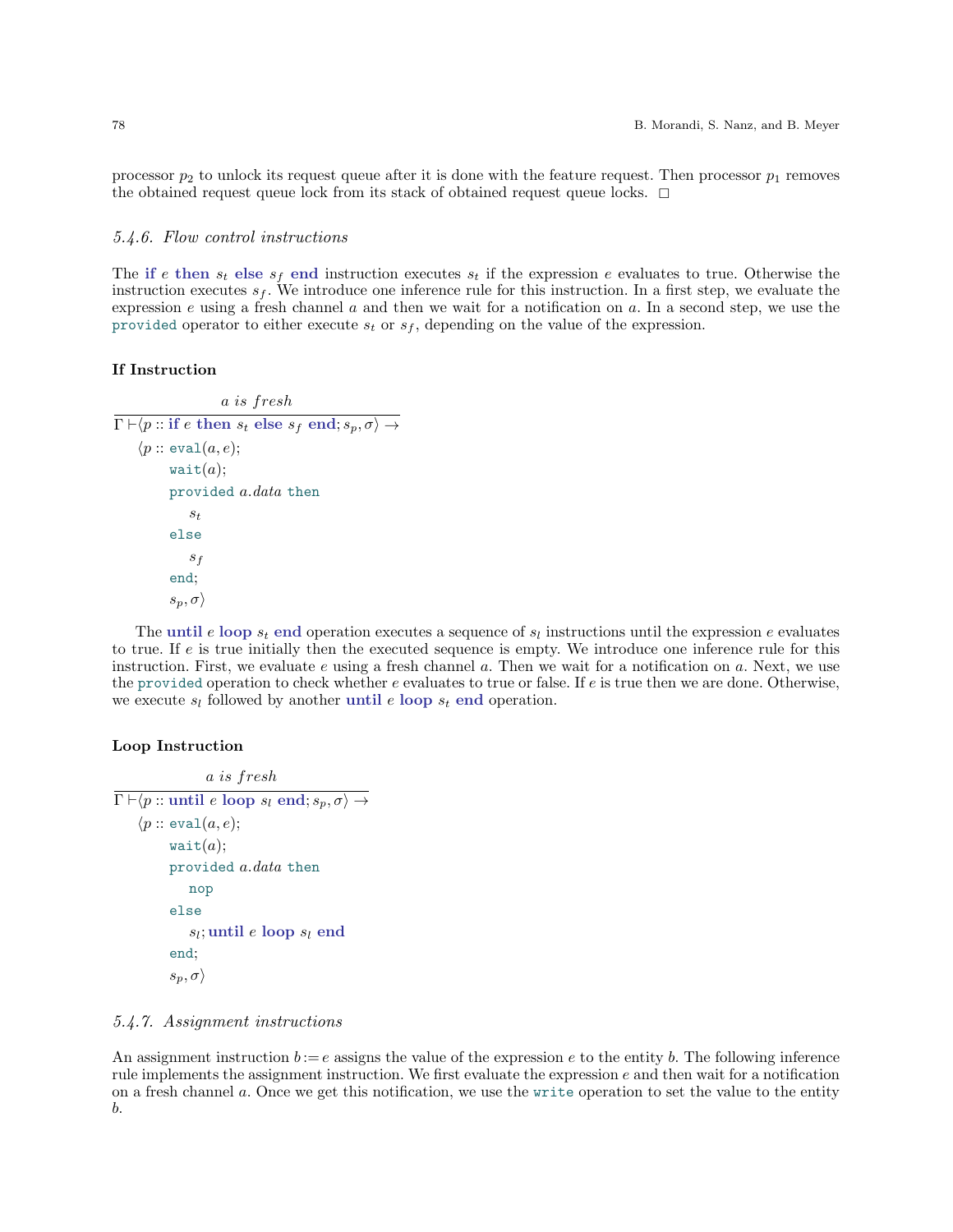A comprehensive operational semantics of the SCOOP programming model 79

## Assignment

a is fresh

 $\Gamma \vdash \langle p :: b := e; s_p, \sigma \rangle \rightarrow \langle p :: \text{eval}(a, e); \text{wait}(a); \text{write}(b.name, a.data); s_p, \sigma \rangle$ 

## 5.5. Termination

The system terminates when we reach a configuration where all action queues are empty, i.e. when there is no more work to do.

# 6. Conclusion

In this paper we have presented a formal specification of the SCOOP model, based on operational semantics. We have demonstrated that this level of rigor is necessary if the specification is to be used as a guideline for an implementation. In particular, we were able to clarify a number of omissions and ambiguities in the available informal specification, which had gone undetected in other formalizations:

- Are processor locks fine-grained enough? We require request queue locks and call stack locks.
- Which locks must be passed? Which locks can be passed? We pass all the locks we actually have. We pass these locks both for normal lock passing and for separate callbacks.
- How do we move object structures from one processor to another processor without violating the invariant? The deep import operation must be used.
- When do we set the status of a fresh once routine to non-fresh? The status of the once routine must be set to non-fresh before deep importing.
- When can a postcondition be evaluated asynchronously? The postcondition can be evaluated asynchronously if every feature call in the postcondition only requires a lock that was obtained in the synchronization step and if the postcondition does not involve lock passing.

Because of the complexity of the SCOOP model, our resulting specification is large, the management of which is a challenge for a fully formal development. To address this problem, we used abstract data types and a notation with an object-oriented flavor, which made the specification more readable and more easily extendable, without sacrificing any of the rigor of operational semantics. Furthermore, we introduced a distinction between two kinds of statements, namely instructions (user syntax) and operations (run-time syntax). This made it possible to treat within one inference system both the actual language elements and the implementation details of the runtime system, and to distinguish clearly between them.

The main application of this work is as a formal reference document to guide the implementation of the SCOOP model. This has led to a successful implementation of SCOOP on top of the Eiffel language, which supersedes the previous prototype implementation and is publicly available [\[29\]](#page-79-0). The SCOOP model can however be implemented on top of any object-oriented language (support for contracts, as offered by Java or Spec#, is beneficial), and our work also facilitates such future implementation efforts. In the case of Java, first steps towards such an implementation have been taken [\[30\]](#page-79-1), which could certainly be supported by our work.

A number of other applications of our semantics can be envisioned. First, the semantics can be used to prove correct various properties of the model which have so far only been postulated, such as absence of object-level data races and type safety (absence of traitors). In light of the complexity of the full model, these properties are no longer obvious. For example, as processor locks serve as an abstraction only, it must be shown that locks are not misused in situations such as separate callbacks, which involve call stack locks. Second, our operational semantics can also be used to prove correct an axiomatic semantics for the SCOOP model, which is planned for future work. In the case of sequential Eiffel, a similar development is documented in [\[24\]](#page-79-2).

Third, we feel our semantics is detailed enough that its rules can directly be implemented as an interpreter for SCOOP programs. Such an interpreter could serve as a true reference implementation, which could in turn be used for conformance checking of real implementations.